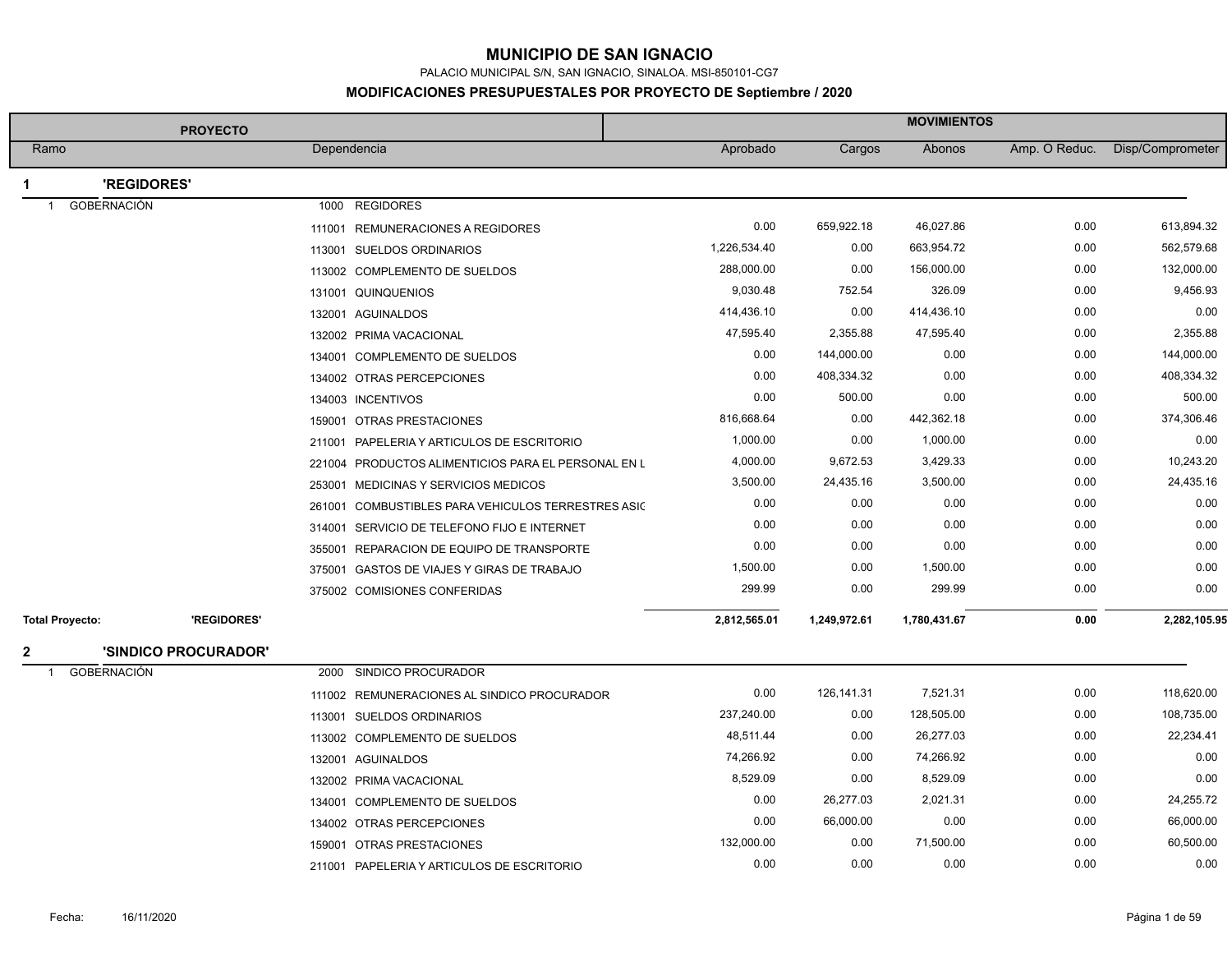PALACIO MUNICIPAL S/N, SAN IGNACIO, SINALOA. MSI-850101-CG7

| <b>PROYECTO</b>        |                         |                                                                 | <b>MOVIMIENTOS</b> |            |            |               |                  |
|------------------------|-------------------------|-----------------------------------------------------------------|--------------------|------------|------------|---------------|------------------|
| Ramo                   |                         | Dependencia                                                     | Aprobado           | Cargos     | Abonos     | Amp. O Reduc. | Disp/Comprometer |
|                        |                         | 253001 MEDICINAS Y SERVICIOS MEDICOS                            | 30,850.00          | 6,138.59   | 26,557.77  | 0.00          | 10,430.82        |
|                        |                         | 261001 COMBUSTIBLES PARA VEHICULOS TERRESTRES ASIC              | 0.00               | 0.00       | 0.00       | 0.00          | 0.00             |
|                        |                         | 314001 SERVICIO DE TELEFONO FIJO E INTERNET                     | 0.00               | 0.00       | 0.00       | 0.00          | 0.00             |
|                        |                         | 371001 PASAJES AEREOS NACIONALES PARA SERVIDORES F              | 7,000.00           | 0.00       | 7,000.00   | 0.00          | 0.00             |
|                        |                         | 375001 GASTOS DE VIAJES Y GIRAS DE TRABAJO                      | 0.00               | 0.00       | 0.00       | 0.00          | 0.00             |
|                        |                         | 382002 ARREGLOS FLORALES Y CORONAS                              | 0.00               | 0.00       | 0.00       | 0.00          | 0.00             |
| <b>Total Proyecto:</b> | 'SINDICO PROCURADOR'    |                                                                 | 538,397.45         | 224,556.93 | 352,178.43 | 0.00          | 410,775.95       |
| 3                      | 'PRESIDENCIA MUNICIPAL' |                                                                 |                    |            |            |               |                  |
| <b>GOBERNACIÓN</b>     |                         | 3000 PRESIDENCIA MUNICIPAL                                      |                    |            |            |               |                  |
|                        |                         | 113001 SUELDOS ORDINARIOS                                       | 880,142.40         | 0.00       | 0.00       | 0.00          | 880,142.40       |
|                        |                         | 113002 COMPLEMENTO DE SUELDOS                                   | 0.00               | 0.00       | 0.00       | 0.00          | 0.00             |
|                        |                         | 131001 QUINQUENIOS                                              | 17,039.04          | 730.08     | 0.00       | 0.00          | 17,769.12        |
|                        |                         | 132001 AGUINALDOS                                               | 314,336.43         | 0.00       | 314,336.43 | 0.00          | 0.00             |
|                        |                         | 132002 PRIMA VACACIONAL                                         | 36,099.57          | 4,032.97   | 36,099.57  | 0.00          | 4,032.97         |
|                        |                         | 134001 COMPLEMENTO DE SUELDOS                                   | 0.00               | 0.00       | 0.00       | 0.00          | 0.00             |
|                        |                         | 134002 OTRAS PERCEPCIONES                                       | 0.00               | 492,000.00 | 0.00       | 0.00          | 492,000.00       |
|                        |                         | 134003 INCENTIVOS                                               | 0.00               | 1,000.00   | 0.00       | 0.00          | 1,000.00         |
|                        |                         | 152001 INDEMNIZACIONES                                          | 0.00               | 0.00       | 0.00       | 0.00          | 0.00             |
|                        |                         | 154001 CANASTA BASICA                                           | 0.00               | 0.00       | 0.00       | 0.00          | 0.00             |
|                        |                         | 159001 OTRAS PRESTACIONES                                       | 888,000.00         | 0.00       | 457,000.00 | 0.00          | 431,000.00       |
|                        |                         | 211001 PAPELERIA Y ARTICULOS DE ESCRITORIO                      | 17,432.26          | 3,740.60   | 13,491.88  | 0.00          | 7,680.98         |
|                        |                         | 212001 SUSCRIPCIONES Y LIBROS                                   | 2,000.00           | 1,879.77   | 1,516.67   | 0.00          | 2,363.10         |
|                        |                         | 212002 MATERIAL FOTOGRAFICO                                     | 0.00               | 0.00       | 0.00       | 0.00          | 0.00             |
|                        |                         | 214001 CONSUMIBLES DE EQUIPO DE COMPUTO                         | 8,435.29           | 7,467.90   | 7,732.35   | 0.00          | 8,170.84         |
|                        |                         | 217001 Materiales y Suministros para la Recreacion y la Cultura | 30,000.00          | 0.00       | 30,000.00  | 0.00          | 0.00             |
|                        |                         | 221002 PRODUCTOS ALIMENTICIOS PARA LA EJECUCION DE              | 600,000.00         | 85,550.46  | 221,581.45 | 0.00          | 463,969.01       |
|                        |                         | 221003 PRODUCTOS ALIMENTICIOS PARA EL PERSONAL QUE              | 718.65             | 0.00       | 718.65     | 0.00          | 0.00             |
|                        |                         | 221004 PRODUCTOS ALIMENTICIOS PARA EL PERSONAL EN L             | 97,198.31          | 7,158.14   | 53,492.40  | 0.00          | 50,864.05        |
|                        |                         | 221005 PRODUCTOS ALIMENTICIOS PARA EL PERSONAL DER              | 0.00               | 0.00       | 0.00       | 0.00          | 0.00             |
|                        |                         | 223001 VAJILLAS, CUBIERTOS, BATERIAS DE COCINA                  | 0.00               | 0.00       | 0.00       | 0.00          | 0.00             |
|                        |                         | 223002 LICUADORAS, TOSTADORAS, CAFETERAS Y OTROS E              | 0.00               | 0.00       | 0.00       | 0.00          | 0.00             |
|                        |                         | 223003 BIENES CONSUMIBLES (MATERIAL DESECHABLE PAR              | 15,289.02          | 9,453.39   | 13,509.54  | 0.00          | 11,232.87        |
|                        |                         | 246003 MATERIAL ELECTRONICO                                     | 0.00               | 0.00       | 0.00       | 0.00          | 0.00             |
|                        |                         | 248001 TAPICES, PISOS, PERSIANAS Y DEMAS ACCESORIOS             | 0.00               | 0.00       | 0.00       | 0.00          | 0.00             |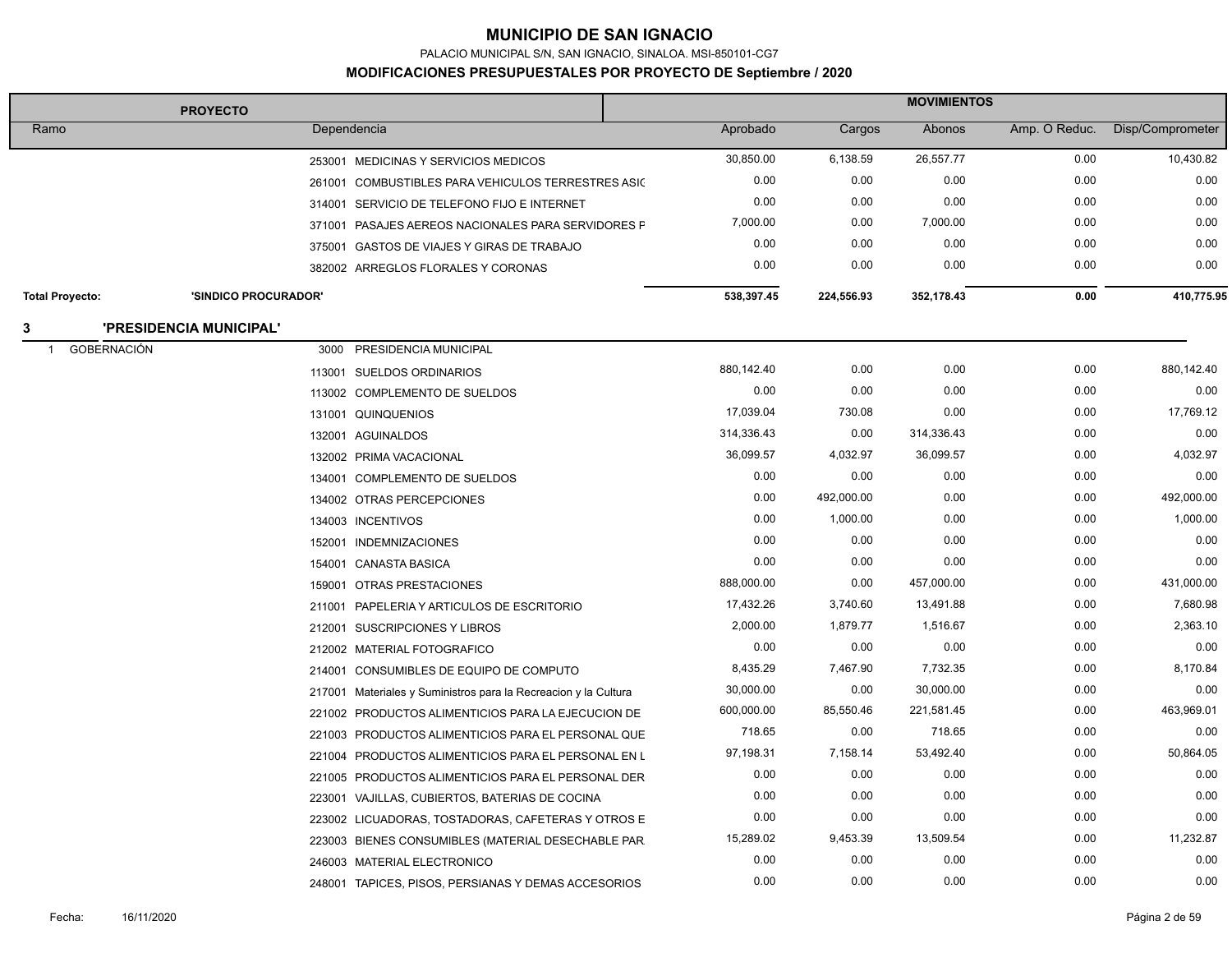PALACIO MUNICIPAL S/N, SAN IGNACIO, SINALOA. MSI-850101-CG7

| <b>PROYECTO</b>                                                | <b>MOVIMIENTOS</b> |            |            |               |                  |  |
|----------------------------------------------------------------|--------------------|------------|------------|---------------|------------------|--|
| Ramo<br>Dependencia                                            | Aprobado           | Cargos     | Abonos     | Amp. O Reduc. | Disp/Comprometer |  |
| 253001 MEDICINAS Y SERVICIOS MEDICOS                           | 0.00               | 11,924.35  | 0.00       | 0.00          | 11,924.35        |  |
| 261001 COMBUSTIBLES PARA VEHICULOS TERRESTRES ASIC             | 665,564.88         | 108,398.64 | 530,075.63 | 0.00          | 243,887.89       |  |
| 261004 LUBRICANTES Y ADITIVOS PARA VEHICULOS TERRES            | 3,090.85           | 4,902.04   | 5,629.27   | 0.00          | 2,363.62         |  |
| 273001 ARTICULOS DEPORTIVOS                                    | 10,000.00          | 0.00       | 10,000.00  | 0.00          | 0.00             |  |
| 275001 COLCHAS, SABANAS, FUNDAS, ALMOHADAS, COBERT             | 0.00               | 0.00       | 0.00       | 0.00          | 0.00             |  |
| 293001 Refacciones y Accesorios Menores de Equipo de Adiminist | 2,000.00           | 0.00       | 2,000.00   | 0.00          | 0.00             |  |
| 296001 REFACCIONES Y ACCESORIOS MENORES DE EQUIPO              | 10,000.00          | 48,123.19  | 590.01     | 0.00          | 57,533.18        |  |
| 311001 CONSUMO DE ENERGIA ELECTRICA                            | 0.00               | 80,446.00  | 0.00       | 0.00          | 80,446.00        |  |
| 313001 CONSUMO DE AGUA                                         | 20,756.56          | 1,711.00   | 19,908.22  | 0.00          | 2,559.34         |  |
| 314001 SERVICIO DE TELEFONO FIJO E INTERNET                    | 40,000.00          | 6,082.00   | 23,657.00  | 0.00          | 22,425.00        |  |
| 323001 ARRENDAMIENTO DE COPIADORAS                             | 24,061.35          | 1,600.80   | 17,658.15  | 0.00          | 8,004.00         |  |
| 325001 ARRENDAMIENTO DE CAMIONES                               | 150,000.00         | 0.00       | 129,120.00 | 0.00          | 20,880.00        |  |
| 331001 HONORARIOS PROFESIONALES                                | 130,000.00         | 0.00       | 72,000.00  | 0.00          | 58,000.00        |  |
| 336001 IMPRESIÓN DE FORMAS                                     | 120,000.00         | 72,903.21  | 87,627.88  | 0.00          | 105,275.33       |  |
| 337001 SERVICIOS DE VIALIDAD                                   | 0.00               | 0.00       | 0.00       | 0.00          | 0.00             |  |
| 351002 MANTENIMIENTO Y MEJORAS DE EDIFICIOS                    | 27,878.67          | 292,296.65 | 26,563.22  | 0.00          | 293,612.10       |  |
| 353001 MANTENIMIENTO DE EQUIPO DE COMPUTO                      | 0.00               | 0.00       | 0.00       | 0.00          | 0.00             |  |
| 353002 INSTALACION, REPARACION Y MANTENIMIENTO DE EQ           | 0.00               | 6,842.84   | 0.00       | 0.00          | 6,842.84         |  |
| 355001 REPARACION DE EQUIPO DE TRANSPORTE                      | 14,801.95          | 24,028.11  | 1,449.68   | 0.00          | 37,380.38        |  |
| 357003 INST., REPARACION Y MANT. DE AIRES ACONDICIONA          | 0.00               | 0.00       | 0.00       | 0.00          | 0.00             |  |
| 361001 DIFUSION SOCIAL                                         | 200,000.00         | 192,366.66 | 151,777.66 | 0.00          | 240,589.00       |  |
| 371001 PASAJES AEREOS NACIONALES PARA SERVIDORES F             | 34,457.43          | 0.00       | 34,457.43  | 0.00          | 0.00             |  |
| 375001 GASTOS DE VIAJES Y GIRAS DE TRABAJO                     | 36,266.97          | 0.00       | 29,367.17  | 0.00          | 6,899.80         |  |
| 382002 ARREGLOS FLORALES Y CORONAS                             | 30,000.00          | 24,660.00  | 30,000.00  | 0.00          | 24,660.00        |  |
| 382003 ATENCION A INVITADOS ESPECIALES                         | 120,000.00         | 0.00       | 120,000.00 | 0.00          | 0.00             |  |
| 395001 MULTAS, RECARGOS Y ACTUALIZACIONES                      | 0.00               | 0.00       | 0.00       | 0.00          | 0.00             |  |
| 399001 OTROS GASTOS ADMINISTRATIVOS                            | 0.00               | 0.00       | 0.00       | 0.00          | 0.00             |  |
| 415001 SISTEMA DIF MUNICIPAL                                   | 3,840,000.00       | 0.00       | 767,875.93 | 0.00          | 3,072,124.07     |  |
| 415002 JUNTA MUNICIPAL DE AGUA POTABLE Y ALCANTARILL           | 0.00               | 0.00       | 0.00       | 0.00          | 0.00             |  |
| 415003 COMISION ESTATAL DE GESTION EMPRESARIAL                 | 0.00               | 0.00       | 0.00       | 0.00          | 0.00             |  |
| 415004 TRIBUNAL MUNICIPAL DE CONCILIACION Y ARBITRAJE          | 0.00               | 0.00       | 0.00       | 0.00          | 0.00             |  |
| 415005 INMUJER                                                 | 0.00               | 0.00       | 0.00       | 0.00          | 0.00             |  |
| 421001 DIF SISTEMA MUNICIPAL                                   | 0.00               | 0.00       | 0.00       | 0.00          | 0.00             |  |
| 421003 JUMAPASI                                                | 0.00               | 0.00       | 0.00       | 0.00          | 0.00             |  |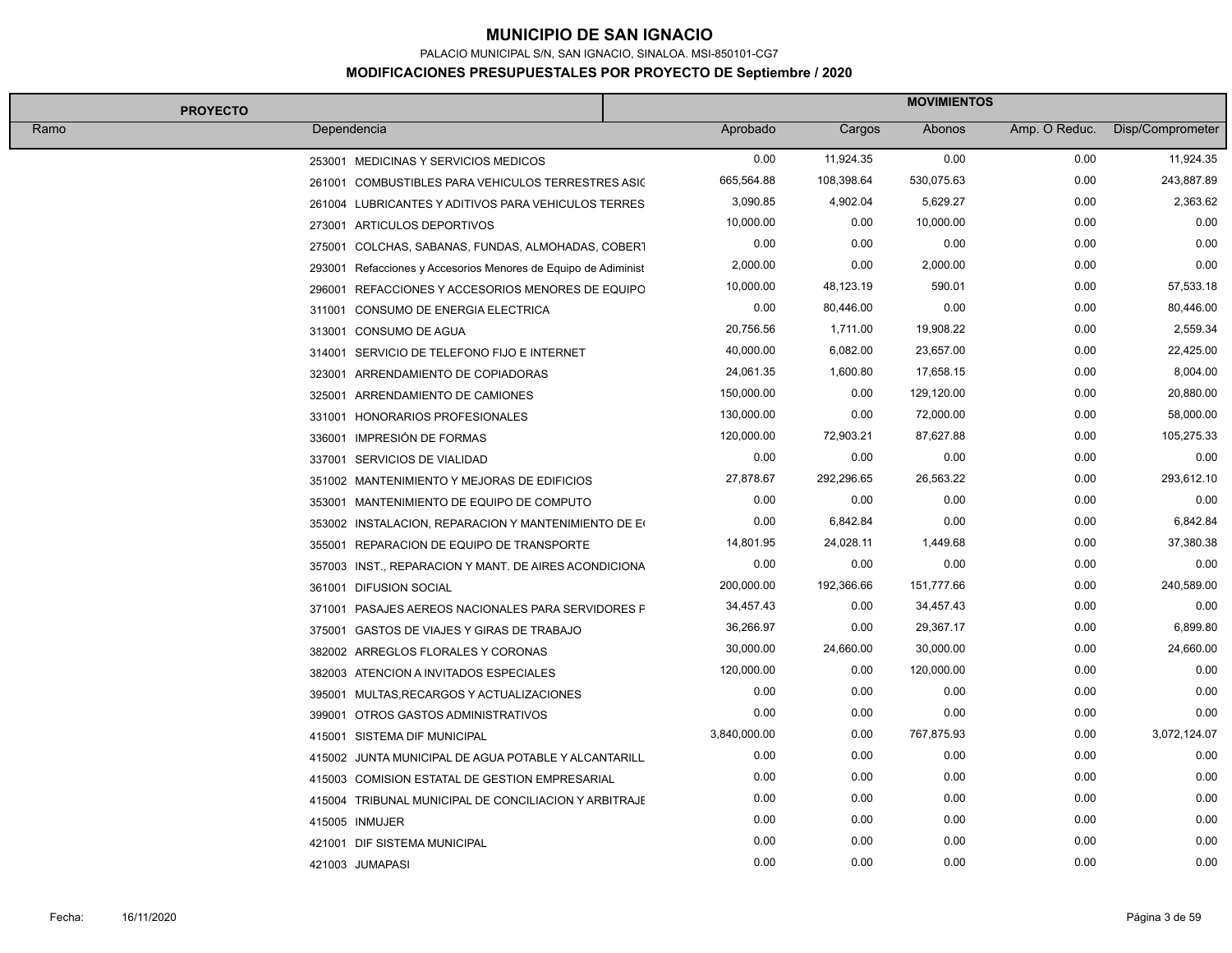PALACIO MUNICIPAL S/N, SAN IGNACIO, SINALOA. MSI-850101-CG7

| <b>PROYECTO</b>                      |                         | <b>MOVIMIENTOS</b>                                                    |              |              |              |               |                  |
|--------------------------------------|-------------------------|-----------------------------------------------------------------------|--------------|--------------|--------------|---------------|------------------|
| Ramo                                 |                         | Dependencia                                                           | Aprobado     | Cargos       | Abonos       | Amp. O Reduc. | Disp/Comprometer |
|                                      |                         | 421004 COMISION ESTATAL DE GESTION EMPRESARIAL                        | 0.00         | 0.00         | 0.00         | 0.00          | 0.00             |
|                                      |                         | 421005 TRIBUNAL MUNICIPAL DE CONCILIACION Y ARBITRAJE                 | 0.00         | 0.00         | 0.00         | 0.00          | 0.00             |
|                                      |                         | 441001 OTROS APOYOS                                                   | 170,000.00   | 46,433.33    | 106,239.33   | 0.00          | 110,194.00       |
|                                      |                         | 441002 APOYO AL DEPORTE                                               | 50,000.00    | 31,320.00    | 56,960.00    | 0.00          | 24,360.00        |
|                                      |                         | 441005 DESPENSAS Y APOYOS ALIMENTICIOS                                | 1,100,000.00 | 467,354.40   | 0.00         | 0.00          | 1,567,354.40     |
|                                      |                         | 441006 DESAYUNOS ESOLARES                                             | 0.00         | 42,380.00    | 0.00         | 0.00          | 42,380.00        |
|                                      |                         | 441007 APOYOS PARA LA EDUCACION                                       | 60,000.00    | 0.00         | 60,000.00    | 0.00          | 0.00             |
|                                      |                         | 441008 APOYOS PARA LA SALUD                                           | 0.00         | 0.00         | 0.00         | 0.00          | 0.00             |
|                                      |                         | 442001 BECAS                                                          | 100,000.00   | 0.00         | 64,841.63    | 0.00          | 35,158.37        |
|                                      |                         | 443001 APOYO A LA EDUCACION                                           | 0.00         | 25,563.31    | 0.00         | 0.00          | 25,563.31        |
|                                      |                         | 443002 APOYO A INST. DE ENSEÑANZA PARA LA PRACTICA DI                 | 1,000.00     | 0.00         | 1,000.00     | 0.00          | 0.00             |
|                                      |                         | 445003 Apoyo a Cruz Roja Mexicana                                     | 5,000.00     | 51,416.67    | 416.67       | 0.00          | 56,000.00        |
|                                      |                         | 447001 APOYO AL EJERCITO MEXICANO                                     | 2,000.00     | 0.00         | 2,000.00     | 0.00          | 0.00             |
|                                      |                         | 447002 APOYO AL IMSS                                                  | 2,000.00     | 0.00         | 2,000.00     | 0.00          | 0.00             |
|                                      |                         | 447003 APOYOS AL CENTRO DE SALUD                                      | 2,000.00     | 3,356.68     | 1,891.67     | 0.00          | 3,465.01         |
| <b>Total Proyecto:</b>               | 'PRESIDENCIA MUNICIPAL' |                                                                       | 9,877,569.63 | 2,157,123.19 | 3,504,585.49 | 0.00          | 8,530,107.33     |
| 4                                    |                         | 'DIRECCION DE COMUNICACIÓN SOCIAL Y RELACIONES PUBLICAS'              |              |              |              |               |                  |
| <b>GOBERNACIÓN</b><br>$\overline{1}$ |                         | 3100 DIRECCION DE COMUNICACIÓN SOCIAL Y<br><b>RELACIONES PUBLICAS</b> |              |              |              |               |                  |
|                                      |                         | 113001 SUELDOS ORDINARIOS                                             | 272,160.00   | 3,660.00     | 0.00         | 0.00          | 275,820.00       |
|                                      |                         | 122001 PERSONAL EXTRAORDINARIO                                        | 76,800.00    | 0.00         | 0.00         | 0.00          | 76,800.00        |
|                                      |                         | 132001 AGUINALDOS                                                     | 109,589.33   | 0.00         | 109,589.33   | 0.00          | 0.00             |
|                                      |                         | 132002 PRIMA VACACIONAL                                               | 12,585.65    | 0.00         | 0.00         | 0.00          | 12,585.65        |
|                                      |                         | 132004 AGUINALDO PERSONAL EVENTUAL                                    | 3,200.00     | 0.00         | 0.00         | 0.00          | 3,200.00         |
|                                      |                         | 132005 PRIMA VACACIONAL AL PERSONAL EVENTUAL                          | 320.00       | 0.00         | 0.00         | 0.00          | 320.00           |
|                                      |                         | 134002 OTRAS PERCEPCIONES                                             | 0.00         | 173,740.00   | 0.00         | 0.00          | 173,740.00       |
|                                      |                         | 159001 OTRAS PRESTACIONES                                             | 344,280.00   | 0.00         | 190,685.00   | 0.00          | 153,595.00       |
|                                      |                         | 212002 MATERIAL FOTOGRAFICO                                           | 0.00         | 0.00         | 0.00         | 0.00          | 0.00             |
|                                      |                         | 214001 CONSUMIBLES DE EQUIPO DE COMPUTO                               | 0.00         | 0.00         | 0.00         | 0.00          | 0.00             |
|                                      |                         | 221002 PRODUCTOS ALIMENTICIOS PARA LA EJECUCION DE                    | 0.00         | 0.00         | 0.00         | 0.00          | 0.00             |
|                                      |                         | 221005 PRODUCTOS ALIMENTICIOS PARA EL PERSONAL DER                    | 6,583.83     | 0.00         | 6,583.83     | 0.00          | 0.00             |
|                                      |                         | 253001 MEDICINAS Y SERVICIOS MEDICOS                                  | 0.00         | 0.00         | 0.00         | 0.00          | 0.00             |
|                                      |                         | 261001 COMBUSTIBLES PARA VEHICULOS TERRESTRES ASIC                    | 0.00         | 2,350.00     | 0.00         | 0.00          | 2,350.00         |
|                                      |                         | 294001 PROGRAMAS Y ACCESORIOS PARA EQUIPO DE COMF                     | 0.00         | 0.00         | 0.00         | 0.00          | 0.00             |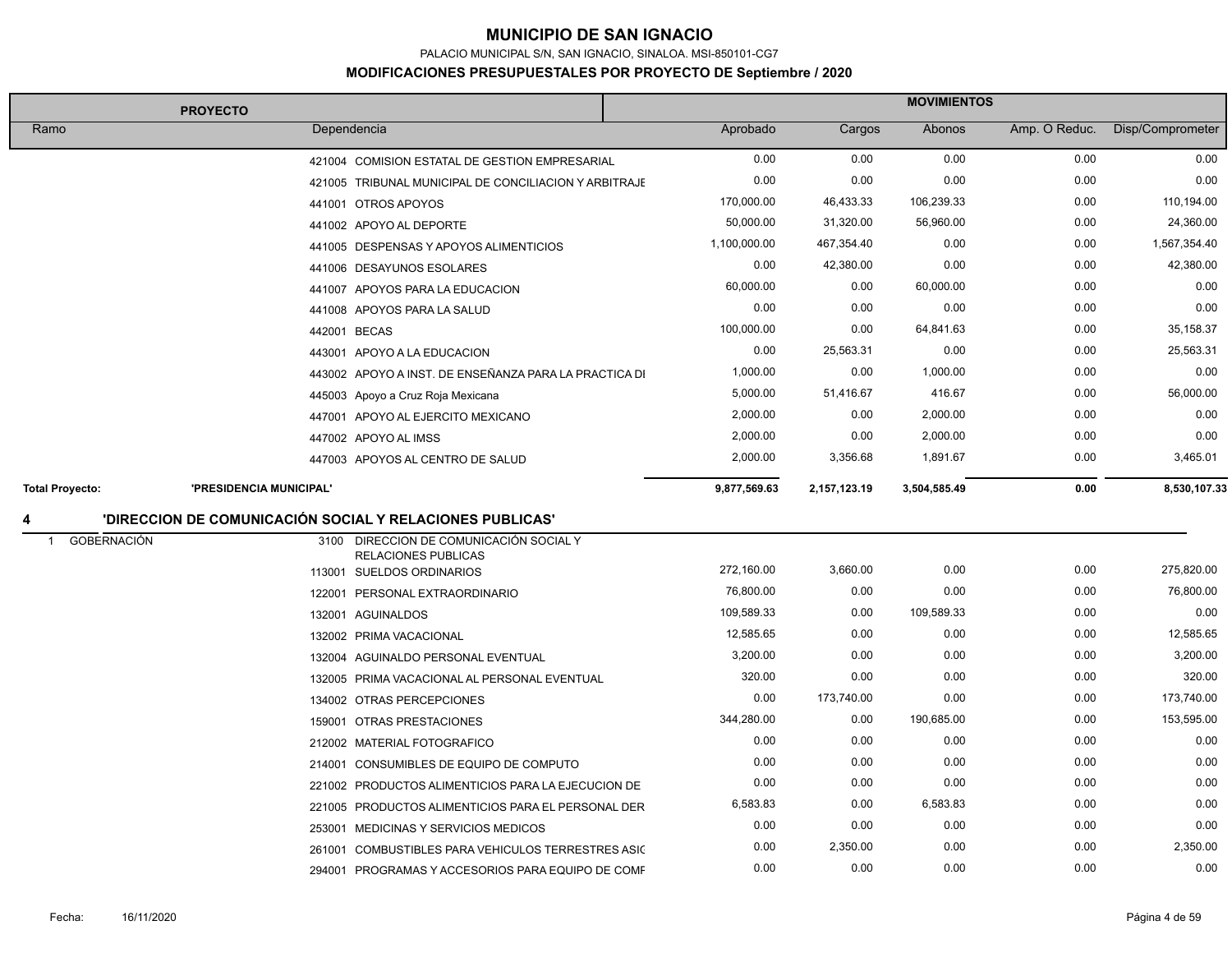PALACIO MUNICIPAL S/N, SAN IGNACIO, SINALOA. MSI-850101-CG7

| <b>PROYECTO</b>                    |                                                          | <b>MOVIMIENTOS</b> |            |            |               |                  |
|------------------------------------|----------------------------------------------------------|--------------------|------------|------------|---------------|------------------|
| Ramo                               | Dependencia                                              | Aprobado           | Cargos     | Abonos     | Amp. O Reduc. | Disp/Comprometer |
|                                    | 318001 SERVICIO DE CORREO Y TELEGRAFOS                   | 0.00               | 0.00       | 0.00       | 0.00          | 0.00             |
|                                    | 336001 IMPRESIÓN DE FORMAS                               | 0.00               | 0.00       | 0.00       | 0.00          | 0.00             |
|                                    | 336002 SERVICIOS DE FOTOCOPIADO                          | 0.00               | 0.00       | 0.00       | 0.00          | 0.00             |
|                                    | 353001 MANTENIMIENTO DE EQUIPO DE COMPUTO                | 0.00               | 0.00       | 0.00       | 0.00          | 0.00             |
|                                    | 361001 DIFUSION SOCIAL                                   | 0.00               | 0.00       | 0.00       | 0.00          | 0.00             |
|                                    | 375001 GASTOS DE VIAJES Y GIRAS DE TRABAJO               | 0.00               | 0.00       | 0.00       | 0.00          | 0.00             |
| <b>Total Proyecto:</b>             | 'DIRECCION DE COMUNICACIÓN SOCIAL Y RELACIONES PUBLICAS' | 825,518.81         | 179,750.00 | 306,858.16 | 0.00          | 698,410.65       |
|                                    | 'SECRETARIA DEL AYUNTAMIENTO'                            |                    |            |            |               |                  |
| <b>GOBERNACIÓN</b><br>$\mathbf{1}$ | 4000<br>SECRETARIA DEL AYUNTAMIENTO                      |                    |            |            |               |                  |
|                                    | 113001 SUELDOS ORDINARIOS                                | 505,108.80         | 24,432.32  | 0.00       | 0.00          | 529,541.12       |
|                                    | 113002 COMPLEMENTO DE SUELDOS                            | 0.00               | 0.00       | 0.00       | 0.00          | 0.00             |
|                                    | 131001 QUINQUENIOS                                       | 17,308.56          | 0.00       | 0.00       | 0.00          | 17,308.56        |
|                                    | 132001 AGUINALDOS                                        | 159,130.45         | 0.00       | 159,130.45 | 0.00          | 0.00             |
|                                    | 132002 PRIMA VACACIONAL                                  | 18,275.14          | 0.00       | 0.00       | 0.00          | 18,275.14        |
|                                    | 134002 OTRAS PERCEPCIONES                                | 0.00               | 195,000.00 | 0.00       | 0.00          | 195,000.00       |
|                                    | 134003 INCENTIVOS                                        | 0.00               | 1,000.00   | 0.00       | 0.00          | 1,000.00         |
|                                    | 159001 OTRAS PRESTACIONES                                | 390,000.00         | 0.00       | 211,250.00 | 0.00          | 178,750.00       |
|                                    | PAPELERIA Y ARTICULOS DE ESCRITORIO<br>211001            | 0.00               | 6,651.04   | 1,793.32   | 0.00          | 4,857.72         |
|                                    | 214001 CONSUMIBLES DE EQUIPO DE COMPUTO                  | 0.00               | 16,442.25  | 0.00       | 0.00          | 16,442.25        |
|                                    | 221002 PRODUCTOS ALIMENTICIOS PARA LA EJECUCION DE       | 0.00               | 4,925.21   | 0.00       | 0.00          | 4,925.21         |
|                                    | 221003 PRODUCTOS ALIMENTICIOS PARA EL PERSONAL QUE       | 0.00               | 0.00       | 0.00       | 0.00          | 0.00             |
|                                    | 221004 PRODUCTOS ALIMENTICIOS PARA EL PERSONAL EN L      | 0.00               | 33,033.47  | 0.00       | 0.00          | 33,033.47        |
|                                    | 253001 MEDICINAS Y SERVICIOS MEDICOS                     | 0.00               | 26,280.51  | 0.00       | 0.00          | 26,280.51        |
|                                    | 261001 COMBUSTIBLES PARA VEHICULOS TERRESTRES ASIC       | 0.00               | 221,430.19 | 0.00       | 0.00          | 221,430.19       |
|                                    | 261004 LUBRICANTES Y ADITIVOS PARA VEHICULOS TERRES      | 0.00               | 0.00       | 0.00       | 0.00          | 0.00             |
|                                    | 291001 HERRAMIENTA MENORES                               | 0.00               | 0.00       | 0.00       | 0.00          | 0.00             |
|                                    | 294001 PROGRAMAS Y ACCESORIOS PARA EQUIPO DE COMF        | 0.00               | 0.00       | 0.00       | 0.00          | 0.00             |
|                                    | 296001 REFACCIONES Y ACCESORIOS MENORES DE EQUIPO        | 0.00               | 14,026.87  | 0.00       | 0.00          | 14,026.87        |
|                                    | 314001<br>SERVICIO DE TELEFONO FIJO E INTERNET           | 0.00               | 0.00       | 0.00       | 0.00          | 0.00             |
|                                    | 316001 MANTENIMIENTO DE EQUIPO DE COMUNICACIÓN           | 0.00               | 0.00       | 0.00       | 0.00          | 0.00             |
|                                    | 318001 SERVICIO DE CORREO Y TELEGRAFOS                   | 0.00               | 0.00       | 0.00       | 0.00          | 0.00             |
|                                    | 323001 ARRENDAMIENTO DE COPIADORAS                       | 0.00               | 22,411.20  | 0.00       | 0.00          | 22,411.20        |
|                                    | 336001 IMPRESIÓN DE FORMAS                               | 0.00               | 4,350.40   | 0.00       | 0.00          | 4,350.40         |
|                                    | 336002 SERVICIOS DE FOTOCOPIADO                          | 0.00               | 0.00       | 0.00       | 0.00          | 0.00             |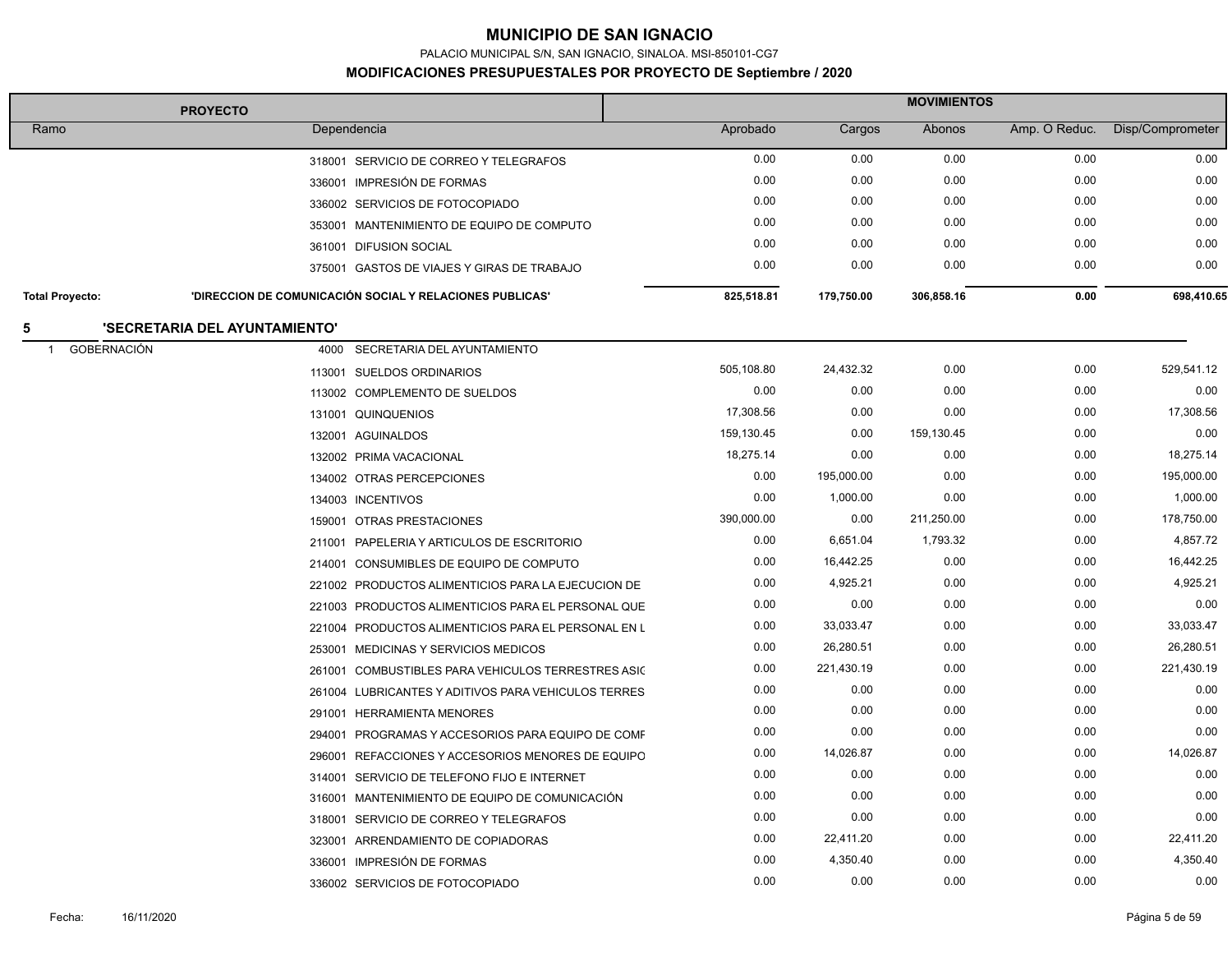PALACIO MUNICIPAL S/N, SAN IGNACIO, SINALOA. MSI-850101-CG7

| <b>PROYECTO</b>                      |                                         | <b>MOVIMIENTOS</b>                                    |              |            |              |               |                  |
|--------------------------------------|-----------------------------------------|-------------------------------------------------------|--------------|------------|--------------|---------------|------------------|
| Ramo                                 |                                         | Dependencia                                           | Aprobado     | Cargos     | Abonos       | Amp. O Reduc. | Disp/Comprometer |
|                                      |                                         | 353001 MANTENIMIENTO DE EQUIPO DE COMPUTO             | 0.00         | 0.00       | 0.00         | 0.00          | 0.00             |
|                                      |                                         | 355001 REPARACION DE EQUIPO DE TRANSPORTE             | 0.00         | 4,850.01   | 0.00         | 0.00          | 4,850.01         |
|                                      |                                         | 357003 INST., REPARACION Y MANT. DE AIRES ACONDICIONA | 0.00         | 0.00       | 0.00         | 0.00          | 0.00             |
|                                      |                                         | 375001 GASTOS DE VIAJES Y GIRAS DE TRABAJO            | 0.00         | 2,304.56   | 0.00         | 0.00          | 2,304.56         |
|                                      |                                         | 382003 ATENCION A INVITADOS ESPECIALES                | 0.00         | 0.00       | 0.00         | 0.00          | 0.00             |
|                                      |                                         | 399001 OTROS GASTOS ADMINISTRATIVOS                   | 0.00         | 0.00       | 0.00         | 0.00          | 0.00             |
| <b>Total Proyecto:</b>               | 'SECRETARIA DEL AYUNTAMIENTO'           |                                                       | 1,089,822.95 | 577,138.03 | 372, 173. 77 | 0.00          | 1,294,787.21     |
| 6                                    | <b>'COORDINACIÓN DE SINDICATURAS'</b>   |                                                       |              |            |              |               |                  |
| <b>GOBERNACIÓN</b><br>$\overline{1}$ | 4100                                    | COORDINACIÓN DE SINDICATURAS                          |              |            |              |               |                  |
|                                      |                                         | 113001 SUELDOS ORDINARIOS                             | 570,240.00   | 0.00       | 0.00         | 0.00          | 570,240.00       |
|                                      |                                         | 122001 PERSONAL EXTRAORDINARIO                        | 1,646,400.00 | 0.00       | 0.00         | 0.00          | 1,646,400.00     |
|                                      |                                         | 132001 AGUINALDOS                                     | 101,376.00   | 0.00       | 0.00         | 0.00          | 101,376.00       |
|                                      |                                         | 132002 PRIMA VACACIONAL                               | 11,642.40    | 0.00       | 0.00         | 0.00          | 11,642.40        |
|                                      |                                         | 133001 HORAS EXTRAS                                   | 0.00         | 0.00       | 0.00         | 0.00          | 0.00             |
|                                      |                                         | 133002 HORAS EXTRAS AL PERSONAL EVENTUAL              | 0.00         | 0.00       | 0.00         | 0.00          | 0.00             |
|                                      |                                         | 159001 OTRAS PRESTACIONES                             | 0.00         | 0.00       | 0.00         | 0.00          | 0.00             |
|                                      |                                         | 211001 PAPELERIA Y ARTICULOS DE ESCRITORIO            | 0.00         | 0.00       | 0.00         | 0.00          | 0.00             |
|                                      |                                         | 253001 MEDICINAS Y SERVICIOS MEDICOS                  | 0.00         | 3,380.33   | 0.00         | 0.00          | 3,380.33         |
|                                      |                                         | 261001 COMBUSTIBLES PARA VEHICULOS TERRESTRES ASIC    | 0.00         | 0.00       | 0.00         | 0.00          | 0.00             |
|                                      |                                         | 311001 CONSUMO DE ENERGIA ELECTRICA                   | 0.00         | 0.00       | 0.00         | 0.00          | 0.00             |
|                                      |                                         | 399001 OTROS GASTOS ADMINISTRATIVOS                   | 0.00         | 0.00       | 0.00         | 0.00          | 0.00             |
|                                      |                                         | 564001 MINISPLIT                                      | 0.00         | 35,696.97  | 0.00         | 0.00          | 35,696.97        |
| <b>Total Proyecto:</b>               | 'COORDINACIÓN DE SINDICATURAS'          |                                                       | 2,329,658.40 | 39,077.30  | 0.00         | 0.00          | 2,368,735.70     |
|                                      | <b>'DIRECCION DE ASUNTOS JURIDICOS'</b> |                                                       |              |            |              |               |                  |
| <b>GOBERNACIÓN</b><br>-1             |                                         | 4200 DIRECCION DE ASUNTOS JURIDICOS                   |              |            |              |               |                  |
|                                      |                                         | 113001 SUELDOS ORDINARIOS                             | 144,000.00   | 0.00       | 0.00         | 0.00          | 144,000.00       |
|                                      |                                         | 113002 COMPLEMENTO DE SUELDOS                         | 0.00         | 0.00       | 0.00         | 0.00          | 0.00             |
|                                      |                                         | 132001 AGUINALDOS                                     | 53,333.33    | 0.00       | 53,333.33    | 0.00          | 0.00             |
|                                      |                                         | 132002 PRIMA VACACIONAL                               | 6,125.00     | 0.00       | 0.00         | 0.00          | 6,125.00         |
|                                      |                                         | 134002 OTRAS PERCEPCIONES                             | 0.00         | 78,000.00  | 0.00         | 0.00          | 78,000.00        |
|                                      |                                         | 159001 OTRAS PRESTACIONES                             | 156,000.00   | 0.00       | 84,500.00    | 0.00          | 71,500.00        |
|                                      |                                         | 211001 PAPELERIA Y ARTICULOS DE ESCRITORIO            | 0.00         | 5,242.94   | 0.00         | 0.00          | 5,242.94         |
|                                      |                                         | 253001 MEDICINAS Y SERVICIOS MEDICOS                  | 0.00         | 471.99     | 0.00         | 0.00          | 471.99           |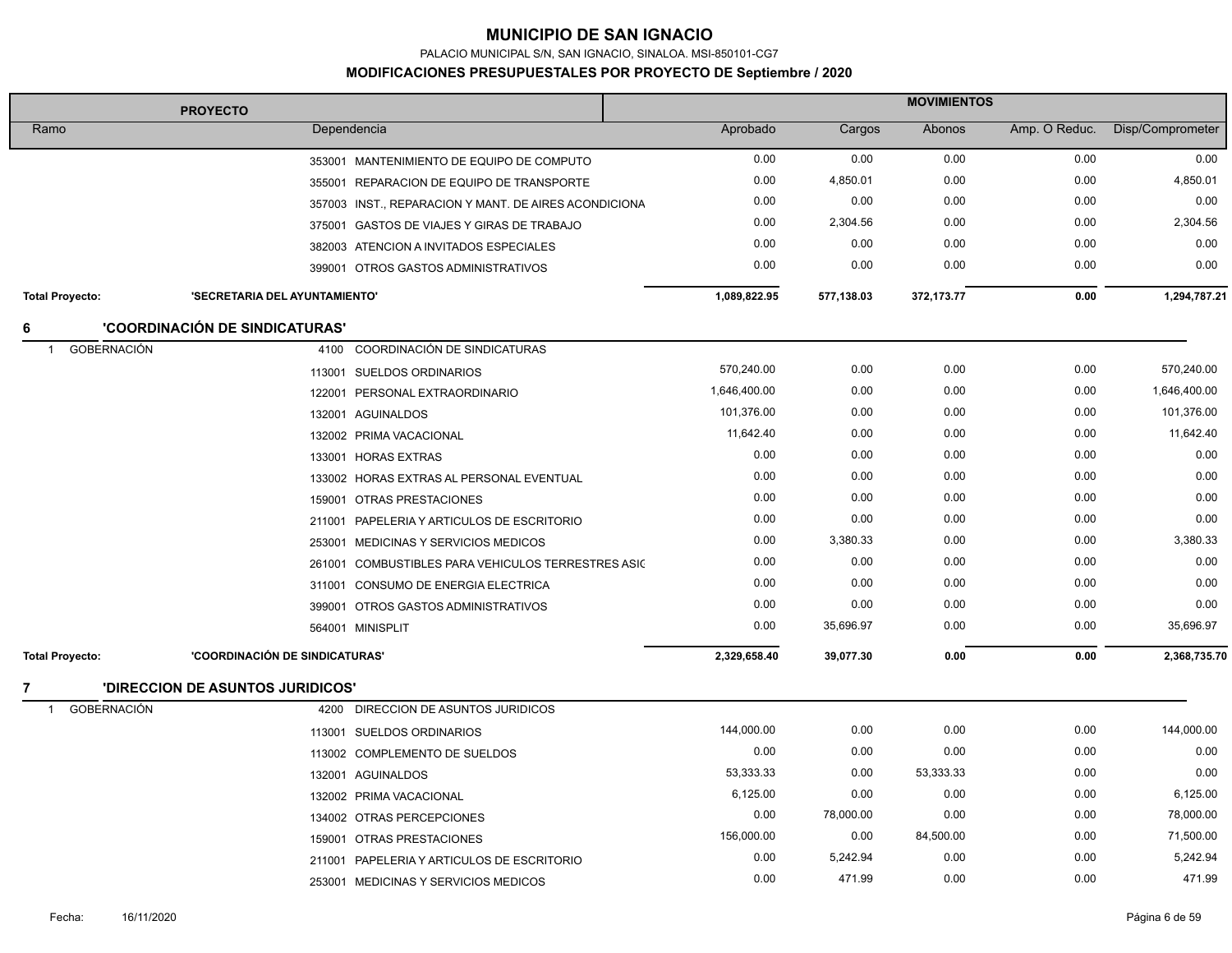PALACIO MUNICIPAL S/N, SAN IGNACIO, SINALOA. MSI-850101-CG7

| <b>PROYECTO</b>                      |                                     |                                                    | <b>MOVIMIENTOS</b> |            |            |               |                  |  |
|--------------------------------------|-------------------------------------|----------------------------------------------------|--------------------|------------|------------|---------------|------------------|--|
| Ramo                                 |                                     | Dependencia                                        | Aprobado           | Cargos     | Abonos     | Amp. O Reduc. | Disp/Comprometer |  |
|                                      |                                     | 261001 COMBUSTIBLES PARA VEHICULOS TERRESTRES ASIC | 0.00               | 5,002.33   | 0.00       | 0.00          | 5,002.33         |  |
|                                      |                                     | 331001 HONORARIOS PROFESIONALES                    | 0.00               | 232,000.00 | 0.00       | 0.00          | 232,000.00       |  |
|                                      |                                     | 375001 GASTOS DE VIAJES Y GIRAS DE TRABAJO         | 0.00               | 1,027.00   | 0.00       | 0.00          | 1,027.00         |  |
|                                      |                                     | 399001 OTROS GASTOS ADMINISTRATIVOS                | 0.00               | 0.00       | 0.00       | 0.00          | 0.00             |  |
| <b>Total Proyecto:</b>               | 'DIRECCION DE ASUNTOS JURIDICOS'    |                                                    | 359,458.33         | 321,744.26 | 137,833.33 | 0.00          | 543,369.26       |  |
| 8                                    | 'JUNTA MUNCIPAL DE RECLUTAMIENTO'   |                                                    |                    |            |            |               |                  |  |
| <b>GOBERNACIÓN</b><br>$\overline{1}$ | 4300                                | JUNTA MUNCIPAL DE RECLUTAMIENTO                    |                    |            |            |               |                  |  |
|                                      |                                     | 113001 SUELDOS ORDINARIOS                          | 72,000.00          | 0.00       | 0.00       | 0.00          | 72,000.00        |  |
|                                      |                                     | 113002 COMPLEMENTO DE SUELDOS                      | 0.00               | 0.00       | 0.00       | 0.00          | 0.00             |  |
|                                      |                                     | 132001 AGUINALDOS                                  | 17,066.67          | 0.00       | 17,066.67  | 0.00          | 0.00             |  |
|                                      |                                     | 132002 PRIMA VACACIONAL                            | 1,960.00           | 0.00       | 0.00       | 0.00          | 1,960.00         |  |
|                                      |                                     | 134002 OTRAS PERCEPCIONES                          | 0.00               | 12,000.00  | 0.00       | 0.00          | 12,000.00        |  |
|                                      |                                     | 159001 OTRAS PRESTACIONES                          | 24,000.00          | 0.00       | 13,000.00  | 0.00          | 11,000.00        |  |
|                                      |                                     | 211001 PAPELERIA Y ARTICULOS DE ESCRITORIO         | 0.00               | 0.00       | 0.00       | 0.00          | 0.00             |  |
|                                      |                                     | 214001 CONSUMIBLES DE EQUIPO DE COMPUTO            | 0.00               | 0.00       | 0.00       | 0.00          | 0.00             |  |
|                                      |                                     | 253001 MEDICINAS Y SERVICIOS MEDICOS               | 0.00               | 0.00       | 0.00       | 0.00          | 0.00             |  |
|                                      |                                     | 353001 MANTENIMIENTO DE EQUIPO DE COMPUTO          | 0.00               | 0.00       | 0.00       | 0.00          | 0.00             |  |
| <b>Total Proyecto:</b>               | 'JUNTA MUNCIPAL DE RECLUTAMIENTO'   |                                                    | 115,026.67         | 12,000.00  | 30,066.67  | 0.00          | 96,960.00        |  |
|                                      | <b>'TRIBUNAL DE BARANDILLA'</b>     |                                                    |                    |            |            |               |                  |  |
| <b>GOBERNACIÓN</b><br>-1             | 4400                                | <b>TRIBUNAL DE BARANDILLA</b>                      |                    |            |            |               |                  |  |
|                                      |                                     | 113001 SUELDOS ORDINARIOS                          | 60,120.00          | 0.00       | 0.00       | 0.00          | 60,120.00        |  |
|                                      |                                     | 113002 COMPLEMENTO DE SUELDOS                      | 0.00               | 0.00       | 0.00       | 0.00          | 0.00             |  |
|                                      |                                     | 132001 AGUINALDOS                                  | 19,840.00          | 0.00       | 19,840.00  | 0.00          | 0.00             |  |
|                                      |                                     | 132002 PRIMA VACACIONAL                            | 2,278.50           | 0.00       | 0.00       | 0.00          | 2,278.50         |  |
|                                      |                                     | 134002 OTRAS PERCEPCIONES                          | 0.00               | 25,740.00  | 0.00       | 0.00          | 25,740.00        |  |
|                                      | 159001                              | OTRAS PRESTACIONES                                 | 51,480.00          | 0.00       | 27,885.00  | 0.00          | 23,595.00        |  |
|                                      |                                     | 253001 MEDICINAS Y SERVICIOS MEDICOS               | 0.00               | 0.00       | 0.00       | 0.00          | 0.00             |  |
|                                      | 261001                              | COMBUSTIBLES PARA VEHICULOS TERRESTRES ASIC        | 0.00               | 0.00       | 0.00       | 0.00          | 0.00             |  |
| <b>Total Proyecto:</b>               | 'TRIBUNAL DE BARANDILLA'            |                                                    | 133,718.50         | 25,740.00  | 47,725.00  | 0.00          | 111,733.50       |  |
| 10                                   | 'DEPARTAMENTO DE ARCHIVO MUNICIPAL' |                                                    |                    |            |            |               |                  |  |
| <b>GOBERNACIÓN</b><br>$\overline{1}$ | 4500                                | DEPARTAMENTO DE ARCHIVO MUNICIPAL                  |                    |            |            |               |                  |  |
|                                      |                                     | 113001 SUELDOS ORDINARIOS                          | 107,078.40         | 5,056.48   | 0.00       | 0.00          | 112,134.88       |  |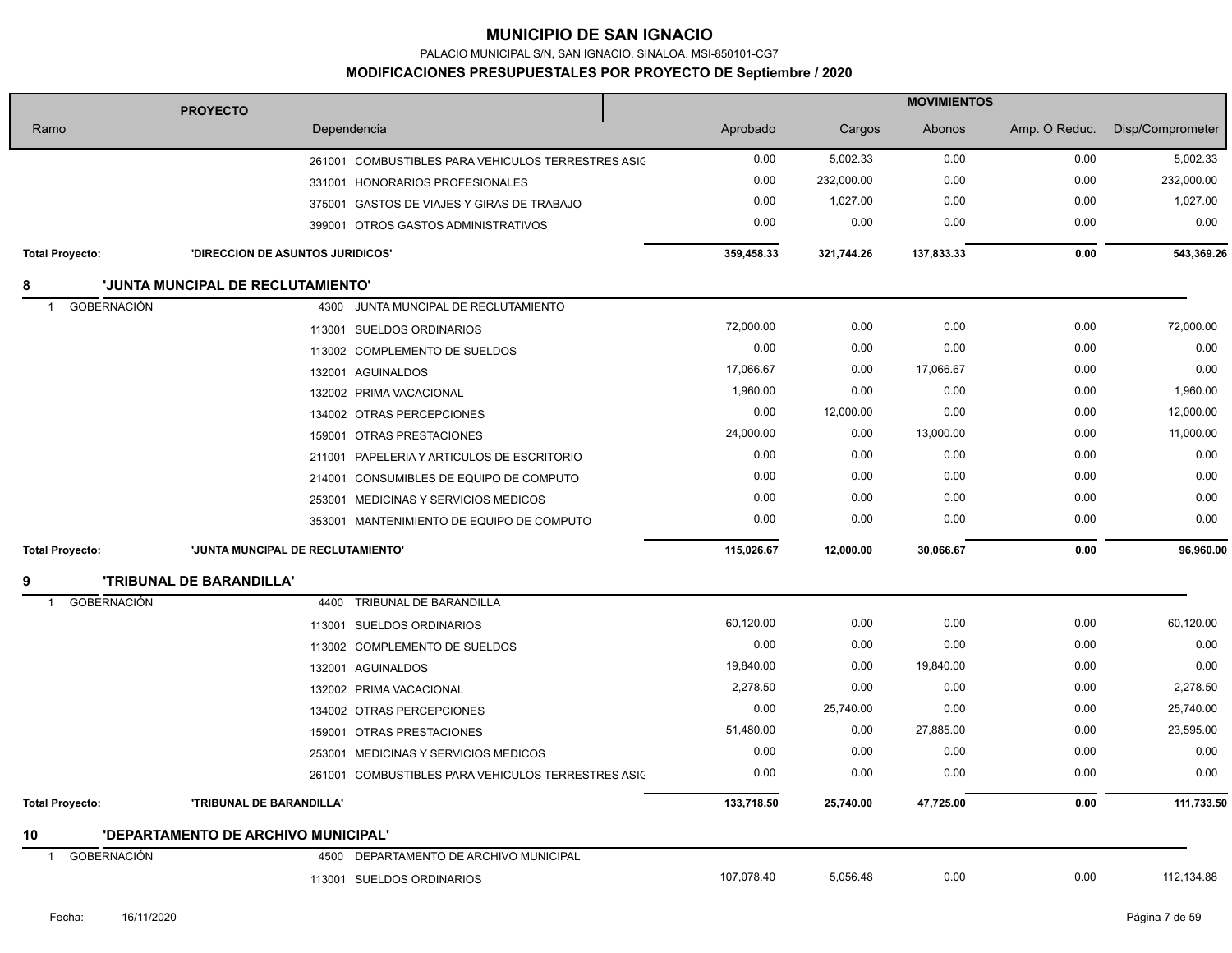PALACIO MUNICIPAL S/N, SAN IGNACIO, SINALOA. MSI-850101-CG7

| <b>PROYECTO</b>                      |                                          | <b>MOVIMIENTOS</b>                                  |            |            |           |               |                  |
|--------------------------------------|------------------------------------------|-----------------------------------------------------|------------|------------|-----------|---------------|------------------|
| Ramo                                 | Dependencia                              |                                                     | Aprobado   | Cargos     | Abonos    | Amp. O Reduc. | Disp/Comprometer |
|                                      |                                          | 131001 QUINQUENIOS                                  | 14,990.88  | 707.92     | 0.00      | 0.00          | 15,698.80        |
|                                      |                                          | 132001 AGUINALDOS                                   | 19,036.16  | 0.00       | 9,102.66  | 0.00          | 9,933.50         |
|                                      |                                          | 132002 PRIMA VACACIONAL                             | 2,186.18   | 1,457.46   | 0.00      | 0.00          | 3,643.64         |
|                                      |                                          | 134003 INCENTIVOS                                   | 0.00       | 500.00     | 0.00      | 0.00          | 500.00           |
|                                      |                                          | 159001 OTRAS PRESTACIONES                           | 0.00       | 0.00       | 0.00      | 0.00          | 0.00             |
|                                      |                                          | 211001 PAPELERIA Y ARTICULOS DE ESCRITORIO          | 0.00       | 1,075.34   | 0.00      | 0.00          | 1,075.34         |
|                                      |                                          | 253001 MEDICINAS Y SERVICIOS MEDICOS                | 0.00       | 160.00     | 0.00      | 0.00          | 160.00           |
| <b>Total Proyecto:</b>               | 'DEPARTAMENTO DE ARCHIVO MUNICIPAL'      |                                                     | 143,291.62 | 8,957.20   | 9,102.66  | 0.00          | 143,146.16       |
| 11                                   | <b>'COORDINADOR DE PROTECCION CIVIL'</b> |                                                     |            |            |           |               |                  |
| <b>GOBERNACIÓN</b><br>$\overline{1}$ |                                          | 4700 COORDINADOR DE PROTECCION CIVIL                |            |            |           |               |                  |
|                                      |                                          | 113001 SUELDOS ORDINARIOS                           | 132,120.00 | 0.00       | 0.00      | 0.00          | 132,120.00       |
|                                      |                                          | 113002 COMPLEMENTO DE SUELDOS                       | 0.00       | 0.00       | 0.00      | 0.00          | 0.00             |
|                                      |                                          | 122001 PERSONAL EXTRAORDINARIO                      | 0.00       | 0.00       | 0.00      | 0.00          | 0.00             |
|                                      |                                          | 132001 AGUINALDOS                                   | 56,576.00  | 0.00       | 0.00      | 0.00          | 56,576.00        |
|                                      |                                          | 132002 PRIMA VACACIONAL                             | 6,497.40   | 0.00       | 0.00      | 0.00          | 6,497.40         |
|                                      |                                          | 133001 HORAS EXTRAS                                 | 0.00       | 0.00       | 0.00      | 0.00          | 0.00             |
|                                      |                                          | 134002 OTRAS PERCEPCIONES                           | 0.00       | 99,060.00  | 0.00      | 0.00          | 99,060.00        |
|                                      |                                          | 159001 OTRAS PRESTACIONES                           | 186,120.00 | 0.00       | 95,815.00 | 0.00          | 90,305.00        |
|                                      |                                          | 253001 MEDICINAS Y SERVICIOS MEDICOS                | 0.00       | 0.00       | 0.00      | 0.00          | 0.00             |
|                                      |                                          | 261001 COMBUSTIBLES PARA VEHICULOS TERRESTRES ASIC  | 0.00       | 76,711.73  | 0.00      | 0.00          | 76,711.73        |
|                                      |                                          | 261004 LUBRICANTES Y ADITIVOS PARA VEHICULOS TERRES | 0.00       | 2,620.00   | 0.00      | 0.00          | 2,620.00         |
|                                      |                                          | 271001 UNIFORMES                                    | 0.00       | 0.00       | 0.00      | 0.00          | 0.00             |
|                                      |                                          | 272001 PRENDAS DE SEGURIDAD PARA PROTECCION PERSC   | 0.00       | 75,014.00  | 0.00      | 0.00          | 75,014.00        |
|                                      |                                          | 272002 EQUIPO DE SEGURIDAD PARA PROTECCION PERSON   | 0.00       | 0.00       | 0.00      | 0.00          | 0.00             |
|                                      |                                          | 291001 HERRAMIENTA MENORES                          | 0.00       | 240.00     | 0.00      | 0.00          | 240.00           |
|                                      |                                          | 296001 REFACCIONES Y ACCESORIOS MENORES DE EQUIPO   | 0.00       | 107,091.99 | 0.00      | 0.00          | 107,091.99       |
|                                      |                                          | 355001 REPARACION DE EQUIPO DE TRANSPORTE           | 0.00       | 76,502.00  | 0.00      | 0.00          | 76,502.00        |
| <b>Total Proyecto:</b>               | 'COORDINADOR DE PROTECCION CIVIL'        |                                                     | 381,313.40 | 437,239.72 | 95,815.00 | 0.00          | 722,738.12       |
| <b>'OFICIALIA MAYOR'</b><br>12       |                                          |                                                     |            |            |           |               |                  |
| <b>GOBERNACIÓN</b><br>$\overline{1}$ | 5000                                     | <b>OFICIALIA MAYOR</b>                              |            |            |           |               |                  |
|                                      |                                          | 113001 SUELDOS ORDINARIOS                           | 243,374.40 | 99,412.80  | 3,000.00  | 0.00          | 339,787.20       |
|                                      |                                          | 113002 COMPLEMENTO DE SUELDOS                       | 0.00       | 0.00       | 0.00      | 0.00          | 0.00             |
|                                      |                                          | 122001 PERSONAL EXTRAORDINARIO                      | 711,600.00 | 0.00       | 0.00      | 0.00          | 711,600.00       |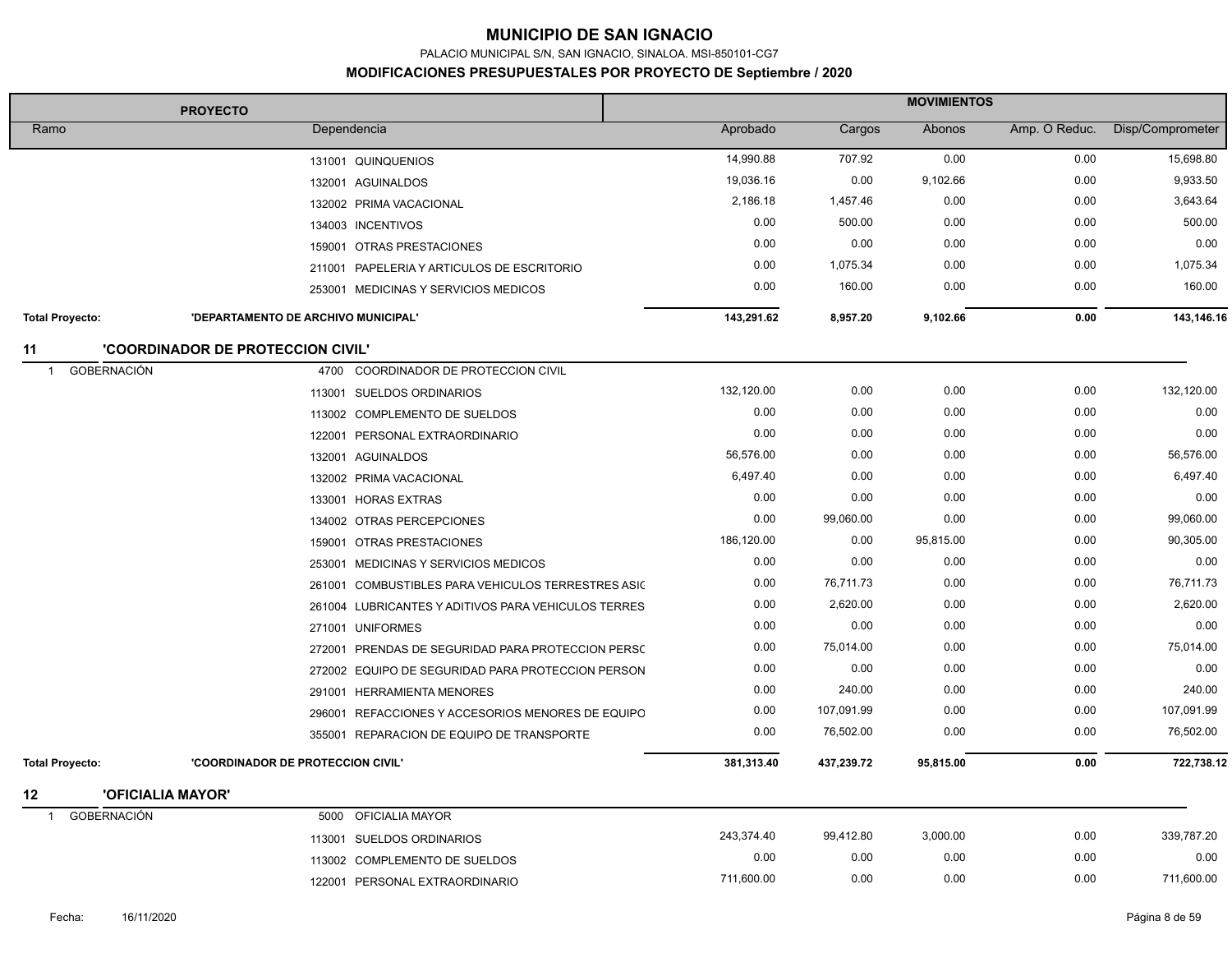PALACIO MUNICIPAL S/N, SAN IGNACIO, SINALOA. MSI-850101-CG7

#### **MODIFICACIONES PRESUPUESTALES POR PROYECTO DE Septiembre / 2020**

| <b>PROYECTO</b>                                        |            | <b>MOVIMIENTOS</b> |              |               |                  |  |  |
|--------------------------------------------------------|------------|--------------------|--------------|---------------|------------------|--|--|
| Ramo<br>Dependencia                                    | Aprobado   | Cargos             | Abonos       | Amp. O Reduc. | Disp/Comprometer |  |  |
| 131001 QUINQUENIOS                                     | 9,030.48   | 16,433.73          | 0.00         | 0.00          | 25,464.21        |  |  |
| 132001 AGUINALDOS                                      | 94,466.56  | 0.00               | 64,652.42    | 0.00          | 29,814.14        |  |  |
| 132002 PRIMA VACACIONAL                                | 10,848.89  | 0.00               | 0.00         | 0.00          | 10,848.89        |  |  |
| 132003 INCENTIVOS                                      | 20,000.00  | 5,499.99           | 18,333.26    | 0.00          | 7,166.73         |  |  |
| 132004 AGUINALDO PERSONAL EVENTUAL                     | 29,650.00  | 0.00               | 0.00         | 0.00          | 29,650.00        |  |  |
| 132005 PRIMA VACACIONAL AL PERSONAL EVENTUAL           | 2,965.00   | 0.00               | 0.00         | 0.00          | 2,965.00         |  |  |
| 133001 HORAS EXTRAS                                    | 0.00       | 4,010.40           | 0.00         | 0.00          | 4,010.40         |  |  |
| 133002 HORAS EXTRAS AL PERSONAL EVENTUAL               | 0.00       | 0.00               | 0.00         | 0.00          | 0.00             |  |  |
| 134002 OTRAS PERCEPCIONES                              | 0.00       | 150,000.00         | 0.00         | 0.00          | 150,000.00       |  |  |
| 134003 INCENTIVOS                                      | 0.00       | 4,999.99           | 4,999.99     | 0.00          | 0.00             |  |  |
| 152001 INDEMNIZACIONES                                 | 40,000.00  | 0.00               | 2,833.33     | 0.00          | 37,166.67        |  |  |
| 154001 CANASTA BASICA                                  | 90,000.00  | 0.00               | 0.00         | 0.00          | 90,000.00        |  |  |
| 154003 REGALOS PARA EL FESTEJO DEL SINDICATO, CAP. IV- | 45,000.00  | 30,778.00          | 0.00         | 0.00          | 75,778.00        |  |  |
| 154004 BECAS PARA HIJOS SINDICALIZADOS                 | 285,600.00 | 0.00               | 0.00         | 0.00          | 285,600.00       |  |  |
| 154005 CANASTA NAVIDEÑA                                | 5,000.00   | 0.00               | 0.00         | 0.00          | 5,000.00         |  |  |
| 154006 PAQUETE ESCOLAR                                 | 55,000.00  | 0.00               | 0.00         | 0.00          | 55,000.00        |  |  |
| 154007 COMBUSTIBLE                                     | 33,600.00  | 0.00               | 0.00         | 0.00          | 33,600.00        |  |  |
| 154008 APOYO AL DEPORTE                                | 9,500.00   | 0.00               | 0.00         | 0.00          | 9,500.00         |  |  |
| 154009 UNIFORMES                                       | 369,600.00 | 0.00               | 0.00         | 0.00          | 369,600.00       |  |  |
| 154010 GASTOS FUNERARIOS                               | 150,000.00 | 2,500.00           | 0.00         | 0.00          | 152,500.00       |  |  |
| 154011 BONOS POR ANTIGUEDAD                            | 48,812.40  | 0.00               | 0.00         | 0.00          | 48,812.40        |  |  |
| 159001 OTRAS PRESTACIONES                              | 288,000.00 | 3,000.00           | 156,500.00   | 0.00          | 134,500.00       |  |  |
| 161001 PREVISIONES DE CARACTER LABORAL                 | 350,000.00 | 7,554,378.20       | 5,803,489.08 | 0.00          | 2,100,889.12     |  |  |
| 211001 PAPELERIA Y ARTICULOS DE ESCRITORIO             | 0.00       | 9,939.15           | 0.00         | 0.00          | 9,939.15         |  |  |
| 214001 CONSUMIBLES DE EQUIPO DE COMPUTO                | 0.00       | 13,542.42          | 0.00         | 0.00          | 13,542.42        |  |  |
| 215001 ELABORACION DE PLACAS                           | 0.00       | 3,636.00           | 0.00         | 0.00          | 3,636.00         |  |  |
| 221002 PRODUCTOS ALIMENTICIOS PARA LA EJECUCION DE     | 0.00       | 1,889.07           | 0.00         | 0.00          | 1,889.07         |  |  |
| 221003 PRODUCTOS ALIMENTICIOS PARA EL PERSONAL QUE     | 0.00       | 35,243.78          | 0.99         | 0.00          | 35,242.79        |  |  |
| 221004 PRODUCTOS ALIMENTICIOS PARA EL PERSONAL EN L    | 0.00       | 936.00             | 0.00         | 0.00          | 936.00           |  |  |
| 244001 BARROTES Y FAJILLAS                             | 0.00       | 3,600.00           | 0.00         | 0.00          | 3,600.00         |  |  |
| 246003 MATERIAL ELECTRONICO                            | 0.00       | 9.72               | 0.00         | 0.00          | 9.72             |  |  |
| 247002 CLAVOS, TORNILLOS Y TUERCAS                     | 0.00       | 772.88             | 0.00         | 0.00          | 772.88           |  |  |
| 249003 PINTURAS, RECUBRIMIENTOS, ADHESIVOS, LACAS Y    | 0.00       | 1,166.00           | 0.00         | 0.00          | 1,166.00         |  |  |
| 253001 MEDICINAS Y SERVICIOS MEDICOS                   | 0.00       | 93,409.99          | 3,600.00     | 0.00          | 89,809.99        |  |  |

H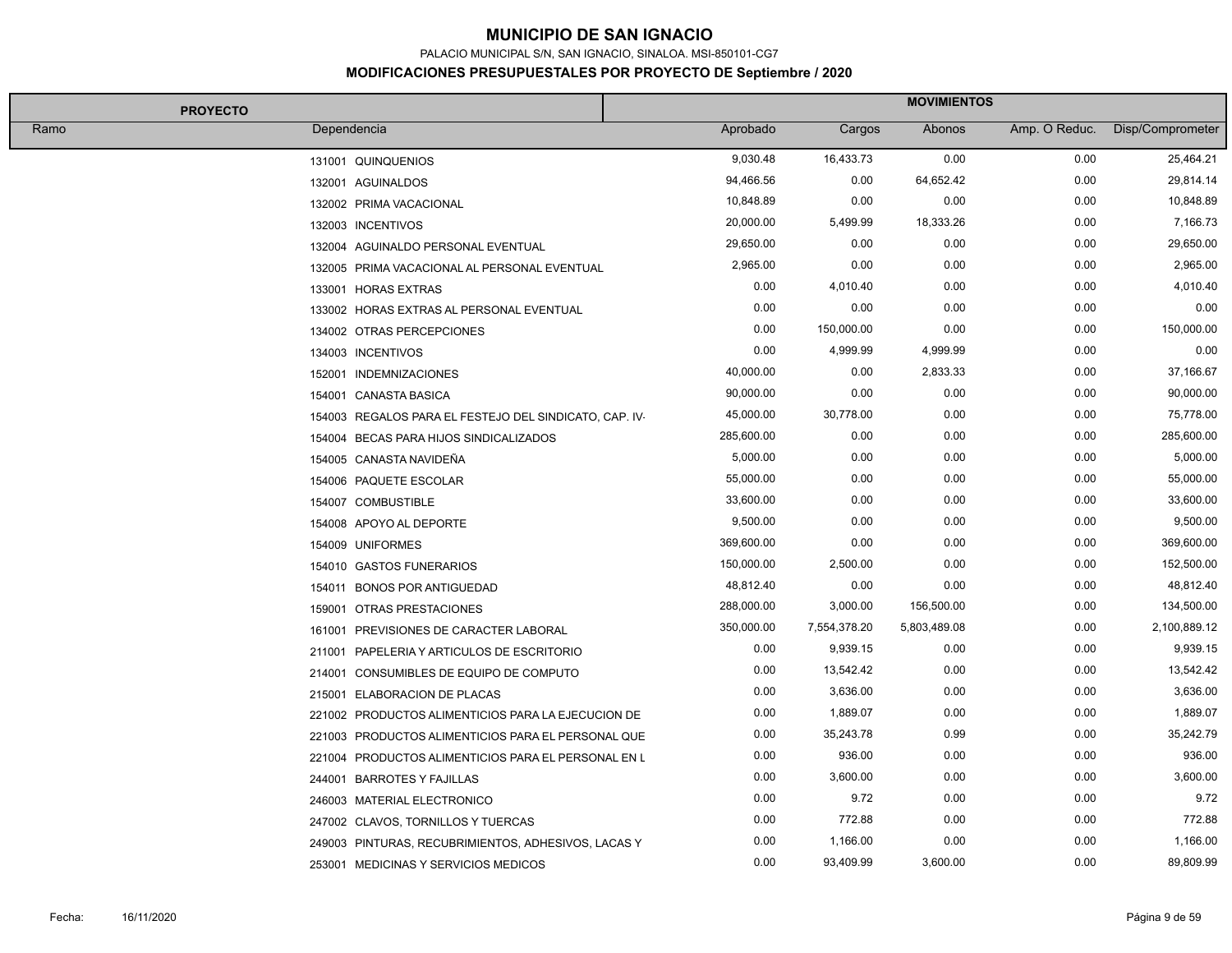PALACIO MUNICIPAL S/N, SAN IGNACIO, SINALOA. MSI-850101-CG7

| <b>PROYECTO</b>          |                                 |                                                                | <b>MOVIMIENTOS</b> |              |              |               |                  |  |
|--------------------------|---------------------------------|----------------------------------------------------------------|--------------------|--------------|--------------|---------------|------------------|--|
| Ramo                     |                                 | Dependencia                                                    | Aprobado           | Cargos       | Abonos       | Amp. O Reduc. | Disp/Comprometer |  |
|                          |                                 | 261001 COMBUSTIBLES PARA VEHICULOS TERRESTRES ASIC             | 0.00               | 166,780.26   | 0.00         | 0.00          | 166,780.26       |  |
|                          |                                 | 261004 LUBRICANTES Y ADITIVOS PARA VEHICULOS TERRES            | 0.00               | 3,989.98     | 0.00         | 0.00          | 3,989.98         |  |
|                          |                                 | 271001 UNIFORMES                                               | 0.00               | 143,654.40   | 0.00         | 0.00          | 143,654.40       |  |
|                          |                                 | 271002 ACCESORIOS DE VESTIR                                    | 0.00               | 0.00         | 0.00         | 0.00          | 0.00             |  |
|                          |                                 | 291001 HERRAMIENTA MENORES                                     | 0.00               | 482.01       | 0.00         | 0.00          | 482.01           |  |
|                          |                                 | 293001 Refacciones y Accesorios Menores de Equipo de Adiminist | 0.00               | 0.00         | 0.00         | 0.00          | 0.00             |  |
|                          |                                 | 294001 PROGRAMAS Y ACCESORIOS PARA EQUIPO DE COMF              | 0.00               | 0.00         | 0.00         | 0.00          | 0.00             |  |
|                          |                                 | 296001 REFACCIONES Y ACCESORIOS MENORES DE EQUIPO              | 0.00               | 159,213.26   | 0.00         | 0.00          | 159,213.26       |  |
|                          |                                 | 314001 SERVICIO DE TELEFONO FIJO E INTERNET                    | 0.00               | 0.00         | 0.00         | 0.00          | 0.00             |  |
|                          |                                 | 316001 MANTENIMIENTO DE EQUIPO DE COMUNICACIÓN                 | 0.00               | 0.00         | 0.00         | 0.00          | 0.00             |  |
|                          |                                 | 318002 SERVICIO DE MENSAJERIA Y PAQUETERIA                     | 0.00               | 0.00         | 0.00         | 0.00          | 0.00             |  |
|                          |                                 | 323001 ARRENDAMIENTO DE COPIADORAS                             | 0.00               | 13,606.80    | 0.00         | 0.00          | 13,606.80        |  |
|                          |                                 | 325002 Arrendamiento de Vehiculos                              | 0.00               | 12,496.68    | 0.00         | 0.00          | 12,496.68        |  |
|                          |                                 | 331002 SERVCIOS DE AVALUOS                                     | 0.00               | 0.00         | 0.00         | 0.00          | 0.00             |  |
|                          |                                 | 336002 SERVICIOS DE FOTOCOPIADO                                | 0.00               | 0.00         | 0.00         | 0.00          | 0.00             |  |
|                          |                                 | 344001 SEGUROS Y FIANZAS                                       | 0.00               | 42,181.85    | 9,472.32     | 0.00          | 32,709.53        |  |
|                          |                                 | 344002 SEGUROS PARA EQUIPO DE TRANSPORTE                       | 0.00               | 16,779.80    | 0.00         | 0.00          | 16,779.80        |  |
|                          |                                 | 344003 SEGUROS DE VIDA PARA PERSONAL DE LA DSPM                | 0.00               | 0.00         | 0.00         | 0.00          | 0.00             |  |
|                          |                                 | 344004 FIANZAS                                                 | 0.00               | 13,993.01    | 0.00         | 0.00          | 13,993.01        |  |
|                          |                                 | 353001 MANTENIMIENTO DE EQUIPO DE COMPUTO                      | 0.00               | 0.00         | 0.00         | 0.00          | 0.00             |  |
|                          |                                 | REPARACION DE EQUIPO DE TRANSPORTE<br>355001                   | 0.00               | 41,207.27    | 0.00         | 0.00          | 41,207.27        |  |
|                          |                                 | 357003 INST., REPARACION Y MANT. DE AIRES ACONDICIONA          | 0.00               | 0.00         | 0.00         | 0.00          | 0.00             |  |
|                          |                                 | 375001 GASTOS DE VIAJES Y GIRAS DE TRABAJO                     | 0.00               | 2,080.00     | 0.00         | 0.00          | 2,080.00         |  |
|                          |                                 | 382003 ATENCION A INVITADOS ESPECIALES                         | 0.00               | 0.00         | 0.00         | 0.00          | 0.00             |  |
|                          |                                 | 392002 TENENCIAS, PLACAS Y CALCOMANIA                          | 0.00               | 25,702.00    | 0.00         | 0.00          | 25,702.00        |  |
|                          |                                 | 451001 PENSIONES VITALICIAS                                    | 3,450,110.40       | 0.00         | 22,214.00    | 0.00          | 3,427,896.40     |  |
|                          |                                 | 451002 PAGOS ADICIONALES POR COMPROMISOS CONTRAC               | 613,352.96         | 22,214.00    | 0.00         | 0.00          | 635,566.96       |  |
|                          |                                 | 561003 DESVARADORAS                                            | 0.00               | 365,000.00   | 0.00         | 0.00          | 365,000.00       |  |
| <b>Total Proyecto:</b>   | <b>'OFICIALIA MAYOR'</b>        |                                                                | 6,955,511.09       | 9,064,539.44 | 6,089,095.39 | 0.00          | 9,930,955.14     |  |
| 13                       | 'UNIDAD DE SERVICIOS GENERALES' |                                                                |                    |              |              |               |                  |  |
| <b>GOBERNACIÓN</b><br>-1 |                                 | UNIDAD DE SERVICIOS GENERALES<br>5200                          |                    |              |              |               |                  |  |
|                          |                                 | 113001 SUELDOS ORDINARIOS                                      | 944,928.00         | 43,935.72    | 2,499.99     | 0.00          | 986,363.73       |  |
|                          |                                 | <b>COMPLEMENTO DE SUELDOS</b><br>113002                        | 0.00               | 0.00         | 0.00         | 0.00          | 0.00             |  |
|                          |                                 | 122001 PERSONAL EXTRAORDINARIO                                 | 261,600.00         | 125.00       | 0.00         | 0.00          | 261,725.00       |  |
|                          |                                 |                                                                |                    |              |              |               |                  |  |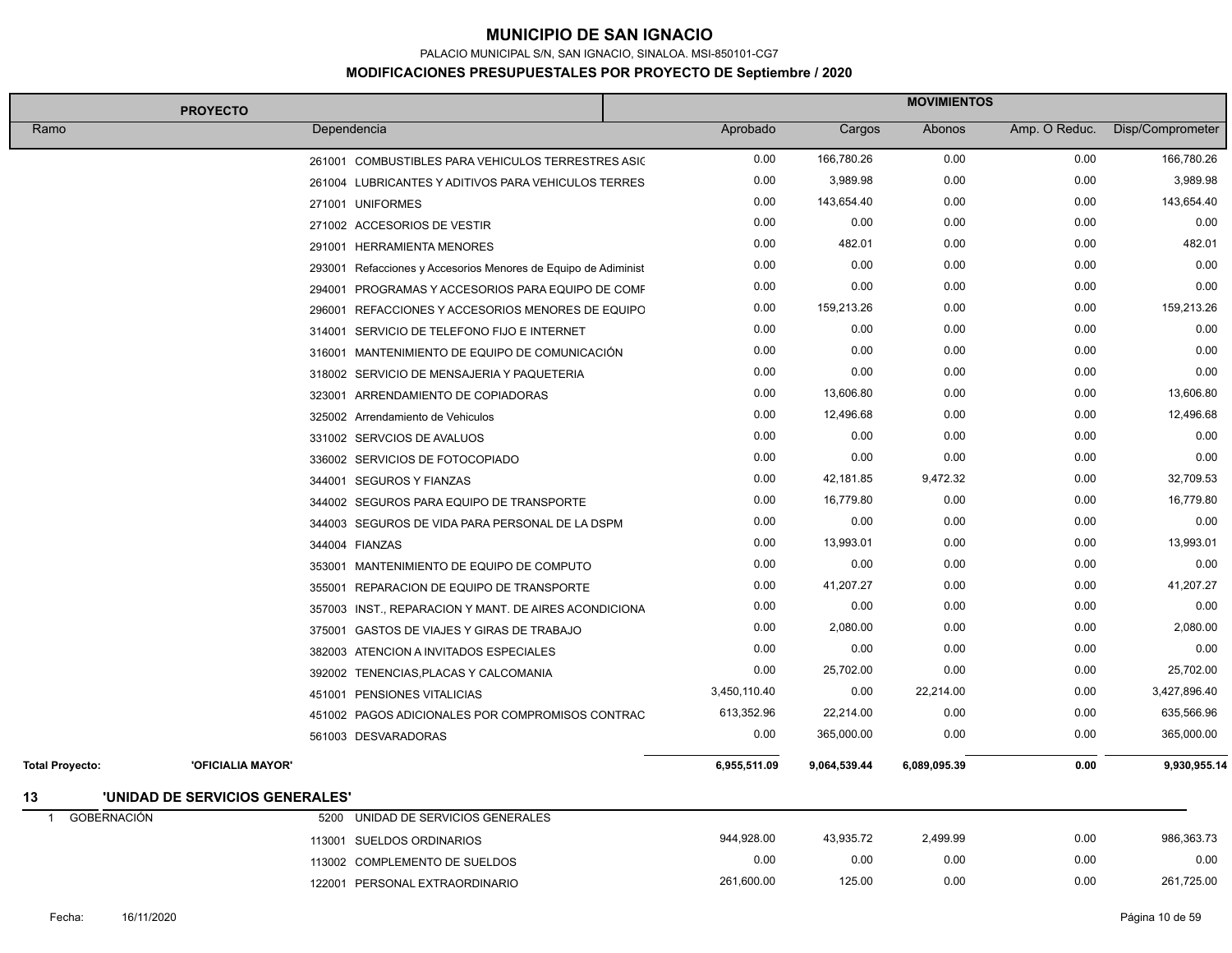PALACIO MUNICIPAL S/N, SAN IGNACIO, SINALOA. MSI-850101-CG7

| <b>PROYECTO</b>                      |                                     |                                                                   | <b>MOVIMIENTOS</b> |            |            |               |                  |  |
|--------------------------------------|-------------------------------------|-------------------------------------------------------------------|--------------------|------------|------------|---------------|------------------|--|
| Ramo                                 |                                     | Dependencia                                                       | Aprobado           | Cargos     | Abonos     | Amp. O Reduc. | Disp/Comprometer |  |
|                                      |                                     | 131001 QUINQUENIOS                                                | 205,185.60         | 0.00       | 0.00       | 0.00          | 205,185.60       |  |
|                                      |                                     | 132001 AGUINALDOS                                                 | 183,347.20         | 0.00       | 101,769.05 | 0.00          | 81,578.15        |  |
|                                      |                                     | 132002 PRIMA VACACIONAL                                           | 21,056.28          | 0.00       | 0.00       | 0.00          | 21,056.28        |  |
|                                      |                                     | 132003 INCENTIVOS                                                 | 20,000.00          | 2,499.99   | 18,333.26  | 0.00          | 4,166.73         |  |
|                                      |                                     | 132004 AGUINALDO PERSONAL EVENTUAL                                | 10,900.00          | 0.00       | 0.00       | 0.00          | 10,900.00        |  |
|                                      |                                     | 132005 PRIMA VACACIONAL AL PERSONAL EVENTUAL                      | 1,090.00           | 0.00       | 0.00       | 0.00          | 1,090.00         |  |
|                                      |                                     | 133001 HORAS EXTRAS                                               | 0.00               | 946.40     | 0.00       | 0.00          | 946.40           |  |
|                                      |                                     | 133002 HORAS EXTRAS AL PERSONAL EVENTUAL                          | 0.00               | 0.00       | 0.00       | 0.00          | 0.00             |  |
|                                      |                                     | 134002 OTRAS PERCEPCIONES                                         | 0.00               | 43,200.00  | 0.00       | 0.00          | 43,200.00        |  |
|                                      |                                     | 134003 INCENTIVOS                                                 | 0.00               | 1,666.66   | 0.00       | 0.00          | 1,666.66         |  |
|                                      |                                     | 159001 OTRAS PRESTACIONES                                         | 86,400.00          | 0.00       | 46,800.00  | 0.00          | 39,600.00        |  |
|                                      |                                     | 216001 MATERIAL DE LIMPIEZA                                       | 0.00               | 207,566.64 | 4,350.00   | 0.00          | 203,216.64       |  |
|                                      |                                     | 253001 MEDICINAS Y SERVICIOS MEDICOS                              | 0.00               | 67,766.02  | 273.00     | 0.00          | 67,493.02        |  |
|                                      |                                     | 256001 PERFILES, TUBOS, CONEXIONESY PRODUCTOS DE P                | 0.00               | 0.00       | 0.00       | 0.00          | 0.00             |  |
|                                      |                                     | 272001 PRENDAS DE SEGURIDAD PARA PROTECCION PERSC                 | 0.00               | 4,350.00   | 0.00       | 0.00          | 4,350.00         |  |
| <b>Total Proyecto:</b>               | 'UNIDAD DE SERVICIOS GENERALES'     |                                                                   | 1,734,507.08       | 372,056.43 | 174,025.30 | 0.00          | 1,932,538.21     |  |
| 14                                   | 'UNIDAD DE ALMACEN MUNICIPAL FF 15' |                                                                   |                    |            |            |               |                  |  |
| <b>GOBERNACIÓN</b><br>$\overline{1}$ | 5300                                | UNIDAD DE ALMACEN MUNICIPAL                                       |                    |            |            |               |                  |  |
|                                      |                                     | 113001 SUELDOS ORDINARIOS                                         | 50,400.00          | 0.00       | 0.00       | 0.00          | 50,400.00        |  |
|                                      |                                     | 132001 AGUINALDOS                                                 | 8,960.00           | 0.00       | 0.00       | 0.00          | 8,960.00         |  |
|                                      |                                     | 132002 PRIMA VACACIONAL                                           | 1,029.00           | 0.00       | 0.00       | 0.00          | 1,029.00         |  |
|                                      |                                     | 253001 MEDICINAS Y SERVICIOS MEDICOS                              | 0.00               | 0.00       | 0.00       | 0.00          | 0.00             |  |
| <b>Total Proyecto:</b>               | 'UNIDAD DE ALMACEN MUNICIPAL FF 15' |                                                                   | 60,389.00          | 0.00       | 0.00       | 0.00          | 60,389.00        |  |
| 15                                   |                                     | 'UNIDAD DE VERIFICACION, MANTENIMIENTO Y SUMINISTRO FF 15'        |                    |            |            |               |                  |  |
| <b>GOBERNACIÓN</b><br>$\mathbf{1}$   |                                     | 5400 UNIDAD DE VERIFICACION, MANTENIMIENTO Y<br><b>SUMINISTRO</b> |                    |            |            |               |                  |  |
|                                      |                                     | 113001 SUELDOS ORDINARIOS                                         | 861,278.40         | 41,926.60  | 0.00       | 0.00          | 903,205.00       |  |
|                                      |                                     | 122001 PERSONAL EXTRAORDINARIO                                    | 46,800.00          | 0.00       | 0.00       | 0.00          | 46,800.00        |  |
|                                      |                                     | 131001 QUINQUENIOS                                                | 92,881.92          | 0.00       | 0.00       | 0.00          | 92,881.92        |  |
|                                      |                                     | 132001 AGUINALDOS                                                 | 161,871.91         | 0.00       | 161,871.91 | 0.00          | 0.00             |  |
|                                      |                                     | 132002 PRIMA VACACIONAL                                           | 18,589.98          | 1,148.86   | 0.00       | 0.00          | 19,738.84        |  |
|                                      |                                     | 132003 INCENTIVOS                                                 | 0.00               | 0.00       | 0.00       | 0.00          | 0.00             |  |
|                                      |                                     | 132004 AGUINALDO PERSONAL EVENTUAL                                | 1,950.00           | 0.00       | 0.00       | 0.00          | 1,950.00         |  |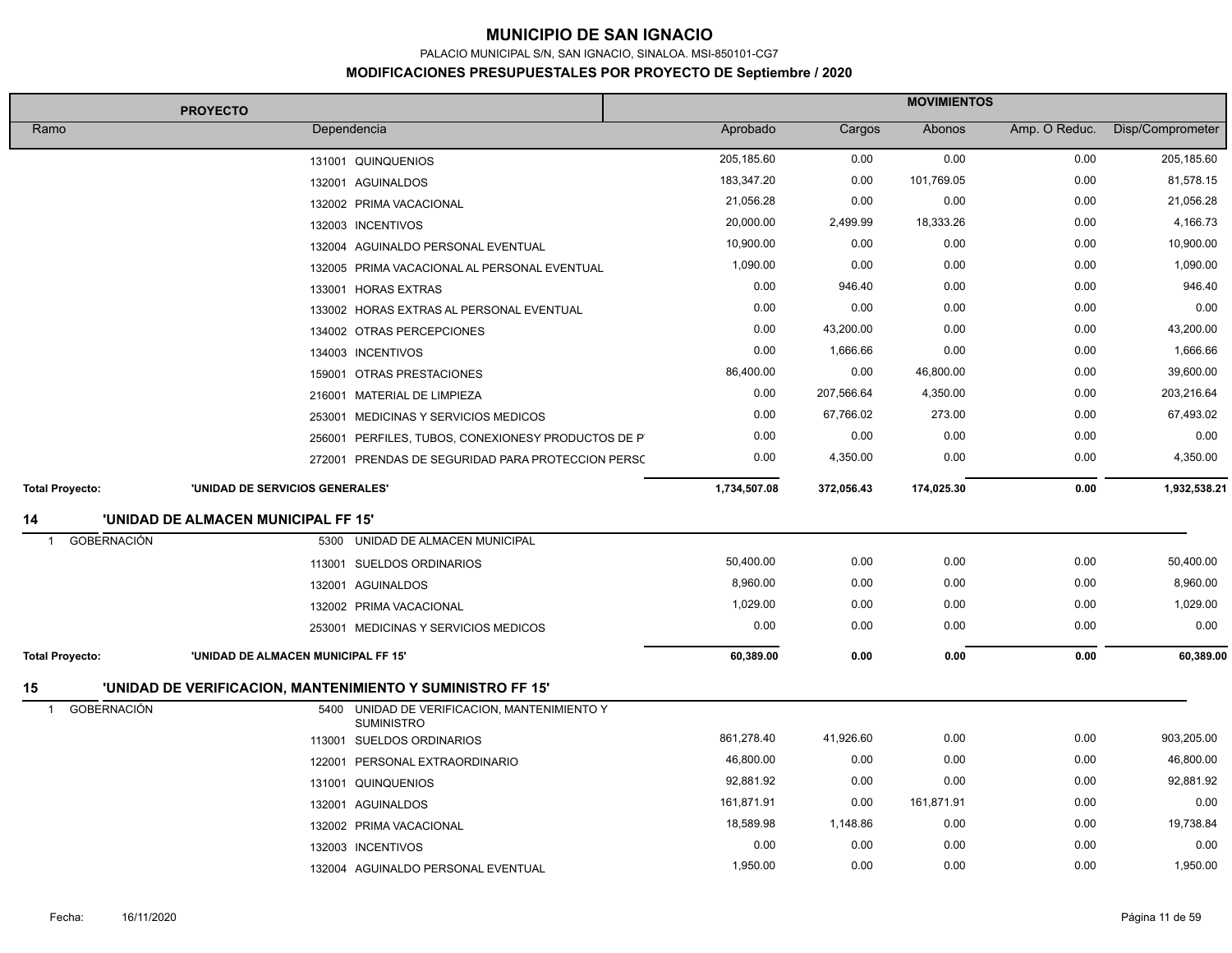PALACIO MUNICIPAL S/N, SAN IGNACIO, SINALOA. MSI-850101-CG7

#### **MODIFICACIONES PRESUPUESTALES POR PROYECTO DE Septiembre / 2020**

|                                   | <b>PROYECTO</b>                                            | <b>MOVIMIENTOS</b> |           |            |               |                  |
|-----------------------------------|------------------------------------------------------------|--------------------|-----------|------------|---------------|------------------|
| Ramo                              | Dependencia                                                | Aprobado           | Cargos    | Abonos     | Amp. O Reduc. | Disp/Comprometer |
|                                   | 132005 PRIMA VACACIONAL AL PERSONAL EVENTUAL               | 195.00             | 0.00      | 0.00       | 0.00          | 195.00           |
|                                   | 133001 HORAS EXTRAS                                        | 0.00               | 911.04    | 0.00       | 0.00          | 911.04           |
|                                   | 133002 HORAS EXTRAS AL PERSONAL EVENTUAL                   | 0.00               | 0.00      | 0.00       | 0.00          | 0.00             |
|                                   | 134002 OTRAS PERCEPCIONES                                  | 0.00               | 24,625.56 | 0.00       | 0.00          | 24,625.56        |
|                                   | 159001 OTRAS PRESTACIONES                                  | 49,251.12          | 0.00      | 26,677.69  | 0.00          | 22,573.43        |
|                                   | 253001 MEDICINAS Y SERVICIOS MEDICOS                       | 0.00               | 11,108.54 | 0.00       | 0.00          | 11,108.54        |
|                                   | 261001 COMBUSTIBLES PARA VEHICULOS TERRESTRES ASIC         | 0.00               | 0.00      | 0.00       | 0.00          | 0.00             |
|                                   | 291001 HERRAMIENTA MENORES                                 | 0.00               | 0.00      | 0.00       | 0.00          | 0.00             |
|                                   | 292001 MANTENIMIENTO Y MEJORAS DE EDIFICIOS                | 0.00               | 0.00      | 0.00       | 0.00          | 0.00             |
|                                   | 311001 CONSUMO DE ENERGIA ELECTRICA                        | 0.00               | 149.00    | 0.00       | 0.00          | 149.00           |
|                                   | 355001 REPARACION DE EQUIPO DE TRANSPORTE                  | 0.00               | 0.00      | 0.00       | 0.00          | 0.00             |
|                                   | 375001 GASTOS DE VIAJES Y GIRAS DE TRABAJO                 | 0.00               | 0.00      | 0.00       | 0.00          | 0.00             |
| <b>Total Proyecto:</b>            | 'UNIDAD DE VERIFICACION, MANTENIMIENTO Y SUMINISTRO FF 15' | 1,232,818.33       | 79,869.60 | 188,549.60 | 0.00          | 1,124,138.33     |
| 16                                | 'DEPARTAMENTO DE RECURSOS HUMANOS'                         |                    |           |            |               |                  |
| <b>GOBERNACIÓN</b><br>$\mathbf 1$ | 5500 DEPARTAMENTO DE RECURSOS HUMANOS                      |                    |           |            |               |                  |
|                                   | 113001 SUELDOS ORDINARIOS                                  | 189,720.00         | 0.00      | 0.00       | 0.00          | 189,720.00       |
|                                   | 113002 COMPLEMENTO DE SUELDOS                              | 0.00               | 0.00      | 0.00       | 0.00          | 0.00             |
|                                   | 122001 PERSONAL EXTRAORDINARIO                             | 64,800.00          | 0.00      | 0.00       | 0.00          | 64,800.00        |
|                                   | 132001 AGUINALDOS                                          | 40,128.00          | 0.00      | 40,128.00  | 0.00          | 0.00             |
|                                   | 132002 PRIMA VACACIONAL                                    | 4,608.45           | 0.00      | 0.00       | 0.00          | 4,608.45         |
|                                   | 132004 AGUINALDO PERSONAL EVENTUAL                         | 2,700.00           | 0.00      | 0.00       | 0.00          | 2,700.00         |
|                                   | 132005 PRIMA VACACIONAL AL PERSONAL EVENTUAL               | 270.00             | 0.00      | 0.00       | 0.00          | 270.00           |
|                                   | 134002 OTRAS PERCEPCIONES                                  | 0.00               | 18,000.00 | 0.00       | 0.00          | 18,000.00        |
|                                   | 159001 OTRAS PRESTACIONES                                  | 36,000.00          | 0.00      | 19,500.00  | 0.00          | 16,500.00        |
|                                   | 211001 PAPELERIA Y ARTICULOS DE ESCRITORIO                 | 0.00               | 750.00    | 0.00       | 0.00          | 750.00           |
|                                   | 214001 CONSUMIBLES DE EQUIPO DE COMPUTO                    | 0.00               | 0.00      | 0.00       | 0.00          | 0.00             |
|                                   | 253001 MEDICINAS Y SERVICIOS MEDICOS                       | 0.00               | 0.00      | 0.00       | 0.00          | 0.00             |
|                                   | 336001 IMPRESIÓN DE FORMAS                                 | 0.00               | 0.00      | 0.00       | 0.00          | 0.00             |
|                                   | 353001 MANTENIMIENTO DE EQUIPO DE COMPUTO                  | 0.00               | 0.00      | 0.00       | 0.00          | 0.00             |
| <b>Total Proyecto:</b>            | 'DEPARTAMENTO DE RECURSOS HUMANOS'                         | 338,226.45         | 18,750.00 | 59,628.00  | 0.00          | 297,348.45       |
| 17                                | 'DIRECCION DE BIENESTAR SOCIAL Y FOMENTO ECONOMICO FF 15'  |                    |           |            |               |                  |

 1 GOBERNACIÓN 6000 DIRECCION DE DESARROLLO ECONOMICO Y BIENESTAR SOCIAL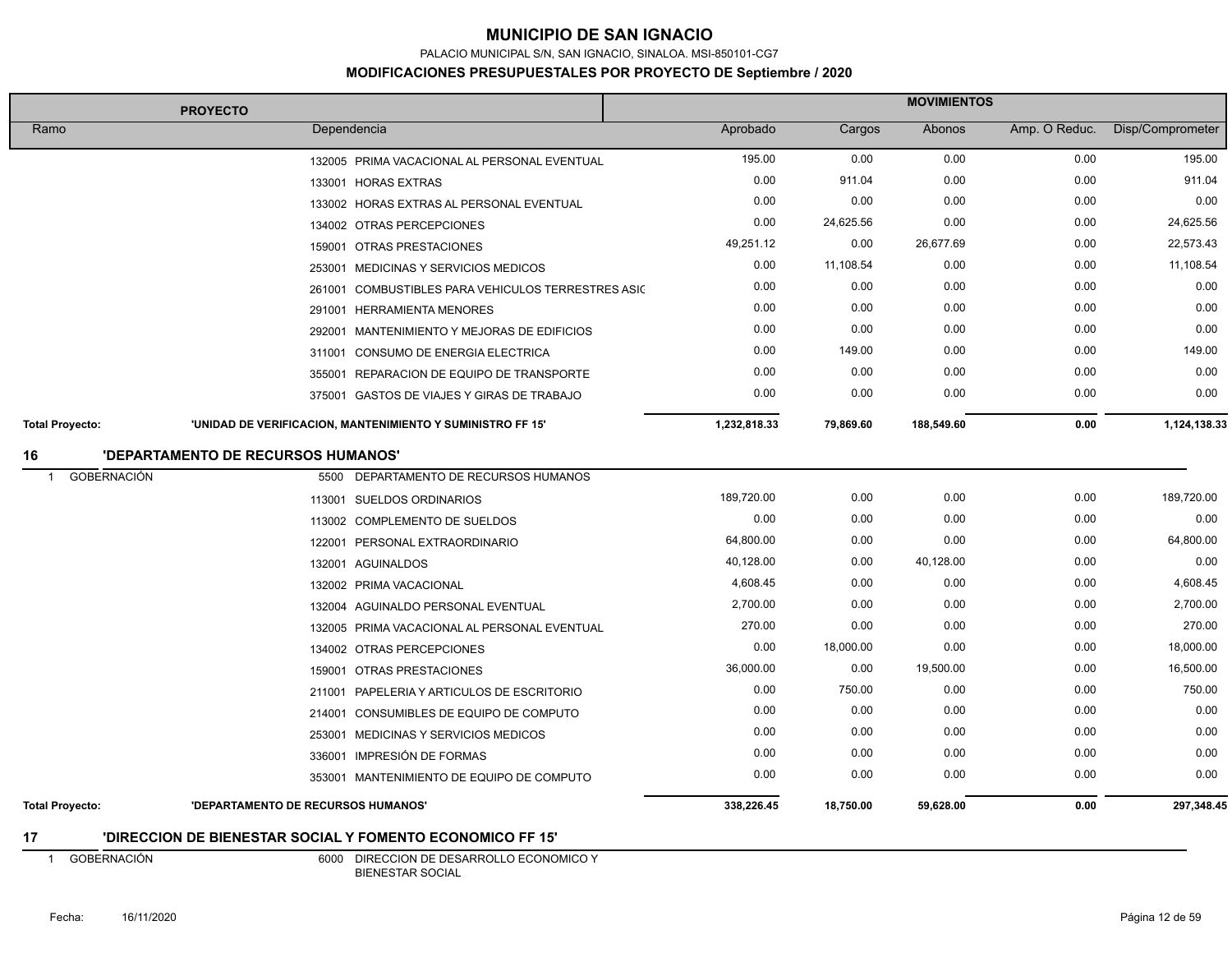PALACIO MUNICIPAL S/N, SAN IGNACIO, SINALOA. MSI-850101-CG7

|                                      | <b>PROYECTO</b>                                           | <b>MOVIMIENTOS</b> |            |            |               |                  |
|--------------------------------------|-----------------------------------------------------------|--------------------|------------|------------|---------------|------------------|
| Ramo                                 | Dependencia                                               | Aprobado           | Cargos     | Abonos     | Amp. O Reduc. | Disp/Comprometer |
|                                      | 113001 SUELDOS ORDINARIOS                                 | 326,174.40         | 14,008.68  | 0.00       | 0.00          | 340,183.08       |
|                                      | 113002 COMPLEMENTO DE SUELDOS                             | 0.00               | 0.00       | 0.00       | 0.00          | 0.00             |
|                                      | 122001 PERSONAL EXTRAORDINARIO                            | 0.00               | 0.00       | 0.00       | 0.00          | 0.00             |
|                                      | 131001 QUINQUENIOS                                        | 9,783.12           | 461.97     | 0.00       | 0.00          | 10,245.09        |
|                                      | 132001 AGUINALDOS                                         | 124,973.23         | 0.00       | 28,732.26  | 0.00          | 96,240.97        |
|                                      | 132002 PRIMA VACACIONAL                                   | 14,352.39          | 0.00       | 0.00       | 0.00          | 14,352.39        |
|                                      | 134002 OTRAS PERCEPCIONES                                 | 0.00               | 188,400.00 | 0.00       | 0.00          | 188,400.00       |
|                                      | 134003 INCENTIVOS                                         | 0.00               | 500.00     | 0.00       | 0.00          | 500.00           |
|                                      | 159001 OTRAS PRESTACIONES                                 | 376,800.00         | 0.00       | 204,100.00 | 0.00          | 172,700.00       |
|                                      | 211001 PAPELERIA Y ARTICULOS DE ESCRITORIO                | 0.00               | 7,554.38   | 0.00       | 0.00          | 7,554.38         |
|                                      | 212002 MATERIAL FOTOGRAFICO                               | 0.00               | 0.00       | 0.00       | 0.00          | 0.00             |
|                                      | 214001 CONSUMIBLES DE EQUIPO DE COMPUTO                   | 0.00               | 7,384.44   | 0.00       | 0.00          | 7,384.44         |
|                                      | 221002 PRODUCTOS ALIMENTICIOS PARA LA EJECUCION DE        | 0.00               | 7,271.70   | 0.00       | 0.00          | 7,271.70         |
|                                      | 221003 PRODUCTOS ALIMENTICIOS PARA EL PERSONAL QUE        | 0.00               | 1,100.01   | 0.00       | 0.00          | 1,100.01         |
|                                      | 221004 PRODUCTOS ALIMENTICIOS PARA EL PERSONAL EN L       | 0.00               | 2,504.00   | 0.00       | 0.00          | 2,504.00         |
|                                      | 253001 MEDICINAS Y SERVICIOS MEDICOS                      | 0.00               | 17,729.17  | 2,088.00   | 0.00          | 15,641.17        |
|                                      | 261001 COMBUSTIBLES PARA VEHICULOS TERRESTRES ASIC        | 0.00               | 63,077.62  | 0.00       | 0.00          | 63,077.62        |
|                                      | 291001 HERRAMIENTA MENORES                                | 0.00               | 0.00       | 0.00       | 0.00          | 0.00             |
|                                      | 294001 PROGRAMAS Y ACCESORIOS PARA EQUIPO DE COMF         | 0.00               | 0.00       | 0.00       | 0.00          | 0.00             |
|                                      | 296001 REFACCIONES Y ACCESORIOS MENORES DE EQUIPO         | 0.00               | 13,629.97  | 0.00       | 0.00          | 13,629.97        |
|                                      | 336002 SERVICIOS DE FOTOCOPIADO                           | 0.00               | 0.00       | 0.00       | 0.00          | 0.00             |
|                                      | 353001 MANTENIMIENTO DE EQUIPO DE COMPUTO                 | 0.00               | 0.00       | 0.00       | 0.00          | 0.00             |
|                                      | 355001 REPARACION DE EQUIPO DE TRANSPORTE                 | 0.00               | 3,103.24   | 0.00       | 0.00          | 3,103.24         |
|                                      | 357003 INST., REPARACION Y MANT. DE AIRES ACONDICIONA     | 0.00               | 0.00       | 0.00       | 0.00          | 0.00             |
|                                      | 375001 GASTOS DE VIAJES Y GIRAS DE TRABAJO                | 0.00               | 2,764.99   | 1,070.99   | 0.00          | 1,694.00         |
|                                      | 382003 ATENCION A INVITADOS ESPECIALES                    | 0.00               | 0.00       | 0.00       | 0.00          | 0.00             |
| <b>Total Proyecto:</b>               | 'DIRECCION DE BIENESTAR SOCIAL Y FOMENTO ECONOMICO FF 15' | 852,083.14         | 329,490.17 | 235,991.25 | 0.00          | 945,582.06       |
| 18                                   | 'DIRECCION DE DEPORTES Y RECREACION FF 15'                |                    |            |            |               |                  |
| <b>GOBERNACIÓN</b><br>$\overline{1}$ | 6100 COORDINACION DE DEPORTES Y RECREACION                |                    |            |            |               |                  |
|                                      | 113001 SUELDOS ORDINARIOS                                 | 718,401.60         | 0.00       | 0.00       | 0.00          | 718,401.60       |
|                                      | 113002 COMPLEMENTO DE SUELDOS                             | 0.00               | 0.00       | 0.00       | 0.00          | 0.00             |
|                                      | 122001 PERSONAL EXTRAORDINARIO                            | 634,800.00         | 30,250.00  | 0.00       | 0.00          | 665,050.00       |
|                                      | 131001 QUINQUENIOS                                        | 27,911.76          | 1,318.05   | 0.00       | 0.00          | 29,229.81        |
|                                      | 132001 AGUINALDOS                                         | 166,542.51         | 0.00       | 166,542.51 | 0.00          | 0.00             |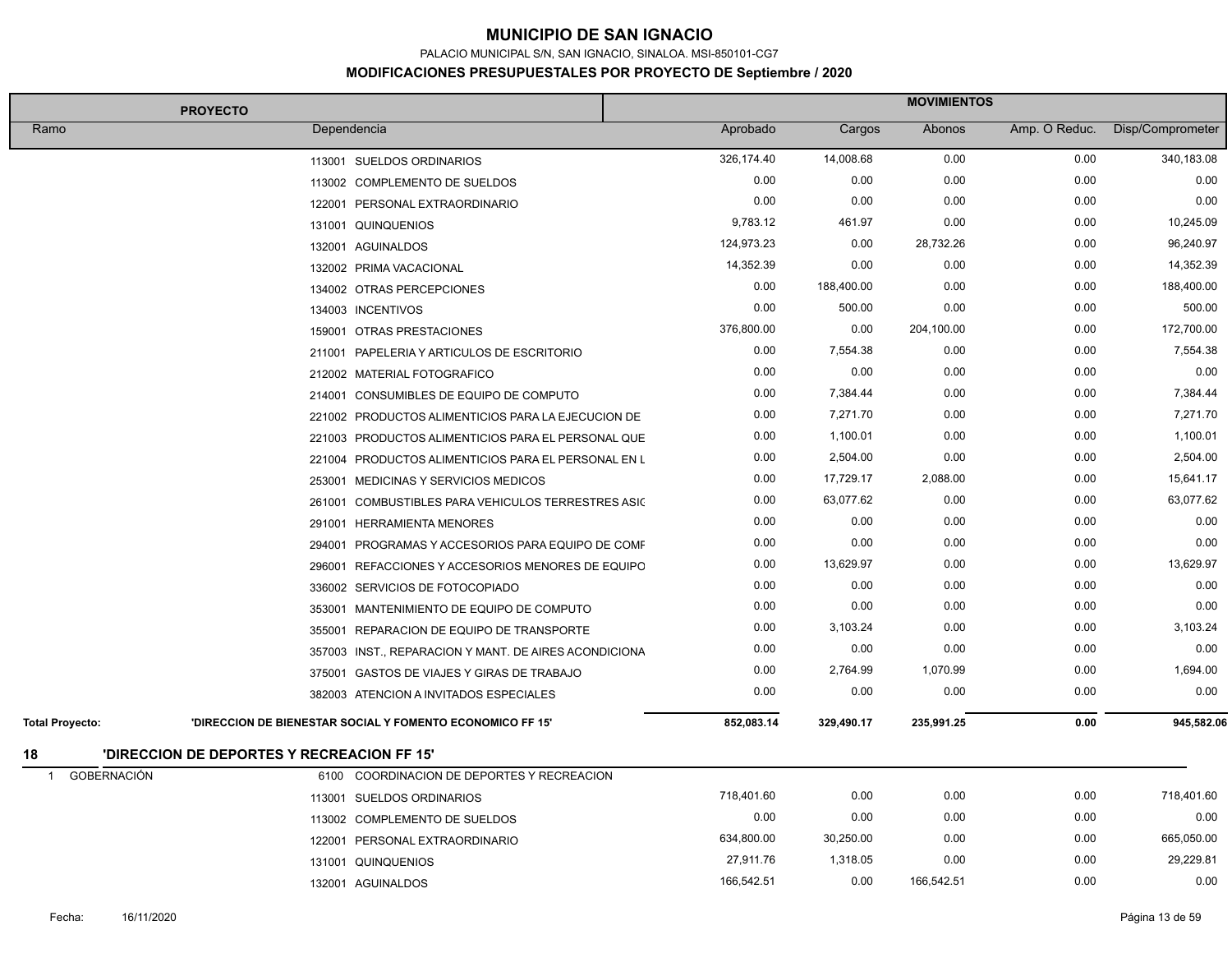PALACIO MUNICIPAL S/N, SAN IGNACIO, SINALOA. MSI-850101-CG7

| <b>PROYECTO</b>                                                      |                                             | <b>MOVIMIENTOS</b> |            |               |                  |
|----------------------------------------------------------------------|---------------------------------------------|--------------------|------------|---------------|------------------|
| Ramo<br>Dependencia                                                  |                                             | Aprobado<br>Cargos | Abonos     | Amp. O Reduc. | Disp/Comprometer |
| 132002 PRIMA VACACIONAL                                              |                                             | 19,126.36<br>0.00  | 0.00       | 0.00          | 19,126.36        |
| 132004 AGUINALDO PERSONAL EVENTUAL                                   |                                             | 26,450.00<br>0.00  | 26,450.00  | 0.00          | 0.00             |
| 132005 PRIMA VACACIONAL AL PERSONAL EVENTUAL                         |                                             | 2,645.00<br>0.00   | 1,900.00   | 0.00          | 745.00           |
| 133001 HORAS EXTRAS                                                  |                                             | 0.00<br>1,076.56   | 0.00       | 0.00          | 1,076.56         |
| 133002 HORAS EXTRAS AL PERSONAL EVENTUAL                             |                                             | 0.00<br>1,060.00   | 0.00       | 0.00          | 1,060.00         |
| 134002 OTRAS PERCEPCIONES                                            |                                             | 0.00<br>109,200.00 | 0.00       | 0.00          | 109,200.00       |
| 159001 OTRAS PRESTACIONES                                            |                                             | 218,400.00<br>0.00 | 118,300.00 | 0.00          | 100,100.00       |
| 214001 CONSUMIBLES DE EQUIPO DE COMPUTO                              |                                             | 0.00<br>9,669.76   | 1,740.00   | 0.00          | 7,929.76         |
| 221002 PRODUCTOS ALIMENTICIOS PARA LA EJECUCION DE                   |                                             | 0.00<br>2,309.00   | 0.00       | 0.00          | 2,309.00         |
| 221003 PRODUCTOS ALIMENTICIOS PARA EL PERSONAL QUE                   |                                             | 0.00<br>3,410.00   | 0.00       | 0.00          | 3,410.00         |
| 242001 CEMENTO                                                       |                                             | 0.00<br>6,680.00   | 0.00       | 0.00          | 6,680.00         |
| 243001 CAL                                                           |                                             | 0.00<br>1,823.00   | 0.00       | 0.00          | 1,823.00         |
| 247001 LINGOTES, PLANCHAS, PERFILES, ANGULOS Y VARILI                |                                             | 0.00<br>0.00       | 0.00       | 0.00          | 0.00             |
| 249003 PINTURAS, RECUBRIMIENTOS, ADHESIVOS, LACAS Y                  |                                             | 0.00<br>8,180.97   | 0.00       | 0.00          | 8,180.97         |
| 249004 PRODUCTOS DE FRICION O ABRASIVOS; PIEDRAS DE                  |                                             | 0.00<br>107.00     | 0.00       | 0.00          | 107.00           |
| 249005 THINER Y REMOVEDORES DE PINTURA Y BARNIZ ENT                  |                                             | 560.01<br>0.00     | 0.00       | 0.00          | 560.01           |
| 249007 PERFILES, TUBOS, CONEXIONES Y PRODUCTOS DE F                  |                                             | 0.00<br>2,653.00   | 0.00       | 0.00          | 2,653.00         |
| 252002 MEZCLAS, FUNGICIDAS, HERBICIDAS, PLAGUICIDAS,                 |                                             | 0.00<br>937.61     | 0.00       | 0.00          | 937.61           |
| 253001 MEDICINAS Y SERVICIOS MEDICOS                                 |                                             | 0.00<br>27,844.88  | 0.00       | 0.00          | 27,844.88        |
| 256001 PERFILES, TUBOS, CONEXIONESY PRODUCTOS DE P                   |                                             | 0.00<br>0.00       | 0.00       | 0.00          | 0.00             |
| 261001                                                               | COMBUSTIBLES PARA VEHICULOS TERRESTRES ASIC | 0.00<br>161,865.33 | 0.00       | 0.00          | 161,865.33       |
| 273001<br>ARTICULOS DEPORTIVOS                                       |                                             | 0.00<br>64,265.16  | 0.00       | 0.00          | 64,265.16        |
| 291001 HERRAMIENTA MENORES                                           |                                             | 0.00<br>4,806.61   | 0.00       | 0.00          | 4,806.61         |
| 292002 CANDADOS, CERRADURAS, PASADORES, CHAPAS, M.                   |                                             | 945.00<br>0.00     | 0.00       | 0.00          | 945.00           |
| 296001 REFACCIONES Y ACCESORIOS MENORES DE EQUIPO                    |                                             | 0.00<br>1,120.00   | 0.00       | 0.00          | 1,120.00         |
| 313001 CONSUMO DE AGUA                                               |                                             | 0.00<br>102,631.62 | 0.00       | 0.00          | 102,631.62       |
| 352001 MANTENIMIENTO Y REPARACION DE ESPACIOS PUBL                   |                                             | 0.00<br>47,421.60  | 0.00       | 0.00          | 47,421.60        |
| 353001 MANTENIMIENTO DE EQUIPO DE COMPUTO                            |                                             | 0.00<br>0.00       | 0.00       | 0.00          | 0.00             |
| 375001 GASTOS DE VIAJES Y GIRAS DE TRABAJO                           |                                             | 6,866.92<br>0.00   | 0.00       | 0.00          | 6,866.92         |
| 445002 APOYO AL DEPORTE                                              |                                             | 0.00<br>0.00       | 0.00       | 0.00          | 0.00             |
| <b>Total Proyecto:</b><br>'DIRECCION DE DEPORTES Y RECREACION FF 15" | 1,814,277.23                                | 597,002.08         | 314,932.51 | 0.00          | 2,096,346.80     |
| 'COORDINACION DE SALUD MUNICIPAL'<br>19                              |                                             |                    |            |               |                  |
| <b>GOBERNACIÓN</b><br>COORDINACION DE SALUD MUNICIPAL<br>6200        |                                             |                    |            |               |                  |
| 113001 SUELDOS ORDINARIOS                                            |                                             | 496,735.20<br>0.00 | 5,100.01   | 0.00          | 491,635.19       |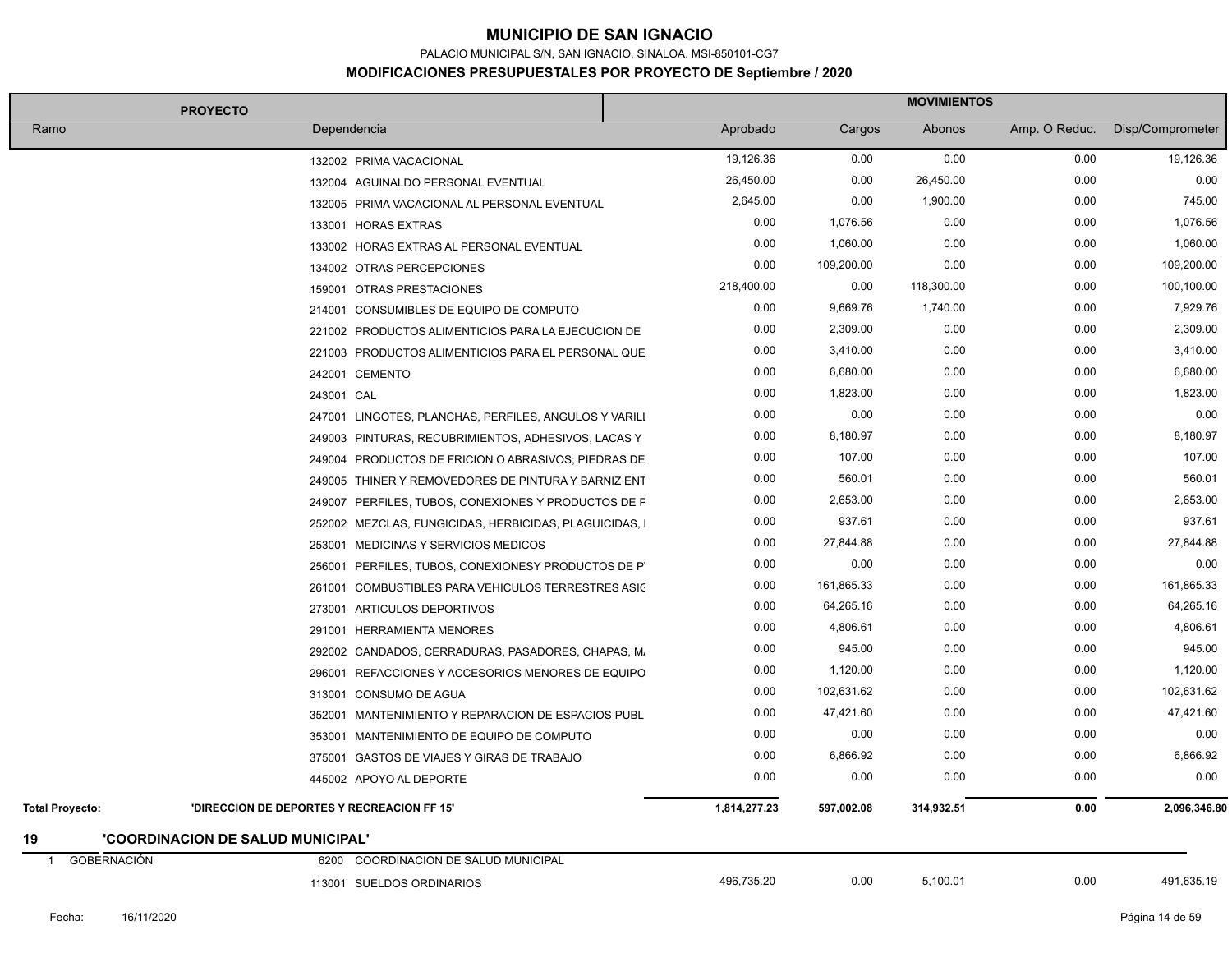PALACIO MUNICIPAL S/N, SAN IGNACIO, SINALOA. MSI-850101-CG7

|                                      | <b>PROYECTO</b>                                                 | <b>MOVIMIENTOS</b> |           |            |               |                  |
|--------------------------------------|-----------------------------------------------------------------|--------------------|-----------|------------|---------------|------------------|
| Ramo                                 | Dependencia                                                     | Aprobado           | Cargos    | Abonos     | Amp. O Reduc. | Disp/Comprometer |
|                                      | 113002 COMPLEMENTO DE SUELDOS                                   | 0.00               | 0.00      | 0.00       | 0.00          | 0.00             |
|                                      | 122001 PERSONAL EXTRAORDINARIO                                  | 339,600.00         | 0.00      | 0.00       | 0.00          | 339,600.00       |
|                                      | 131001 QUINQUENIOS                                              | 35,224.32          | 0.00      | 0.00       | 0.00          | 35,224.32        |
|                                      | 132001 AGUINALDOS                                               | 125,215.15         | 0.00      | 0.00       | 0.00          | 125,215.15       |
|                                      | 132002 PRIMA VACACIONAL                                         | 14,380.18          | 0.00      | 0.00       | 0.00          | 14,380.18        |
|                                      | 132003 INCENTIVOS                                               | 10,000.00          | 1,250.01  | 9,166.74   | 0.00          | 2,083.27         |
|                                      | 132004 AGUINALDO PERSONAL EVENTUAL                              | 14,150.00          | 0.00      | 0.00       | 0.00          | 14,150.00        |
|                                      | 132005 PRIMA VACACIONAL AL PERSONAL EVENTUAL                    | 1,414.99           | 0.00      | 0.00       | 0.00          | 1,414.99         |
|                                      | 133001 HORAS EXTRAS                                             | 0.00               | 0.00      | 0.00       | 0.00          | 0.00             |
|                                      | 133002 HORAS EXTRAS AL PERSONAL EVENTUAL                        | 0.00               | 510.00    | 0.00       | 0.00          | 510.00           |
|                                      | 134002 OTRAS PERCEPCIONES                                       | 0.00               | 73,800.00 | 0.00       | 0.00          | 73,800.00        |
|                                      | 134003 INCENTIVOS                                               | 0.00               | 2,250.01  | 0.00       | 0.00          | 2,250.01         |
|                                      | 159001 OTRAS PRESTACIONES                                       | 207,600.00         | 0.00      | 132,744.00 | 0.00          | 74,856.00        |
|                                      | 253001 MEDICINAS Y SERVICIOS MEDICOS                            | 0.00               | 2,849.19  | 0.00       | 0.00          | 2,849.19         |
|                                      | 254001 MATERIALES MEDICOS; GASAS, JERINGAS, VENDAJE             | 0.00               | 1,624.00  | 0.00       | 0.00          | 1,624.00         |
|                                      | 293001 Refacciones y Accesorios Menores de Equipo de Adiminist  | 0.00               | 547.00    | 0.00       | 0.00          | 547.00           |
| <b>Total Proyecto:</b>               | 'COORDINACION DE SALUD MUNICIPAL'                               | 1,244,319.84       | 82,830.21 | 147,010.75 | 0.00          | 1,180,139.30     |
| 20                                   | <b>'DIRECCIÓN DE TURISMO'</b>                                   |                    |           |            |               |                  |
| <b>GOBERNACIÓN</b><br>$\overline{1}$ | <b>DIRECCION DE TURISMO</b><br>6300                             |                    |           |            |               |                  |
|                                      | 113001 SUELDOS ORDINARIOS                                       | 83,880.00          | 0.00      | 0.00       | 0.00          | 83,880.00        |
|                                      | 113002 COMPLEMENTO DE SUELDOS                                   | 0.00               | 0.00      | 0.00       | 0.00          | 0.00             |
|                                      | 122001 PERSONAL EXTRAORDINARIO                                  | 21,600.00          | 3,600.00  | 0.00       | 0.00          | 25,200.00        |
|                                      | 132001 AGUINALDOS                                               | 36,672.00          | 0.00      | 1,050.00   | 0.00          | 35,622.00        |
|                                      | 132002 PRIMA VACACIONAL                                         | 4,211.55           | 0.00      | 0.00       | 0.00          | 4,211.55         |
|                                      | 132004 AGUINALDO PERSONAL EVENTUAL                              | 900.00             | 0.00      | 0.00       | 0.00          | 900.00           |
|                                      | 132005 PRIMA VACACIONAL AL PERSONAL EVENTUAL                    | 90.00              | 0.00      | 0.00       | 0.00          | 90.00            |
|                                      | 133001 HORAS EXTRAS                                             | 0.00               | 0.00      | 0.00       | 0.00          | 0.00             |
|                                      | 133002 HORAS EXTRAS AL PERSONAL EVENTUAL                        | 0.00               | 0.00      | 0.00       | 0.00          | 0.00             |
|                                      | 134002 OTRAS PERCEPCIONES                                       | 0.00               | 61,500.00 | 0.00       | 0.00          | 61,500.00        |
|                                      | 159001 OTRAS PRESTACIONES                                       | 122,400.00         | 0.00      | 66,300.00  | 0.00          | 56,100.00        |
|                                      | 211001 PAPELERIA Y ARTICULOS DE ESCRITORIO                      | 0.00               | 608.01    | 0.00       | 0.00          | 608.01           |
|                                      | 212002 MATERIAL FOTOGRAFICO                                     | 0.00               | 0.00      | 0.00       | 0.00          | 0.00             |
|                                      | 214001 CONSUMIBLES DE EQUIPO DE COMPUTO                         | 0.00               | 3,144.00  | 0.01       | 0.00          | 3,143.99         |
|                                      | 217001 Materiales y Suministros para la Recreacion y la Cultura | 0.00               | 22,620.00 | 0.00       | 0.00          | 22,620.00        |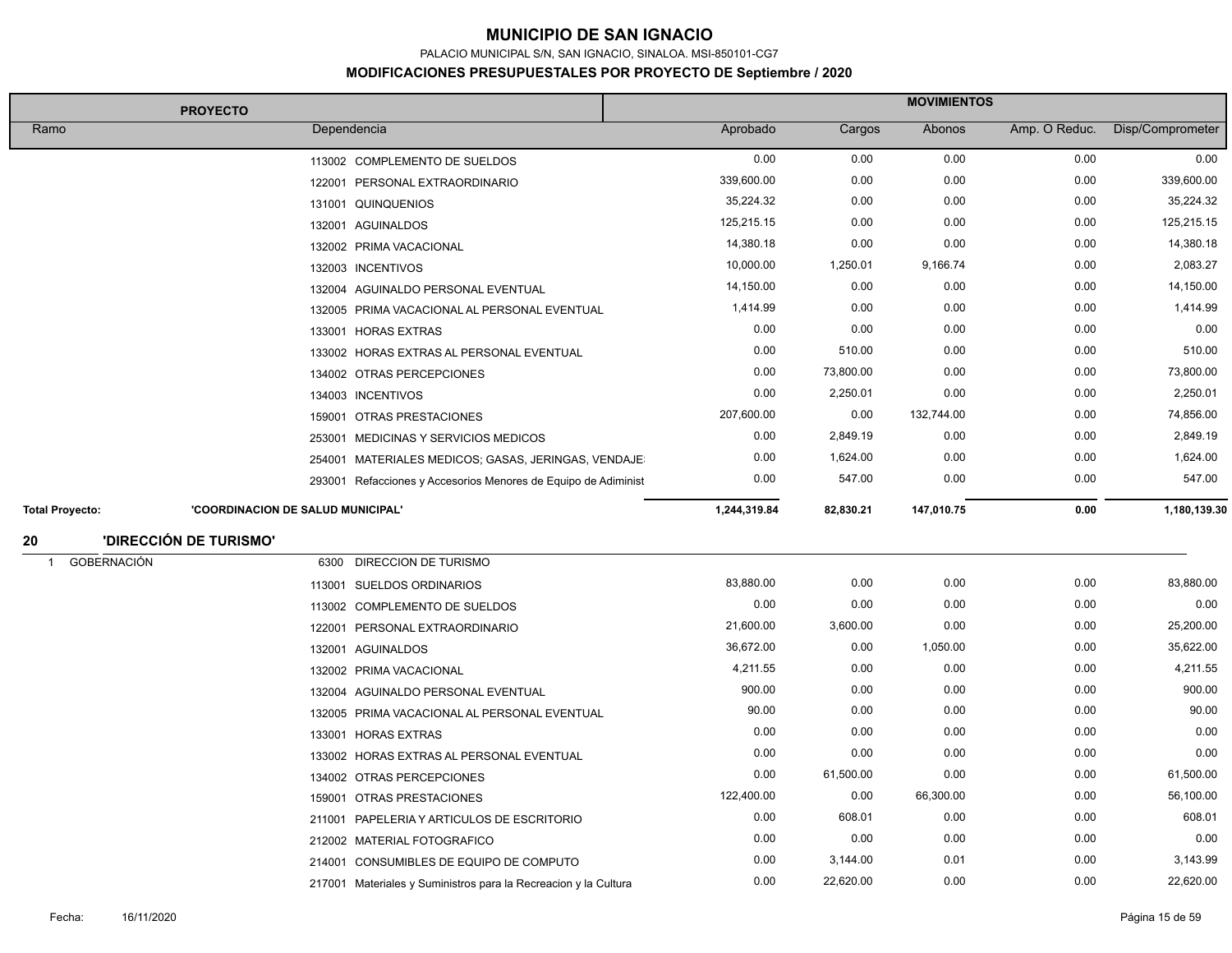PALACIO MUNICIPAL S/N, SAN IGNACIO, SINALOA. MSI-850101-CG7

|                             | <b>PROYECTO</b>                                           |                                                                 |            | <b>MOVIMIENTOS</b> |           |               |                  |
|-----------------------------|-----------------------------------------------------------|-----------------------------------------------------------------|------------|--------------------|-----------|---------------|------------------|
| Ramo                        | Dependencia                                               |                                                                 | Aprobado   | Cargos             | Abonos    | Amp. O Reduc. | Disp/Comprometer |
|                             | 246002 MATERIAL ELECTRICO                                 |                                                                 | 0.00       | 0.00               | 0.00      | 0.00          | 0.00             |
|                             |                                                           | 247001 LINGOTES, PLANCHAS, PERFILES, ANGULOS Y VARILI           | 0.00       | 0.00               | 0.00      | 0.00          | 0.00             |
|                             | 247002 CLAVOS, TORNILLOS Y TUERCAS                        |                                                                 | 0.00       | 0.00               | 0.00      | 0.00          | 0.00             |
|                             |                                                           | 249004 PRODUCTOS DE FRICION O ABRASIVOS; PIEDRAS DE             | 0.00       | 0.00               | 0.00      | 0.00          | 0.00             |
|                             | 253001 MEDICINAS Y SERVICIOS MEDICOS                      |                                                                 | 0.00       | 0.00               | 0.00      | 0.00          | 0.00             |
|                             |                                                           | 261001 COMBUSTIBLES PARA VEHICULOS TERRESTRES ASIC              | 0.00       | 57,433.81          | 0.00      | 0.00          | 57,433.81        |
|                             | 291001 HERRAMIENTA MENORES                                |                                                                 | 0.00       | 0.00               | 0.00      | 0.00          | 0.00             |
|                             | 336001 IMPRESIÓN DE FORMAS                                |                                                                 | 0.00       | 0.00               | 0.00      | 0.00          | 0.00             |
|                             | 336002 SERVICIOS DE FOTOCOPIADO                           |                                                                 | 0.00       | 0.00               | 0.00      | 0.00          | 0.00             |
|                             |                                                           | 339006 OTROS SERVICIOS PROFESIONALES, CIENTIFICOS Y             | 0.00       | 0.00               | 0.00      | 0.00          | 0.00             |
|                             |                                                           | 353001 MANTENIMIENTO DE EQUIPO DE COMPUTO                       | 0.00       | 0.00               | 0.00      | 0.00          | 0.00             |
|                             |                                                           | 375001 GASTOS DE VIAJES Y GIRAS DE TRABAJO                      | 0.00       | 510.00             | 0.00      | 0.00          | 510.00           |
|                             |                                                           | 382003 ATENCION A INVITADOS ESPECIALES                          | 0.00       | 0.00               | 0.00      | 0.00          | 0.00             |
| <b>Total Proyecto:</b>      | 'DIRECCIÓN DE TURISMO'                                    |                                                                 | 269,753.55 | 149,415.82         | 67,350.01 | 0.00          | 351,819.36       |
| 21                          | 'COORDINACION DE AGRICULTURA, GANADERIA, MINERIA Y PESCA' |                                                                 |            |                    |           |               |                  |
| GOBERNACIÓN<br>$\mathbf{1}$ |                                                           | 6400 COORDINACION DE AGRICULTURA,<br>GANADERIA, MINERIA Y PESCA |            |                    |           |               |                  |
|                             | 113001 SUELDOS ORDINARIOS                                 |                                                                 | 198,360.00 | 0.00               | 0.00      | 0.00          | 198,360.00       |
|                             | 113002 COMPLEMENTO DE SUELDOS                             |                                                                 | 0.00       | 0.00               | 0.00      | 0.00          | 0.00             |
|                             | 132001 AGUINALDOS                                         |                                                                 | 35,264.00  | 0.00               | 0.00      | 0.00          | 35,264.00        |
|                             | 132002 PRIMA VACACIONAL                                   |                                                                 | 4,049.85   | 0.00               | 0.00      | 0.00          | 4,049.85         |
|                             | 134003 INCENTIVOS                                         |                                                                 | 0.00       | 500.00             | 0.00      | 0.00          | 500.00           |
|                             |                                                           | 211001 PAPELERIA Y ARTICULOS DE ESCRITORIO                      | 0.00       | 0.00               | 0.00      | 0.00          | 0.00             |
| <b>Total Proyecto:</b>      | 'COORDINACION DE AGRICULTURA, GANADERIA, MINERIA Y PESCA' |                                                                 | 237,673.85 | 500.00             | 0.00      | 0.00          | 238,173.85       |
| 22                          | 'DIRECCION DE DESARROLLO SOCIAL Y HUMANO'                 |                                                                 |            |                    |           |               |                  |
| GOBERNACIÓN<br>$\mathbf{1}$ |                                                           | 7000 DIRECCION DE DESARROLLO SOCIAL Y                           |            |                    |           |               |                  |
|                             | <b>HUMANO</b><br>113001 SUELDOS ORDINARIOS                |                                                                 | 345,974.40 | 14,614.60          | 0.00      | 0.00          | 360,589.00       |
|                             | 113002 COMPLEMENTO DE SUELDOS                             |                                                                 | 0.00       | 0.00               | 0.00      | 0.00          | 0.00             |
|                             | 122001 PERSONAL EXTRAORDINARIO                            |                                                                 | 0.00       | 0.00               | 0.00      | 0.00          | 0.00             |
|                             | 131001 QUINQUENIOS                                        |                                                                 | 27,093.84  | 0.00               | 0.00      | 0.00          | 27,093.84        |
|                             | 132001 AGUINALDOS                                         |                                                                 | 115,458.56 | 0.00               | 14,614.60 | 0.00          | 100,843.96       |
|                             | 132002 PRIMA VACACIONAL                                   |                                                                 | 13,259.69  | 0.00               | 0.00      | 0.00          | 13,259.69        |
|                             | 132003 INCENTIVOS                                         |                                                                 | 0.00       | 0.00               | 0.00      | 0.00          | 0.00             |
|                             |                                                           |                                                                 |            |                    |           |               |                  |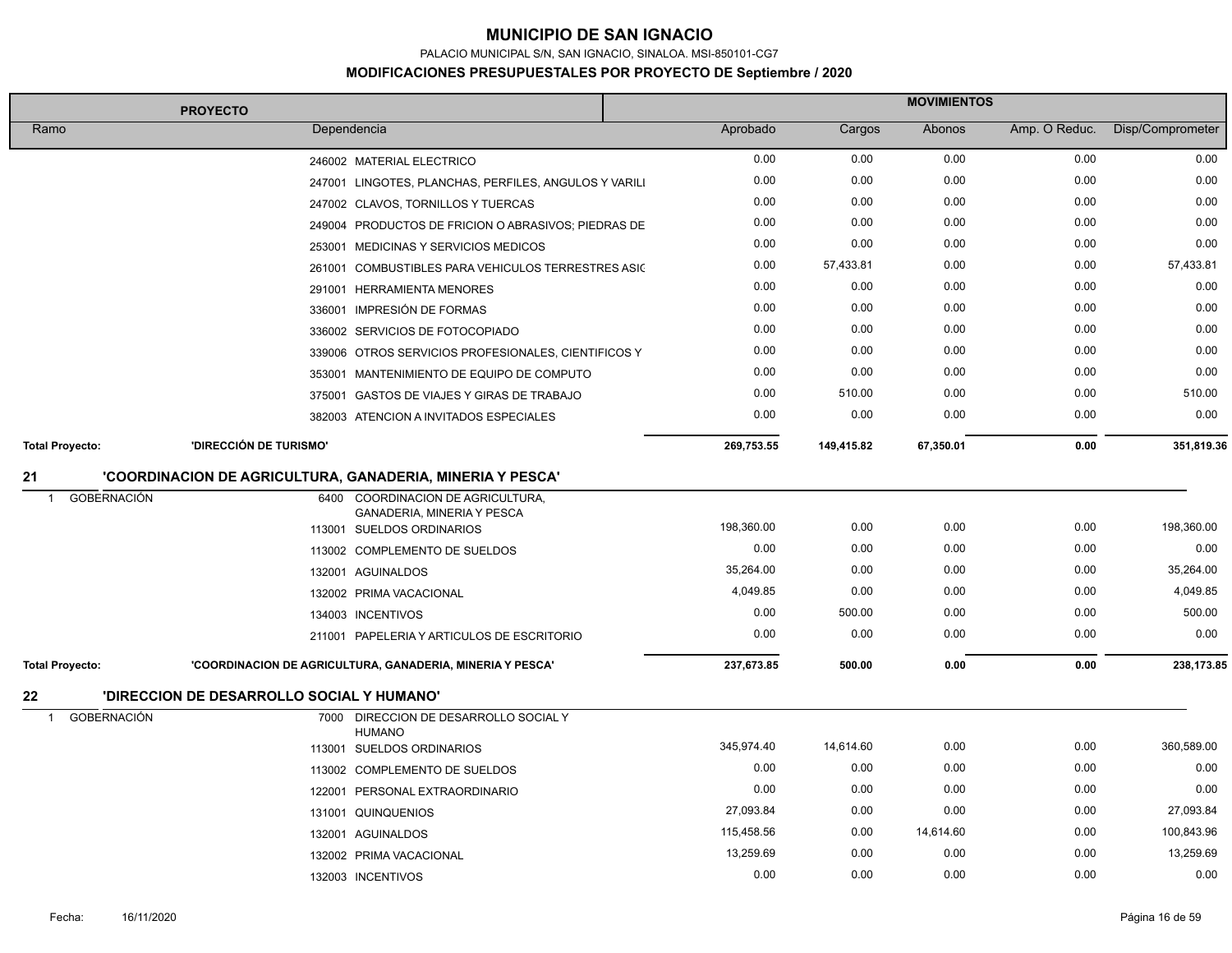PALACIO MUNICIPAL S/N, SAN IGNACIO, SINALOA. MSI-850101-CG7

|                                      | <b>PROYECTO</b>                                      |                                                       | <b>MOVIMIENTOS</b> |            |            |               |                  |
|--------------------------------------|------------------------------------------------------|-------------------------------------------------------|--------------------|------------|------------|---------------|------------------|
| Ramo                                 | Dependencia                                          |                                                       | Aprobado           | Cargos     | Abonos     | Amp. O Reduc. | Disp/Comprometer |
|                                      |                                                      | 134002 OTRAS PERCEPCIONES                             | 0.00               | 151,740.00 | 0.00       | 0.00          | 151,740.00       |
|                                      |                                                      | 134003 INCENTIVOS                                     | 0.00               | 500.00     | 0.00       | 0.00          | 500.00           |
|                                      |                                                      | 159001 OTRAS PRESTACIONES                             | 303,480.00         | 0.00       | 164,385.00 | 0.00          | 139,095.00       |
|                                      |                                                      | 211001 PAPELERIA Y ARTICULOS DE ESCRITORIO            | 7,000.00           | 6,366.67   | 5,661.20   | 0.00          | 7,705.47         |
|                                      |                                                      | 212002 MATERIAL FOTOGRAFICO                           | 1,000.00           | 0.00       | 1,000.00   | 0.00          | 0.00             |
|                                      |                                                      | 214001 CONSUMIBLES DE EQUIPO DE COMPUTO               | 4,000.00           | 7,794.04   | 5,131.00   | 0.00          | 6,663.04         |
|                                      |                                                      | 221002 PRODUCTOS ALIMENTICIOS PARA LA EJECUCION DE    | 7,000.00           | 0.00       | 7,000.00   | 0.00          | 0.00             |
|                                      |                                                      | 253001 MEDICINAS Y SERVICIOS MEDICOS                  | 17,906.90          | 1,835.55   | 14,425.23  | 0.00          | 5,317.22         |
|                                      |                                                      | 261001 COMBUSTIBLES PARA VEHICULOS TERRESTRES ASIC    | 60,000.00          | 52,836.39  | 29,705.75  | 0.00          | 83,130.64        |
|                                      |                                                      | 261004 LUBRICANTES Y ADITIVOS PARA VEHICULOS TERRES   | 1,000.00           | 0.00       | 1,000.00   | 0.00          | 0.00             |
|                                      |                                                      | 294001 PROGRAMAS Y ACCESORIOS PARA EQUIPO DE COMF     | 1,000.00           | 0.00       | 1,000.00   | 0.00          | 0.00             |
|                                      |                                                      | 296001 REFACCIONES Y ACCESORIOS MENORES DE EQUIPO     | 5,000.00           | 7,500.00   | 5,000.00   | 0.00          | 7,500.00         |
|                                      |                                                      | 314001 SERVICIO DE TELEFONO FIJO E INTERNET           | 0.00               | 0.00       | 0.00       | 0.00          | 0.00             |
|                                      |                                                      | 323001 ARRENDAMIENTO DE COPIADORAS                    | 0.00               | 4,802.40   | 0.00       | 0.00          | 4,802.40         |
|                                      |                                                      | 336001 IMPRESIÓN DE FORMAS                            | 2,000.00           | 963.00     | 2,000.00   | 0.00          | 963.00           |
|                                      |                                                      | 336002 SERVICIOS DE FOTOCOPIADO                       | 1,000.00           | 0.00       | 1,000.00   | 0.00          | 0.00             |
|                                      |                                                      | 353001 MANTENIMIENTO DE EQUIPO DE COMPUTO             | 1,000.00           | 0.00       | 1,000.00   | 0.00          | 0.00             |
|                                      |                                                      | 355001 REPARACION DE EQUIPO DE TRANSPORTE             | 5,000.00           | 1,113.80   | 5,000.00   | 0.00          | 1,113.80         |
|                                      |                                                      | 357003 INST., REPARACION Y MANT. DE AIRES ACONDICIONA | 0.00               | 0.00       | 0.00       | 0.00          | 0.00             |
|                                      |                                                      | 371001 PASAJES AEREOS NACIONALES PARA SERVIDORES F    | 10,000.00          | 6,745.33   | 5,367.33   | 0.00          | 11,378.00        |
|                                      |                                                      | 375001 GASTOS DE VIAJES Y GIRAS DE TRABAJO            | 15,000.00          | 1,258.00   | 14,617.00  | 0.00          | 1,641.00         |
|                                      |                                                      | 382003 ATENCION A INVITADOS ESPECIALES                | 1,000.00           | 0.00       | 1,000.00   | 0.00          | 0.00             |
| <b>Total Proyecto:</b>               | 'DIRECCION DE DESARROLLO SOCIAL Y HUMANO'            |                                                       | 944,173.39         | 258,069.78 | 278,907.11 | 0.00          | 923,336.06       |
| 23                                   | 'DIRECCION DE EDUCACION PARA LA CULTURA Y LAS ARTES' |                                                       |                    |            |            |               |                  |
| <b>GOBERNACIÓN</b><br>$\overline{1}$ |                                                      | 8000 DIRECCION DE EDUCACION PARA LA CULTURA           |                    |            |            |               |                  |
|                                      |                                                      | <b>Y LAS ARTES</b><br>113001 SUELDOS ORDINARIOS       | 446,496.00         | 0.00       | 0.00       | 0.00          | 446,496.00       |
|                                      |                                                      | 113002 COMPLEMENTO DE SUELDOS                         | 0.00               | 0.00       | 0.00       | 0.00          | 0.00             |
|                                      |                                                      | 122001 PERSONAL EXTRAORDINARIO                        | 505,200.00         | 0.00       | 0.00       | 0.00          | 505,200.00       |
|                                      |                                                      | 131001 QUINQUENIOS                                    | 0.00               | 5,725.68   | 0.00       | 0.00          | 5,725.68         |
|                                      |                                                      | 132001 AGUINALDOS                                     | 146,150.40         | 0.00       | 624.62     | 0.00          | 145,525.78       |
|                                      |                                                      | 132002 PRIMA VACACIONAL                               | 16,784.46          | 0.00       | 0.00       | 0.00          | 16,784.46        |
|                                      |                                                      | 132004 AGUINALDO PERSONAL EVENTUAL                    | 21,050.00          | 0.00       | 0.00       | 0.00          | 21,050.00        |
|                                      |                                                      | 132005 PRIMA VACACIONAL AL PERSONAL EVENTUAL          | 2,105.00           | 0.00       | 0.00       | 0.00          | 2,105.00         |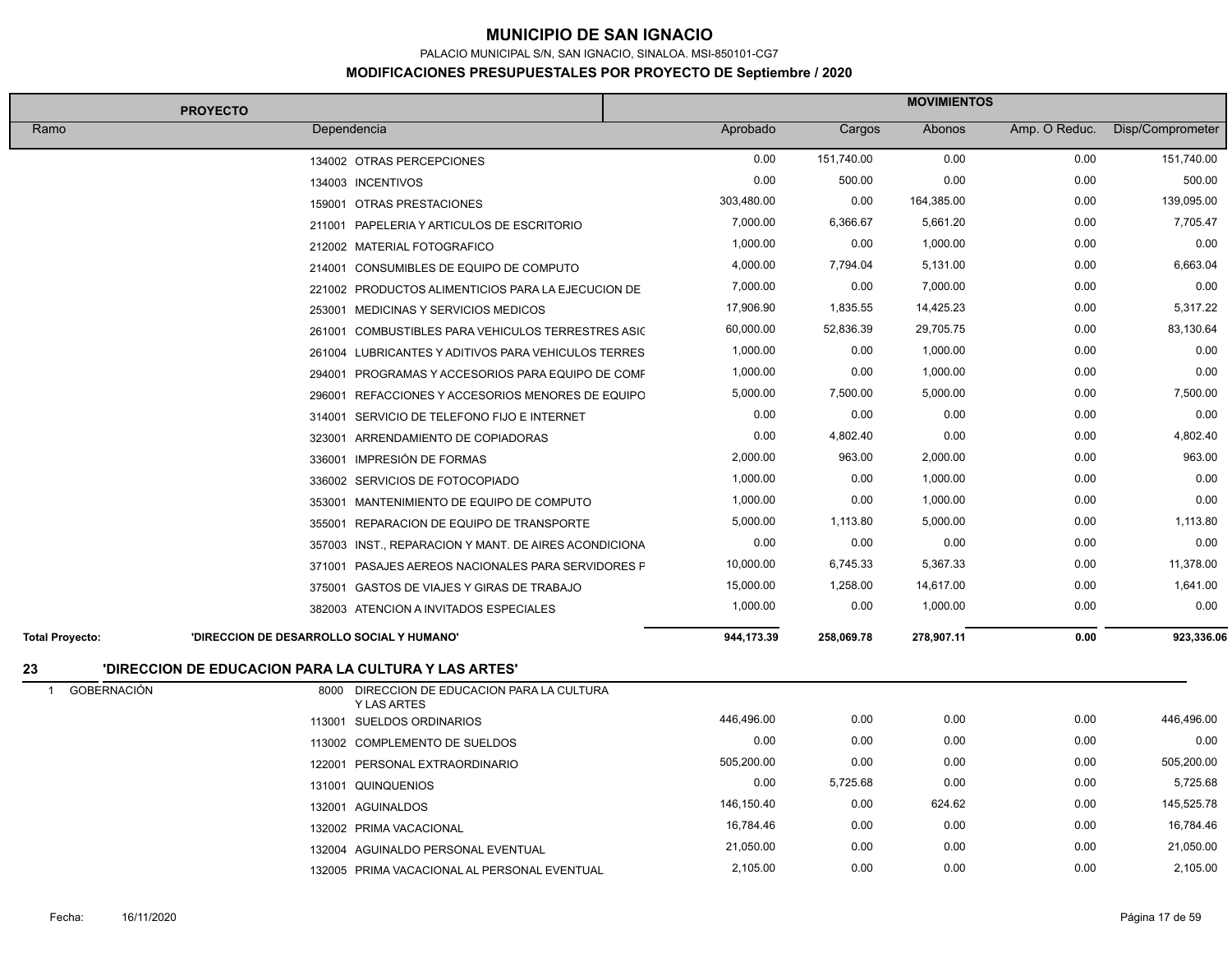PALACIO MUNICIPAL S/N, SAN IGNACIO, SINALOA. MSI-850101-CG7

| <b>PROYECTO</b>                             |                                                                 | <b>MOVIMIENTOS</b> |            |            |               |                  |
|---------------------------------------------|-----------------------------------------------------------------|--------------------|------------|------------|---------------|------------------|
| Ramo<br>Dependencia                         |                                                                 | Aprobado           | Cargos     | Abonos     | Amp. O Reduc. | Disp/Comprometer |
| 133001 HORAS EXTRAS                         |                                                                 | 0.00               | 0.00       | 0.00       | 0.00          | 0.00             |
| 133002 HORAS EXTRAS AL PERSONAL EVENTUAL    |                                                                 | 0.00               | 0.00       | 0.00       | 0.00          | 0.00             |
| 134002 OTRAS PERCEPCIONES                   |                                                                 | 0.00               | 199,800.00 | 0.00       | 0.00          | 199,800.00       |
| 134003 INCENTIVOS                           |                                                                 | 0.00               | 2,500.00   | 0.00       | 0.00          | 2,500.00         |
| 159001 OTRAS PRESTACIONES                   |                                                                 | 375,600.00         | 0.00       | 207,450.00 | 0.00          | 168,150.00       |
| 211001 PAPELERIA Y ARTICULOS DE ESCRITORIO  |                                                                 | 52,062.46          | 9,123.04   | 43,491.94  | 0.00          | 17,693.56        |
| 214001 CONSUMIBLES DE EQUIPO DE COMPUTO     |                                                                 | 5,000.00           | 2,122.80   | 5,000.00   | 0.00          | 2,122.80         |
|                                             | 217001 Materiales y Suministros para la Recreacion y la Cultura | 3,000.00           | 54,224.85  | 8,299.00   | 0.00          | 48,925.85        |
|                                             | 221002 PRODUCTOS ALIMENTICIOS PARA LA EJECUCION DE              | 50,000.00          | 157,632.33 | 20,697.86  | 0.00          | 186,934.47       |
|                                             | 231001 PRODUCTOS AGROPECUARIOS Y FORESTALES                     | 2,000.00           | 0.00       | 2,000.00   | 0.00          | 0.00             |
| 243001 CAL                                  |                                                                 | 0.00               | 0.00       | 0.00       | 0.00          | 0.00             |
| 246003 MATERIAL ELECTRONICO                 |                                                                 | 2,000.00           | 0.00       | 1,000.00   | 0.00          | 1,000.00         |
|                                             | 247001 LINGOTES, PLANCHAS, PERFILES, ANGULOS Y VARILI           | 500.00             | 1,847.39   | 41.67      | 0.00          | 2,305.72         |
| 247002 CLAVOS, TORNILLOS Y TUERCAS          |                                                                 | 200.00             | 1,095.67   | 16.67      | 0.00          | 1,279.00         |
|                                             | 248001 TAPICES, PISOS, PERSIANAS Y DEMAS ACCESORIOS             | 0.00               | 10,928.72  | 0.00       | 0.00          | 10,928.72        |
|                                             | 249003 PINTURAS, RECUBRIMIENTOS, ADHESIVOS, LACAS Y             | 5,000.00           | 28,921.17  | 416.67     | 0.00          | 33,504.50        |
|                                             | 249005 THINER Y REMOVEDORES DE PINTURA Y BARNIZ ENT             | 1,000.00           | 0.00       | 940.00     | 0.00          | 60.00            |
| 253001 MEDICINAS Y SERVICIOS MEDICOS        |                                                                 | 3,635.21           | 1,023.00   | 3,400.21   | 0.00          | 1,258.00         |
|                                             | 261001 COMBUSTIBLES PARA VEHICULOS TERRESTRES ASIC              | 50,000.00          | 28,863.26  | 21,673.07  | 0.00          | 57,190.19        |
|                                             | 261004 LUBRICANTES Y ADITIVOS PARA VEHICULOS TERRES             | 2,000.00           | 0.00       | 2,000.00   | 0.00          | 0.00             |
| 271002 ACCESORIOS DE VESTIR                 |                                                                 | 500.00             | 0.00       | 500.00     | 0.00          | 0.00             |
| 273001 ARTICULOS DEPORTIVOS                 |                                                                 | 2,000.00           | 76,283.33  | 1,833.33   | 0.00          | 76,450.00        |
|                                             | 274001 FIBRAS NATURALES: LINO, SEDA, ALGODON, IXTLE Y           | 0.00               | 0.00       | 0.00       | 0.00          | 0.00             |
|                                             | 274002 HILADOS E HILOS DE FIBRAS NATURALES O SINTETIC           | 7,000.00           | 0.00       | 6,641.00   | 0.00          | 359.00           |
| 274003 TELAS, ACABADOS Y RECUBRIMIENTOS     |                                                                 | 5,000.00           | 330.00     | 4,472.50   | 0.00          | 857.50           |
|                                             | 274004 ALFOMBRAS, TAPETES, CORTINAS, COSTALES, REDE             | 0.00               | 0.00       | 0.00       | 0.00          | 0.00             |
|                                             | 292001 MANTENIMIENTO Y MEJORAS DE EDIFICIOS                     | 0.00               | 21,808.00  | 0.00       | 0.00          | 21,808.00        |
|                                             | 293001 Refacciones y Accesorios Menores de Equipo de Adiminist  | 1,000.00           | 0.00       | 1,000.00   | 0.00          | 0.00             |
|                                             | 294001 PROGRAMAS Y ACCESORIOS PARA EQUIPO DE COMF               | 1,000.00           | 0.00       | 1,000.00   | 0.00          | 0.00             |
|                                             | 296001 REFACCIONES Y ACCESORIOS MENORES DE EQUIPO               | 20,000.00          | 3,569.97   | 20,000.00  | 0.00          | 3,569.97         |
| 311001 CONSUMO DE ENERGIA ELECTRICA         |                                                                 | 8,000.00           | 58,818.33  | 17,343.97  | 0.00          | 49,474.36        |
| 313001 CONSUMO DE AGUA                      |                                                                 | 3,434.79           | 2,568.00   | 889.77     | 0.00          | 5,113.02         |
| 314001 SERVICIO DE TELEFONO FIJO E INTERNET |                                                                 | 0.00               | 381.00     | 0.00       | 0.00          | 381.00           |
|                                             | 316001 MANTENIMIENTO DE EQUIPO DE COMUNICACIÓN                  | 0.00               | 0.00       | 0.00       | 0.00          | 0.00             |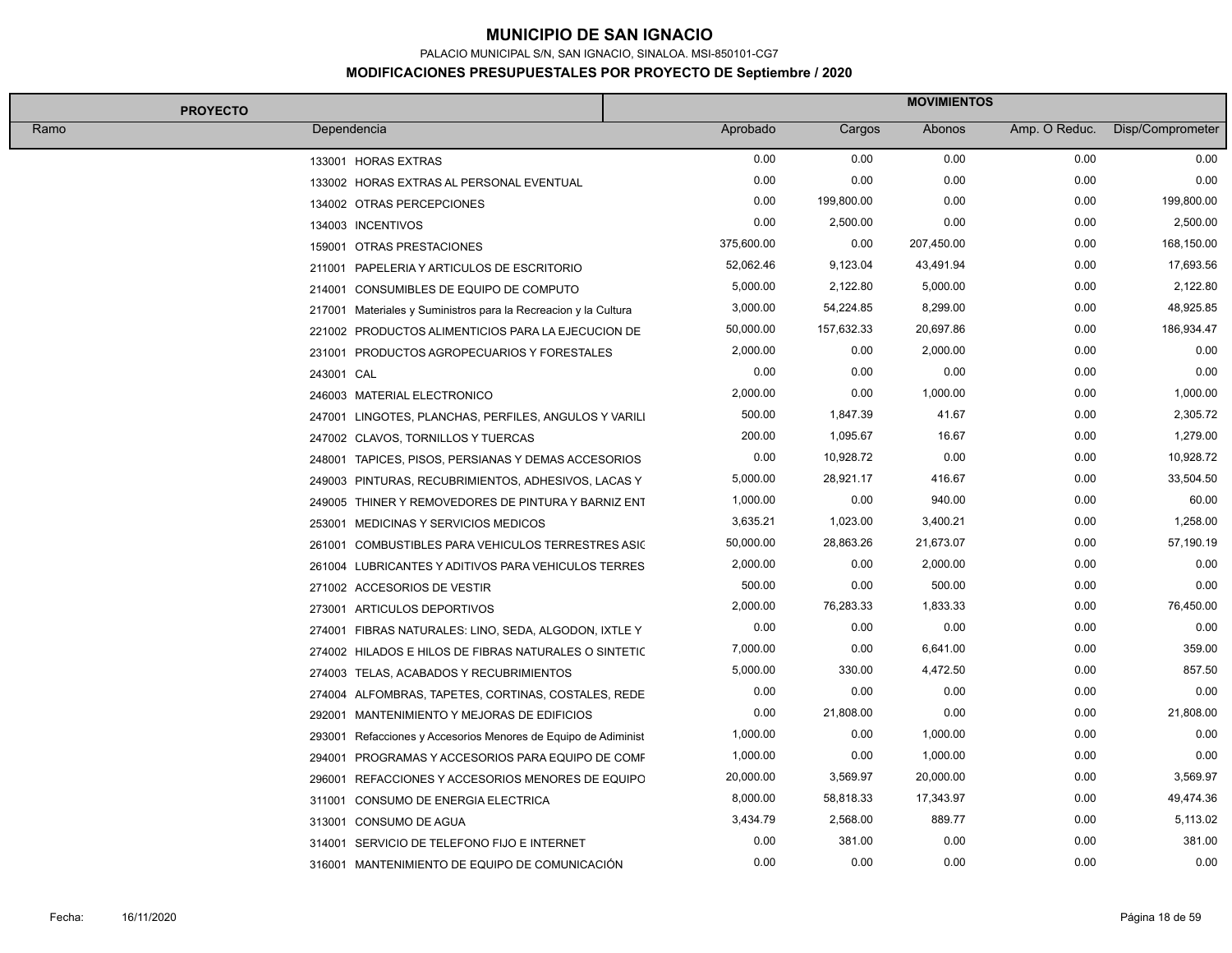PALACIO MUNICIPAL S/N, SAN IGNACIO, SINALOA. MSI-850101-CG7

| <b>PROYECTO</b>                                                                | <b>MOVIMIENTOS</b> |            |              |               |                  |
|--------------------------------------------------------------------------------|--------------------|------------|--------------|---------------|------------------|
| Ramo<br>Dependencia                                                            | Aprobado           | Cargos     | Abonos       | Amp. O Reduc. | Disp/Comprometer |
| 317001 SERVICIO DE ACCESO A INTERNET                                           | 47,384.12          | 11,948.32  | 38,136.44    | 0.00          | 21,196.00        |
| 325001 ARRENDAMIENTO DE CAMIONES                                               | 10,000.00          | 50,399.33  | 833.33       | 0.00          | 59,566.00        |
| 329001 ARRENDAMIENTO DE EQUIPO DE SONIDO                                       | 30,000.00          | 16,059.16  | 2,500.00     | 0.00          | 43,559.16        |
| 329002 ARRENDAMIENTO DE SILLAS, MESAS Y MANTELERIA                             | 50,000.00          | 0.00       | 41,068.00    | 0.00          | 8,932.00         |
| 329003 Arrendamiento de Lonas, Carpas Unidades Sanitarias y Ot                 | 120,000.00         | 11,924.00  | 77,520.00    | 0.00          | 54,404.00        |
| 336001 IMPRESIÓN DE FORMAS                                                     | 30,000.00          | 1,719.12   | 30,000.00    | 0.00          | 1,719.12         |
| 336002 SERVICIOS DE FOTOCOPIADO                                                | 1,000.00           | 0.00       | 1,000.00     | 0.00          | 0.00             |
| 353001 MANTENIMIENTO DE EQUIPO DE COMPUTO                                      | 100.00             | 0.00       | 100.00       | 0.00          | 0.00             |
| 355001 REPARACION DE EQUIPO DE TRANSPORTE                                      | 10,000.00          | 658.30     | 10,000.27    | 0.00          | 658.03           |
| 375001 GASTOS DE VIAJES Y GIRAS DE TRABAJO                                     | 5,000.00           | 0.00       | 5,000.00     | 0.00          | 0.00             |
| 382001 ACTIVIDADES CIVICAS Y CULTURALES                                        | 2,000.00           | 46,886.67  | 166.67       | 0.00          | 48,720.00        |
| 382003 ATENCION A INVITADOS ESPECIALES                                         | 1,000.00           | 0.00       | 1,000.00     | 0.00          | 0.00             |
| 382004 FESTEJO DIA DE REYES                                                    | 250,000.00         | 0.00       | 212,880.00   | 0.00          | 37,120.00        |
| 382005 FESTEJO DE SEMANA SANTA                                                 | 450,000.00         | 0.00       | 450,000.00   | 0.00          | 0.00             |
| 382006 FESTEJO DEL DIA DE LA SECRETARIA                                        | 15,000.00          | 0.00       | 15,000.00    | 0.00          | 0.00             |
| 382007 FESTEJO DEL DIA DEL NIÑO                                                | 200,000.00         | 0.00       | 200,000.00   | 0.00          | 0.00             |
| 382008 FESTEJO DEL DIA DE LAS MADRES                                           | 280,000.00         | 0.00       | 280,000.00   | 0.00          | 0.00             |
| 382009 FESTEJO DEL DIA DEL MAESTRO                                             | 150,000.00         | 0.00       | 150,000.00   | 0.00          | 0.00             |
| 382010 FESTEJO DE LA FUNDACION DE SAN IGNACIO                                  | 200,000.00         | 0.00       | 200,000.00   | 0.00          | 0.00             |
| 382012 FESTEJO DEL GRITO DE INDEPENDENCIA                                      | 300,000.00         | 40,000.00  | 300,000.00   | 0.00          | 40,000.00        |
| 382013 FESTEJO DE LA TASPANA                                                   | 60,000.00          | 0.00       | 60,000.00    | 0.00          | 0.00             |
| 382014 POSADA DEL MUNICIPIO                                                    | 250,000.00         | 0.00       | 250,000.00   | 0.00          | 0.00             |
| 443001 APOYO A LA EDUCACION                                                    | 0.00               | 0.00       | 0.00         | 0.00          | 0.00             |
| 564001 MINISPLIT                                                               | 0.00               | 0.00       | 0.00         | 0.00          | 0.00             |
| 'DIRECCION DE EDUCACION PARA LA CULTURA Y LAS ARTES'<br><b>Total Proyecto:</b> | 4,199,202.44       | 847,161.44 | 2,695,936.99 | 0.00          | 2,350,426.89     |
| 'COORDINACION DE VINCULACION EDUCATIVA'<br>24                                  |                    |            |              |               |                  |
| <b>GOBERNACIÓN</b><br>8100 COORDINACION DE VINCULACION EDUCATIVA<br>-1         |                    |            |              |               |                  |
| 113001 SUELDOS ORDINARIOS                                                      | 162,561.60         | 7,020.52   | 0.00         | 0.00          | 169,582.12       |
| 113002 COMPLEMENTO DE SUELDOS                                                  | 0.00               | 0.00       | 0.00         | 0.00          | 0.00             |
| 122001 PERSONAL EXTRAORDINARIO                                                 | 46,800.00          | 0.00       | 0.00         | 0.00          | 46,800.00        |
| 131001 QUINQUENIOS                                                             | 4,694.88           | 221.72     | 0.00         | 0.00          | 4,916.60         |
| 132001 AGUINALDOS                                                              | 54,499.84          | 0.00       | 7,242.24     | 0.00          | 47,257.60        |
| 132002 PRIMA VACACIONAL                                                        | 6,258.97           | 0.00       | 0.00         | 0.00          | 6,258.97         |
| 132004 AGUINALDO PERSONAL EVENTUAL                                             | 1,950.00           | 0.00       | 0.00         | 0.00          | 1,950.00         |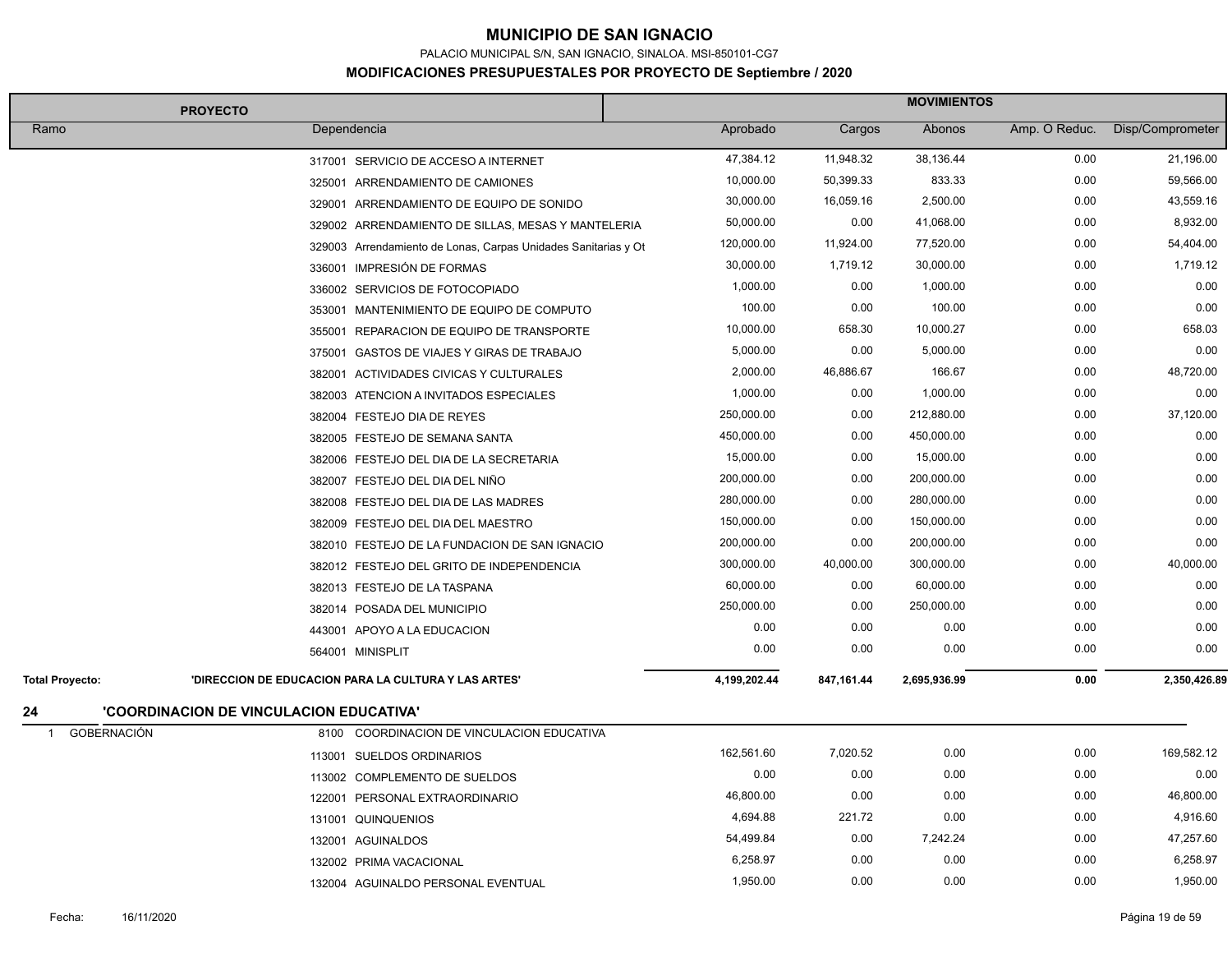PALACIO MUNICIPAL S/N, SAN IGNACIO, SINALOA. MSI-850101-CG7

|                          | <b>PROYECTO</b>                                       | <b>MOVIMIENTOS</b> |           |           |               |                  |
|--------------------------|-------------------------------------------------------|--------------------|-----------|-----------|---------------|------------------|
| Ramo                     | Dependencia                                           | Aprobado           | Cargos    | Abonos    | Amp. O Reduc. | Disp/Comprometer |
|                          | 132005 PRIMA VACACIONAL AL PERSONAL EVENTUAL          | 195.00             | 0.00      | 0.00      | 0.00          | 195.00           |
|                          | 133001 HORAS EXTRAS                                   | 0.00               | 0.00      | 0.00      | 0.00          | 0.00             |
|                          | 133002 HORAS EXTRAS AL PERSONAL EVENTUAL              | 0.00               | 0.00      | 0.00      | 0.00          | 0.00             |
|                          | 134002 OTRAS PERCEPCIONES                             | 0.00               | 72,000.00 | 0.00      | 0.00          | 72,000.00        |
|                          | 159001 OTRAS PRESTACIONES                             | 144,000.00         | 0.00      | 78,000.00 | 0.00          | 66,000.00        |
|                          | 211001<br>PAPELERIA Y ARTICULOS DE ESCRITORIO         | 0.00               | 0.00      | 0.00      | 0.00          | 0.00             |
|                          | CONSUMIBLES DE EQUIPO DE COMPUTO<br>214001            | 0.00               | 0.00      | 0.00      | 0.00          | 0.00             |
|                          | 253001 MEDICINAS Y SERVICIOS MEDICOS                  | 0.00               | 8,808.24  | 1,812.39  | 0.00          | 6,995.85         |
|                          | COMBUSTIBLES PARA VEHICULOS TERRESTRES ASIC<br>261001 | 0.00               | 0.00      | 0.00      | 0.00          | 0.00             |
|                          | 314001 SERVICIO DE TELEFONO FIJO E INTERNET           | 0.00               | 0.00      | 0.00      | 0.00          | 0.00             |
|                          | 317001 SERVICIO DE ACCESO A INTERNET                  | 7,635.73           | 0.00      | 7,635.73  | 0.00          | 0.00             |
|                          | 336001 IMPRESIÓN DE FORMAS                            | 0.00               | 1,454.64  | 0.00      | 0.00          | 1,454.64         |
|                          | 336002 SERVICIOS DE FOTOCOPIADO                       | 0.00               | 0.00      | 0.00      | 0.00          | 0.00             |
|                          | 353001 MANTENIMIENTO DE EQUIPO DE COMPUTO             | 0.00               | 0.00      | 0.00      | 0.00          | 0.00             |
|                          | 382001 ACTIVIDADES CIVICAS Y CULTURALES               | 0.00               | 0.00      | 0.00      | 0.00          | 0.00             |
|                          | 443001 APOYO A LA EDUCACION                           | 0.00               | 0.00      | 0.00      | 0.00          | 0.00             |
| <b>Total Proyecto:</b>   | 'COORDINACION DE VINCULACION EDUCATIVA'               | 428,596.02         | 89,505.12 | 94,690.36 | 0.00          | 423,410.78       |
| 25                       | 'ORGANO INTERNO DE CONTROL'                           |                    |           |           |               |                  |
| <b>GOBERNACIÓN</b><br>-1 | DIRECCION DE CONTRALORIA GENERAL<br>9000              |                    |           |           |               |                  |
|                          | 113001 SUELDOS ORDINARIOS                             | 72,000.00          | 0.00      | 0.00      | 0.00          | 72,000.00        |
|                          | 113002 COMPLEMENTO DE SUELDOS                         | 0.00               | 0.00      | 0.00      | 0.00          | 0.00             |
|                          | 132001 AGUINALDOS                                     | 34,133.33          | 0.00      | 0.00      | 0.00          | 34,133.33        |
|                          | 132002 PRIMA VACACIONAL                               | 3,920.00           | 0.00      | 0.00      | 0.00          | 3,920.00         |
|                          | 134002 OTRAS PERCEPCIONES                             | 0.00               | 60,000.00 | 0.00      | 0.00          | 60,000.00        |
|                          | 159001 OTRAS PRESTACIONES                             | 120,000.00         | 0.00      | 65,000.00 | 0.00          | 55,000.00        |
|                          | 211001 PAPELERIA Y ARTICULOS DE ESCRITORIO            | 0.00               | 2,600.00  | 0.00      | 0.00          | 2,600.00         |
|                          | CONSUMIBLES DE EQUIPO DE COMPUTO<br>214001            | 0.00               | 0.00      | 0.00      | 0.00          | 0.00             |
|                          | 253001 MEDICINAS Y SERVICIOS MEDICOS                  | 0.00               | 0.00      | 0.00      | 0.00          | 0.00             |
|                          | 261001 COMBUSTIBLES PARA VEHICULOS TERRESTRES ASIC    | 0.00               | 490.52    | 0.00      | 0.00          | 490.52           |
|                          | 336001 IMPRESIÓN DE FORMAS                            | 0.00               | 0.00      | 0.00      | 0.00          | 0.00             |
|                          | 353001 MANTENIMIENTO DE EQUIPO DE COMPUTO             | 0.00               | 0.00      | 0.00      | 0.00          | 0.00             |
|                          | 375001 GASTOS DE VIAJES Y GIRAS DE TRABAJO            | 0.00               | 0.00      | 0.00      | 0.00          | 0.00             |
| <b>Total Proyecto:</b>   | 'ORGANO INTERNO DE CONTROL'                           | 230.053.33         | 63,090.52 | 65,000.00 | 0.00          | 228,143.85       |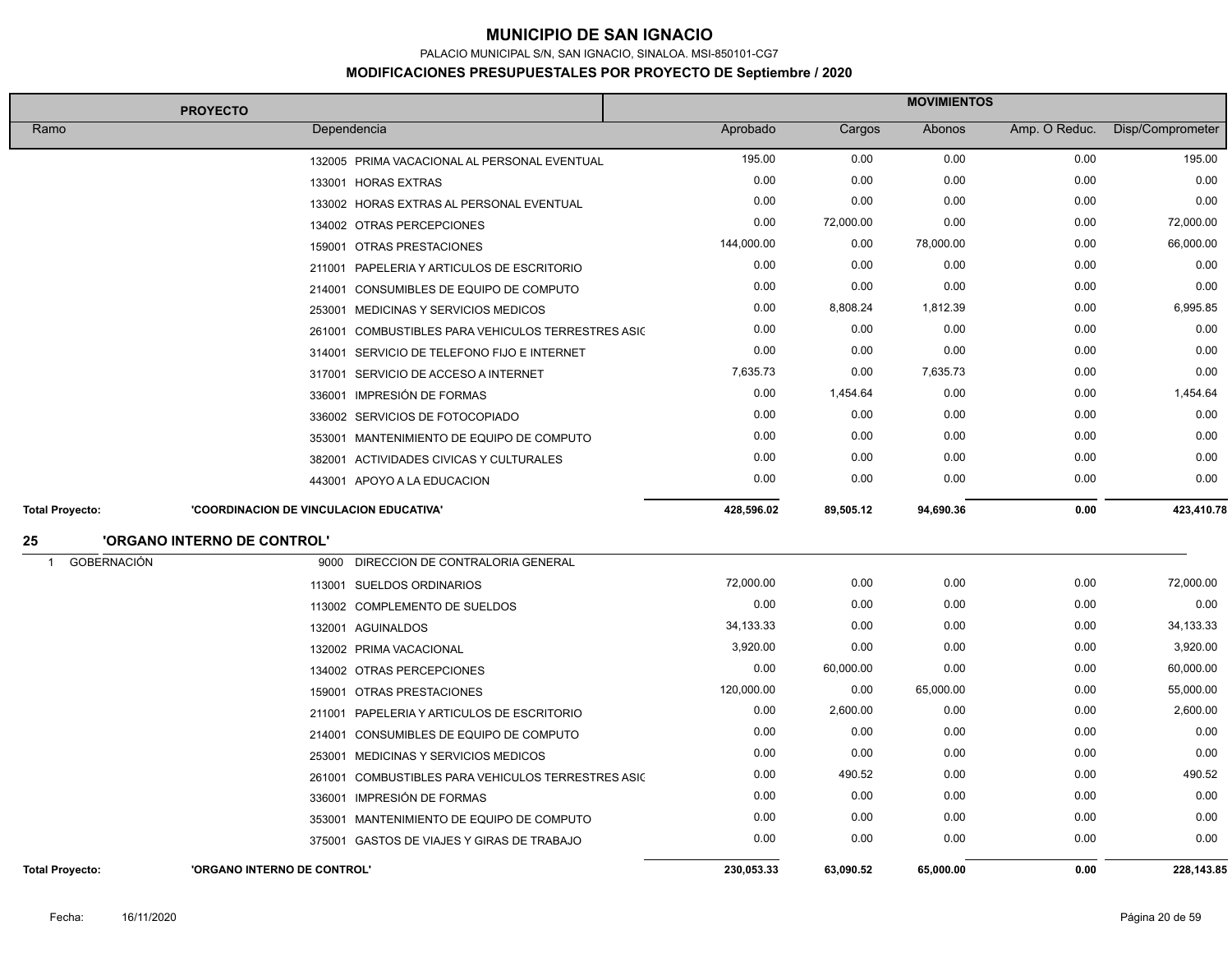PALACIO MUNICIPAL S/N, SAN IGNACIO, SINALOA. MSI-850101-CG7

**MODIFICACIONES PRESUPUESTALES POR PROYECTO DE Septiembre / 2020**

|                        | <b>PROYECTO</b>                                                | <b>MOVIMIENTOS</b> |            |              |               |                  |
|------------------------|----------------------------------------------------------------|--------------------|------------|--------------|---------------|------------------|
| Ramo                   | Dependencia                                                    | Aprobado           | Cargos     | Abonos       | Amp. O Reduc. | Disp/Comprometer |
| 26                     | 'FINANCIAMIENTO A PARTIDOS POLITICOS'                          |                    |            |              |               |                  |
| GOBERNACIÓN<br>-1      | 10000 FINANCIAMIENTO A PARTIDOS POLITICOS                      |                    |            |              |               |                  |
|                        | 414001 FINANCIAMIENTO A PARTIDOS POLITICOS                     | 0.00               | 346,325.00 | 0.00         | 0.00          | 346,325.00       |
| <b>Total Proyecto:</b> | 'FINANCIAMIENTO A PARTIDOS POLITICOS'                          | 0.00               | 346,325.00 | 0.00         | 0.00          | 346,325.00       |
| 28                     | 'APOYOS A ORGANISMOS Y ASISTENCIA SOCIAL'                      |                    |            |              |               |                  |
| <b>GOBERNACIÓN</b>     | 12000 APOYOS A ORGANISMOS Y ASISTENCIA SOCIAL                  |                    |            |              |               |                  |
|                        | 154003 REGALOS PARA EL FESTEJO DEL SINDICATO, CAP. IV-         | 0.00               | 0.00       | 0.00         | 0.00          | 0.00             |
|                        | 441001 OTROS APOYOS                                            | 0.00               | 0.00       | 0.00         | 0.00          | 0.00             |
|                        | 441002 APOYO AL DEPORTE                                        | 0.00               | 0.00       | 0.00         | 0.00          | 0.00             |
|                        | 441003 DIF MUNICIPAL                                           | 0.00               | 0.00       | 0.00         | 0.00          | 0.00             |
|                        | 442001 BECAS                                                   | 0.00               | 0.00       | 0.00         | 0.00          | 0.00             |
|                        | 443001 APOYO A LA EDUCACION                                    | 0.00               | 0.00       | 0.00         | 0.00          | 0.00             |
| <b>Total Proyecto:</b> | 'APOYOS A ORGANISMOS Y ASISTENCIA SOCIAL'                      | 0.00               | 0.00       | 0.00         | 0.00          | 0.00             |
| 29                     | <b>'TESORERÍA MUNICIPAL'</b>                                   |                    |            |              |               |                  |
| <b>HACIENDA</b><br>2   | <b>TESORERÍA MUNICIPAL</b><br>1000                             |                    |            |              |               |                  |
|                        | 113001 SUELDOS ORDINARIOS                                      | 252,720.00         | 0.00       | 0.00         | 0.00          | 252,720.00       |
|                        | 113002 COMPLEMENTO DE SUELDOS                                  | 0.00               | 0.00       | 0.00         | 0.00          | 0.00             |
|                        | 121001 HONORARIOS ASIMILADOS A SALARIOS                        | 0.00               | 0.00       | 0.00         | 0.00          | 0.00             |
|                        | 132001 AGUINALDOS                                              | 104,661.33         | 0.00       | 0.00         | 0.00          | 104,661.33       |
|                        | 132002 PRIMA VACACIONAL                                        | 12,019.70          | 0.00       | 0.00         | 0.00          | 12,019.70        |
|                        | 134002 OTRAS PERCEPCIONES                                      | 0.00               | 168,000.00 | 0.00         | 0.00          | 168,000.00       |
|                        | 159001 OTRAS PRESTACIONES                                      | 336,000.00         | 0.00       | 182,000.00   | 0.00          | 154,000.00       |
|                        | 211001 PAPELERIA Y ARTICULOS DE ESCRITORIO                     | 30,000.00          | 10,494.39  | 22,951.01    | 0.00          | 17,543.38        |
|                        | 214001 CONSUMIBLES DE EQUIPO DE COMPUTO                        | 20,000.00          | 5,506.23   | 18,347.00    | 0.00          | 7,159.23         |
|                        | 221003 PRODUCTOS ALIMENTICIOS PARA EL PERSONAL QUE             | 21,645.58          | 0.00       | 21,645.58    | 0.00          | 0.00             |
|                        | 221005 PRODUCTOS ALIMENTICIOS PARA EL PERSONAL DER             | 15,000.00          | 19,885.16  | 12,503.62    | 0.00          | 22,381.54        |
|                        | 241002 LADRILLOS, BLOQUES, TEJAS LOSETAS, PISOS AZULI          | 0.00               | 7,836.00   | 0.00         | 0.00          | 7,836.00         |
|                        | 246003 MATERIAL ELECTRONICO                                    | 8,000.00           | 0.00       | 6,691.00     | 0.00          | 1,309.00         |
|                        | 249007 PERFILES, TUBOS, CONEXIONES Y PRODUCTOS DE F            | 4,000.00           | 0.00       | 4,000.00     | 0.00          | 0.00             |
|                        | 253001 MEDICINAS Y SERVICIOS MEDICOS                           | 7,635.73           | 3,023.00   | 7,635.73     | 0.00          | 3,023.00         |
|                        | COMBUSTIBLES PARA VEHICULOS TERRESTRES ASIC<br>261001          | 531,574.65         | 104,348.52 | 1,066,577.81 | 669,020.07    | 238,365.43       |
|                        | 293001 Refacciones y Accesorios Menores de Equipo de Adiminist | 10,000.00          | 0.00       | 10,000.00    | 0.00          | 0.00             |

t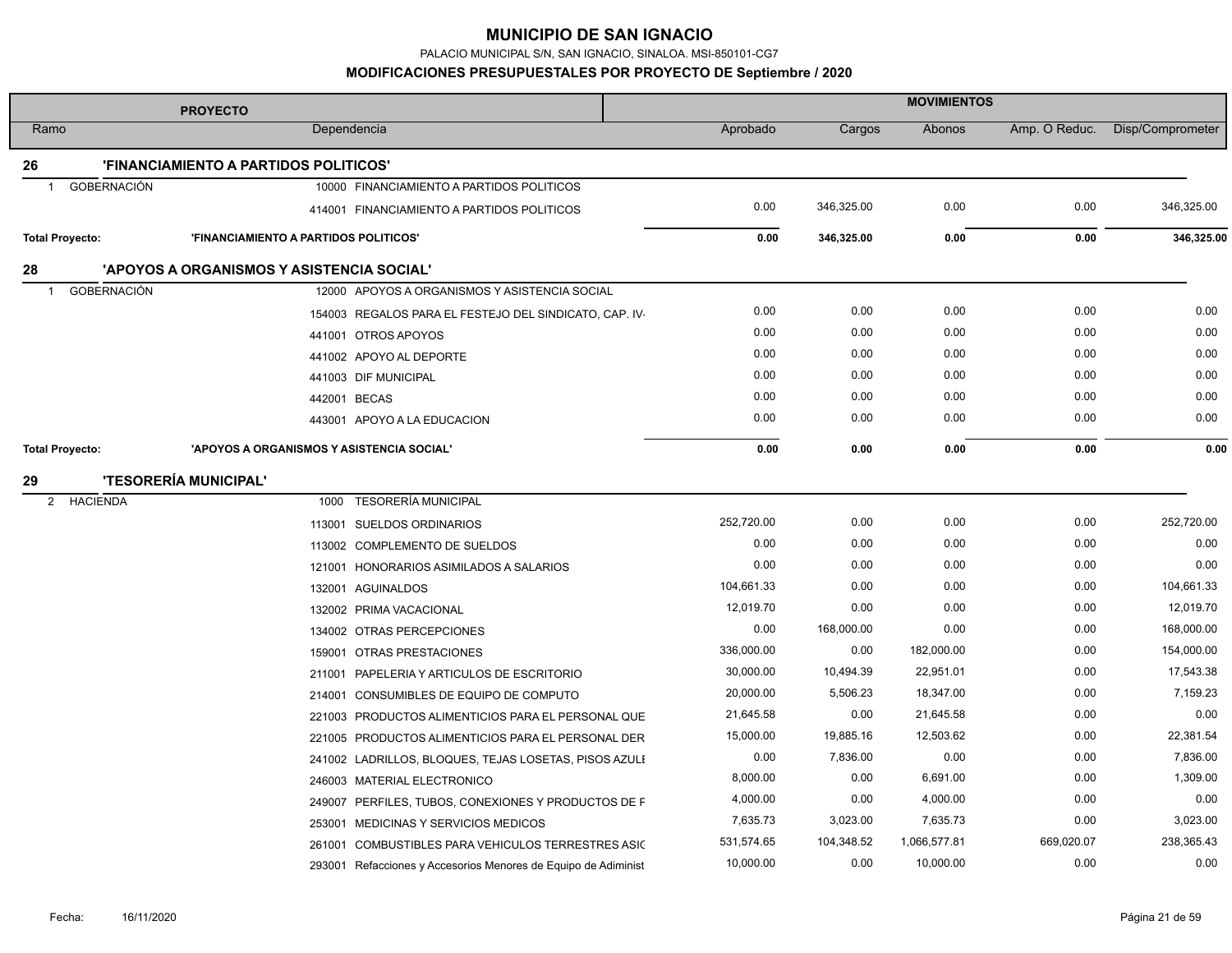PALACIO MUNICIPAL S/N, SAN IGNACIO, SINALOA. MSI-850101-CG7

#### **MODIFICACIONES PRESUPUESTALES POR PROYECTO DE Septiembre / 2020**

| <b>PROYECTO</b> |                                                                    | <b>MOVIMIENTOS</b> |            |              |               |                  |
|-----------------|--------------------------------------------------------------------|--------------------|------------|--------------|---------------|------------------|
| Ramo            | Dependencia                                                        | Aprobado           | Cargos     | Abonos       | Amp. O Reduc. | Disp/Comprometer |
|                 | 294001 PROGRAMAS Y ACCESORIOS PARA EQUIPO DE COMF                  | 15,000.00          | 0.00       | 15,000.00    | 0.00          | 0.00             |
|                 | 296001 REFACCIONES Y ACCESORIOS MENORES DE EQUIPO                  | 60,000.00          | 7,617.14   | 58,000.00    | 0.00          | 9,617.14         |
|                 | 314001 SERVICIO DE TELEFONO FIJO E INTERNET                        | 9,199.96           | 0.00       | 8,749.96     | 0.00          | 450.00           |
|                 | 316001 MANTENIMIENTO DE EQUIPO DE COMUNICACIÓN                     | 5,000.00           | 0.00       | 5,000.00     | 0.00          | 0.00             |
|                 | 317001 SERVICIO DE ACCESO A INTERNET                               | 60,000.00          | 22,534.00  | 43,242.00    | 0.00          | 39,292.00        |
|                 | 323001 ARRENDAMIENTO DE COPIADORAS                                 | 20,104.65          | 8,798.00   | 15,639.22    | 0.00          | 13,263.43        |
|                 | 331001 HONORARIOS PROFESIONALES                                    | 200,000.00         | 136,285.84 | 187, 113.44  | 0.00          | 149,172.40       |
|                 | 333001 CONTRATACION DE TECNOLOGIAS DE COMUNICACIO                  | 3,000.00           | 15,900.00  | 18,900.00    | 0.00          | 0.00             |
|                 | 334001 CAPACITACION Y ADIESTRAMIENTO                               | 50,000.00          | 0.00       | 50,000.00    | 0.00          | 0.00             |
|                 | 336001 IMPRESIÓN DE FORMAS                                         | 20,937.17          | 1,930.00   | 4,756.33     | 0.00          | 18,110.84        |
|                 | 336002 SERVICIOS DE FOTOCOPIADO                                    | 3,000.00           | 0.00       | 3,000.00     | 0.00          | 0.00             |
|                 | 341002 INTERESES POR FINANCIAMIENTO Y COMISIONES BA                | 23,005.34          | 0.00       | 8,289.58     | 0.00          | 14,715.76        |
|                 | 341003 INTERESES POR FINANCIAMIENTO Y COMISIONES BA                | 0.00               | 0.00       | 0.00         | 0.00          | 0.00             |
|                 | 341004 INTERESES POR FINANCIAMIENTO Y COMISIONES BA                | 0.00               | 0.00       | 0.00         | 0.00          | 0.00             |
|                 | 341005 INTERESES POR FINANCIAMIENTO Y COMISIONES BA                | 0.00               | 0.00       | 0.00         | 0.00          | 0.00             |
|                 | 341006 INTERESES POR FINANCIAMIENTO Y COMISIONES BA                | 0.00               | 0.00       | 0.00         | 0.00          | 0.00             |
|                 | 341007 INTERESES POR FINANCIAMIENTO Y COMISIONES BA                | 0.00               | 0.00       | 0.00         | 2.24          | 2.24             |
|                 | 341008 INTERESES POR FINANCIAMIENTO Y COMISIONES BA                | 0.00               | 0.00       | 0.00         | 0.00          | 0.00             |
|                 | 341009 INTERESES POR FINANCIAMIENTO Y COMISIONES BA                | 0.00               | 0.00       | 0.00         | 0.00          | 0.00             |
|                 | 341010 INTERESES POR FINANCIAMIENTO Y COMISIONES BA                | 0.00               | 0.00       | 0.00         | 0.00          | 0.00             |
|                 | 341011 Intereses Por Financiamiento y Comisniones Bancarias Sa     | 0.00               | 0.00       | 0.00         | 0.00          | 0.00             |
|                 | 341012 Intereses Por Financiamiento y Comisiones Bancarias San     | 0.00               | 0.00       | 0.00         | 0.00          | 0.00             |
|                 | 341013 INTERESES POR FINANCIAMIENTO Y COMISIONES BA                | 0.00               | 0.00       | 0.00         | 0.00          | 0.00             |
|                 | 341014 INTERESES POR FINANCIAMIENTO Y COMISIONES BA                | 0.00               | 0.00       | 0.00         | 0.00          | 0.00             |
|                 | 342001 MANEJO DE CUENTA PREDIAL RUSTICO                            | 0.00               | 0.00       | 0.00         | 0.00          | 0.00             |
|                 | 342002 6 % DEL MANEJO DE IPU                                       | 145,640.60         | 24,155.60  | 61,096.00    | 0.00          | 108,700.20       |
|                 | 342003 APORTACION GESTION EMPRESARIAL Y REF REG (UF                | 216,114.97         | 34,970.03  | 93,719.76    | 0.00          | 157,365.24       |
|                 | 343001 MANEJO DE CUENTA PREDIAL RUSTICO                            | 0.00               | 0.00       | 0.00         | 0.00          | 0.00             |
|                 | 343002 SERVICIO TECNICO DE CATASTRO                                | 0.00               | 0.00       | 0.00         | 0.00          | 0.00             |
|                 | 343003 C.O.C.C.A.F.                                                | 0.00               | 15,900.00  | 4,024,204.89 | 5,038,865.01  | 1,030,560.12     |
|                 | 352002 Instalacion, Reparacion y Mant. de Mobiliario y Equipo de / | 2,000.00           | 0.00       | 2,000.00     | 0.00          | 0.00             |
|                 | 353001 MANTENIMIENTO DE EQUIPO DE COMPUTO                          | 3,000.00           | 0.00       | 3,000.00     | 0.00          | 0.00             |
|                 | 355001 REPARACION DE EQUIPO DE TRANSPORTE                          | 25,168.81          | 12,277.00  | 23,079.81    | 0.00          | 14,366.00        |
|                 | 357003 INST., REPARACION Y MANT. DE AIRES ACONDICIONA              | 0.00               | 0.00       | 0.00         | 0.00          | 0.00             |

F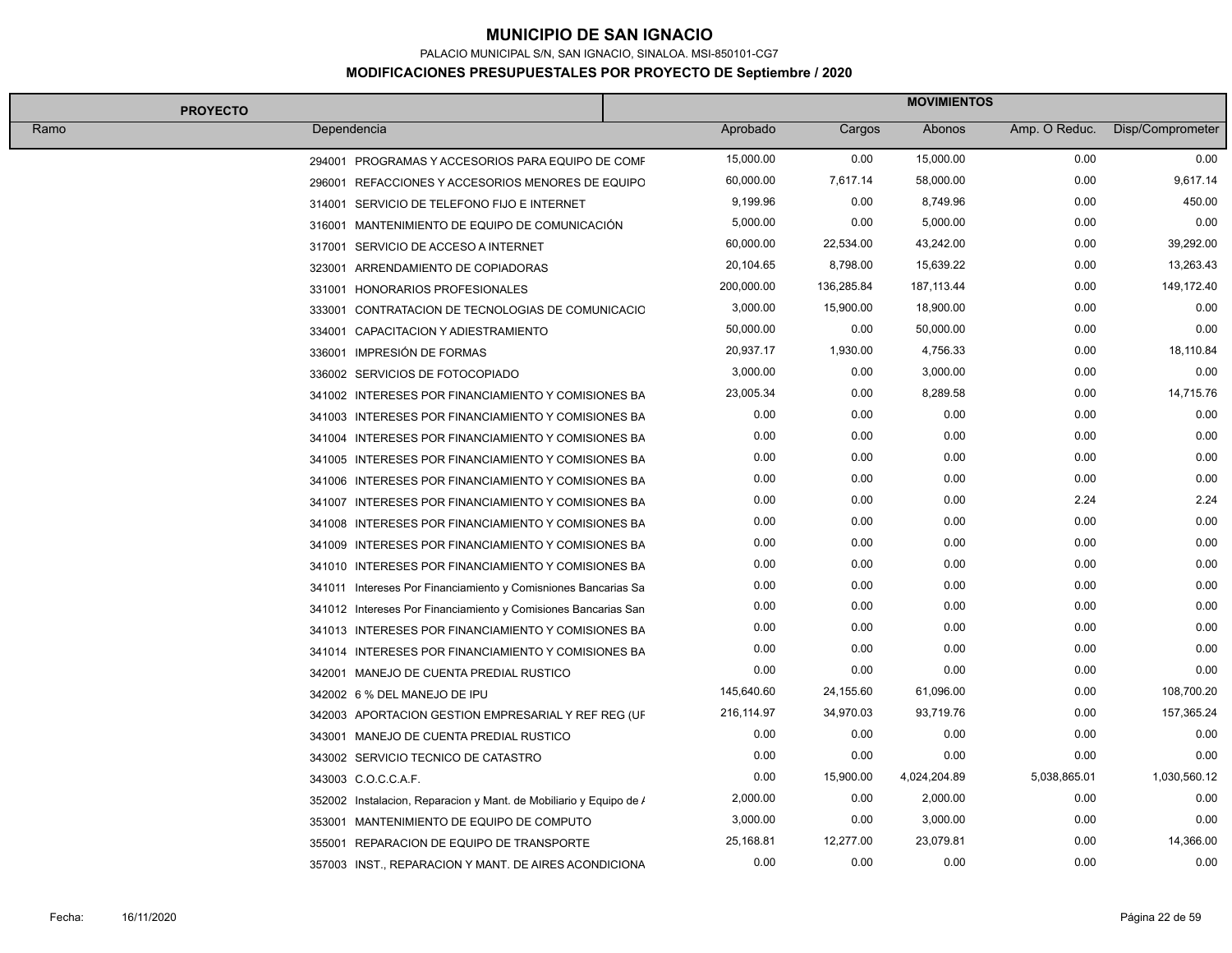PALACIO MUNICIPAL S/N, SAN IGNACIO, SINALOA. MSI-850101-CG7

|                        | <b>PROYECTO</b>            |                                                    | <b>MOVIMIENTOS</b> |            |              |               |                  |
|------------------------|----------------------------|----------------------------------------------------|--------------------|------------|--------------|---------------|------------------|
| Ramo                   | Dependencia                |                                                    | Aprobado           | Cargos     | Abonos       | Amp. O Reduc. | Disp/Comprometer |
|                        |                            | 375001 GASTOS DE VIAJES Y GIRAS DE TRABAJO         | 50,000.00          | 13,592.99  | 35,168.00    | 0.00          | 28,424.99        |
|                        |                            | 382003 ATENCION A INVITADOS ESPECIALES             | 2,000.00           | 0.00       | 2,000.00     | 0.00          | 0.00             |
|                        |                            | 392003 IMPUESTOS Y DERECHOS DEL F. F. M.           | 0.00               | 0.00       | 0.00         | 0.00          | 0.00             |
|                        |                            | 395001 MULTAS, RECARGOS Y ACTUALIZACIONES          | 0.00               | 0.00       | 0.00         | 0.00          | 0.00             |
|                        |                            | 398001 IMPUESTO SOBRE NOMINAS                      | 0.00               | 0.00       | 0.00         | 0.00          | 0.00             |
|                        |                            | 399001 OTROS GASTOS ADMINISTRATIVOS                | 216,300.00         | 0.00       | 216,300.00   | 0.00          | 0.00             |
|                        |                            | 511001 MOBILIARIO Y EQUIPO DE OFICINA              | 0.00               | 0.00       | 0.00         | 0.00          | 0.00             |
|                        |                            | 515001 EQUIPO DE COMPUTO                           | 0.00               | 10,324.00  | 0.00         | 0.00          | 10,324.00        |
|                        |                            | 519001 ELECTRODOMESTICOS                           | 0.00               | 0.00       | 0.00         | 0.00          | 0.00             |
|                        |                            | 529002 ALAS DECORATIVAS PARA PLAZUELA MUNICIPAL    | 0.00               | 0.00       | 0.00         | 0.00          | 0.00             |
|                        |                            | 541001 EQUIPO DE TRANSPORTE                        | 0.00               | 0.00       | 0.00         | 0.00          | 0.00             |
|                        |                            | 991001 ACREDORES DIVERSOS DE EJERCICIOS ANTERIORES | 0.00               | 0.00       | 0.00         | 0.00          | 0.00             |
|                        |                            | 991002 PROVEEDORES DE EJERCICIOS ANTERIORES        | 0.00               | 0.00       | 0.00         | 0.00          | 0.00             |
| <b>Total Proyecto:</b> | 'TESORERÍA MUNICIPAL'      |                                                    | 2,482,728.49       | 623,377.90 | 6,230,610.74 | 5,707,887.32  | 2,583,382.97     |
| 30                     | 'DEPARTAMENTO DE INGRESOS' |                                                    |                    |            |              |               |                  |
| 2<br><b>HACIENDA</b>   | 1100                       | DEPARTAMENTO DE INGRESOS                           |                    |            |              |               |                  |
|                        |                            | 113001 SUELDOS ORDINARIOS                          | 310,060.80         | 13,921.76  | 0.00         | 0.00          | 323,982.56       |
|                        |                            | 113002 COMPLEMENTO DE SUELDOS                      | 0.00               | 0.00       | 0.00         | 0.00          | 0.00             |
|                        |                            | 131001 QUINQUENIOS                                 | 21,969.60          | 1,037.48   | 0.00         | 0.00          | 23,007.08        |
|                        |                            | 132001 AGUINALDOS                                  | 74,748.59          | 0.00       | 14,959.24    | 0.00          | 59,789.35        |
|                        |                            | 132002 PRIMA VACACIONAL                            | 8,584.40           | 0.00       | 0.00         | 0.00          | 8,584.40         |
|                        |                            | 134002 OTRAS PERCEPCIONES                          | 0.00               | 55,200.00  | 0.00         | 0.00          | 55,200.00        |
|                        |                            | 134003 INCENTIVOS                                  | 0.00               | 4,000.00   | 0.00         | 0.00          | 4,000.00         |
|                        |                            | 159001 OTRAS PRESTACIONES                          | 110,400.00         | 0.00       | 59,800.00    | 0.00          | 50,600.00        |
|                        |                            | 211001 PAPELERIA Y ARTICULOS DE ESCRITORIO         | 0.00               | 3,567.62   | 0.00         | 0.00          | 3,567.62         |
|                        |                            | 214001 CONSUMIBLES DE EQUIPO DE COMPUTO            | 0.00               | 2,743.98   | 0.00         | 0.00          | 2,743.98         |
|                        |                            | 253001 MEDICINAS Y SERVICIOS MEDICOS               | 0.00               | 7,549.01   | 0.00         | 0.00          | 7,549.01         |
|                        |                            | 294001 PROGRAMAS Y ACCESORIOS PARA EQUIPO DE COMF  | 0.00               | 0.00       | 0.00         | 0.00          | 0.00             |
|                        |                            | 353001 MANTENIMIENTO DE EQUIPO DE COMPUTO          | 0.00               | 0.00       | 0.00         | 0.00          | 0.00             |
| <b>Total Proyecto:</b> | 'DEPARTAMENTO DE INGRESOS' |                                                    | 525,763.39         | 88,019.85  | 74,759.24    | 0.00          | 539,024.00       |
| 31                     | 'DEPARTAMENTO DE EGRESOS'  |                                                    |                    |            |              |               |                  |
| <b>HACIENDA</b><br>2   | 1200                       | DEPARTAMENTO DE EGRESOS                            |                    |            |              |               |                  |
|                        |                            | 113001 SUELDOS ORDINARIOS                          | 272,563.20         | 12,871.04  | 0.00         | 0.00          | 285,434.24       |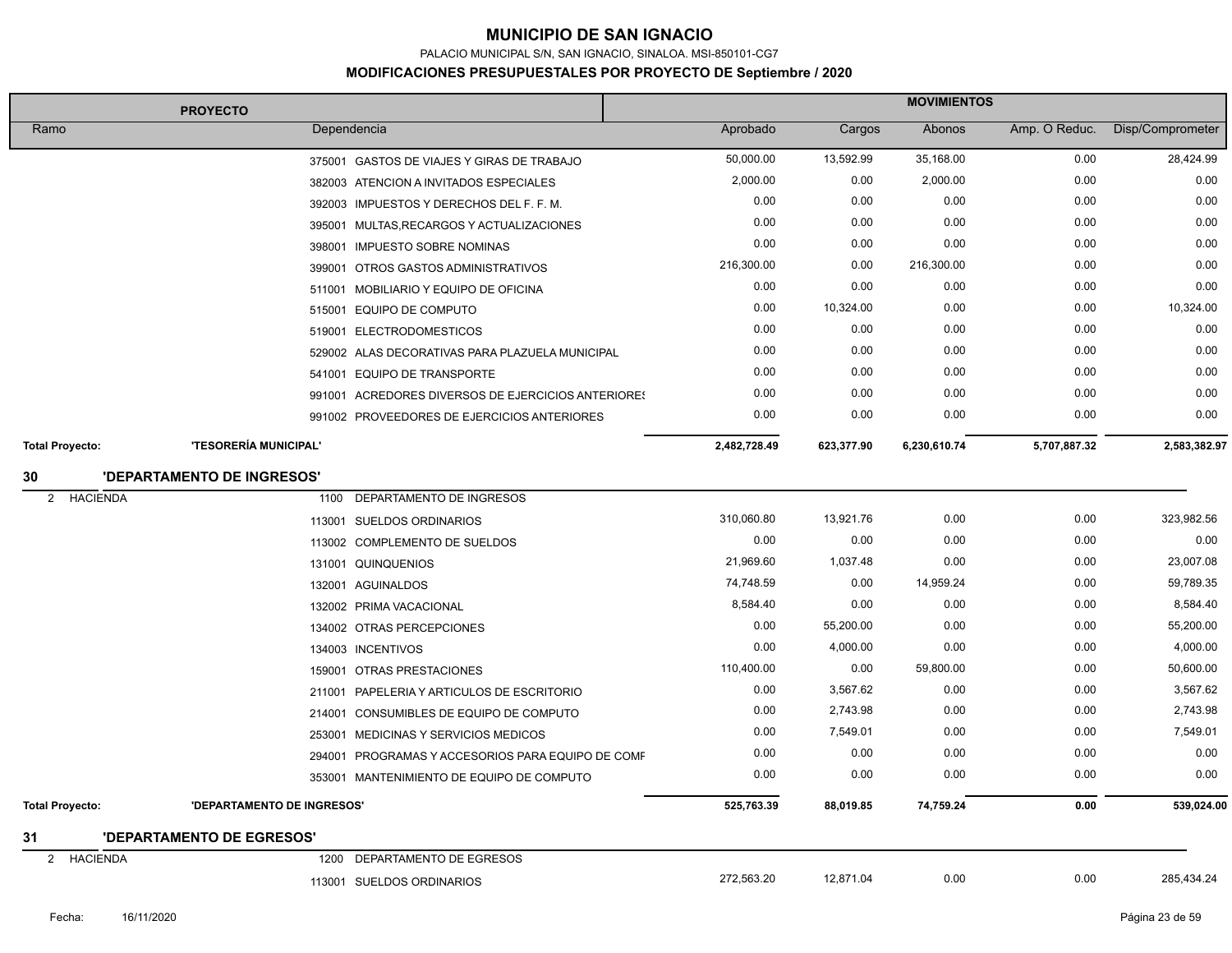PALACIO MUNICIPAL S/N, SAN IGNACIO, SINALOA. MSI-850101-CG7

|                                   | <b>PROYECTO</b>                 |                                                                | <b>MOVIMIENTOS</b> |            |            |               |                  |
|-----------------------------------|---------------------------------|----------------------------------------------------------------|--------------------|------------|------------|---------------|------------------|
| Ramo                              | Dependencia                     |                                                                | Aprobado           | Cargos     | Abonos     | Amp. O Reduc. | Disp/Comprometer |
|                                   |                                 | 131001 QUINQUENIOS                                             | 29,817.12          | 1,408.04   | 0.00       | 0.00          | 31,225.16        |
|                                   |                                 | 132001 AGUINALDOS                                              | 67,954.35          | 0.00       | 14,279.08  | 0.00          | 53,675.27        |
|                                   |                                 | 132002 PRIMA VACACIONAL                                        | 7,804.13           | 0.00       | 0.00       | 0.00          | 7,804.13         |
|                                   |                                 | 134002 OTRAS PERCEPCIONES                                      | 0.00               | 54,840.00  | 0.00       | 0.00          | 54,840.00        |
|                                   |                                 | 134003 INCENTIVOS                                              | 0.00               | 6,900.00   | 0.00       | 0.00          | 6,900.00         |
|                                   |                                 | 159001 OTRAS PRESTACIONES                                      | 109,680.00         | 0.00       | 59,410.00  | 0.00          | 50,270.00        |
|                                   |                                 | 211001 PAPELERIA Y ARTICULOS DE ESCRITORIO                     | 0.00               | 1,301.15   | 0.00       | 0.00          | 1,301.15         |
|                                   |                                 | 253001 MEDICINAS Y SERVICIOS MEDICOS                           | 0.00               | 23,300.59  | 0.00       | 0.00          | 23,300.59        |
| <b>Total Proyecto:</b>            | 'DEPARTAMENTO DE EGRESOS'       |                                                                | 487,818.80         | 100,620.82 | 73,689.08  | 0.00          | 514,750.54       |
| 32                                | 'DEPARTAMENTO DE CONTABILIDAD'  |                                                                |                    |            |            |               |                  |
| <b>HACIENDA</b><br>2              | 1300                            | DEPARTAMENTO DE CONTABILIDAD                                   |                    |            |            |               |                  |
|                                   | 113001                          | <b>SUELDOS ORDINARIOS</b>                                      | 461,865.60         | 20,421.68  | 2,500.00   | 0.00          | 479,787.28       |
|                                   |                                 | 113002 COMPLEMENTO DE SUELDOS                                  | 0.00               | 0.00       | 0.00       | 0.00          | 0.00             |
|                                   |                                 | 131001 QUINQUENIOS                                             | 62,509.20          | 0.00       | 0.00       | 0.00          | 62,509.20        |
|                                   |                                 | 132001 AGUINALDOS                                              | 188,776.10         | 0.00       | 20,421.68  | 0.00          | 168,354.42       |
|                                   |                                 | 132002 PRIMA VACACIONAL                                        | 21,679.76          | 0.00       | 0.00       | 0.00          | 21,679.76        |
|                                   |                                 | 134002 OTRAS PERCEPCIONES                                      | 0.00               | 300,000.00 | 0.00       | 0.00          | 300,000.00       |
|                                   |                                 | 134003 INCENTIVOS                                              | 0.00               | 26,400.00  | 0.00       | 0.00          | 26,400.00        |
|                                   |                                 | 159001 OTRAS PRESTACIONES                                      | 600,000.00         | 0.00       | 325,000.00 | 0.00          | 275,000.00       |
|                                   |                                 | 211001 PAPELERIA Y ARTICULOS DE ESCRITORIO                     | 0.00               | 8,443.73   | 0.00       | 0.00          | 8,443.73         |
|                                   | 214001                          | CONSUMIBLES DE EQUIPO DE COMPUTO                               | 0.00               | 3,855.26   | 0.00       | 0.00          | 3,855.26         |
|                                   |                                 | 253001 MEDICINAS Y SERVICIOS MEDICOS                           | 0.00               | 64,169.03  | 15,527.80  | 0.00          | 48,641.23        |
|                                   |                                 | 293001 Refacciones y Accesorios Menores de Equipo de Adiminist | 0.00               | 3,571.00   | 0.00       | 0.00          | 3,571.00         |
|                                   |                                 | 294001 PROGRAMAS Y ACCESORIOS PARA EQUIPO DE COMF              | 0.00               | 0.00       | 0.00       | 0.00          | 0.00             |
|                                   |                                 | 334001 CAPACITACION Y ADIESTRAMIENTO                           | 0.00               | 0.00       | 0.00       | 0.00          | 0.00             |
|                                   |                                 | 352001 MANTENIMIENTO Y REPARACION DE ESPACIOS PUBL             | 0.00               | 0.00       | 0.00       | 0.00          | 0.00             |
|                                   |                                 | 353001 MANTENIMIENTO DE EQUIPO DE COMPUTO                      | 0.00               | 0.00       | 0.00       | 0.00          | 0.00             |
|                                   |                                 | 375001 GASTOS DE VIAJES Y GIRAS DE TRABAJO                     | 0.00               | 0.00       | 0.00       | 0.00          | 0.00             |
| <b>Total Proyecto:</b>            | 'DEPARTAMENTO DE CONTABILIDAD'  |                                                                | 1,334,830.66       | 426,860.70 | 363,449.48 | 0.00          | 1,398,241.88     |
| 33                                | 'DEPARTAMENTO DE ADQUISICIONES' |                                                                |                    |            |            |               |                  |
| <b>HACIENDA</b><br>$\overline{2}$ | 1400                            | DEPARTAMENTO DE ADQUISICIONES                                  |                    |            |            |               |                  |
|                                   | 113001                          | <b>SUELDOS ORDINARIOS</b>                                      | 144,000.00         | 0.00       | 0.00       | 0.00          | 144,000.00       |
|                                   |                                 | 113002 COMPLEMENTO DE SUELDOS                                  | 0.00               | 0.00       | 0.00       | 0.00          | 0.00             |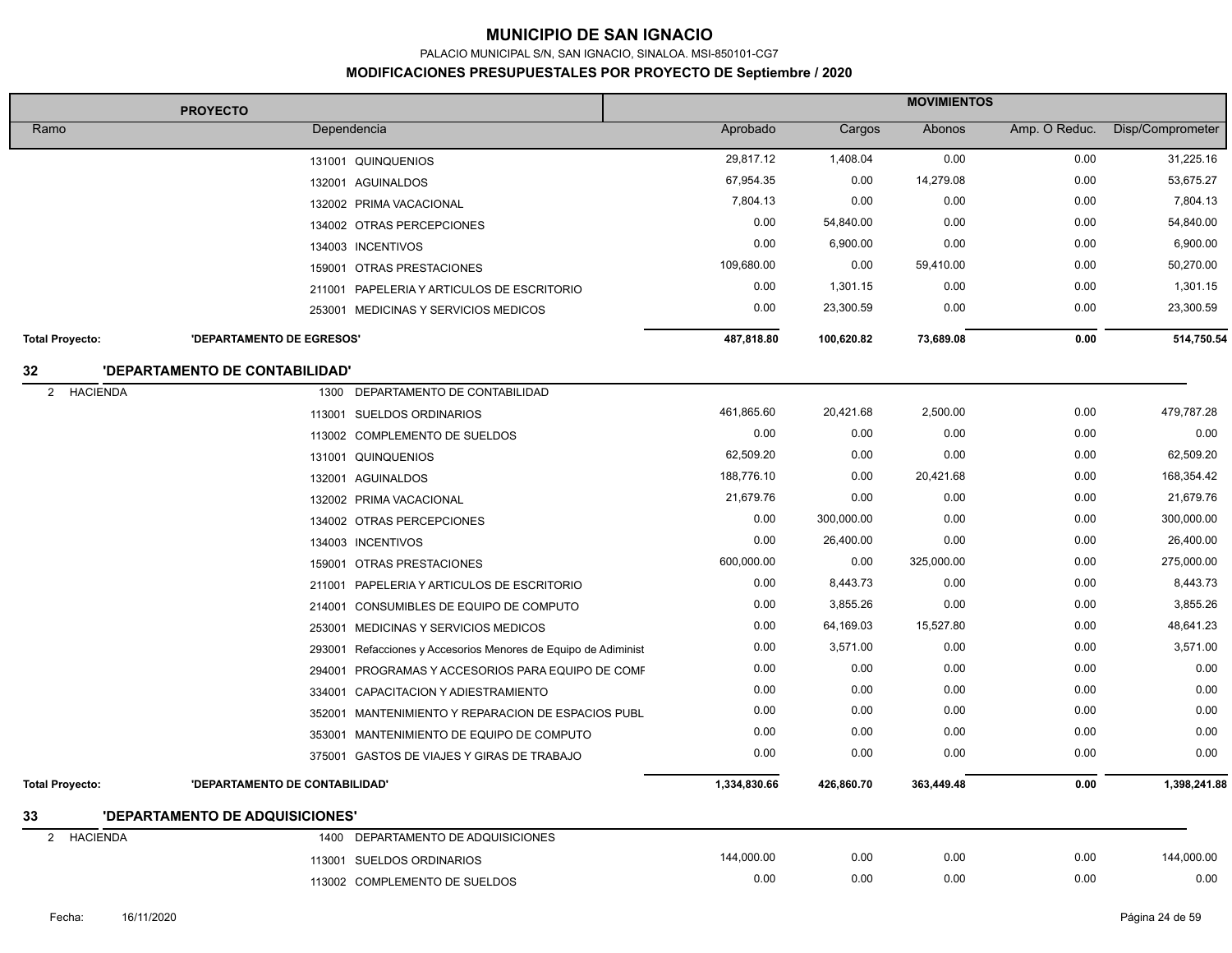PALACIO MUNICIPAL S/N, SAN IGNACIO, SINALOA. MSI-850101-CG7

| <b>PROYECTO</b>        |                                           |                                                        | <b>MOVIMIENTOS</b> |             |            |               |                  |  |
|------------------------|-------------------------------------------|--------------------------------------------------------|--------------------|-------------|------------|---------------|------------------|--|
| Ramo                   |                                           | Dependencia                                            | Aprobado           | Cargos      | Abonos     | Amp. O Reduc. | Disp/Comprometer |  |
|                        |                                           | 132001 AGUINALDOS                                      | 59,733.33          | 0.00        | 0.00       | 0.00          | 59,733.33        |  |
|                        |                                           | 132002 PRIMA VACACIONAL                                | 6,860.00           | 0.00        | 0.00       | 0.00          | 6,860.00         |  |
|                        |                                           | 134002 OTRAS PERCEPCIONES                              | 0.00               | 96,000.00   | 0.00       | 0.00          | 96,000.00        |  |
|                        |                                           | 159001 OTRAS PRESTACIONES                              | 192,000.00         | 0.00        | 104,000.00 | 0.00          | 88,000.00        |  |
|                        |                                           | 211001 PAPELERIA Y ARTICULOS DE ESCRITORIO             | 0.00               | 10,278.14   | 0.00       | 0.00          | 10,278.14        |  |
|                        |                                           | 221005 PRODUCTOS ALIMENTICIOS PARA EL PERSONAL DER     | 0.00               | 0.00        | 0.00       | 0.00          | 0.00             |  |
|                        |                                           | 248001 TAPICES, PISOS, PERSIANAS Y DEMAS ACCESORIOS    | 0.00               | 0.00        | 0.00       | 0.00          | 0.00             |  |
|                        |                                           | 253001 MEDICINAS Y SERVICIOS MEDICOS                   | 0.00               | 0.00        | 0.00       | 0.00          | 0.00             |  |
|                        |                                           | 261001 COMBUSTIBLES PARA VEHICULOS TERRESTRES ASIC     | 0.00               | 85,022.41   | 0.00       | 0.00          | 85,022.41        |  |
|                        |                                           | 294001 PROGRAMAS Y ACCESORIOS PARA EQUIPO DE COMF      | 0.00               | 419.00      | 0.00       | 0.00          | 419.00           |  |
|                        |                                           | 347001 FLETES Y ACARREOS                               | 0.00               | 4,872.00    | 0.00       | 0.00          | 4,872.00         |  |
|                        |                                           | 355001 REPARACION DE EQUIPO DE TRANSPORTE              | 0.00               | 0.00        | 0.00       | 0.00          | 0.00             |  |
|                        |                                           | 375001 GASTOS DE VIAJES Y GIRAS DE TRABAJO             | 0.00               | 564.00      | 0.00       | 0.00          | 564.00           |  |
|                        |                                           | 564002 MINI SPLIT MIRAGE 1T MOD SETCXF121F X2 C/220 DE | 0.00               | 0.00        | 0.00       | 0.00          | 0.00             |  |
| <b>Total Proyecto:</b> | <b>'DEPARTAMENTO DE ADQUISICIONES'</b>    |                                                        | 402,593.33         | 197, 155.55 | 104,000.00 | 0.00          | 495,748.88       |  |
| 34                     | 'DIRECCION DE OBRAS Y SERVICIOS PUBLICOS' |                                                        |                    |             |            |               |                  |  |
| $\overline{4}$         | OBRAS Y SERVICIOS PÚBLICOS                | 1000 DIRECCION DE OBRAS Y SERVICIOS PUBLICOS           |                    |             |            |               |                  |  |
|                        |                                           | 113001 SUELDOS ORDINARIOS                              | 1,577,073.60       | 159,964.28  | 4,900.00   | 0.00          | 1,732,137.88     |  |
|                        |                                           | 113002 COMPLEMENTO DE SUELDOS                          | 0.00               | 0.00        | 0.00       | 0.00          | 0.00             |  |
|                        |                                           | 122001 PERSONAL EXTRAORDINARIO                         | 561,600.00         | 33,000.00   | 0.00       | 0.00          | 594,600.00       |  |
|                        |                                           | 131001 QUINQUENIOS                                     | 222,719.52         | 0.00        | 0.00       | 0.00          | 222,719.52       |  |
|                        |                                           | 132001 AGUINALDOS                                      | 357,061.97         | 0.00        | 67,315.88  | 0.00          | 289.746.09       |  |
|                        |                                           | 132002 PRIMA VACACIONAL                                | 41,006.34          | 23,145.53   | 28,200.00  | 0.00          | 35,951.87        |  |
|                        |                                           | 132003 INCENTIVOS                                      | 0.00               | 500.00      | 0.00       | 0.00          | 500.00           |  |
|                        |                                           | 132004 AGUINALDO PERSONAL EVENTUAL                     | 23,400.00          | 0.00        | 0.00       | 0.00          | 23,400.00        |  |
|                        |                                           | 132005 PRIMA VACACIONAL AL PERSONAL EVENTUAL           | 2,340.00           | 0.00        | 0.00       | 0.00          | 2,340.00         |  |
|                        |                                           | 133001 HORAS EXTRAS                                    | 0.00               | 334.00      | 0.00       | 0.00          | 334.00           |  |
|                        |                                           | 133002 HORAS EXTRAS AL PERSONAL EVENTUAL               | 0.00               | 1,000.00    | 0.00       | 0.00          | 1,000.00         |  |
|                        |                                           | 134002 OTRAS PERCEPCIONES                              | 0.00               | 204,200.00  | 0.00       | 0.00          | 204,200.00       |  |
|                        |                                           | 134003 INCENTIVOS                                      | 0.00               | 0.00        | 0.00       | 0.00          | 0.00             |  |
|                        |                                           | 159001 OTRAS PRESTACIONES                              | 431,400.00         | 4,900.00    | 253,875.00 | 0.00          | 182,425.00       |  |
|                        |                                           | 211001 PAPELERIA Y ARTICULOS DE ESCRITORIO             | 24,000.00          | 12,017.62   | 13,678.29  | 0.00          | 22,339.33        |  |
|                        |                                           | 212002 MATERIAL FOTOGRAFICO                            | 1,000.00           | 0.00        | 1,000.00   | 0.00          | 0.00             |  |
|                        |                                           | 214001 CONSUMIBLES DE EQUIPO DE COMPUTO                | 10,000.00          | 10,169.43   | 8,260.00   | 0.00          | 11,909.43        |  |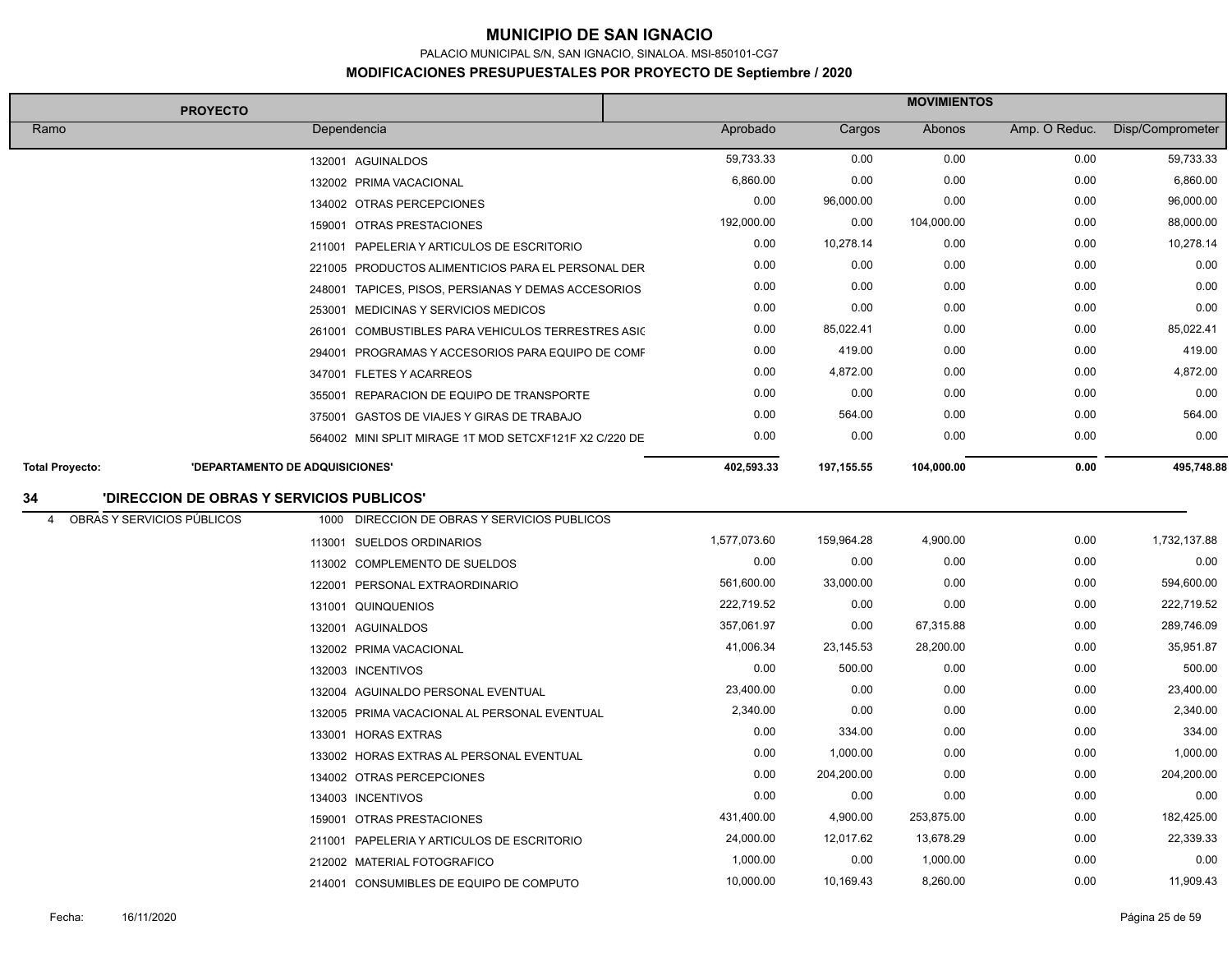PALACIO MUNICIPAL S/N, SAN IGNACIO, SINALOA. MSI-850101-CG7

| <b>PROYECTO</b>                                                | <b>MOVIMIENTOS</b> |            |            |               |                  |  |
|----------------------------------------------------------------|--------------------|------------|------------|---------------|------------------|--|
| Ramo<br>Dependencia                                            | Aprobado           | Cargos     | Abonos     | Amp. O Reduc. | Disp/Comprometer |  |
| 215001 ELABORACION DE PLACAS                                   | 0.00               | 26,912.00  | 0.00       | 0.00          | 26,912.00        |  |
| 221005 PRODUCTOS ALIMENTICIOS PARA EL PERSONAL DER             | 0.00               | 4,858.00   | 0.00       | 0.00          | 4,858.00         |  |
| 241002 LADRILLOS, BLOQUES, TEJAS LOSETAS, PISOS AZULI          | 3,000.00           | 22,353.00  | 10,836.00  | 0.00          | 14,517.00        |  |
| 242001 CEMENTO                                                 | 50,000.00          | 0.00       | 50,000.00  | 0.00          | 0.00             |  |
| 243001 CAL                                                     | 2,000.00           | 3,336.67   | 166.67     | 0.00          | 5,170.00         |  |
| 247001 LINGOTES, PLANCHAS, PERFILES, ANGULOS Y VARILI          | 20,000.00          | 0.00       | 15,886.00  | 0.00          | 4,114.00         |  |
| 247002 CLAVOS, TORNILLOS Y TUERCAS                             | 500.00             | 0.00       | 118.00     | 0.00          | 382.00           |  |
| 249001 MANTENIMIENTO DE CALLES                                 | 0.00               | 0.00       | 0.00       | 0.00          | 0.00             |  |
| 249003 PINTURAS, RECUBRIMIENTOS, ADHESIVOS, LACAS Y            | 200,000.00         | 15,151.09  | 56,258.67  | 0.00          | 158,892.42       |  |
| 249004 PRODUCTOS DE FRICION O ABRASIVOS; PIEDRAS DE            | 10,000.00          | 0.00       | 8,914.20   | 0.00          | 1,085.80         |  |
| 249005 THINER Y REMOVEDORES DE PINTURA Y BARNIZ ENT            | 20,000.00          | 11,207.47  | 18,398.47  | 0.00          | 12,809.00        |  |
| 249006 ADHESIVOS O PEGAMENTO, IMPERMEABILIZANTES, N            | 1,000.00           | 242.00     | 994.00     | 0.00          | 248.00           |  |
| 249007 PERFILES, TUBOS, CONEXIONES Y PRODUCTOS DE F            | 4,000.00           | 0.00       | 895.04     | 0.00          | 3,104.96         |  |
| 253001 MEDICINAS Y SERVICIOS MEDICOS                           | 61,325.17          | 26,122.21  | 29,904.17  | 0.00          | 57,543.21        |  |
| 261001 COMBUSTIBLES PARA VEHICULOS TERRESTRES ASIC             | 400,000.00         | 152,781.27 | 273,049.43 | 0.00          | 279,731.84       |  |
| 261003 COMBUSTIBLE PARA MAQUINARIA                             | 0.00               | 0.00       | 0.00       | 0.00          | 0.00             |  |
| 261004 LUBRICANTES Y ADITIVOS PARA VEHICULOS TERRES            | 6,000.00           | 4,386.00   | 6.00       | 0.00          | 10,380.00        |  |
| 261006 LUBRICANTES Y ADITIVOS PARA MAQUINARIA                  | 0.00               | 23,206.00  | 1,420.99   | 0.00          | 21,785.01        |  |
| 291001 HERRAMIENTA MENORES                                     | 20,000.00          | 0.00       | 18,590.34  | 0.00          | 1,409.66         |  |
| 292001 MANTENIMIENTO Y MEJORAS DE EDIFICIOS                    | 10,000.00          | 0.00       | 10,000.00  | 0.00          | 0.00             |  |
| 292002 CANDADOS, CERRADURAS, PASADORES, CHAPAS, M.             | 5,000.00           | 0.00       | 4,200.00   | 0.00          | 800.00           |  |
| 293001 Refacciones y Accesorios Menores de Equipo de Adiminist | 1,000.00           | 0.00       | 1,000.00   | 0.00          | 0.00             |  |
| 294001 PROGRAMAS Y ACCESORIOS PARA EQUIPO DE COMF              | 1,000.00           | 0.00       | 1,000.00   | 0.00          | 0.00             |  |
| 296001 REFACCIONES Y ACCESORIOS MENORES DE EQUIPO              | 30,000.00          | 21,723.40  | 17,776.00  | 0.00          | 33,947.40        |  |
| 298001 REFACCIONES Y ACCESORIOS MENORES DE MAQUIN              | 0.00               | 0.00       | 0.00       | 0.00          | 0.00             |  |
| 314001 SERVICIO DE TELEFONO FIJO E INTERNET                    | 0.00               | 0.00       | 0.00       | 0.00          | 0.00             |  |
| 316001 MANTENIMIENTO DE EQUIPO DE COMUNICACIÓN                 | 0.00               | 0.00       | 0.00       | 0.00          | 0.00             |  |
| 323001 ARRENDAMIENTO DE COPIADORAS                             | 7,871.48           | 4,802.40   | 4,106.40   | 0.00          | 8,567.48         |  |
| 326001 ARRENDAMIENTO DE MAQUINARIA                             | 0.00               | 0.00       | 0.00       | 0.00          | 0.00             |  |
| 326002 ARRENDAMIENTO DE EQUIPO Y HERRAMIENTA                   | 10,000.00          | 0.00       | 10,000.00  | 0.00          | 0.00             |  |
| 332001 SERVICIOS DE ARQUITECTURA, ARQUITECTURA DE F            | 20,000.00          | 27,049.13  | 4,993.33   | 0.00          | 42,055.80        |  |
| 336001 IMPRESIÓN DE FORMAS                                     | 15,000.00          | 0.00       | 12,503.80  | 0.00          | 2,496.20         |  |
| 336002 SERVICIOS DE FOTOCOPIADO                                | 1,000.00           | 0.00       | 1,000.00   | 0.00          | 0.00             |  |
| 347001 FLETES Y ACARREOS                                       | 1,000.00           | 3,164.67   | 4,164.67   | 0.00          | 0.00             |  |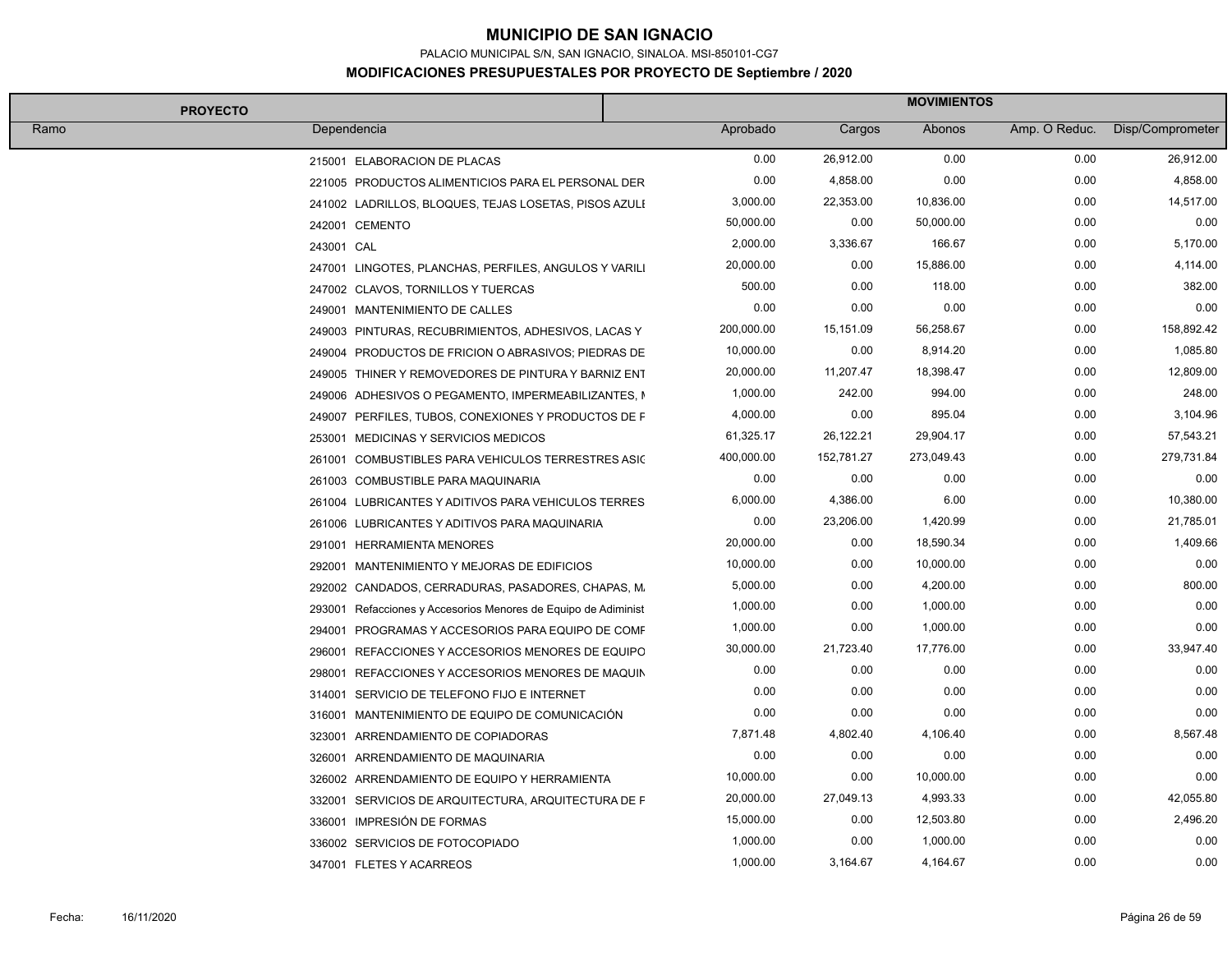PALACIO MUNICIPAL S/N, SAN IGNACIO, SINALOA. MSI-850101-CG7

| <b>PROYECTO</b>        |                                           |             | <b>MOVIMIENTOS</b>                                   |              |            |              |               |                  |
|------------------------|-------------------------------------------|-------------|------------------------------------------------------|--------------|------------|--------------|---------------|------------------|
| Ramo                   |                                           | Dependencia |                                                      | Aprobado     | Cargos     | Abonos       | Amp. O Reduc. | Disp/Comprometer |
|                        |                                           |             | 353001 MANTENIMIENTO DE EQUIPO DE COMPUTO            | 2,000.00     | 0.00       | 2,000.00     | 0.00          | 0.00             |
|                        |                                           |             | 355001 REPARACION DE EQUIPO DE TRANSPORTE            | 20,000.00    | 594.60     | 18,810.00    | 0.00          | 1,784.60         |
|                        |                                           |             | 357001 INSTALACION, REPARACION Y MANT. DE MAQUINARIA | 0.00         | 0.00       | 0.00         | 0.00          | 0.00             |
|                        |                                           |             | 361001 DIFUSION SOCIAL                               | 10,000.00    | 0.00       | 10,000.00    | 0.00          | 0.00             |
|                        |                                           |             | 371001 PASAJES AEREOS NACIONALES PARA SERVIDORES F   | 40,874.56    | 4,998.00   | 40,874.56    | 0.00          | 4,998.00         |
|                        |                                           |             | 375001 GASTOS DE VIAJES Y GIRAS DE TRABAJO           | 10,000.00    | 344.00     | 8,959.00     | 0.00          | 1,385.00         |
|                        |                                           |             | 382003 ATENCION A INVITADOS ESPECIALES               | 5,000.00     | 0.00       | 5,000.00     | 0.00          | 0.00             |
| <b>Total Proyecto:</b> | 'DIRECCION DE OBRAS Y SERVICIOS PUBLICOS' |             |                                                      | 4,239,172.64 | 802,462.77 | 1,019,054.91 | 0.00          | 4,022,580.50     |
| 35                     | 'SUPERVISORES'                            |             |                                                      |              |            |              |               |                  |
| $\overline{4}$         | OBRAS Y SERVICIOS PÚBLICOS                | 1110        | <b>SUPERVISORES</b>                                  |              |            |              |               |                  |
|                        |                                           |             | 113001 SUELDOS ORDINARIOS                            | 832,564.80   | 36,453.00  | 0.00         | 0.00          | 869,017.80       |
|                        |                                           |             | 131001 QUINQUENIOS                                   | 79,958.40    | 0.00       | 0.00         | 0.00          | 79,958.40        |
|                        |                                           |             | 132001 AGUINALDOS                                    | 148,011.52   | 0.00       | 36,453.00    | 0.00          | 111,558.52       |
|                        |                                           |             | 132002 PRIMA VACACIONAL                              | 16,998.20    | 0.00       | 0.00         | 0.00          | 16,998.20        |
|                        |                                           |             | 132003 INCENTIVOS                                    | 0.00         | 0.00       | 0.00         | 0.00          | 0.00             |
|                        |                                           |             | 159001 OTRAS PRESTACIONES                            | 0.00         | 0.00       | 0.00         | 0.00          | 0.00             |
|                        |                                           |             | 253001 MEDICINAS Y SERVICIOS MEDICOS                 | 0.00         | 5,239.39   | 0.00         | 0.00          | 5,239.39         |
|                        |                                           |             | 261001 COMBUSTIBLES PARA VEHICULOS TERRESTRES ASIC   | 0.00         | 0.00       | 0.00         | 0.00          | 0.00             |
|                        |                                           |             | 355001 REPARACION DE EQUIPO DE TRANSPORTE            | 0.00         | 0.00       | 0.00         | 0.00          | 0.00             |
| <b>Total Proyecto:</b> | 'SUPERVISORES'                            |             |                                                      | 1,077,532.92 | 41,692.39  | 36,453.00    | 0.00          | 1,082,772.31     |
| 36                     | <b>'DEPARTAMENTO DE ASEO Y LIMPIA'</b>    |             |                                                      |              |            |              |               |                  |
| $\overline{4}$         | OBRAS Y SERVICIOS PÚBLICOS                | 1120        | DEPARTAMENTO DE ASEO Y LIMPIA                        |              |            |              |               |                  |
|                        |                                           |             | 113001 SUELDOS ORDINARIOS                            | 1,954,944.00 | 0.00       | 15,715.68    | 0.00          | 1,939,228.32     |
|                        |                                           |             | 113002 COMPLEMENTO DE SUELDOS                        | 0.00         | 0.00       | 0.00         | 0.00          | 0.00             |
|                        |                                           |             | 122001 PERSONAL EXTRAORDINARIO                       | 1,647,600.00 | 65,775.00  | 0.00         | 0.00          | 1,713,375.00     |
|                        |                                           |             | 131001 QUINQUENIOS                                   | 266,204.16   | 0.00       | 0.00         | 0.00          | 266,204.16       |
|                        |                                           |             | 132001 AGUINALDOS                                    | 356,078.93   | 0.00       | 68,155.00    | 0.00          | 287,923.93       |
|                        |                                           |             | 132002 PRIMA VACACIONAL                              | 40,893.44    | 13,774.71  | 7,925.60     | 0.00          | 46,742.55        |
|                        |                                           |             | 132003 INCENTIVOS                                    | 0.00         | 0.00       | 0.00         | 0.00          | 0.00             |
|                        |                                           |             | 132004 AGUINALDO PERSONAL EVENTUAL                   | 68,650.00    | 0.00       | 0.00         | 0.00          | 68,650.00        |
|                        |                                           |             | 132005 PRIMA VACACIONAL AL PERSONAL EVENTUAL         | 6,865.00     | 0.00       | 0.00         | 0.00          | 6,865.00         |
|                        |                                           |             | 133001 HORAS EXTRAS                                  | 0.00         | 18,192.48  | 0.00         | 0.00          | 18,192.48        |
|                        |                                           |             | 133002 HORAS EXTRAS AL PERSONAL EVENTUAL             | 0.00         | 29,430.00  | 0.00         | 0.00          | 29,430.00        |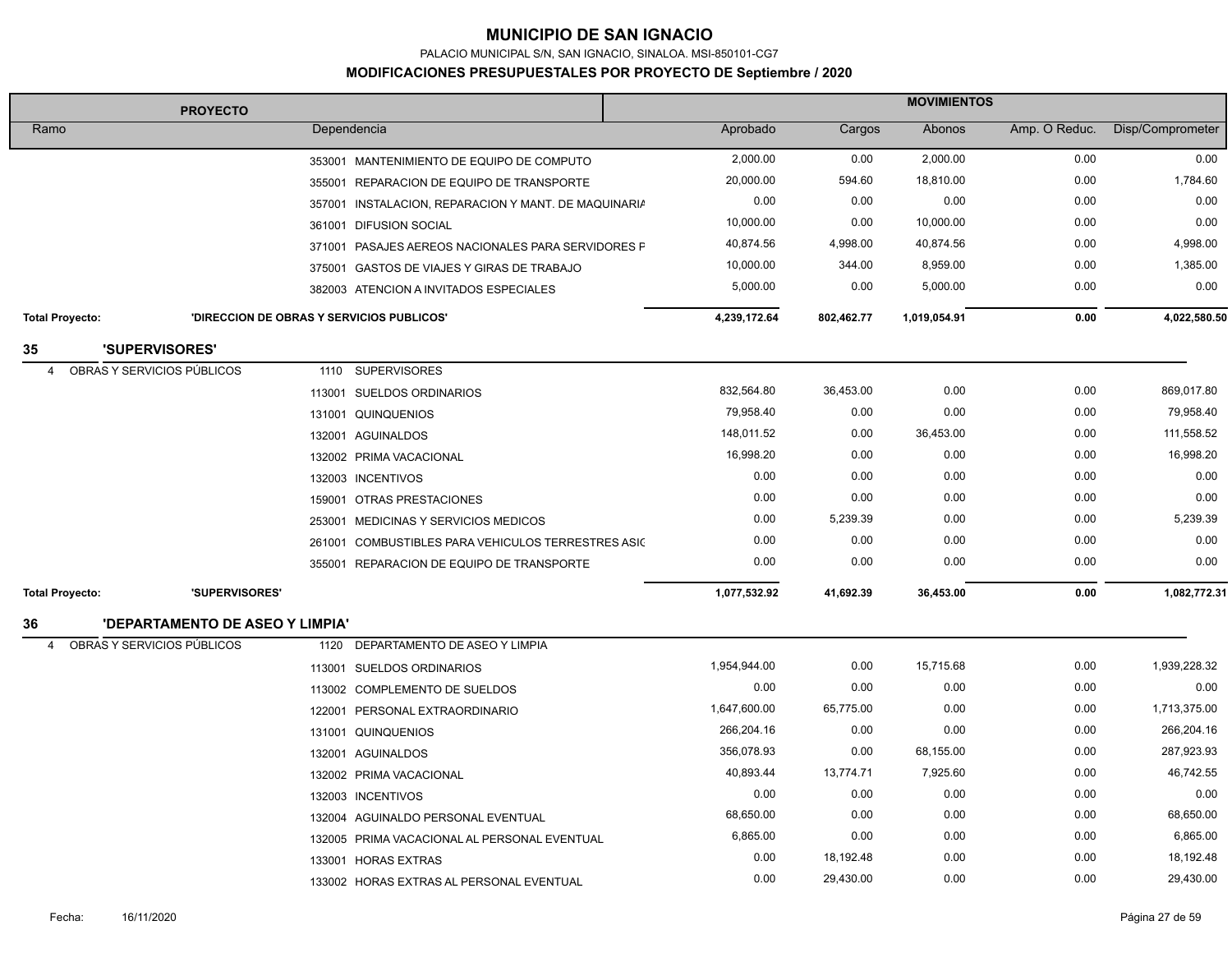PALACIO MUNICIPAL S/N, SAN IGNACIO, SINALOA. MSI-850101-CG7

| <b>PROYECTO</b>                              | <b>MOVIMIENTOS</b>                                   |              |            |            |               |                  |
|----------------------------------------------|------------------------------------------------------|--------------|------------|------------|---------------|------------------|
| Ramo                                         | Dependencia                                          | Aprobado     | Cargos     | Abonos     | Amp. O Reduc. | Disp/Comprometer |
|                                              | 133003 DIA DE DESCANSO LABORADO                      | 0.00         | 2,099.76   | 0.00       | 0.00          | 2,099.76         |
|                                              | 134002 OTRAS PERCEPCIONES                            | 0.00         | 47,680.00  | 0.00       | 0.00          | 47,680.00        |
|                                              | 152001 INDEMNIZACIONES                               | 0.00         | 0.00       | 0.00       | 0.00          | 0.00             |
|                                              | 159001 OTRAS PRESTACIONES                            | 48,000.00    | 1,135.68   | 26,000.00  | 0.00          | 23,135.68        |
|                                              | 216001 MATERIAL DE LIMPIEZA                          | 61,332.96    | 0.00       | 43,428.46  | 0.00          | 17,904.50        |
|                                              | 243001 CAL                                           | 500.00       | 0.00       | 500.00     | 0.00          | 0.00             |
|                                              | 246002 MATERIAL ELECTRICO                            | 1,000.00     | 0.00       | 1,000.00   | 0.00          | 0.00             |
|                                              | 247002 CLAVOS, TORNILLOS Y TUERCAS                   | 4,000.00     | 0.00       | 4,000.00   | 0.00          | 0.00             |
|                                              | 249004 PRODUCTOS DE FRICION O ABRASIVOS; PIEDRAS DE  | 1,000.00     | 1,004.34   | 83.33      | 0.00          | 1,921.01         |
|                                              | 249007 PERFILES, TUBOS, CONEXIONES Y PRODUCTOS DE F  | 0.00         | 23.99      | 0.00       | 0.00          | 23.99            |
|                                              | 253001 MEDICINAS Y SERVICIOS MEDICOS                 | 45,733.57    | 35,473.29  | 16,281.57  | 0.00          | 64,925.29        |
|                                              | 261001 COMBUSTIBLES PARA VEHICULOS TERRESTRES ASIC   | 200,000.00   | 170,183.83 | 96,522.35  | 0.00          | 273,661.48       |
|                                              | 261003 COMBUSTIBLE PARA MAQUINARIA                   | 600,000.00   | 272,865.56 | 366,800.00 | 0.00          | 506,065.56       |
|                                              | 261004 LUBRICANTES Y ADITIVOS PARA VEHICULOS TERRES  | 12,000.00    | 9,568.00   | 2,555.07   | 0.00          | 19,012.93        |
|                                              | 261006 LUBRICANTES Y ADITIVOS PARA MAQUINARIA        | 40,000.00    | 14,454.66  | 9,846.97   | 0.00          | 44,607.69        |
|                                              | 271001 UNIFORMES                                     | 0.00         | 530.00     | 0.00       | 0.00          | 530.00           |
|                                              | 291001 HERRAMIENTA MENORES                           | 30,000.00    | 0.00       | 24,794.00  | 0.00          | 5,206.00         |
|                                              | 296001 REFACCIONES Y ACCESORIOS MENORES DE EQUIPO    | 25,000.00    | 18,454.89  | 1,345.00   | 0.00          | 42,109.89        |
|                                              | 298002 REFACCIONES Y ACCESORIOS MENORES DE MAQUIN    | 120,000.00   | 26,975.13  | 107,256.01 | 0.00          | 39,719.12        |
|                                              | 351001 MANTENIMIENTO DE PANTEONES                    | 0.00         | 0.00       | 0.00       | 0.00          | 0.00             |
|                                              | 355001 REPARACION DE EQUIPO DE TRANSPORTE            | 15,000.00    | 3,920.80   | 9,249.03   | 0.00          | 9,671.77         |
|                                              | 357002 INSTALACION, REPARACION Y MANT. DE MAQUINARIA | 50,000.00    | 34,268.38  | 34,804.00  | 0.00          | 49,464.38        |
| <b>Total Proyecto:</b>                       | 'DEPARTAMENTO DE ASEO Y LIMPIA'                      | 5,594,802.06 | 765,810.50 | 836,262.07 | 0.00          | 5,524,350.49     |
| 'DEPARTAMENTO DE PARQUES Y JARDINES'<br>37   |                                                      |              |            |            |               |                  |
| OBRAS Y SERVICIOS PÚBLICOS<br>$\overline{4}$ | 1130 DEPARTAMENTO DE PARQUES Y JARDINES              |              |            |            |               |                  |
|                                              | 113001 SUELDOS ORDINARIOS                            | 784,958.40   | 41,677.04  | 0.00       | 0.00          | 826,635.44       |
|                                              | 113002 COMPLEMENTO DE SUELDOS                        | 0.00         | 0.00       | 0.00       | 0.00          | 0.00             |
|                                              | 122001 PERSONAL EXTRAORDINARIO                       | 274,800.00   | 25.00      | 0.00       | 0.00          | 274,825.00       |
|                                              | 131001 QUINQUENIOS                                   | 132,151.92   | 0.00       | 0.00       | 0.00          | 132, 151.92      |
|                                              | 132001 AGUINALDOS                                    | 169,406.29   | 0.00       | 41,677.04  | 0.00          | 127,729.25       |
|                                              | 132002 PRIMA VACACIONAL                              | 19,455.26    | 4,501.04   | 0.00       | 0.00          | 23,956.30        |
|                                              | 132003 INCENTIVOS                                    | 0.00         | 0.00       | 0.00       | 0.00          | 0.00             |
|                                              | 132004 AGUINALDO PERSONAL EVENTUAL                   | 11,450.00    | 0.00       | 0.00       | 0.00          | 11,450.00        |
|                                              | 132005 PRIMA VACACIONAL AL PERSONAL EVENTUAL         | 1,145.00     | 0.00       | 0.00       | 0.00          | 1,145.00         |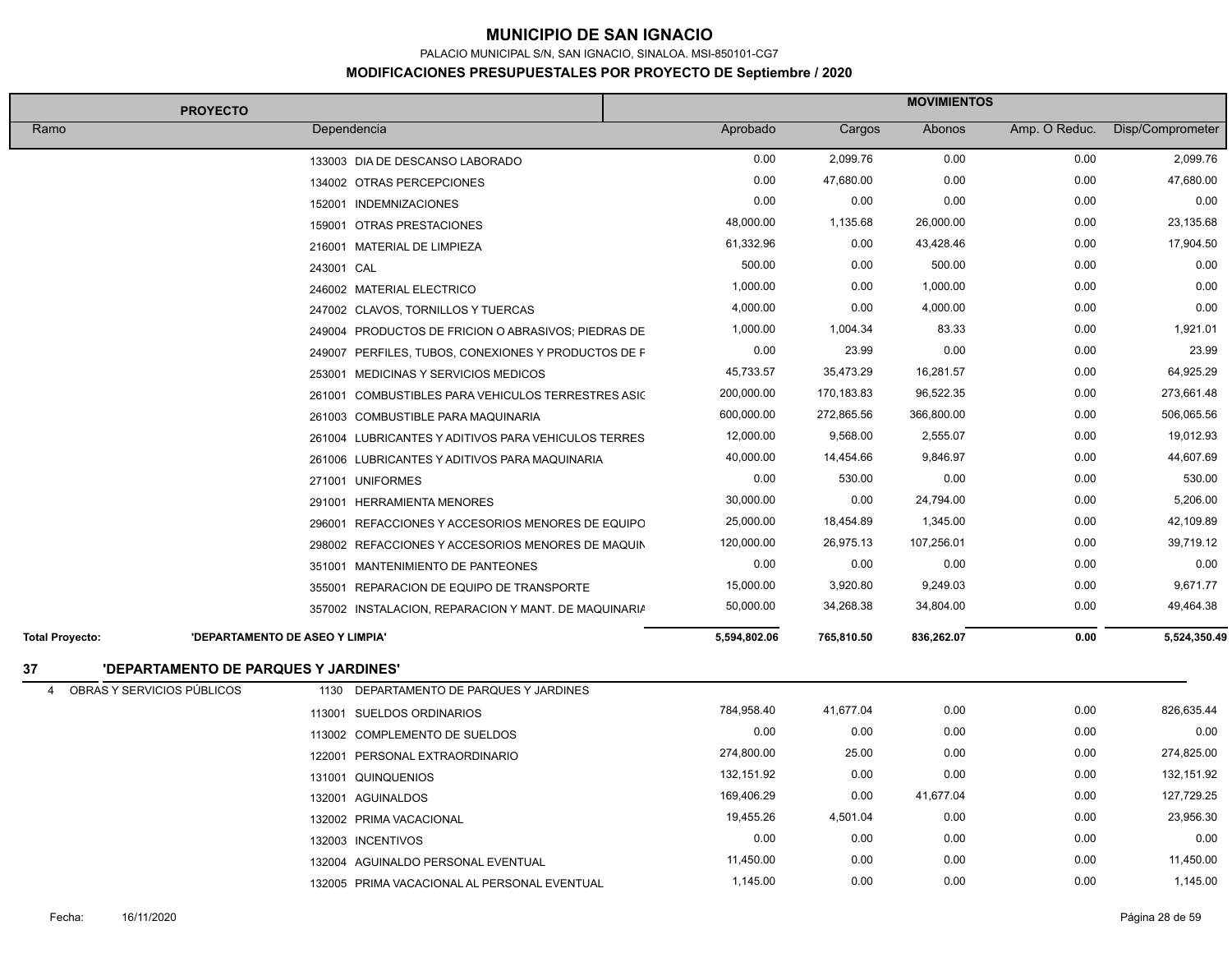PALACIO MUNICIPAL S/N, SAN IGNACIO, SINALOA. MSI-850101-CG7

| <b>PROYECTO</b>                 |                                      | <b>MOVIMIENTOS</b>                                    |              |              |            |               |                  |
|---------------------------------|--------------------------------------|-------------------------------------------------------|--------------|--------------|------------|---------------|------------------|
| Ramo                            |                                      | Dependencia                                           | Aprobado     | Cargos       | Abonos     | Amp. O Reduc. | Disp/Comprometer |
|                                 |                                      | 133001 HORAS EXTRAS                                   | 0.00         | 1,950.00     | 0.00       | 0.00          | 1,950.00         |
|                                 |                                      | 133002 HORAS EXTRAS AL PERSONAL EVENTUAL              | 0.00         | 3,720.00     | 0.00       | 0.00          | 3,720.00         |
|                                 |                                      | 134002 OTRAS PERCEPCIONES                             | 0.00         | 83,976.00    | 0.00       | 0.00          | 83,976.00        |
|                                 |                                      | 159001 OTRAS PRESTACIONES                             | 167,952.00   | 0.00         | 90,974.00  | 0.00          | 76,978.00        |
|                                 |                                      | 216001 MATERIAL DE LIMPIEZA                           | 0.00         | 558.00       | 148.00     | 0.00          | 410.00           |
|                                 |                                      | 231001 PRODUCTOS AGROPECUARIOS Y FORESTALES           | 0.00         | 0.00         | 0.00       | 0.00          | 0.00             |
|                                 |                                      | 247001 LINGOTES, PLANCHAS, PERFILES, ANGULOS Y VARILI | 0.00         | 1,065.55     | 0.00       | 0.00          | 1,065.55         |
|                                 |                                      | 249004 PRODUCTOS DE FRICION O ABRASIVOS; PIEDRAS DE   | 0.00         | 622.00       | 0.00       | 0.00          | 622.00           |
|                                 |                                      | 252001 FERTILIZANTES NITROGENADOS, FOSFATADOS, BIOL   | 0.00         | 59,856.00    | 0.00       | 0.00          | 59,856.00        |
|                                 |                                      | 253001 MEDICINAS Y SERVICIOS MEDICOS                  | 0.00         | 47,465.34    | 2,872.55   | 0.00          | 44,592.79        |
|                                 |                                      | 261001 COMBUSTIBLES PARA VEHICULOS TERRESTRES ASIC    | 0.00         | 87,211.26    | 0.00       | 0.00          | 87,211.26        |
|                                 |                                      | 291001 HERRAMIENTA MENORES                            | 0.00         | 15,635.39    | 0.00       | 0.00          | 15,635.39        |
|                                 |                                      | 296001 REFACCIONES Y ACCESORIOS MENORES DE EQUIPO     | 0.00         | 1,970.00     | 0.00       | 0.00          | 1,970.00         |
|                                 |                                      | 313001 CONSUMO DE AGUA                                | 0.00         | 773,684.52   | 0.00       | 0.00          | 773,684.52       |
|                                 |                                      | 355001 REPARACION DE EQUIPO DE TRANSPORTE             | 0.00         | 0.00         | 0.00       | 0.00          | 0.00             |
| <b>Total Proyecto:</b>          | 'DEPARTAMENTO DE PARQUES Y JARDINES' |                                                       | 1,561,318.87 | 1,123,917.14 | 135,671.59 | 0.00          | 2,549,564.42     |
| 38                              | 'DEPARTAMENTO DE RASTROS'            |                                                       |              |              |            |               |                  |
| OBRAS Y SERVICIOS PÚBLICOS<br>4 | 1140                                 | DEPARTAMENTO DE RASTROS                               |              |              |            |               |                  |
|                                 |                                      | 113001 SUELDOS ORDINARIOS                             | 220,320.00   | 10,102.00    | 0.00       | 0.00          | 230,422.00       |
|                                 |                                      | 113002 COMPLEMENTO DE SUELDOS                         | 0.00         | 0.00         | 0.00       | 0.00          | 0.00             |
|                                 |                                      | 122001 PERSONAL EXTRAORDINARIO                        | 121,200.00   | 0.00         | 0.00       | 0.00          | 121,200.00       |
|                                 |                                      | 131001 QUINQUENIOS                                    | 23,234.40    | 1,097.18     | 0.00       | 0.00          | 24,331.58        |
|                                 |                                      | 132001 AGUINALDOS                                     | 53,034.67    | 0.00         | 11,199.18  | 0.00          | 41,835.49        |
|                                 |                                      | 132002 PRIMA VACACIONAL                               | 6,090.70     | 0.00         | 0.00       | 0.00          | 6,090.70         |
|                                 |                                      | 132004 AGUINALDO PERSONAL EVENTUAL                    | 5,050.00     | 0.00         | 0.00       | 0.00          | 5,050.00         |
|                                 |                                      | 132005 PRIMA VACACIONAL AL PERSONAL EVENTUAL          | 505.00       | 0.00         | 0.00       | 0.00          | 505.00           |
|                                 |                                      | 133001 HORAS EXTRAS                                   | 0.00         | 0.00         | 0.00       | 0.00          | 0.00             |
|                                 |                                      | 133002 HORAS EXTRAS AL PERSONAL EVENTUAL              | 0.00         | 0.00         | 0.00       | 0.00          | 0.00             |
|                                 |                                      | 134002 OTRAS PERCEPCIONES                             | 0.00         | 39,000.00    | 0.00       | 0.00          | 39,000.00        |
|                                 |                                      | 159001 OTRAS PRESTACIONES                             | 78,000.00    | 0.00         | 42,250.00  | 0.00          | 35,750.00        |
|                                 |                                      | 216001 MATERIAL DE LIMPIEZA                           | 0.00         | 255.00       | 0.00       | 0.00          | 255.00           |
|                                 |                                      | 249002 MANTENIMIENTO DE MERCADOS Y RASTROS            | 0.00         | 0.00         | 0.00       | 0.00          | 0.00             |
|                                 |                                      | 253001 MEDICINAS Y SERVICIOS MEDICOS                  | 0.00         | 34,643.64    | 44.47      | 0.00          | 34,599.17        |
|                                 |                                      | 261001 COMBUSTIBLES PARA VEHICULOS TERRESTRES ASIC    | 0.00         | 0.00         | 0.00       | 0.00          | 0.00             |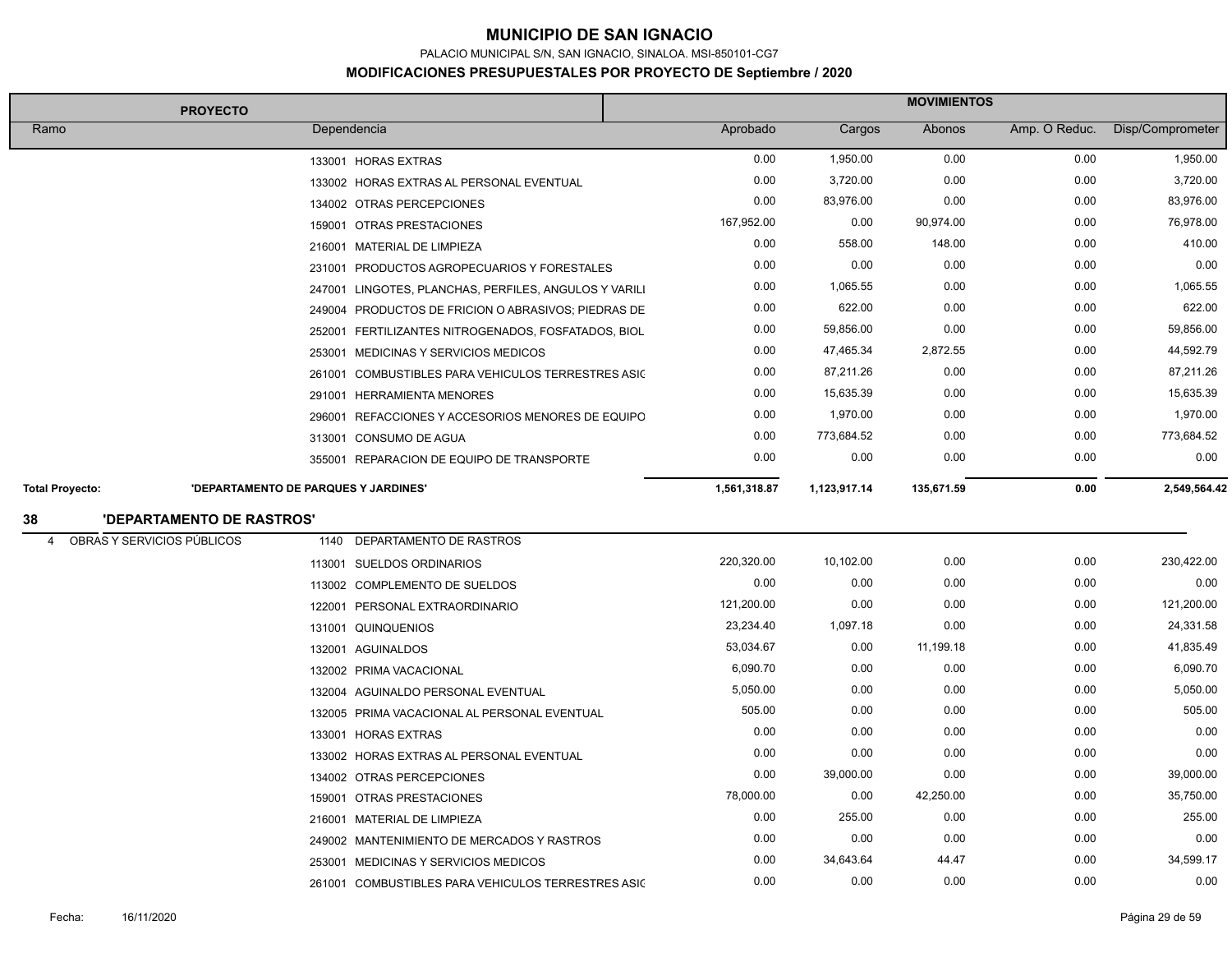PALACIO MUNICIPAL S/N, SAN IGNACIO, SINALOA. MSI-850101-CG7

| <b>PROYECTO</b>                                               |                                     |                                                            | <b>MOVIMIENTOS</b> |              |            |               |                  |  |
|---------------------------------------------------------------|-------------------------------------|------------------------------------------------------------|--------------------|--------------|------------|---------------|------------------|--|
| Ramo                                                          |                                     | Dependencia                                                | Aprobado           | Cargos       | Abonos     | Amp. O Reduc. | Disp/Comprometer |  |
|                                                               |                                     | 311001 CONSUMO DE ENERGIA ELECTRICA                        | 0.00               | 2,390.00     | 0.00       | 0.00          | 2,390.00         |  |
|                                                               |                                     | 313001 CONSUMO DE AGUA                                     | 0.00               | 23,684.22    | 0.00       | 0.00          | 23,684.22        |  |
| <b>Total Proyecto:</b>                                        | 'DEPARTAMENTO DE RASTROS'           |                                                            | 507,434.77         | 111,172.04   | 53,493.65  | 0.00          | 565,113.16       |  |
| 39                                                            | 'DEPARTAMENTO DE ALUMBRADO PUBLICO' |                                                            |                    |              |            |               |                  |  |
| OBRAS Y SERVICIOS PÚBLICOS<br>$\overline{4}$                  |                                     | 1150 DEPARTAMENTO DE ALUMBRADO PUBLICO                     |                    |              |            |               |                  |  |
|                                                               |                                     | 113001 SUELDOS ORDINARIOS                                  | 449,496.00         | 24,785.96    | 1,730.56   | 0.00          | 472,551.40       |  |
|                                                               |                                     | 113002 COMPLEMENTO DE SUELDOS                              | 0.00               | 0.00         | 0.00       | 0.00          | 0.00             |  |
|                                                               |                                     | 131001 QUINQUENIOS                                         | 41,543.28          | 2,662.15     | 0.00       | 0.00          | 44,205.43        |  |
|                                                               |                                     | 132001 AGUINALDOS                                          | 96,977.07          | 0.00         | 28,529.71  | 0.00          | 68,447.36        |  |
|                                                               |                                     | 132002 PRIMA VACACIONAL                                    | 11,137.21          | 0.00         | 0.00       | 0.00          | 11,137.21        |  |
|                                                               |                                     | 133001 HORAS EXTRAS                                        | 0.00               | 5,408.00     | 0.00       | 0.00          | 5,408.00         |  |
|                                                               |                                     | 133003 DIA DE DESCANSO LABORADO                            | 0.00               | 216.32       | 0.00       | 0.00          | 216.32           |  |
|                                                               |                                     | 134002 OTRAS PERCEPCIONES                                  | 0.00               | 48,000.00    | 0.00       | 0.00          | 48,000.00        |  |
|                                                               |                                     | 159001 OTRAS PRESTACIONES                                  | 96,000.00          | 1,730.56     | 52,000.00  | 0.00          | 45,730.56        |  |
|                                                               |                                     | 246001 MANTENIMIENTO DE ALUMBRADO PUBLICO                  | 15,000.00          | 27, 164. 24  | 42,164.24  | 0.00          | 0.00             |  |
|                                                               |                                     | 246002 MATERIAL ELECTRICO                                  | 400,000.00         | 536,113.73   | 309,659.74 | 0.00          | 626,453.99       |  |
|                                                               |                                     | 247002 CLAVOS, TORNILLOS Y TUERCAS                         | 1,000.00           | 0.00         | 1,000.00   | 0.00          | 0.00             |  |
|                                                               |                                     | 249004 PRODUCTOS DE FRICION O ABRASIVOS; PIEDRAS DE        | 500.00             | 0.00         | 500.00     | 0.00          | 0.00             |  |
|                                                               |                                     | 253001 MEDICINAS Y SERVICIOS MEDICOS                       | 28,902.13          | 35,314.10    | 18,371.01  | 0.00          | 45,845.22        |  |
|                                                               |                                     | 261001 COMBUSTIBLES PARA VEHICULOS TERRESTRES ASIC         | 120,000.00         | 79,008.86    | 57,533.11  | 0.00          | 141,475.75       |  |
|                                                               |                                     | 261004 LUBRICANTES Y ADITIVOS PARA VEHICULOS TERRES        | 3,000.00           | 0.00         | 2,850.00   | 0.00          | 150.00           |  |
|                                                               |                                     | 291001 HERRAMIENTA MENORES                                 | 10,000.00          | 684.00       | 9,400.00   | 0.00          | 1,284.00         |  |
|                                                               |                                     | 292002 CANDADOS, CERRADURAS, PASADORES, CHAPAS, M.         | 1,000.00           | 0.00         | 1,000.00   | 0.00          | 0.00             |  |
|                                                               |                                     | 296001 REFACCIONES Y ACCESORIOS MENORES DE EQUIPO          | 25,000.00          | 26,359.00    | 23,261.00  | 0.00          | 28,098.00        |  |
|                                                               |                                     | 311001 CONSUMO DE ENERGIA ELECTRICA                        | 181,186.58         | 0.00         | 181,186.58 | 0.00          | 0.00             |  |
|                                                               |                                     | 311002 ALUMBRADO PUBLICO                                   | 899,807.10         | 1,358,501.37 | 58,096.11  | 0.00          | 2,200,212.36     |  |
|                                                               |                                     | 355001 REPARACION DE EQUIPO DE TRANSPORTE                  | 15,000.00          | 1,995.20     | 14,600.00  | 0.00          | 2,395.20         |  |
| <b>Total Proyecto:</b><br>'DEPARTAMENTO DE ALUMBRADO PUBLICO' |                                     | 2,395,549.37                                               | 2,147,943.49       | 801,882.06   | 0.00       | 3,741,610.80  |                  |  |
| 40                                                            |                                     | 'DIRECCION DE PLANEACION URBANA Y PROYECTOS ESTRATEGICOS'  |                    |              |            |               |                  |  |
| OBRAS Y SERVICIOS PÚBLICOS<br>$\overline{4}$                  | 2000                                | DIRECCION DE PLANEACION URBANA Y<br>PROYECTOS ESTRATEGICOS |                    |              |            |               |                  |  |
|                                                               |                                     | 113001 SUELDOS ORDINARIOS                                  | 256,334.40         | 11,097.48    | 0.00       | 0.00          | 267,431.88       |  |
|                                                               |                                     | 131001 QUINQUENIOS                                         | 9,783.12           | 461.97       | 0.00       | 0.00          | 10,245.09        |  |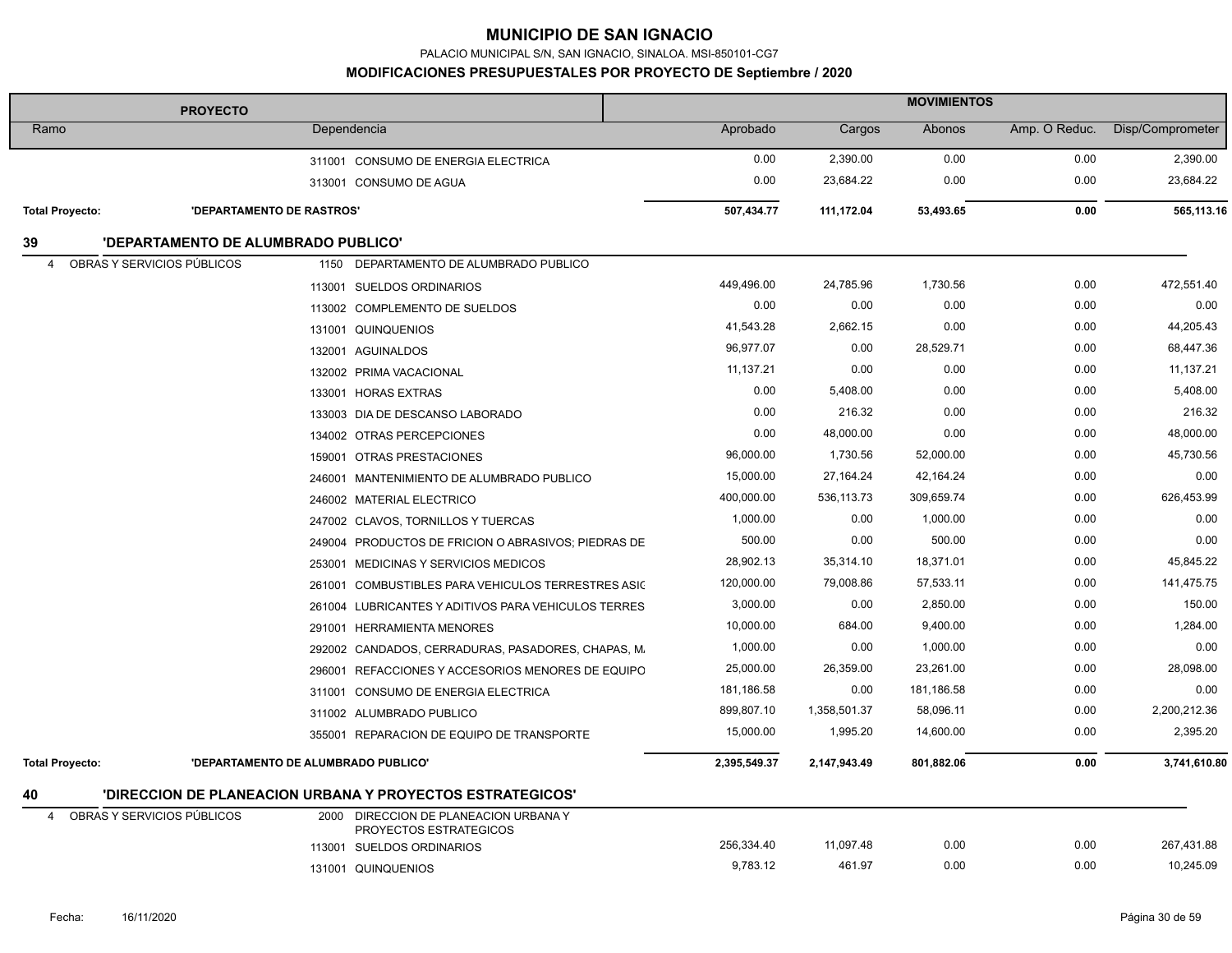PALACIO MUNICIPAL S/N, SAN IGNACIO, SINALOA. MSI-850101-CG7

| <b>PROYECTO</b>                            |                                                                  |            |            | <b>MOVIMIENTOS</b> |               |                  |  |  |
|--------------------------------------------|------------------------------------------------------------------|------------|------------|--------------------|---------------|------------------|--|--|
| Ramo                                       | Dependencia                                                      | Aprobado   | Cargos     | Abonos             | Amp. O Reduc. | Disp/Comprometer |  |  |
|                                            | 132001 AGUINALDOS                                                | 76,717.23  | 0.00       | 7,761.97           | 0.00          | 68,955.26        |  |  |
|                                            | 132002 PRIMA VACACIONAL                                          | 8,810.49   | 0.00       | 0.00               | 0.00          | 8,810.49         |  |  |
|                                            | 134002 OTRAS PERCEPCIONES                                        | 0.00       | 87,600.00  | 0.00               | 0.00          | 87,600.00        |  |  |
|                                            | 134003 INCENTIVOS                                                | 0.00       | 500.00     | 0.00               | 0.00          | 500.00           |  |  |
|                                            | 159001 OTRAS PRESTACIONES                                        | 175,200.00 | 0.00       | 94,900.00          | 0.00          | 80,300.00        |  |  |
|                                            | 214001 CONSUMIBLES DE EQUIPO DE COMPUTO                          | 0.00       | 0.00       | 0.00               | 0.00          | 0.00             |  |  |
|                                            | 241002 LADRILLOS, BLOQUES, TEJAS LOSETAS, PISOS AZULI            | 0.00       | 0.00       | 0.00               | 0.00          | 0.00             |  |  |
|                                            | 242001 CEMENTO                                                   | 0.00       | 7,350.00   | 0.00               | 0.00          | 7,350.00         |  |  |
|                                            | 242002 PEGA AZULEJO                                              | 0.00       | 0.00       | 0.00               | 0.00          | 0.00             |  |  |
| 243001 CAL                                 |                                                                  | 0.00       | 2,093.58   | 0.00               | 0.00          | 2,093.58         |  |  |
|                                            | 244001 BARROTES Y FAJILLAS                                       | 0.00       | 0.00       | 0.00               | 0.00          | 0.00             |  |  |
|                                            | 246002 MATERIAL ELECTRICO                                        | 0.00       | 0.00       | 0.00               | 0.00          | 0.00             |  |  |
|                                            | 247001 LINGOTES, PLANCHAS, PERFILES, ANGULOS Y VARILI            | 0.00       | 555.00     | 0.00               | 0.00          | 555.00           |  |  |
|                                            | 247002 CLAVOS, TORNILLOS Y TUERCAS                               | 0.00       | 110.00     | 0.00               | 0.00          | 110.00           |  |  |
|                                            | 249003 PINTURAS, RECUBRIMIENTOS, ADHESIVOS, LACAS Y              | 0.00       | 0.00       | 0.00               | 0.00          | 0.00             |  |  |
|                                            | 253001 MEDICINAS Y SERVICIOS MEDICOS                             | 0.00       | 1,033.00   | 0.00               | 0.00          | 1,033.00         |  |  |
|                                            | 261001 COMBUSTIBLES PARA VEHICULOS TERRESTRES ASIC               | 0.00       | 102,300.70 | 0.00               | 0.00          | 102,300.70       |  |  |
|                                            | 291001 HERRAMIENTA MENORES                                       | 0.00       | 0.00       | 0.00               | 0.00          | 0.00             |  |  |
|                                            | 292002 CANDADOS, CERRADURAS, PASADORES, CHAPAS, M.               | 0.00       | 0.00       | 0.00               | 0.00          | 0.00             |  |  |
|                                            | 294001 PROGRAMAS Y ACCESORIOS PARA EQUIPO DE COMF                | 0.00       | 0.00       | 0.00               | 0.00          | 0.00             |  |  |
|                                            | 296001 REFACCIONES Y ACCESORIOS MENORES DE EQUIPO                | 0.00       | 2,328.98   | 0.00               | 0.00          | 2,328.98         |  |  |
|                                            | 337001 SERVICIOS DE VIALIDAD                                     | 0.00       | 0.00       | 0.00               | 0.00          | 0.00             |  |  |
|                                            | 353001 MANTENIMIENTO DE EQUIPO DE COMPUTO                        | 0.00       | 0.00       | 0.00               | 0.00          | 0.00             |  |  |
|                                            | 355001 REPARACION DE EQUIPO DE TRANSPORTE                        | 0.00       | 1,357.20   | 0.00               | 0.00          | 1,357.20         |  |  |
| <b>Total Provecto:</b>                     | <b>'DIRECCION DE PLANEACION URBANA Y PROYECTOS ESTRATEGICOS'</b> | 526,845.24 | 216,787.91 | 102,661.97         | 0.00          | 640,971.18       |  |  |
| <b>'GASTOS ADMINISTRATIVOS'</b><br>41      |                                                                  |            |            |                    |               |                  |  |  |
| <b>GASTOS ADMINISTRATIVOS</b><br>5<br>1000 | <b>GASTOS ADMINISTRATIVOS</b>                                    |            |            |                    |               |                  |  |  |
|                                            | 341002 INTERESES POR FINANCIAMIENTO Y COMISIONES BA              | 0.00       | 0.00       | 0.00               | 0.00          | 0.00             |  |  |
|                                            | 343001 MANEJO DE CUENTA PREDIAL RUSTICO                          | 0.00       | 0.00       | 0.00               | 0.00          | 0.00             |  |  |
|                                            | 343002 SERVICIO TECNICO DE CATASTRO                              | 0.00       | 0.00       | 0.00               | 0.00          | 0.00             |  |  |
|                                            | 343003 C.O.C.C.A.F.                                              | 0.00       | 0.00       | 0.00               | 0.00          | 0.00             |  |  |
|                                            | 392003 IMPUESTOS Y DERECHOS DEL F. F. M.                         | 0.00       | 0.00       | 0.00               | 0.00          | 0.00             |  |  |
|                                            | 395001 MULTAS, RECARGOS Y ACTUALIZACIONES                        | 0.00       | 0.00       | 0.00               | 0.00          | 0.00             |  |  |
|                                            | 398001 IMPUESTO SOBRE NOMINAS                                    | 0.00       | 0.00       | 0.00               | 0.00          | 0.00             |  |  |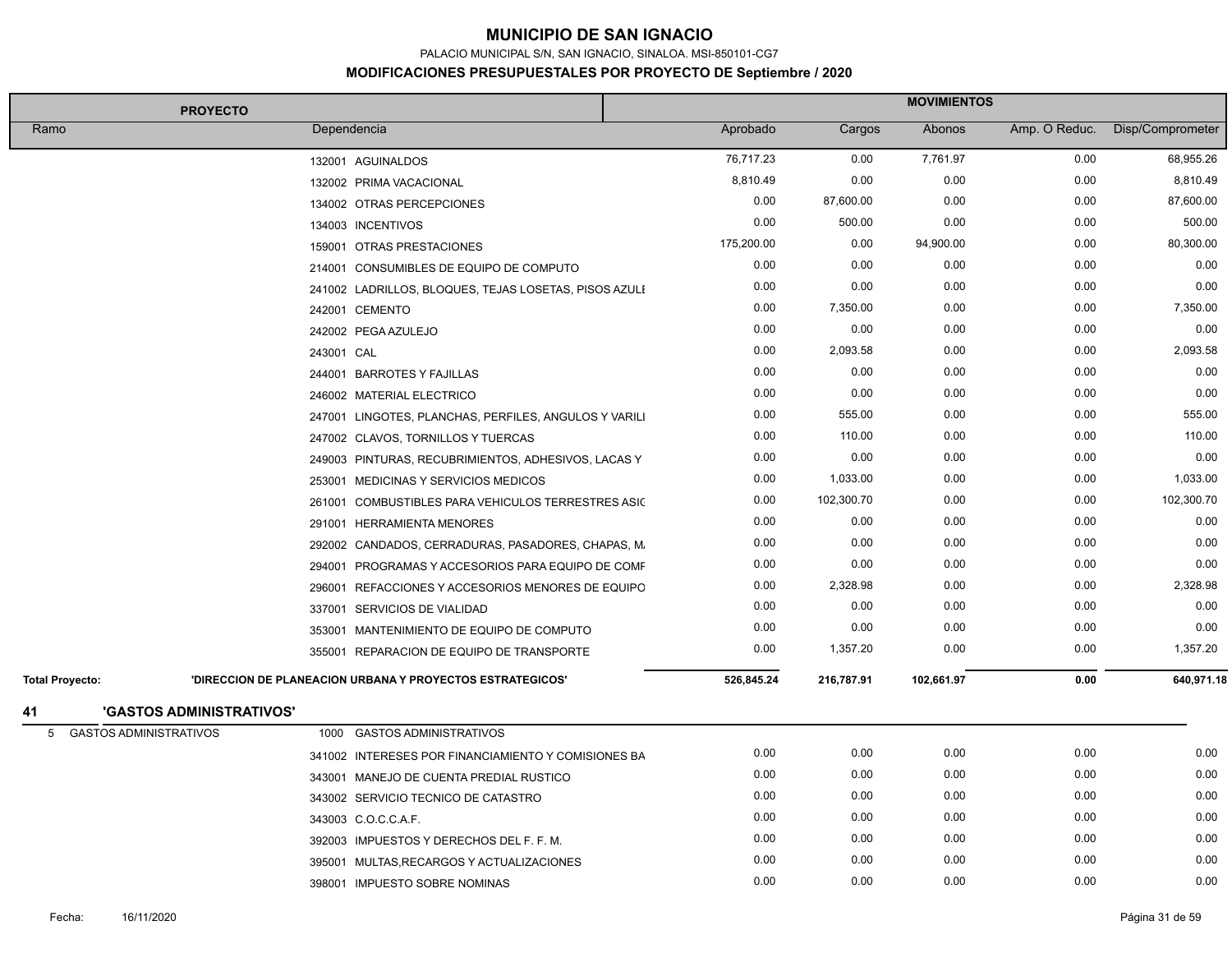PALACIO MUNICIPAL S/N, SAN IGNACIO, SINALOA. MSI-850101-CG7

|                            | <b>PROYECTO</b>                 |                                                        | <b>MOVIMIENTOS</b> |           |        |               |                  |
|----------------------------|---------------------------------|--------------------------------------------------------|--------------------|-----------|--------|---------------|------------------|
| Ramo                       |                                 | Dependencia                                            | Aprobado           | Cargos    | Abonos | Amp. O Reduc. | Disp/Comprometer |
| <b>Total Proyecto:</b>     | <b>'GASTOS ADMINISTRATIVOS'</b> |                                                        | 0.00               | 0.00      | 0.00   | 0.00          | 0.00             |
| 42                         | <b>'DEUDA PUBLICA'</b>          |                                                        |                    |           |        |               |                  |
| 6                          | GASTOS DE LA DEUDA PÚBLICA      | 1000 DEUDA PUBLICA                                     |                    |           |        |               |                  |
| <b>INTERNA</b>             |                                 |                                                        | 0.00               | 0.00      | 0.00   | 0.00          | 0.00             |
|                            |                                 | 991002 PROVEEDORES DE EJERCICIOS ANTERIORES            |                    |           |        |               |                  |
| <b>Total Proyecto:</b>     | <b>'DEUDA PUBLICA'</b>          |                                                        | 0.00               | 0.00      | 0.00   | 0.00          | 0.00             |
| 43                         | 'ADQUISICIONES'                 |                                                        |                    |           |        |               |                  |
| <b>ADQUISICIONES</b><br>7  |                                 | 1000 ADQUISICIONES                                     |                    |           |        |               |                  |
|                            |                                 | 511001 MOBILIARIO Y EQUIPO DE OFICINA                  | 0.00               | 10,463.20 | 0.00   | 0.00          | 10,463.20        |
|                            |                                 | 513002 BIENES CULTURALES                               | 0.00               | 0.00      | 0.00   | 0.00          | 0.00             |
|                            |                                 | 515001 EQUIPO DE COMPUTO                               | 0.00               | 0.00      | 0.00   | 0.00          | 0.00             |
|                            |                                 | 519001 ELECTRODOMESTICOS                               | 0.00               | 0.00      | 0.00   | 0.00          | 0.00             |
|                            |                                 | 521001 INFLABLE CON PANTALLA DE PROYECCION             | 0.00               | 0.00      | 0.00   | 0.00          | 0.00             |
|                            |                                 | 529001 BRINCOLIN INFLABLE DE LONA FIGURAS CASTILLO Y   | 0.00               | 0.00      | 0.00   | 0.00          | 0.00             |
|                            |                                 | 529002 ALAS DECORATIVAS PARA PLAZUELA MUNICIPAL        | 0.00               | 0.00      | 0.00   | 0.00          | 0.00             |
|                            |                                 | 541001 EQUIPO DE TRANSPORTE                            | 0.00               | 0.00      | 0.00   | 0.00          | 0.00             |
|                            |                                 | 541002 DONATIVOS                                       | 0.00               | 0.00      | 0.00   | 0.00          | 0.00             |
|                            |                                 | 561001 ASPERSORAS                                      | 0.00               | 36,064.76 | 0.00   | 0.00          | 36,064.76        |
|                            |                                 | 561002 DESBROSADORAS                                   | 0.00               | 6,000.00  | 0.00   | 0.00          | 6,000.00         |
|                            |                                 | 562001 ASPERSORAS                                      | 0.00               | 0.00      | 0.00   | 0.00          | 0.00             |
|                            |                                 | 563002 HERRAMIENTA Y EQUIPO DE CONSTRUCCIÓN            | 0.00               | 0.00      | 0.00   | 0.00          | 0.00             |
|                            |                                 | 564002 MINI SPLIT MIRAGE 1T MOD SETCXF121F X2 C/220 DE | 0.00               | 0.00      | 0.00   | 0.00          | 0.00             |
|                            |                                 | 565001 EQUIPO DE COMUNICACIÓN                          | 0.00               | 0.00      | 0.00   | 0.00          | 0.00             |
|                            |                                 | 569001 EQUIPO PARA ALMACENAMIENTO DE AGUA (TANQUES     | 0.00               | 0.00      | 0.00   | 0.00          | 0.00             |
|                            |                                 | 581002 TERRENO CONTIGUO CON SUPERFICIE DE 1194 M2 D    | 0.00               | 0.00      | 0.00   | 0.00          | 0.00             |
| <b>Total Proyecto:</b>     | 'ADQUISICIONES'                 |                                                        | 0.00               | 52,527.96 | 0.00   | 0.00          | 52,527.96        |
| 44                         | <b>'CONSTRUCCIONES FF 11'</b>   |                                                        |                    |           |        |               |                  |
| <b>CONSTRUCCIONES</b><br>8 |                                 | OBRA PUBLICA IPR<br>909                                |                    |           |        |               |                  |
|                            |                                 | 246001 MANTENIMIENTO DE ALUMBRADO PUBLICO              | 0.00               | 0.00      | 0.00   | 0.00          | 0.00             |
|                            |                                 | 341002 INTERESES POR FINANCIAMIENTO Y COMISIONES BA    | 0.00               | 1,171.60  | 0.00   | 0.00          | 1,171.60         |
|                            |                                 | 342001 MANEJO DE CUENTA PREDIAL RUSTICO                | 0.00               | 73,737.30 | 5.80   | 0.00          | 73,731.50        |
|                            |                                 | 611001 VIVIENDA                                        | 0.00               | 0.00      | 0.00   | 0.00          | 0.00             |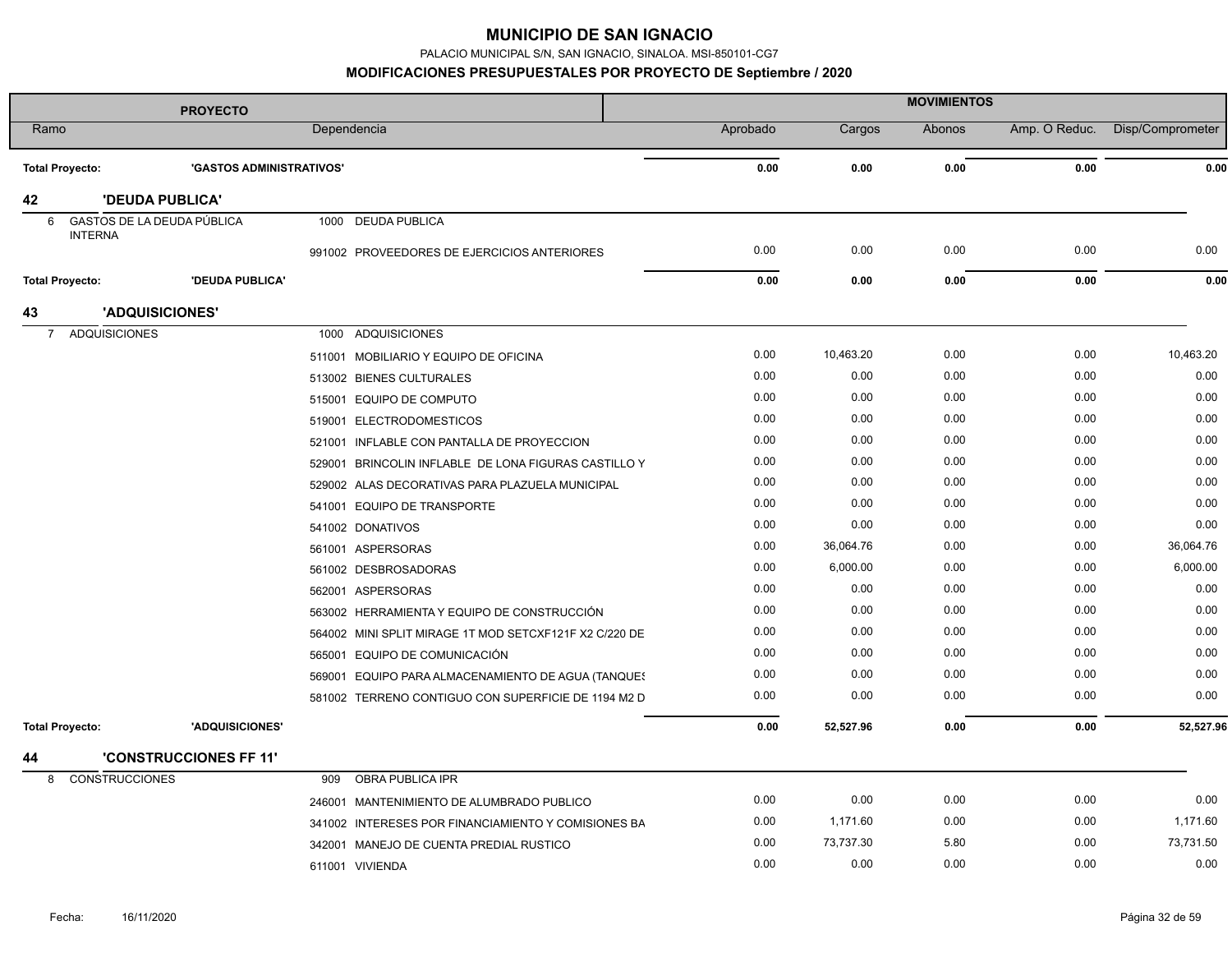PALACIO MUNICIPAL S/N, SAN IGNACIO, SINALOA. MSI-850101-CG7

#### **MODIFICACIONES PRESUPUESTALES POR PROYECTO DE Septiembre / 2020**

| <b>PROYECTO</b>              |                        |                                                                                            |               | <b>MOVIMIENTOS</b> |               |                 |                  |  |
|------------------------------|------------------------|--------------------------------------------------------------------------------------------|---------------|--------------------|---------------|-----------------|------------------|--|
| Ramo                         |                        | Dependencia                                                                                | Aprobado      | Cargos             | Abonos        | Amp. O Reduc.   | Disp/Comprometer |  |
|                              |                        | 614002 APLICACIÓN IMPUESTO PREDIAL RUSTICO                                                 | 1,114,042.13  | 0.00               | 66,512.80     | 107,406.52      | 1,154,935.85     |  |
|                              |                        | 614003 APLICACIÓNES ZOFEMAT                                                                | 0.00          | 0.00               | 0.00          | 0.00            | 0.00             |  |
|                              |                        | 614004 OBRA PUBLICA DIRECTA                                                                | 0.00          | 1,739,297.85       | 9,943,073.41  | 8,203,800.14    | 24.58            |  |
|                              |                        | 614005 FORTALECE                                                                           | 0.00          | 0.00               | 0.00          | 0.00            | 0.00             |  |
|                              |                        | 614006 BIBLIOTECA VIRTUAL                                                                  | 0.00          | 0.00               | 0.00          | 0.00            | 0.00             |  |
|                              |                        | 614007 PROGRAMA 3 X 1 PARA MIGRANTES                                                       | 0.00          | 0.00               | 0.00          | 0.00            | 0.00             |  |
|                              |                        | 614008 PROGRAMA FORTALECIMIENTO FINANCIERO                                                 | 0.00          | 0.00               | 0.00          | 0.00            | 0.00             |  |
|                              |                        | 614009 FONDO MINERO                                                                        | 0.00          | 0.00               | 0.00          | 0.00            | 0.00             |  |
|                              |                        | 614017 FONDO PARA EL DESARROLLO REGIONAL 2018                                              | 0.00          | 0.00               | 0.00          | 0.00            | 0.00             |  |
|                              |                        | 614018 PROGRAMA DE EMPLEO TEMPORAL                                                         | 0.00          | 0.00               | 0.00          | 0.00            | 0.00             |  |
| <b>Total Proyecto:</b>       | 'CONSTRUCCIONES FF 11" |                                                                                            | 1,114,042.13  | 1,814,206.75       | 10,009,592.01 | 8,311,206.66    | 1,229,863.53     |  |
| 45                           |                        | 'APLICACIÓN FONDO DE APORTACIONES PARA LA INFRAESTRUCTURA SOCIAL MUNICIPAL'                |               |                    |               |                 |                  |  |
| <b>FONDOS FEDERALES</b><br>9 | 911                    | APLICACIÓN FONDO DE APORTACIONES PARA                                                      |               |                    |               |                 |                  |  |
|                              |                        | LA INFRAESTRUCTURA SOCIAL MUNICIPAL<br>341002 INTERESES POR FINANCIAMIENTO Y COMISIONES BA | 10,000.00     | 100.47             | 1,041.99      | 3,746.60        | 12,805.08        |  |
|                              |                        | 341016 INTERESES POR FINANCIAMIENTO Y COMISIONES BA                                        | 0.00          | 1,041.99           | 100.47        | 2,474.68        | 3,416.20         |  |
|                              |                        | 511002 MOBILIARIO DE OFICINA DESARROLLO INSTITUCIONA                                       | 0.00          | 0.00               | 0.00          | 0.00            | 0.00             |  |
|                              |                        | 515011 EQUIPO DE COMPUTO DESARROLLO INSTITUCIONAL                                          | 0.00          | 0.00               | 0.00          | 0.00            | 0.00             |  |
|                              |                        | 614011 URBANIZACION MUNICIPAL                                                              | 26,507,943.00 | 0.00               | 11,786,772.47 | $-1,334,847.00$ | 13,386,323.53    |  |
|                              |                        | 614023 CONSTRUCCION DE OBRAS DE URBANIZACION                                               | 0.00          | 5,092,138.57       | 0.00          | 0.00            | 5,092,138.57     |  |
|                              |                        | 615002 CONST., AMPLIACION, REMODELACION, MANT. Y REP                                       | 0.00          | 3,000,506.83       | 0.00          | 0.00            | 3,000,506.83     |  |
|                              |                        | 853001 OTROS CONVENIOS FISM-JUMAPASI                                                       | 0.00          | 3,694,127.07       | 0.00          | 0.00            | 3,694,127.07     |  |
|                              |                        | 991002 PROVEEDORES DE EJERCICIOS ANTERIORES                                                | 0.00          | 0.00               | 0.00          | 0.00            | 0.00             |  |
| <b>Total Proyecto:</b>       |                        | 'APLICACIÓN FONDO DE APORTACIONES PARA LA INFRAESTRUCTURA :                                | 26,517,943.00 | 11,787,914.93      | 11,787,914.93 | $-1,328,625.72$ | 25, 189, 317. 28 |  |
|                              |                        |                                                                                            |               |                    |               |                 |                  |  |
| 46                           |                        | 'APLICACIÓN FONDO DE APORTACIONES PARA EL FORTALECIMIENTO MUNICIPAL'                       |               |                    |               |                 |                  |  |
| 9<br><b>FONDOS FEDERALES</b> |                        | 912 APLICACIÓN FORTAMUN - SEGURIDAD PUBLICA<br>MUNICIPAL Y TRANSITO MUNICIPAL              |               |                    |               |                 |                  |  |
|                              |                        | 113001 SUELDOS ORDINARIOS                                                                  | 3,397,593.60  | 74,631.56          | 0.00          | 0.00            | 3,472,225.16     |  |
|                              |                        | 113002 COMPLEMENTO DE SUELDOS                                                              | 0.00          | 0.00               | 0.00          | 0.00            | 0.00             |  |
|                              |                        | 131001 QUINQUENIOS                                                                         | 26,867.04     | 345.93             | 0.00          | 0.00            | 27,212.97        |  |
|                              |                        | 132001 AGUINALDOS                                                                          | 800,688.64    | 0.00               | 361,367.89    | 0.00            | 439,320.75       |  |
|                              |                        | 132002 PRIMA VACACIONAL                                                                    | 91,954.09     | 0.00               | 42,795.00     | 0.00            | 49,159.09        |  |
|                              |                        | 132003 INCENTIVOS                                                                          | 0.00          | 29,050.00          | 16,450.00     | 0.00            | 12,600.00        |  |
|                              |                        | 133001 HORAS EXTRAS                                                                        | 0.00          | 0.00               | 0.00          | 0.00            | 0.00             |  |

t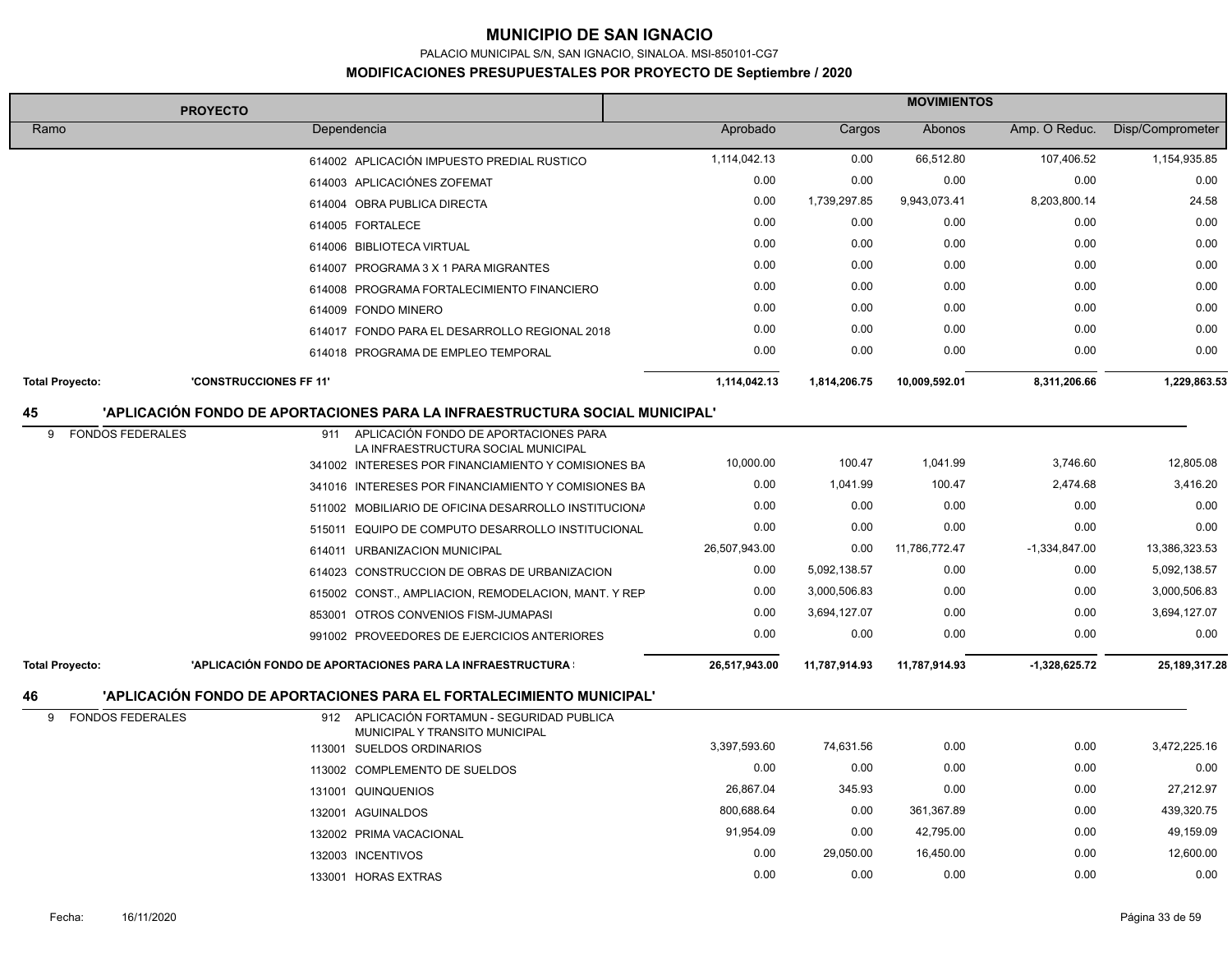PALACIO MUNICIPAL S/N, SAN IGNACIO, SINALOA. MSI-850101-CG7

| <b>PROYECTO</b> |                                                                | <b>MOVIMIENTOS</b> |            |            |               |                  |  |
|-----------------|----------------------------------------------------------------|--------------------|------------|------------|---------------|------------------|--|
| Ramo            | Dependencia                                                    | Aprobado           | Cargos     | Abonos     | Amp. O Reduc. | Disp/Comprometer |  |
|                 | 134002 OTRAS PERCEPCIONES                                      | 0.00               | 563,535.00 | 41,295.00  | 0.00          | 522,240.00       |  |
|                 | 134003 INCENTIVOS                                              | 0.00               | 167,000.00 | 0.00       | 0.00          | 167,000.00       |  |
|                 | 152001 INDEMNIZACIONES                                         | 0.00               | 0.00       | 0.00       | 0.00          | 0.00             |  |
|                 | 153001 PENSIONES VITALICIAS                                    | 0.00               | 0.00       | 0.00       | 0.00          | 0.00             |  |
|                 | 159001 OTRAS PRESTACIONES                                      | 1,106,280.00       | 0.00       | 479,950.00 | 0.00          | 626,330.00       |  |
|                 | 161001 PREVISIONES DE CARACTER LABORAL                         | 0.00               | 932,057.89 | 824,762.49 | 0.00          | 107,295.40       |  |
|                 | 211001 PAPELERIA Y ARTICULOS DE ESCRITORIO                     | 9,093.87           | 10,315.14  | 757.82     | 0.00          | 18,651.19        |  |
|                 | 212002 MATERIAL FOTOGRAFICO                                    | 1,000.00           | 0.00       | 1,000.00   | 0.00          | 0.00             |  |
|                 | 214001 CONSUMIBLES DE EQUIPO DE COMPUTO                        | 4,000.00           | 12,515.33  | 333.33     | 0.00          | 16,182.00        |  |
|                 | 216001 MATERIAL DE LIMPIEZA                                    | 1,000.00           | 14,379.17  | 83.33      | 0.00          | 15,295.84        |  |
|                 | 221001 ALIMENTACION Y TRASLADO DE REOS                         | 1,000.00           | 0.00       | 1,000.00   | 0.00          | 0.00             |  |
|                 | 221003 PRODUCTOS ALIMENTICIOS PARA EL PERSONAL QUE             | 52,408.43          | 0.00       | 4,367.37   | 0.00          | 48,041.06        |  |
|                 | 221004 PRODUCTOS ALIMENTICIOS PARA EL PERSONAL EN L            | 275,140.01         | 0.00       | 0.00       | 0.00          | 275,140.01       |  |
|                 | 221005 PRODUCTOS ALIMENTICIOS PARA EL PERSONAL DER             | 35,092.80          | 691.18     | 2,124.41   | 0.00          | 33,659.57        |  |
|                 | 223002 LICUADORAS, TOSTADORAS, CAFETERAS Y OTROS E             | 0.00               | 1,199.00   | 0.00       | 0.00          | 1,199.00         |  |
|                 | 246001 MANTENIMIENTO DE ALUMBRADO PUBLICO                      | 0.00               | 0.00       | 0.00       | 0.00          | 0.00             |  |
|                 | 246003 MATERIAL ELECTRONICO                                    | 20,600.00          | 1,020.80   | 9,507.52   | 0.00          | 12,113.28        |  |
|                 | 253001 MEDICINAS Y SERVICIOS MEDICOS                           | 139,347.15         | 7,903.00   | 11,612.26  | 0.00          | 135,637.89       |  |
|                 | 261001 COMBUSTIBLES PARA VEHICULOS TERRESTRES ASIC             | 3,110,085.23       | 19,468.34  | 38,910.00  | 0.00          | 3,090,643.57     |  |
|                 | 261002 COMBUSTIBLES PARA VEHICULOS TERRESTRES ASIC             | 0.00               | 0.00       | 0.00       | 0.00          | 0.00             |  |
|                 | 261005 LUBRICANTES Y ADITIVOS PARA VEHICULOS TERRES            | 25,148.18          | 2,586.54   | 0.00       | 0.00          | 27,734.72        |  |
|                 | 271001 UNIFORMES                                               | 283,079.98         | 8,205.60   | 2,160.00   | 0.00          | 289,125.58       |  |
|                 | 275001 COLCHAS, SABANAS, FUNDAS, ALMOHADAS, COBERT             | 8,000.00           | 0.00       | 8,000.00   | 0.00          | 0.00             |  |
|                 | 282001 MUNICIONES Y BASTIMENTOS DE SEGURIDAD                   | 10,000.00          | 0.00       | 10,000.00  | 0.00          | 0.00             |  |
|                 | 283001 CHALECOS TACTICOS                                       | 0.00               | 5,742.00   | 0.00       | 0.00          | 5,742.00         |  |
|                 | 283002 LINTERNAS RECARGABLES LED                               | 0.00               | 4,582.00   | 0.00       | 0.00          | 4,582.00         |  |
|                 | 283003 RODILLERAS, CODERAS Y GOOGLES                           | 0.00               | 40,020.00  | 0.00       | 0.00          | 40,020.00        |  |
|                 | 283004 GUANTES TACTICOS                                        | 0.00               | 20,184.00  | 0.00       | 0.00          | 20,184.00        |  |
|                 | 283005 PIERNERAS                                               | 0.00               | 4,466.00   | 0.00       | 0.00          | 4,466.00         |  |
|                 | 291001 HERRAMIENTA MENORES                                     | 2,000.00           | 0.00       | 2,000.00   | 0.00          | 0.00             |  |
|                 | 292001 MANTENIMIENTO Y MEJORAS DE EDIFICIOS                    | 3,000.00           | 83,287.99  | 26,663.20  | 0.00          | 59,624.79        |  |
|                 | 293001 Refacciones y Accesorios Menores de Equipo de Adiminist | 1,000.00           | 0.00       | 1,000.00   | 0.00          | 0.00             |  |
|                 | 294001 PROGRAMAS Y ACCESORIOS PARA EQUIPO DE COMF              | 4,000.00           | 0.00       | 4,000.00   | 0.00          | 0.00             |  |
|                 | 296001 REFACCIONES Y ACCESORIOS MENORES DE EQUIPO              | 344,957.23         | 56,711.28  | 27,514.88  | 0.00          | 374,153.63       |  |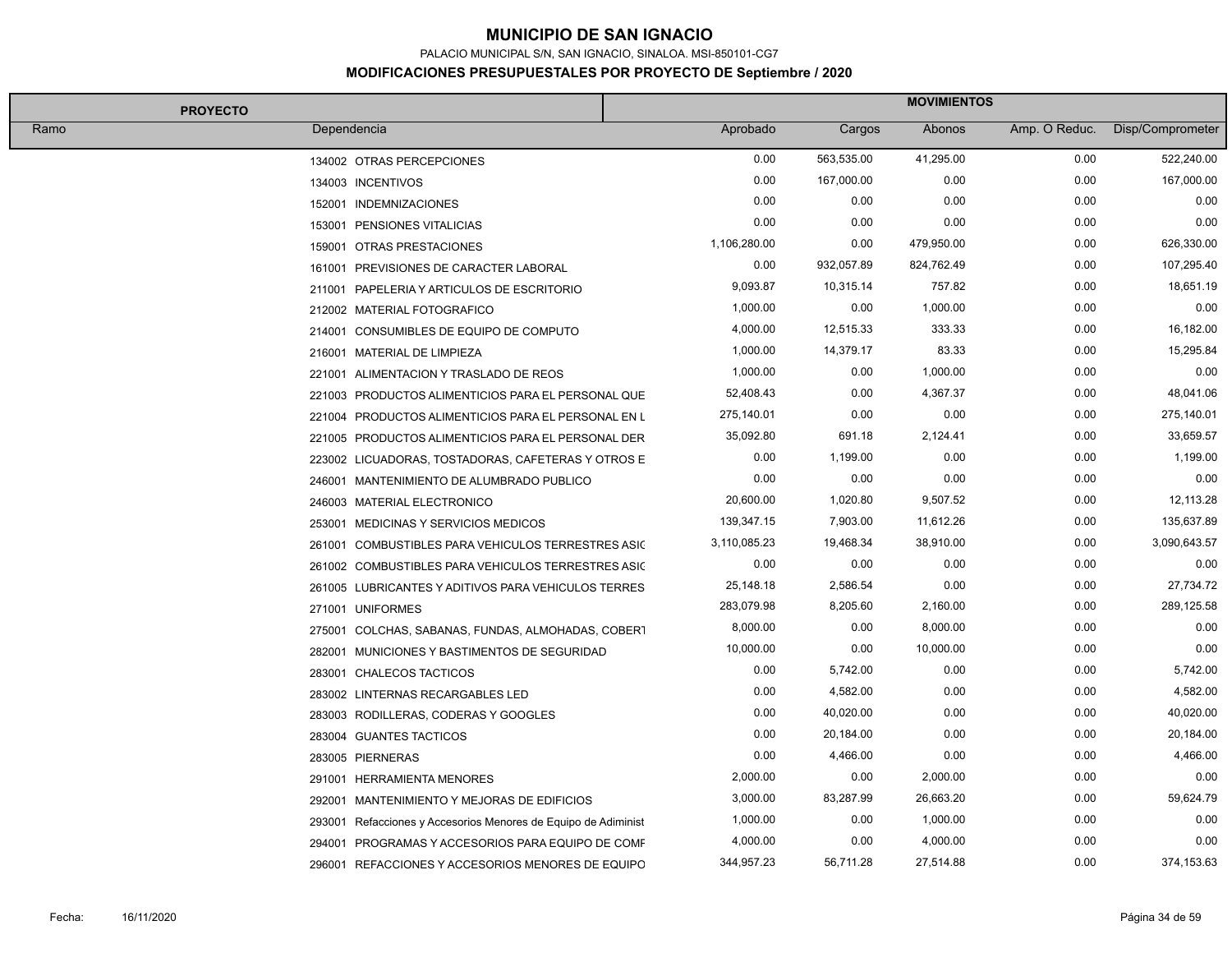PALACIO MUNICIPAL S/N, SAN IGNACIO, SINALOA. MSI-850101-CG7

#### **MODIFICACIONES PRESUPUESTALES POR PROYECTO DE Septiembre / 2020**

| <b>PROYECTO</b> |                                                                    | <b>MOVIMIENTOS</b> |            |            |               |                  |  |
|-----------------|--------------------------------------------------------------------|--------------------|------------|------------|---------------|------------------|--|
| Ramo            | Dependencia                                                        | Aprobado           | Cargos     | Abonos     | Amp. O Reduc. | Disp/Comprometer |  |
|                 | 311001 CONSUMO DE ENERGIA ELECTRICA                                | 98,040.89          | 12,502.18  | 8,170.07   | 0.00          | 102,373.00       |  |
|                 | 311002 ALUMBRADO PUBLICO                                           | 683,476.41         | 995,173.59 | 74,994.00  | 0.00          | 1,603,656.00     |  |
|                 | 312001 CONSUMO DE GAS                                              | 6,557.52           | 53.54      | 2,088.00   | 0.00          | 4,523.06         |  |
|                 | 313001 CONSUMO DE AGUA                                             | 2,000.00           | 1,181.02   | 377.85     | 0.00          | 2,803.17         |  |
|                 | 314001 SERVICIO DE TELEFONO FIJO E INTERNET                        | 16,518.45          | 124.46     | 0.00       | 0.00          | 16,642.91        |  |
|                 | 316001 MANTENIMIENTO DE EQUIPO DE COMUNICACIÓN                     | 5,000.00           | 120,210.00 | 0.00       | 0.00          | 125,210.00       |  |
|                 | 317001 SERVICIO DE ACCESO A INTERNET                               | 0.00               | 8,118.84   | 8,118.84   | 0.00          | 0.00             |  |
|                 | 318001 SERVICIO DE CORREO Y TELEGRAFOS                             | 1,000.00           | 0.00       | 1,000.00   | 0.00          | 0.00             |  |
|                 | 325001 ARRENDAMIENTO DE CAMIONES                                   | 2,000.00           | 0.00       | 2,000.00   | 0.00          | 0.00             |  |
|                 | 332002 ROTULACION DE EQUIPO DE TRANSPORTE                          | 40,000.00          | 0.00       | 40,000.00  | 0.00          | 0.00             |  |
|                 | 334001 CAPACITACION Y ADIESTRAMIENTO                               | 10,000.00          | 8,000.00   | 2,000.00   | 0.00          | 16,000.00        |  |
|                 | 336001 IMPRESIÓN DE FORMAS                                         | 15,000.00          | 0.00       | 15,000.00  | 0.00          | 0.00             |  |
|                 | 336002 SERVICIOS DE FOTOCOPIADO                                    | 1,000.00           | 0.00       | 1,000.00   | 0.00          | 0.00             |  |
|                 | 341002 INTERESES POR FINANCIAMIENTO Y COMISIONES BA                | 7,700.00           | 2,293.80   | 1,280.60   | 0.00          | 8,713.20         |  |
|                 | 344001 SEGUROS Y FIANZAS                                           | 300,000.00         | 75,600.00  | 256,046.51 | 0.00          | 119,553.49       |  |
|                 | 344002 SEGUROS PARA EQUIPO DE TRANSPORTE                           | 0.00               | 158,642.72 | 3.00       | 0.00          | 158,639.72       |  |
|                 | 344003 SEGUROS DE VIDA PARA PERSONAL DE LA DSPM                    | 0.00               | 189,741.88 | 68,247.55  | 0.00          | 121,494.33       |  |
|                 | 344004 FIANZAS                                                     | 0.00               | 0.00       | 0.00       | 0.00          | 0.00             |  |
|                 | 347002 SERVICIOS DE GRUA                                           | 0.00               | 9,280.00   | 0.00       | 0.00          | 9,280.00         |  |
|                 | 352002 Instalacion, Reparacion y Mant. de Mobiliario y Equipo de / | 4,000.00           | 0.00       | 4,000.00   | 0.00          | 0.00             |  |
|                 | 353001 MANTENIMIENTO DE EQUIPO DE COMPUTO                          | 2,000.00           | 0.00       | 2,000.00   | 0.00          | 0.00             |  |
|                 | 353002 INSTALACION, REPARACION Y MANTENIMIENTO DE EQ               | 80,000.00          | 0.00       | 44,792.88  | 0.00          | 35,207.12        |  |
|                 | 355001 REPARACION DE EQUIPO DE TRANSPORTE                          | 59,478.97          | 58,088.73  | 0.00       | 0.00          | 117,567.70       |  |
|                 | 361001 DIFUSION SOCIAL                                             | 0.00               | 0.00       | 11,848.00  | 11,848.00     | 0.00             |  |
|                 | 375001 GASTOS DE VIAJES Y GIRAS DE TRABAJO                         | 81,389.50          | 0.00       | 41,003.41  | 0.00          | 40,386.09        |  |
|                 | 382001 ACTIVIDADES CIVICAS Y CULTURALES                            | 0.00               | 0.00       | 0.00       | 0.00          | 0.00             |  |
|                 | 382002 ARREGLOS FLORALES Y CORONAS                                 | 2,000.00           | 0.00       | 2,000.00   | 0.00          | 0.00             |  |
|                 | 382003 ATENCION A INVITADOS ESPECIALES                             | 50,000.00          | 0.00       | 50,000.00  | 0.00          | 0.00             |  |
|                 | 392002 TENENCIAS, PLACAS Y CALCOMANIA                              | 10,000.00          | 0.00       | 833.33     | 0.00          | 9,166.67         |  |
|                 | 392003 IMPUESTOS Y DERECHOS DEL F. F. M.                           | 1,000.00           | 0.00       | 1,000.00   | 0.00          | 0.00             |  |
|                 | 441004 OTROS APOYOS FONDO DE FORTALECIMIENTO MUNI                  | 0.00               | 0.00       | 0.00       | 0.00          | 0.00             |  |
|                 | 451001 PENSIONES VITALICIAS                                        | 1,899,000.00       | 0.00       | 0.00       | 0.00          | 1,899,000.00     |  |
|                 | 451002 PAGOS ADICIONALES POR COMPROMISOS CONTRAC                   | 337,600.00         | 0.00       | 0.00       | 0.00          | 337,600.00       |  |
|                 | 511001 MOBILIARIO Y EQUIPO DE OFICINA                              | 5,000.00           | 984.67     | 416.67     | 0.00          | 5,568.00         |  |

├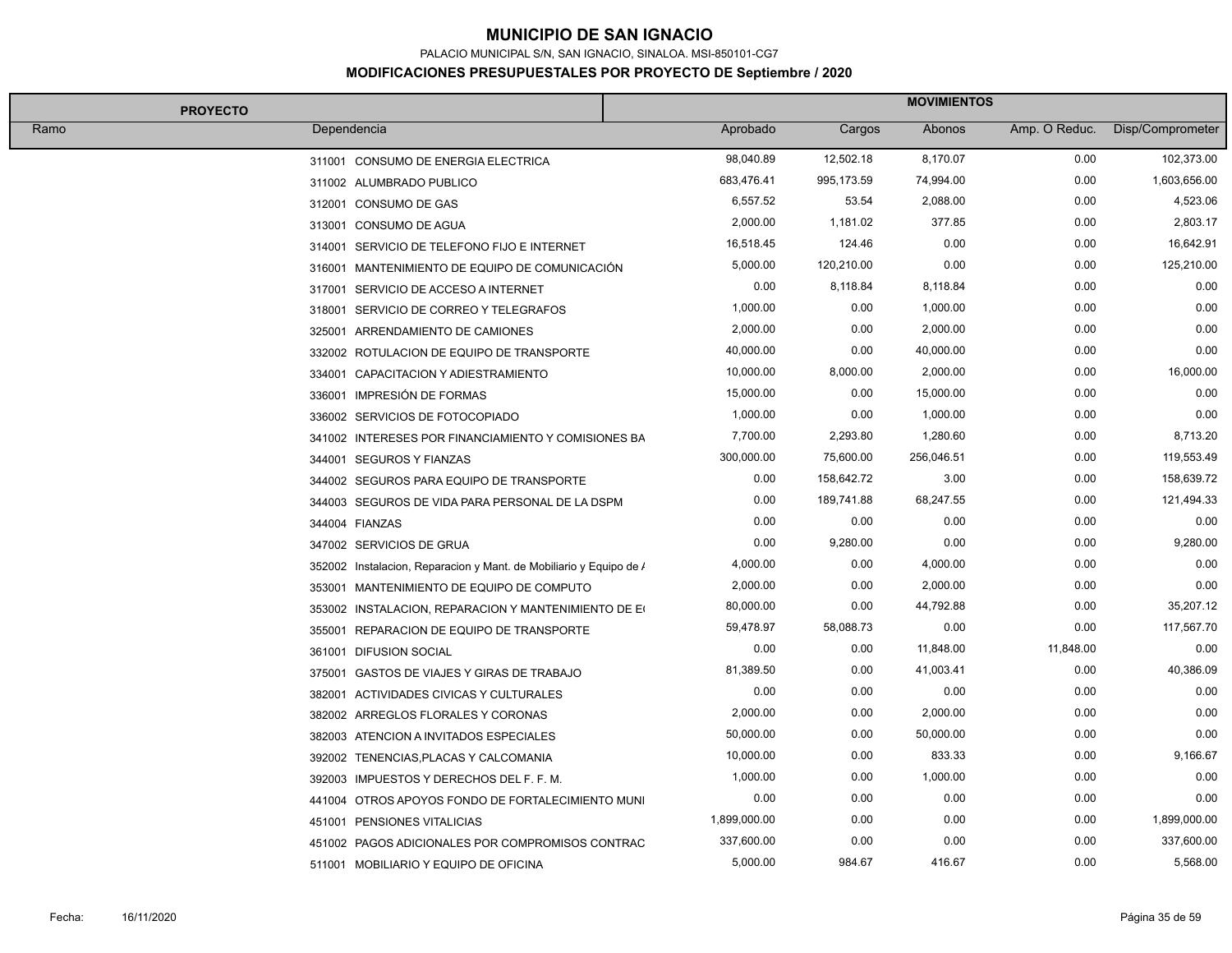PALACIO MUNICIPAL S/N, SAN IGNACIO, SINALOA. MSI-850101-CG7

#### **MODIFICACIONES PRESUPUESTALES POR PROYECTO DE Septiembre / 2020**

| <b>PROYECTO</b>                                    |                                           |                                                                                                                        | <b>MOVIMIENTOS</b> |              |              |               |                  |  |
|----------------------------------------------------|-------------------------------------------|------------------------------------------------------------------------------------------------------------------------|--------------------|--------------|--------------|---------------|------------------|--|
| Ramo                                               |                                           | Dependencia                                                                                                            | Aprobado           | Cargos       | Abonos       | Amp. O Reduc. | Disp/Comprometer |  |
|                                                    |                                           | 541001 EQUIPO DE TRANSPORTE                                                                                            | 1,297,227.26       | 0.00         | 1,297,227.26 | 0.00          | 0.00             |  |
|                                                    |                                           | 551001 CASCOS BALISTICOS BLINDADOS                                                                                     | 0.00               | 223,590.00   | 0.00         | 0.00          | 223,590.00       |  |
|                                                    |                                           | 565001 EQUIPO DE COMUNICACIÓN                                                                                          | 65,539.01          | 0.00         | 65,539.01    | 0.00          | 0.00             |  |
|                                                    |                                           | 991001 ACREDORES DIVERSOS DE EJERCICIOS ANTERIORES                                                                     | 100,000.00         | 0.00         | 4,838.70     | 0.00          | 95,161.30        |  |
|                                                    |                                           | 991002 PROVEEDORES DE EJERCICIOS ANTERIORES                                                                            | 202,772.74         | 0.00         | 3.00         | 0.00          | 202,769.74       |  |
| <b>Total Proyecto:</b>                             |                                           | 'APLICACIÓN FONDO DE APORTACIONES PARA EL FORTALECIMIENTO N                                                            | 15,138,637.00      | 3,923,483.18 | 3,923,483.18 | 11,848.00     | 15,150,485.00    |  |
| 47                                                 |                                           | 'ADQUISICIONES CON EL FONDO DE APORTACIONES PARA EL FORTALECIMIENTO MUNICIPAL'                                         |                    |              |              |               |                  |  |
| <b>FONDOS FEDERALES</b><br>9                       |                                           | 912 APLICACIÓN FORTAMUN - SEGURIDAD PUBLICA                                                                            |                    |              |              |               |                  |  |
|                                                    |                                           | MUNICIPAL Y TRANSITO MUNICIPAL<br>511001 MOBILIARIO Y EQUIPO DE OFICINA                                                | 0.00               | 0.00         | 0.00         | 0.00          | 0.00             |  |
|                                                    |                                           | 541001 EQUIPO DE TRANSPORTE                                                                                            | 0.00               | 0.00         | 0.00         | 0.00          | 0.00             |  |
|                                                    |                                           | 565001 EQUIPO DE COMUNICACIÓN                                                                                          | 0.00               | 0.00         | 0.00         | 0.00          | 0.00             |  |
|                                                    |                                           | 567001 OTRAS HERRAMIENTAS (ACTIVOS)                                                                                    | 0.00               | 0.00         | 0.00         | 0.00          | 0.00             |  |
|                                                    |                                           | 991001 ACREDORES DIVERSOS DE EJERCICIOS ANTERIORES                                                                     | 0.00               | 0.00         | 0.00         | 0.00          | 0.00             |  |
|                                                    |                                           | 991002 PROVEEDORES DE EJERCICIOS ANTERIORES                                                                            | 0.00               | 0.00         | 0.00         | 0.00          | 0.00             |  |
| <b>Total Proyecto:</b>                             |                                           | 'ADQUISICIONES CON EL FONDO DE APORTACIONES PARA EL FORTALE                                                            | 0.00               | 0.00         | 0.00         | 0.00          | 0.00             |  |
| 48                                                 | <b>'SUBSIDIOS Y TRANSFERENCIAS FF 15'</b> |                                                                                                                        |                    |              |              |               |                  |  |
| <b>SUBSIDIOS Y SUBVENCIONES</b><br>10 <sup>1</sup> |                                           | 1000 SUBSIDIOS Y TRANSFERENCIAS                                                                                        |                    |              |              |               |                  |  |
|                                                    |                                           | 421001 DIF SISTEMA MUNICIPAL                                                                                           | 0.00               | 0.00         | 0.00         | 0.00          | 0.00             |  |
|                                                    |                                           | 421003 JUMAPASI                                                                                                        | 0.00               | 0.00         | 0.00         | 0.00          | 0.00             |  |
|                                                    |                                           | 421004 COMISION ESTATAL DE GESTION EMPRESARIAL                                                                         | 0.00               | 0.00         | 0.00         | 0.00          | 0.00             |  |
|                                                    |                                           | 421005 TRIBUNAL MUNICIPAL DE CONCILIACION Y ARBITRAJE                                                                  | 0.00               | 0.00         | 0.00         | 0.00          | 0.00             |  |
| <b>Total Proyecto:</b>                             | 'SUBSIDIOS Y TRANSFERENCIAS FF 15'        |                                                                                                                        | 0.00               | 0.00         | 0.00         | 0.00          | 0.00             |  |
| 49                                                 |                                           | 'INSTITUCIONALIZACIÓN DE LA PERSPECTIVA DE GÉNERO EN LA ADMINISTRACIÓN PÚBLICA DEL MUNICIPIO DE SAN IGNACIO'           |                    |              |              |               |                  |  |
| <b>FONDOS FEDERALES</b><br>9                       |                                           | 2002 PERSPECTIVA DE GENERO                                                                                             |                    |              |              |               |                  |  |
|                                                    |                                           | 334001 CAPACITACION Y ADIESTRAMIENTO                                                                                   | 0.00               | 0.00         | 0.00         | 0.00          | 0.00             |  |
| <b>Total Proyecto:</b>                             |                                           | 'INSTITUCIONALIZACIÓN DE LA PERSPECTIVA DE GÉNERO EN LA ADMIN                                                          | 0.00               | 0.00         | 0.00         | 0.00          | 0.00             |  |
| 52                                                 |                                           | 'PROYECTO IMPULSO PRODUCTIVO REGIONAL DE LA CADENA ALIMENTICIO GOURMET PARA SURTIR AL SECTOR TURISTICO DE SAN IGNACIO' |                    |              |              |               |                  |  |
| <b>FONDOS FEDERALES</b><br>9                       |                                           | 2005 PROYECTO IMPULSO PRODUCTIVO REGIONAL<br>DE LA CADENA                                                              |                    |              |              |               |                  |  |
|                                                    |                                           | 334001 CAPACITACION Y ADIESTRAMIENTO                                                                                   | 0.00               | 0.00         | 0.00         | 0.00          | 0.00             |  |

İ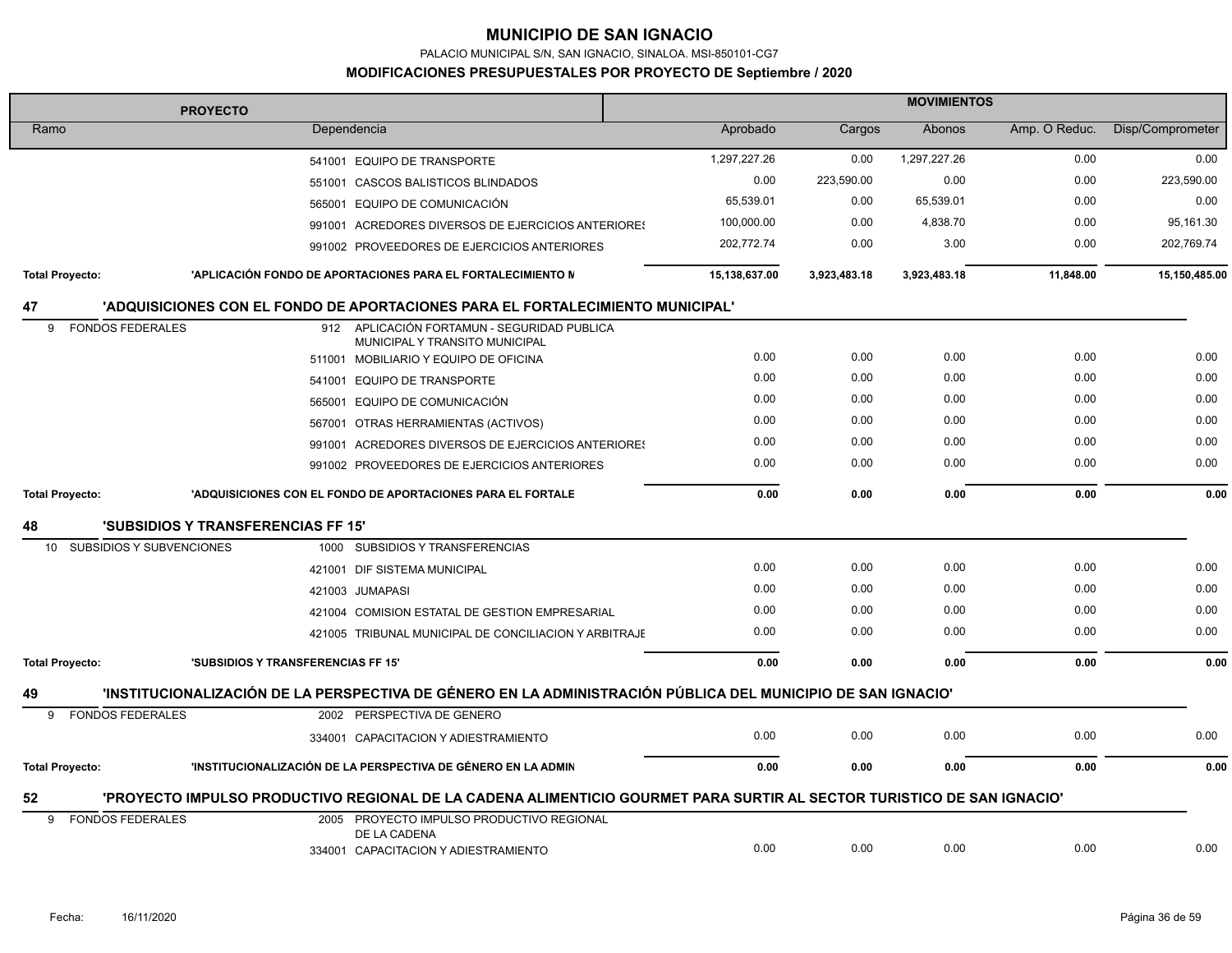PALACIO MUNICIPAL S/N, SAN IGNACIO, SINALOA. MSI-850101-CG7

|                              | <b>PROYECTO</b>                                                | <b>MOVIMIENTOS</b> |              |              |               |                  |
|------------------------------|----------------------------------------------------------------|--------------------|--------------|--------------|---------------|------------------|
| Ramo                         | Dependencia                                                    | Aprobado           | Cargos       | Abonos       | Amp. O Reduc. | Disp/Comprometer |
| <b>Total Proyecto:</b>       | 'PROYECTO IMPULSO PRODUCTIVO REGIONAL DE LA CADENA ALIMENT     | 0.00               | 0.00         | 0.00         | 0.00          | 0.00             |
| 53                           | 'CONSTRUCCIONES FF 15 (NO USAR)'                               |                    |              |              |               |                  |
| <b>FONDOS FEDERALES</b><br>9 | <b>CONSTRUCCIONES</b><br>910                                   |                    |              |              |               |                  |
|                              | 341011 Intereses Por Financiamiento y Comisniones Bancarias Sa | 0.00               | 0.00         | 2,262.00     | 2,262.00      | 0.00             |
|                              | 341012 Intereses Por Financiamiento y Comisiones Bancarias San | 0.00               | 0.00         | 2,262.00     | 2,262.00      | 0.00             |
|                              | 611011 VIVIENDA                                                | 0.00               | 0.00         | 0.00         | 0.00          | 0.00             |
|                              | 614002 APLICACIÓN IMPUESTO PREDIAL RUSTICO                     | 0.00               | 0.00         | 0.00         | 0.00          | 0.00             |
|                              | 614003 APLICACIÓNES ZOFEMAT                                    | 0.00               | 0.00         | 0.00         | 0.00          | 0.00             |
|                              | 614004 OBRA PUBLICA DIRECTA                                    | 0.00               | 9,749,026.57 | 9,749,026.57 | 0.00          | 0.00             |
|                              | 614005 FORTALECE                                               | 0.00               | 0.00         | 0.00         | 0.00          | 0.00             |
|                              | 614006 BIBLIOTECA VIRTUAL                                      | 0.00               | 0.00         | 0.00         | 0.00          | 0.00             |
|                              | 614007 PROGRAMA 3 X 1 PARA MIGRANTES                           | 0.00               | 0.00         | 0.00         | 0.00          | 0.00             |
|                              | 614008 PROGRAMA FORTALECIMIENTO FINANCIERO                     | 0.00               | 0.00         | 0.00         | 0.00          | 0.00             |
|                              | 614009 FONDO MINERO                                            | 0.00               | 0.00         | 0.00         | 0.00          | 0.00             |
|                              | 614017 FONDO PARA EL DESARROLLO REGIONAL 2018                  | 0.00               | 0.00         | 0.00         | 0.00          | 0.00             |
|                              | 614018 PROGRAMA DE EMPLEO TEMPORAL                             | 0.00               | 0.00         | 0.00         | 0.00          | 0.00             |
| <b>Total Proyecto:</b>       | 'CONSTRUCCIONES FF 15 (NO USAR)'                               | 0.00               | 9,749,026.57 | 9,753,550.57 | 4,524.00      | 0.00             |
| 54                           | 'ZOFEMAT FF 27'                                                |                    |              |              |               |                  |
| 2 HACIENDA                   | 1401 ZOFEMAT                                                   |                    |              |              |               |                  |
|                              | 341002 INTERESES POR FINANCIAMIENTO Y COMISIONES BA            | 0.00               | 23.20        | 0.00         | 0.00          | 23.20            |
|                              | 614003 APLICACIÓNES ZOFEMAT                                    | 84,750.00          | 0.00         | 23.20        | 81,762.00     | 166,488.80       |
| <b>Total Proyecto:</b>       | 'ZOFEMAT FF 27'                                                | 84,750.00          | 23.20        | 23.20        | 81,762.00     | 166,512.00       |
| 55                           | <b>'FONDO MINERO FF 25'</b>                                    |                    |              |              |               |                  |
| <b>CONSTRUCCIONES</b><br>8   | <b>CONSTRUCCIONES</b><br>910                                   |                    |              |              |               |                  |
|                              | 341004 INTERESES POR FINANCIAMIENTO Y COMISIONES BA            | 0.00               | 0.00         | 0.00         | 0.00          | 0.00             |
|                              | 341005 INTERESES POR FINANCIAMIENTO Y COMISIONES BA            | 0.00               | 0.00         | 0.00         | 0.00          | 0.00             |
|                              | 341009 INTERESES POR FINANCIAMIENTO Y COMISIONES BA            | 0.00               | 0.00         | 0.00         | 0.00          | 0.00             |
|                              | 341011 Intereses Por Financiamiento y Comisniones Bancarias Sa | 0.00               | 2,262.00     | 0.00         | 4,524.00      | 6,786.00         |
|                              | 341012 Intereses Por Financiamiento y Comisiones Bancarias San | 0.00               | 2,262.00     | 0.00         | 27, 177. 35   | 29,439.35        |
|                              | 614009 FONDO MINERO                                            | 0.00               | 0.00         | 0.00         | 0.00          | 0.00             |
| <b>Total Provecto:</b>       | 'FONDO MINERO FF 25'                                           | 0.00               | 4,524.00     | 0.00         | 31,701.35     | 36,225.35        |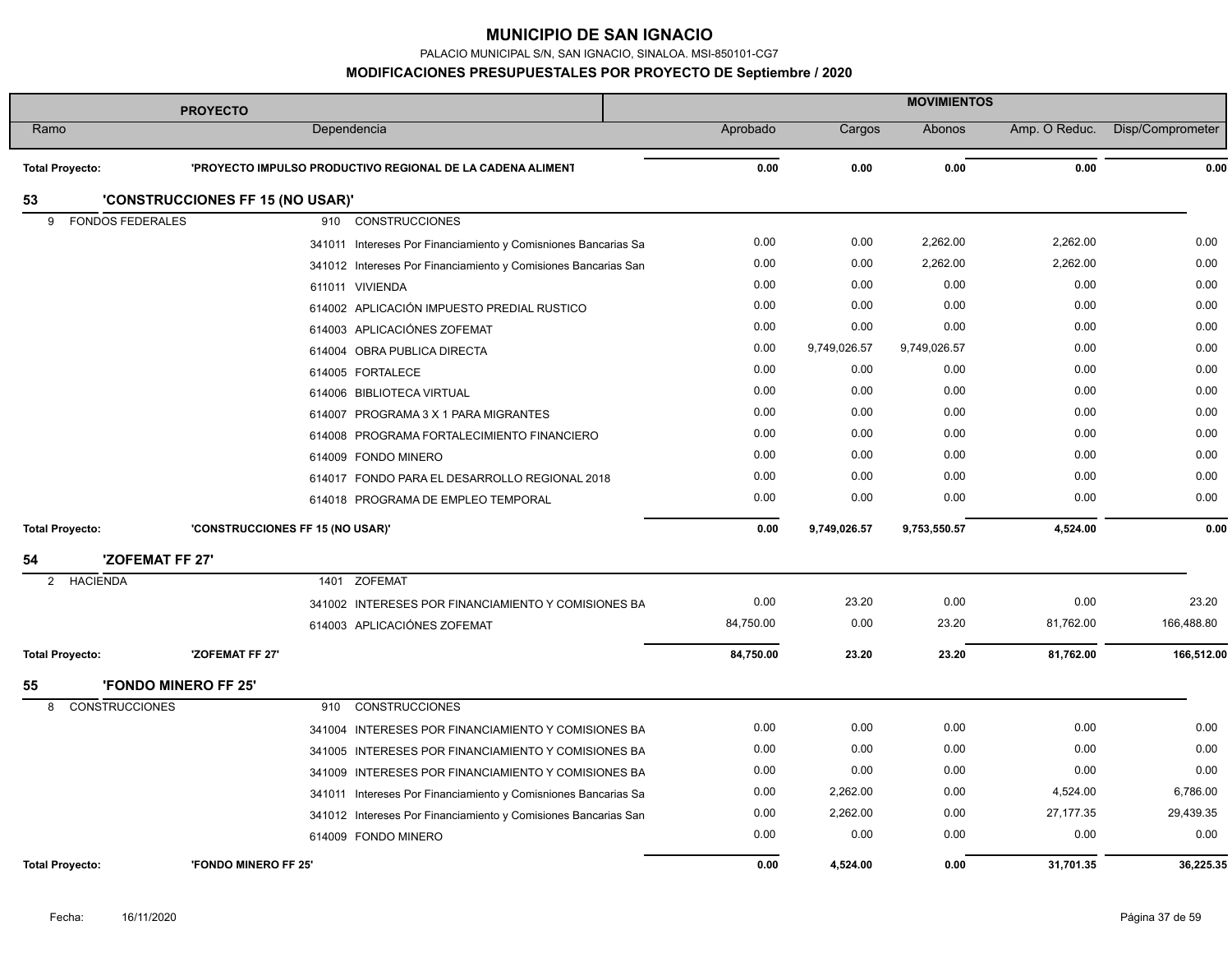PALACIO MUNICIPAL S/N, SAN IGNACIO, SINALOA. MSI-850101-CG7

|                                    | <b>PROYECTO</b>                                     | <b>MOVIMIENTOS</b> |              |            |               |                  |
|------------------------------------|-----------------------------------------------------|--------------------|--------------|------------|---------------|------------------|
| Ramo                               | Dependencia                                         | Aprobado           | Cargos       | Abonos     | Amp. O Reduc. | Disp/Comprometer |
| 56                                 | 'FONDO MINERO ETIQUETADO FF 25'                     |                    |              |            |               |                  |
| <b>FONDOS FEDERALES</b><br>9       | 2009 FONDO MINERO                                   |                    |              |            |               |                  |
|                                    | 341007 INTERESES POR FINANCIAMIENTO Y COMISIONES BA | 0.00               | 0.00         | 420.36     | 605.96        | 185.60           |
|                                    | 399002 REINTEGROS DE REMANENTES DEL FONDO MINERO    | 0.00               | 3,791.97     | 0.00       | 410,573.74    | 414,365.71       |
|                                    | 614009 FONDO MINERO                                 | 0.00               | 0.00         | 3,371.61   | 3,371.61      | 0.00             |
| <b>Total Proyecto:</b>             | 'FONDO MINERO ETIQUETADO FF 25'                     | 0.00               | 3,791.97     | 3,791.97   | 414,551.31    | 414,551.31       |
| 57                                 | <b>'SINDICO PROCURADOR FF 11'</b>                   |                    |              |            |               |                  |
| <b>GOBERNACIÓN</b><br>$\mathbf{1}$ | 2000 SINDICO PROCURADOR                             |                    |              |            |               |                  |
|                                    | 111002 REMUNERACIONES AL SINDICO PROCURADOR         | 0.00               | 0.00         | 0.00       | 0.00          | 0.00             |
|                                    | 211001 PAPELERIA Y ARTICULOS DE ESCRITORIO          | 3,500.00           | 870.00       | 3,500.00   | 0.00          | 870.00           |
|                                    | 261001 COMBUSTIBLES PARA VEHICULOS TERRESTRES ASIC  | 1,000.00           | 0.00         | 1,000.00   | 0.00          | 0.00             |
|                                    | 375001 GASTOS DE VIAJES Y GIRAS DE TRABAJO          | 10,000.00          | 0.00         | 10,000.00  | 0.00          | 0.00             |
|                                    | 382002 ARREGLOS FLORALES Y CORONAS                  | 1,500.00           | 0.00         | 1,500.00   | 0.00          | 0.00             |
| <b>Total Proyecto:</b>             | 'SINDICO PROCURADOR FF 11'                          | 16,000.00          | 870.00       | 16,000.00  | 0.00          | 870.00           |
| 58                                 | <b>'PRESIDENCIA MUNICIPAL FF 16'</b>                |                    |              |            |               |                  |
| GOBERNACIÓN<br>$\mathbf 1$         | 3000 PRESIDENCIA MUNICIPAL                          |                    |              |            |               |                  |
|                                    | 221005 PRODUCTOS ALIMENTICIOS PARA EL PERSONAL DER  | 50,000.00          | 29,638.95    | 79,638.95  | 0.00          | 0.00             |
|                                    | 261001 COMBUSTIBLES PARA VEHICULOS TERRESTRES ASIC  | 0.00               | 1,819.17     | 0.00       | 0.00          | 1,819.17         |
|                                    | 311001 CONSUMO DE ENERGIA ELECTRICA                 | 100,000.00         | 0.00         | 100,000.00 | 0.00          | 0.00             |
|                                    | 353001 MANTENIMIENTO DE EQUIPO DE COMPUTO           | 1,000.00           | 0.00         | 1,000.00   | 0.00          | 0.00             |
|                                    | 361001 DIFUSION SOCIAL                              | 0.00               | 7,818.00     | 0.00       | 0.00          | 7,818.00         |
|                                    | 441001 OTROS APOYOS                                 | 0.00               | 2,000.00     | 0.00       | 0.00          | 2,000.00         |
|                                    | 441005 DESPENSAS Y APOYOS ALIMENTICIOS              | 0.00               | 2,000.00     | 0.00       | 0.00          | 2,000.00         |
| <b>Total Proyecto:</b>             | 'PRESIDENCIA MUNICIPAL FF 16'                       | 151,000.00         | 43,276.12    | 180,638.95 | 0.00          | 13,637.17        |
| 59                                 | 'PRESIDENCIA MUNICIPAL FF 11'                       |                    |              |            |               |                  |
| <b>GOBERNACIÓN</b>                 | 3000 PRESIDENCIA MUNICIPAL                          |                    |              |            |               |                  |
|                                    | 211001 PAPELERIA Y ARTICULOS DE ESCRITORIO          | 0.00               | 2,900.00     | 0.00       | 0.00          | 2,900.00         |
|                                    | 212001 SUSCRIPCIONES Y LIBROS                       | 0.00               | 860.20       | 0.00       | 0.00          | 860.20           |
|                                    | 221002 PRODUCTOS ALIMENTICIOS PARA LA EJECUCION DE  | 0.00               | 190,865.98   | 104,108.76 | 0.00          | 86,757.22        |
|                                    | 221003 PRODUCTOS ALIMENTICIOS PARA EL PERSONAL QUE  | 259.16             | 1,545,251.01 | 15,813.58  | 0.00          | 1,529,696.59     |
|                                    | 246003 MATERIAL ELECTRONICO                         | 15,000.00          | 0.00         | 15,000.00  | 0.00          | 0.00             |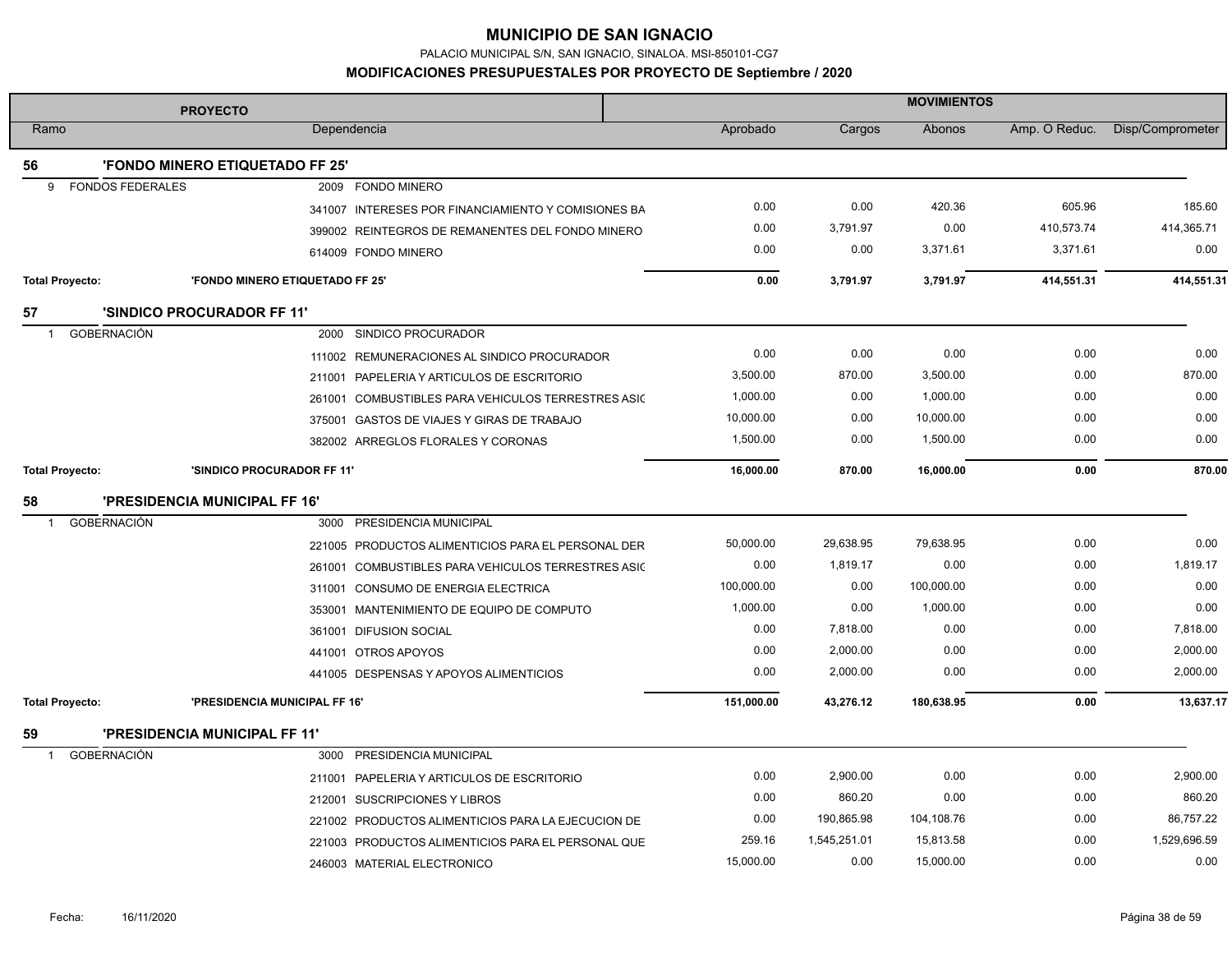PALACIO MUNICIPAL S/N, SAN IGNACIO, SINALOA. MSI-850101-CG7

|                                    | <b>PROYECTO</b>                                                | <b>MOVIMIENTOS</b> |              |            |               |                  |
|------------------------------------|----------------------------------------------------------------|--------------------|--------------|------------|---------------|------------------|
| Ramo                               | Dependencia                                                    | Aprobado           | Cargos       | Abonos     | Amp. O Reduc. | Disp/Comprometer |
|                                    | 248001 TAPICES, PISOS, PERSIANAS Y DEMAS ACCESORIOS            | 5,000.00           | 0.00         | 5,000.00   | 0.00          | 0.00             |
|                                    | 253001 MEDICINAS Y SERVICIOS MEDICOS                           | 6,303.60           | 0.00         | 5,358.60   | 0.00          | 945.00           |
|                                    | 261001 COMBUSTIBLES PARA VEHICULOS TERRESTRES ASIC             | 0.00               | 6,240.01     | 0.00       | 0.00          | 6,240.01         |
|                                    | 261004 LUBRICANTES Y ADITIVOS PARA VEHICULOS TERRES            | 0.00               | 1,155.36     | 0.00       | 0.00          | 1,155.36         |
|                                    | 296001 REFACCIONES Y ACCESORIOS MENORES DE EQUIPO              | 0.00               | 2,741.60     | 0.00       | 0.00          | 2,741.60         |
|                                    | 314001 SERVICIO DE TELEFONO FIJO E INTERNET                    | 0.00               | 12,163.00    | 0.00       | 0.00          | 12,163.00        |
|                                    | 323001 ARRENDAMIENTO DE COPIADORAS                             | 0.00               | 3,201.60     | 0.00       | 0.00          | 3,201.60         |
|                                    | 325001 ARRENDAMIENTO DE CAMIONES                               | 0.00               | 11,600.02    | 11,600.02  | 0.00          | 0.00             |
|                                    | 336001 IMPRESIÓN DE FORMAS                                     | 0.00               | 23,759.58    | 5,742.00   | 0.00          | 18,017.58        |
|                                    | 355001 REPARACION DE EQUIPO DE TRANSPORTE                      | 0.00               | 2,164.04     | 0.00       | 0.00          | 2,164.04         |
|                                    | 361001 DIFUSION SOCIAL                                         | 0.00               | 139,092.00   | 59,060.00  | 0.00          | 80,032.00        |
|                                    | 375001 GASTOS DE VIAJES Y GIRAS DE TRABAJO                     | 0.00               | 817.00       | 0.00       | 0.00          | 817.00           |
|                                    | 382002 ARREGLOS FLORALES Y CORONAS                             | 0.00               | 19,404.00    | 0.00       | 0.00          | 19,404.00        |
|                                    | 382003 ATENCION A INVITADOS ESPECIALES                         | 0.00               | 9,909.89     | 0.00       | 0.00          | 9,909.89         |
|                                    | 441001 OTROS APOYOS                                            | 0.00               | 25,000.00    | 0.00       | 0.00          | 25,000.00        |
|                                    | 441002 APOYO AL DEPORTE                                        | 0.00               | 6,960.00     | 6,960.00   | 0.00          | 0.00             |
|                                    | 441005 DESPENSAS Y APOYOS ALIMENTICIOS                         | 0.00               | 7,950.00     | 3,500.00   | 0.00          | 4,450.00         |
|                                    | 441006 DESAYUNOS ESOLARES                                      | 235,000.00         | 0.00         | 3,500.00   | 0.00          | 231,500.00       |
|                                    | 442001 BECAS                                                   | 0.00               | 3,446.04     | 0.00       | 0.00          | 3,446.04         |
|                                    | 443001 APOYO A LA EDUCACION                                    | 80,000.00          | 0.00         | 40,213.04  | 0.00          | 39,786.96        |
|                                    | 445003 Apoyo a Cruz Roja Mexicana                              | 0.00               | 8,000.00     | 0.00       | 0.00          | 8,000.00         |
|                                    | 447001 APOYO AL EJERCITO MEXICANO                              | 0.00               | 13,600.00    | 0.00       | 0.00          | 13,600.00        |
|                                    | 447003 APOYOS AL CENTRO DE SALUD                               | 0.00               | 4,427.00     | 0.00       | 0.00          | 4,427.00         |
| <b>Total Proyecto:</b>             | 'PRESIDENCIA MUNICIPAL FF 11"                                  | 341,562.76         | 2,041,508.33 | 275,856.00 | 0.00          | 2,107,215.09     |
| 60                                 | <b>'DIRECCION DE COMUNICACION SOCIAL FF 11'</b>                |                    |              |            |               |                  |
| <b>GOBERNACIÓN</b><br>$\mathbf{1}$ | 3100 DIRECCION DE COMUNICACIÓN SOCIAL Y<br>RELACIONES PUBLICAS |                    |              |            |               |                  |
|                                    | 212002 MATERIAL FOTOGRAFICO                                    | 2,000.00           | 0.00         | 2,000.00   | 0.00          | 0.00             |
|                                    | 214001 CONSUMIBLES DE EQUIPO DE COMPUTO                        | 1,500.00           | 0.00         | 1,500.00   | 0.00          | 0.00             |
|                                    | 221002 PRODUCTOS ALIMENTICIOS PARA LA EJECUCION DE             | 1,000.00           | 0.00         | 1,000.00   | 0.00          | 0.00             |
|                                    | 253001 MEDICINAS Y SERVICIOS MEDICOS                           | 1,000.00           | 0.00         | 880.00     | 0.00          | 120.00           |
|                                    | 261001 COMBUSTIBLES PARA VEHICULOS TERRESTRES ASIC             | 20,000.00          | 0.00         | 0.00       | 0.00          | 20,000.00        |
|                                    | 294001 PROGRAMAS Y ACCESORIOS PARA EQUIPO DE COMF              | 3,010.90           | 0.00         | 3,010.90   | 0.00          | 0.00             |
|                                    | 318001 SERVICIO DE CORREO Y TELEGRAFOS                         | 500.00             | 0.00         | 500.00     | 0.00          | 0.00             |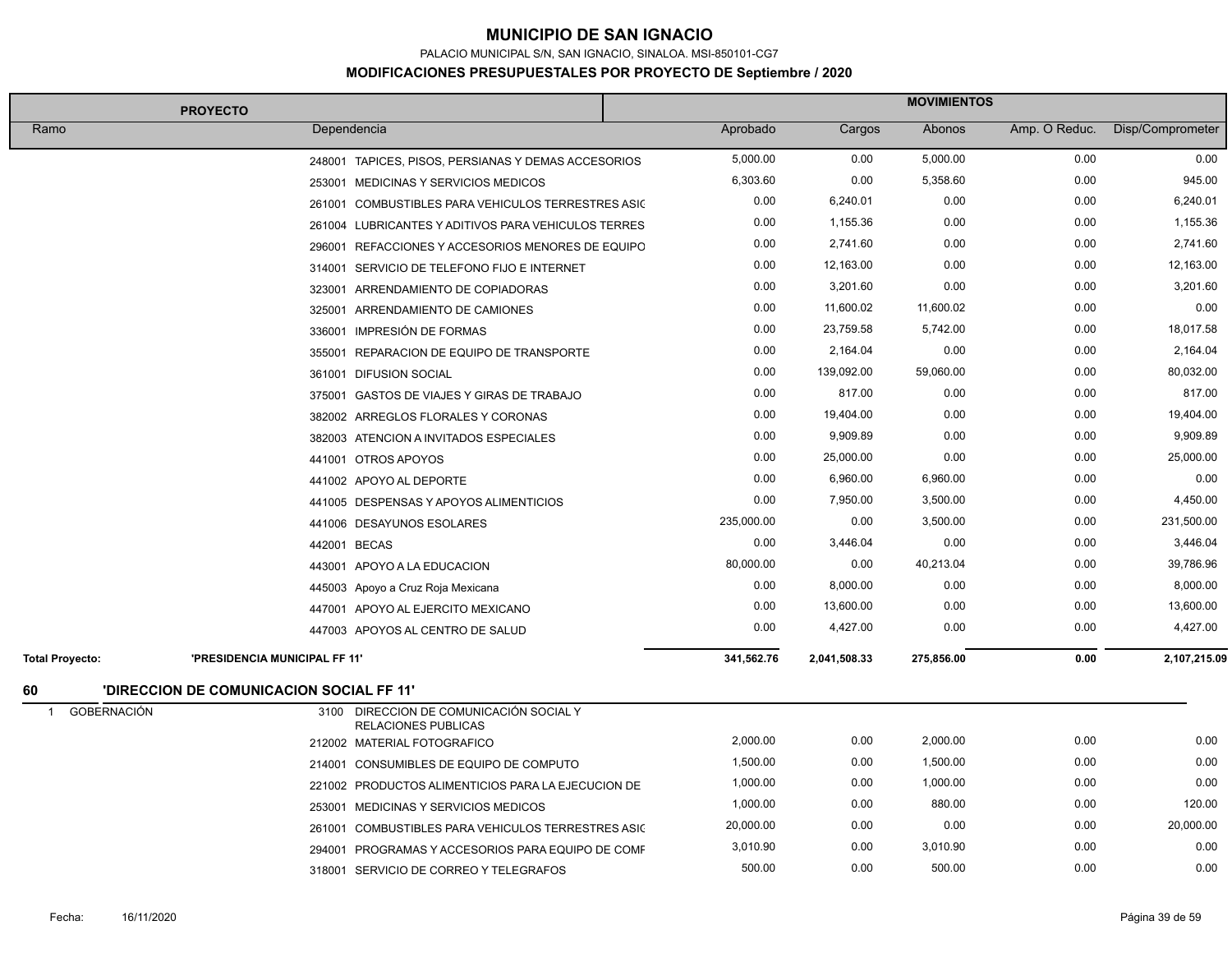PALACIO MUNICIPAL S/N, SAN IGNACIO, SINALOA. MSI-850101-CG7

|                                      | <b>PROYECTO</b>                                       | <b>MOVIMIENTOS</b> |        |           |               |                  |
|--------------------------------------|-------------------------------------------------------|--------------------|--------|-----------|---------------|------------------|
| Ramo                                 | Dependencia                                           | Aprobado           | Cargos | Abonos    | Amp. O Reduc. | Disp/Comprometer |
|                                      | 336001 IMPRESIÓN DE FORMAS                            | 9,956.66           | 0.00   | 0.00      | 0.00          | 9,956.66         |
|                                      | 336002 SERVICIOS DE FOTOCOPIADO                       | 1,000.00           | 0.00   | 1,000.00  | 0.00          | 0.00             |
|                                      | 353001 MANTENIMIENTO DE EQUIPO DE COMPUTO             | 1,200.00           | 0.00   | 1,200.00  | 0.00          | 0.00             |
|                                      | 361001 DIFUSION SOCIAL                                | 60,000.00          | 0.00   | 0.00      | 0.00          | 60,000.00        |
|                                      | 375001 GASTOS DE VIAJES Y GIRAS DE TRABAJO            | 1,200.00           | 0.00   | 1,200.00  | 0.00          | 0.00             |
| <b>Total Proyecto:</b>               | 'DIRECCION DE COMUNICACION SOCIAL FF 11'              | 102,367.56         | 0.00   | 12,290.90 | 0.00          | 90,076.66        |
| 61                                   | 'SECRETARIA DEL AYUNTAMIENTO FF 11'                   |                    |        |           |               |                  |
| GOBERNACIÓN<br>$\overline{1}$        | SECRETARIA DEL AYUNTAMIENTO<br>4000                   |                    |        |           |               |                  |
|                                      | 211001 PAPELERIA Y ARTICULOS DE ESCRITORIO            | 13,329.57          | 0.00   | 0.00      | 0.00          | 13,329.57        |
|                                      | 214001 CONSUMIBLES DE EQUIPO DE COMPUTO               | 8,212.26           | 0.00   | 0.00      | 0.00          | 8,212.26         |
|                                      | 221002 PRODUCTOS ALIMENTICIOS PARA LA EJECUCION DE    | 10,793.81          | 0.00   | 0.00      | 0.00          | 10,793.81        |
|                                      | 221003 PRODUCTOS ALIMENTICIOS PARA EL PERSONAL QUE    | 958.70             | 0.00   | 958.70    | 0.00          | 0.00             |
|                                      | 221004 PRODUCTOS ALIMENTICIOS PARA EL PERSONAL EN L   | 17,360.09          | 0.00   | 0.00      | 0.00          | 17,360.09        |
|                                      | MEDICINAS Y SERVICIOS MEDICOS<br>253001               | 40,000.00          | 670.00 | 0.00      | 0.00          | 40,670.00        |
|                                      | COMBUSTIBLES PARA VEHICULOS TERRESTRES ASIC<br>261001 | 100,000.00         | 0.00   | 0.00      | 0.00          | 100,000.00       |
|                                      | 261004 LUBRICANTES Y ADITIVOS PARA VEHICULOS TERRES   | 1,586.20           | 0.00   | 1,586.20  | 0.00          | 0.00             |
|                                      | 291001 HERRAMIENTA MENORES                            | 1,000.00           | 0.00   | 1,000.00  | 0.00          | 0.00             |
|                                      | 294001 PROGRAMAS Y ACCESORIOS PARA EQUIPO DE COMF     | 1,500.00           | 0.00   | 1,500.00  | 0.00          | 0.00             |
|                                      | 296001<br>REFACCIONES Y ACCESORIOS MENORES DE EQUIPO  | 30,000.00          | 0.00   | 0.00      | 0.00          | 30.000.00        |
|                                      | 316001 MANTENIMIENTO DE EQUIPO DE COMUNICACIÓN        | 2,000.00           | 0.00   | 2,000.00  | 0.00          | 0.00             |
|                                      | SERVICIO DE CORREO Y TELEGRAFOS<br>318001             | 1,000.00           | 0.00   | 1,000.00  | 0.00          | 0.00             |
|                                      | 323001 ARRENDAMIENTO DE COPIADORAS                    | 22,900.17          | 0.00   | 0.00      | 0.00          | 22.900.17        |
|                                      | 336001 IMPRESIÓN DE FORMAS                            | 18,576.75          | 0.00   | 0.00      | 0.00          | 18,576.75        |
|                                      | 336002 SERVICIOS DE FOTOCOPIADO                       | 500.00             | 0.00   | 500.00    | 0.00          | 0.00             |
|                                      | 353001 MANTENIMIENTO DE EQUIPO DE COMPUTO             | 1,000.00           | 0.00   | 1,000.00  | 0.00          | 0.00             |
|                                      | 355001 REPARACION DE EQUIPO DE TRANSPORTE             | 2,814.07           | 0.00   | 2,814.07  | 0.00          | 0.00             |
|                                      | 375001 GASTOS DE VIAJES Y GIRAS DE TRABAJO            | 11,107.48          | 0.00   | 0.00      | 0.00          | 11,107.48        |
|                                      | 382003 ATENCION A INVITADOS ESPECIALES                | 1,000.00           | 0.00   | 1,000.00  | 0.00          | 0.00             |
|                                      | 399001 OTROS GASTOS ADMINISTRATIVOS                   | 1,000.00           | 0.00   | 1,000.00  | 0.00          | 0.00             |
| <b>Total Proyecto:</b>               | 'SECRETARIA DEL AYUNTAMIENTO FF 11'                   | 286,639.10         | 670.00 | 14,358.97 | 0.00          | 272,950.13       |
| 62                                   | 'COORDINACION DE SINDICOS Y COMISARIOS FF 11'         |                    |        |           |               |                  |
| <b>GOBERNACIÓN</b><br>$\overline{1}$ | 4100 COORDINACIÓN DE SINDICATURAS                     |                    |        |           |               |                  |
|                                      | 253001 MEDICINAS Y SERVICIOS MEDICOS                  | 0.00               | 480.00 | 0.00      | 0.00          | 480.00           |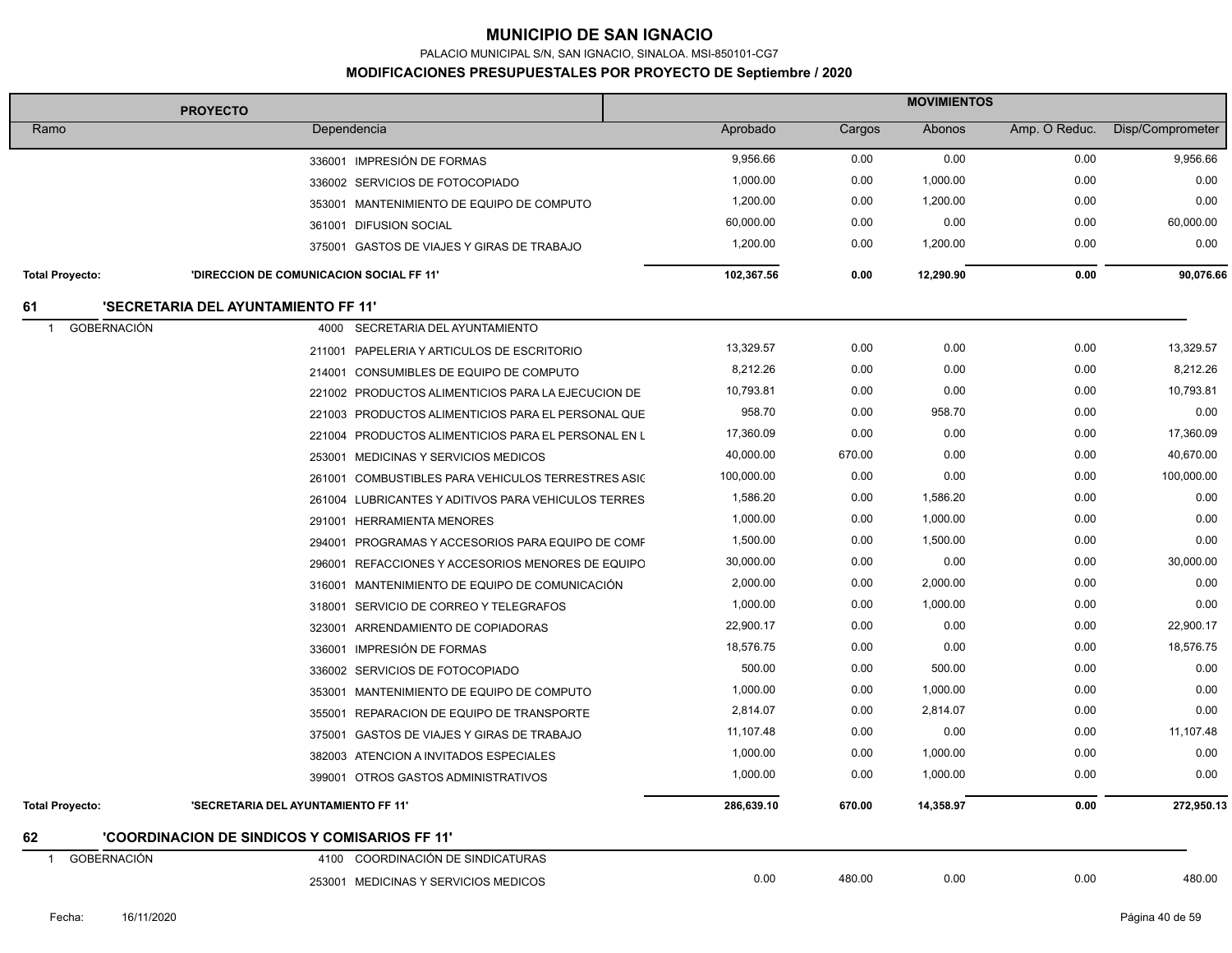PALACIO MUNICIPAL S/N, SAN IGNACIO, SINALOA. MSI-850101-CG7

| <b>PROYECTO</b>                    |                                                    | <b>MOVIMIENTOS</b> |           |          |               |                  |
|------------------------------------|----------------------------------------------------|--------------------|-----------|----------|---------------|------------------|
| Ramo                               | Dependencia                                        | Aprobado           | Cargos    | Abonos   | Amp. O Reduc. | Disp/Comprometer |
|                                    | 261001 COMBUSTIBLES PARA VEHICULOS TERRESTRES ASIC | 2,712.33           | 0.00      | 2,712.33 | 0.00          | 0.00             |
|                                    | 311001 CONSUMO DE ENERGIA ELECTRICA                | 5,827.06           | 0.00      | 5,827.06 | 0.00          | 0.00             |
| <b>Total Proyecto:</b>             | 'COORDINACION DE SINDICOS Y COMISARIOS FF 11"      | 8,539.39           | 480.00    | 8,539.39 | 0.00          | 480.00           |
| 63                                 | <b>'DIRECCION DE ASUNTOS JURIDICOS FF 11'</b>      |                    |           |          |               |                  |
| <b>GOBERNACIÓN</b>                 | 4200 DIRECCION DE ASUNTOS JURIDICOS                |                    |           |          |               |                  |
|                                    | 211001 PAPELERIA Y ARTICULOS DE ESCRITORIO         | 1,000.00           | 0.00      | 1,000.00 | 0.00          | 0.00             |
|                                    | 253001 MEDICINAS Y SERVICIOS MEDICOS               | 1,000.00           | 0.00      | 1,000.00 | 0.00          | 0.00             |
|                                    | 261001 COMBUSTIBLES PARA VEHICULOS TERRESTRES ASIC | 2,150.27           | 0.00      | 2,150.27 | 0.00          | 0.00             |
|                                    | 331001 HONORARIOS PROFESIONALES                    | 60,000.00          | 29,000.00 | 0.00     | 0.00          | 89,000.00        |
|                                    | 375001 GASTOS DE VIAJES Y GIRAS DE TRABAJO         | 9,226.87           | 0.00      | 0.00     | 0.00          | 9,226.87         |
| <b>Total Proyecto:</b>             | 'DIRECCION DE ASUNTOS JURIDICOS FF 11'             | 73,377.14          | 29,000.00 | 4,150.27 | 0.00          | 98,226.87        |
| 64                                 | 'JUNTA MUNICIPAL DE RECLUTAMIENTO FF 11'           |                    |           |          |               |                  |
| GOBERNACIÓN<br>-1                  | 4300 JUNTA MUNCIPAL DE RECLUTAMIENTO               |                    |           |          |               |                  |
|                                    | 211001 PAPELERIA Y ARTICULOS DE ESCRITORIO         | 500.00             | 0.00      | 500.00   | 0.00          | 0.00             |
|                                    | 214001 CONSUMIBLES DE EQUIPO DE COMPUTO            | 500.00             | 0.00      | 500.00   | 0.00          | 0.00             |
|                                    | 253001 MEDICINAS Y SERVICIOS MEDICOS               | 500.00             | 0.00      | 500.00   | 0.00          | 0.00             |
|                                    | 353001 MANTENIMIENTO DE EQUIPO DE COMPUTO          | 500.01             | 0.00      | 500.01   | 0.00          | 0.00             |
| <b>Total Proyecto:</b>             | 'JUNTA MUNICIPAL DE RECLUTAMIENTO FF 11'           | 2.000.01           | 0.00      | 2,000.01 | 0.00          | 0.00             |
| 65                                 | <b>'TRIBUNAL DE BARANDILLA FF 11'</b>              |                    |           |          |               |                  |
| <b>GOBERNACIÓN</b><br>-1           | TRIBUNAL DE BARANDILLA<br>4400                     |                    |           |          |               |                  |
|                                    | 253001 MEDICINAS Y SERVICIOS MEDICOS               | 500.00             | 0.00      | 500.00   | 0.00          | 0.00             |
|                                    | 261001 COMBUSTIBLES PARA VEHICULOS TERRESTRES ASIC | 500.00             | 0.00      | 500.00   | 0.00          | 0.00             |
| <b>Total Proyecto:</b>             | 'TRIBUNAL DE BARANDILLA FF 11'                     | 1,000.00           | 0.00      | 1,000.00 | 0.00          | 0.00             |
| 66                                 | <b>'DEPARTAMENTO DE ARCHIVO MUNICIPAL FF 11'</b>   |                    |           |          |               |                  |
| <b>GOBERNACIÓN</b><br>$\mathbf{1}$ | 4500 DEPARTAMENTO DE ARCHIVO MUNICIPAL             |                    |           |          |               |                  |
|                                    | 211001 PAPELERIA Y ARTICULOS DE ESCRITORIO         | 500.00             | 0.00      | 500.00   | 0.00          | 0.00             |
|                                    | 253001 MEDICINAS Y SERVICIOS MEDICOS               | 500.00             | 0.00      | 500.00   | 0.00          | 0.00             |
| <b>Total Proyecto:</b>             | 'DEPARTAMENTO DE ARCHIVO MUNICIPAL FF 11'          | 1,000.00           | 0.00      | 1,000.00 | 0.00          | 0.00             |
| 67                                 | 'COORDINACION DE PROTECCION CIVIL FF 11'           |                    |           |          |               |                  |
|                                    |                                                    |                    |           |          |               |                  |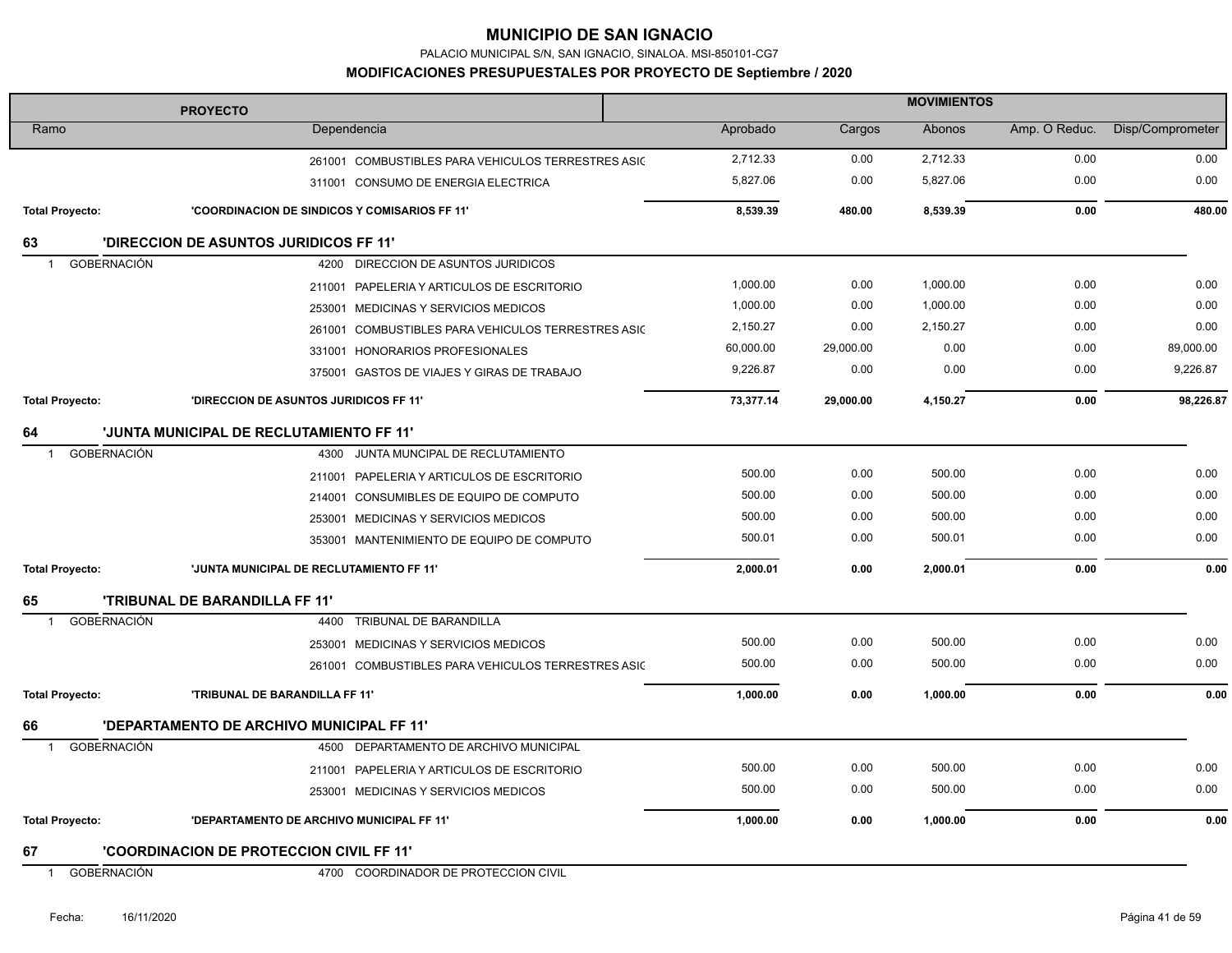PALACIO MUNICIPAL S/N, SAN IGNACIO, SINALOA. MSI-850101-CG7

|                          | <b>PROYECTO</b>                                 |                                                                | <b>MOVIMIENTOS</b> |            |           |               |                  |
|--------------------------|-------------------------------------------------|----------------------------------------------------------------|--------------------|------------|-----------|---------------|------------------|
| Ramo                     |                                                 | Dependencia                                                    | Aprobado           | Cargos     | Abonos    | Amp. O Reduc. | Disp/Comprometer |
|                          |                                                 | 216001 MATERIAL DE LIMPIEZA                                    | 0.00               | 40,298.40  | 29,580.00 | 0.00          | 10,718.40        |
|                          |                                                 | 253001 MEDICINAS Y SERVICIOS MEDICOS                           | 500.00             | 0.00       | 500.00    | 0.00          | 0.00             |
|                          |                                                 | 261001 COMBUSTIBLES PARA VEHICULOS TERRESTRES ASIC             | 5,000.00           | 0.00       | 2,267.82  | 0.00          | 2,732.18         |
|                          |                                                 | 261004 LUBRICANTES Y ADITIVOS PARA VEHICULOS TERRES            | 0.00               | 340.00     | 0.00      | 0.00          | 340.00           |
|                          |                                                 | 271001 UNIFORMES                                               | 2,000.00           | 0.00       | 2,000.00  | 0.00          | 0.00             |
|                          |                                                 | 272001 PRENDAS DE SEGURIDAD PARA PROTECCION PERSO              | 0.00               | 90,939.40  | 40,298.40 | 0.00          | 50,641.00        |
|                          |                                                 | 291001 HERRAMIENTA MENORES                                     | 5,000.01           | 7,177.00   | 5,000.01  | 0.00          | 7,177.00         |
|                          |                                                 | 296001 REFACCIONES Y ACCESORIOS MENORES DE EQUIPO              | 0.00               | 2,690.00   | 0.00      | 0.00          | 2,690.00         |
| <b>Total Provecto:</b>   | <b>'COORDINACION DE PROTECCION CIVIL FF 11'</b> |                                                                | 12,500.01          | 141,444.80 | 79,646.23 | 0.00          | 74,298.58        |
| 68                       | <b>'OFICIALIA MAYOR FF 11'</b>                  |                                                                |                    |            |           |               |                  |
| <b>GOBERNACIÓN</b><br>-1 | 5000                                            | OFICIALIA MAYOR                                                |                    |            |           |               |                  |
|                          |                                                 | 211001 PAPELERIA Y ARTICULOS DE ESCRITORIO                     | 7,233.42           | 0.00       | 5,493.42  | 0.00          | 1,740.00         |
|                          |                                                 | 214001 CONSUMIBLES DE EQUIPO DE COMPUTO                        | 5,057.99           | 0.00       | 5,057.99  | 0.00          | 0.00             |
|                          |                                                 | 215001 ELABORACION DE PLACAS                                   | 15,000.00          | 0.00       | 0.00      | 0.00          | 15,000.00        |
|                          |                                                 | 221001 ALIMENTACION Y TRASLADO DE REOS                         | 1,500.00           | 0.00       | 1,500.00  | 0.00          | 0.00             |
|                          |                                                 | 221004 PRODUCTOS ALIMENTICIOS PARA EL PERSONAL EN L            | 3,346.83           | 7,412.16   | 172.27    | 0.00          | 10,586.72        |
|                          |                                                 | 246003 MATERIAL ELECTRONICO                                    | 4,353.44           | 0.00       | 4,353.44  | 0.00          | 0.00             |
|                          |                                                 | 249004 PRODUCTOS DE FRICION O ABRASIVOS; PIEDRAS DE            | 0.00               | 40.00      | 0.00      | 0.00          | 40.00            |
|                          |                                                 | 253001 MEDICINAS Y SERVICIOS MEDICOS                           | 5,000.00           | 17,489.06  | 0.00      | 0.00          | 22,489.06        |
|                          |                                                 | 261001 COMBUSTIBLES PARA VEHICULOS TERRESTRES ASIC             | 40,000.00          | 0.00       | 0.00      | 0.00          | 40,000.00        |
|                          |                                                 | 261004 LUBRICANTES Y ADITIVOS PARA VEHICULOS TERRES            | 1,000.00           | 3,511.56   | 1,719.96  | 0.00          | 2,791.60         |
|                          |                                                 | 271001 UNIFORMES                                               | 15,000.00          | 0.00       | 9,239.00  | 0.00          | 5,761.00         |
|                          |                                                 | 271002 ACCESORIOS DE VESTIR                                    | 40,000.00          | 0.00       | 0.00      | 0.00          | 40,000.00        |
|                          |                                                 | 291001 HERRAMIENTA MENORES                                     | 0.00               | 2,746.00   | 0.00      | 0.00          | 2,746.00         |
|                          |                                                 | 292002 CANDADOS, CERRADURAS, PASADORES, CHAPAS, M.             | 0.00               | 160.00     | 0.00      | 0.00          | 160.00           |
|                          |                                                 | 293001 Refacciones y Accesorios Menores de Equipo de Adiminist | 1,500.00           | 0.00       | 1,500.00  | 0.00          | 0.00             |
|                          |                                                 | 294001 PROGRAMAS Y ACCESORIOS PARA EQUIPO DE COMF              | 2,000.00           | 0.00       | 2,000.00  | 0.00          | 0.00             |
|                          |                                                 | 296001 REFACCIONES Y ACCESORIOS MENORES DE EQUIPO              | 10,000.00          | 42,104.06  | 0.00      | 0.00          | 52,104.06        |
|                          |                                                 | 314001 SERVICIO DE TELEFONO FIJO E INTERNET                    | 500.00             | 0.00       | 500.00    | 0.00          | 0.00             |
|                          |                                                 | 316001 MANTENIMIENTO DE EQUIPO DE COMUNICACIÓN                 | 500.00             | 0.00       | 500.00    | 0.00          | 0.00             |
|                          |                                                 | 318002 SERVICIO DE MENSAJERIA Y PAQUETERIA                     | 500.00             | 5,300.00   | 0.00      | 0.00          | 5,800.00         |
|                          |                                                 | 323001 ARRENDAMIENTO DE COPIADORAS                             | 5,262.68           | 3,655.11   | 0.00      | 0.00          | 8,917.79         |
|                          |                                                 | 325002 Arrendamiento de Vehiculos                              | 15,000.00          | 0.00       | 10,986.95 | 0.00          | 4,013.05         |
|                          |                                                 | 336002 SERVICIOS DE FOTOCOPIADO                                | 500.00             | 0.00       | 500.00    | 0.00          | 0.00             |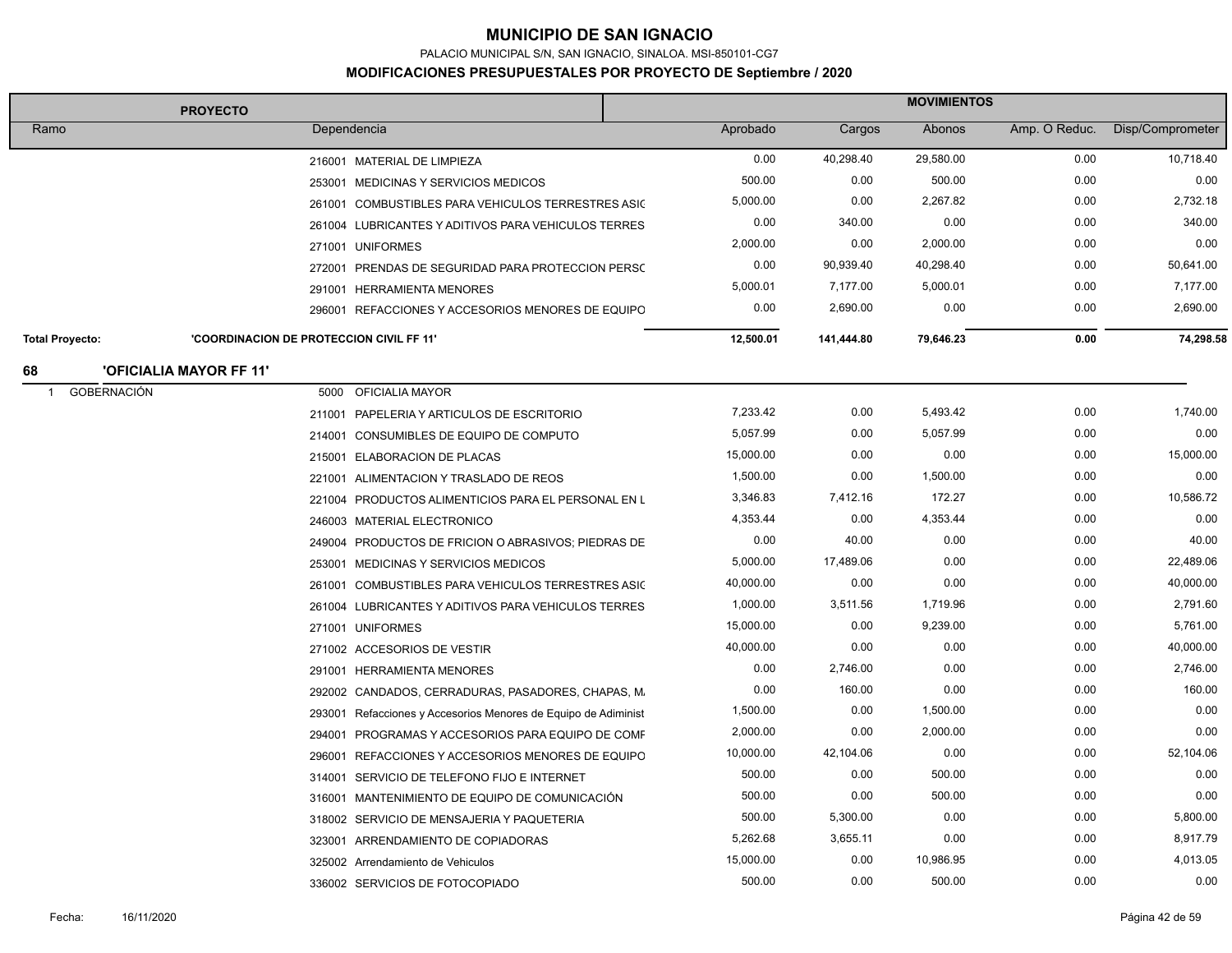PALACIO MUNICIPAL S/N, SAN IGNACIO, SINALOA. MSI-850101-CG7

| <b>MOVIMIENTOS</b><br><b>PROYECTO</b> |                                          |                                                     |              |            |            |               |                  |
|---------------------------------------|------------------------------------------|-----------------------------------------------------|--------------|------------|------------|---------------|------------------|
| Ramo                                  |                                          | Dependencia                                         | Aprobado     | Cargos     | Abonos     | Amp. O Reduc. | Disp/Comprometer |
|                                       |                                          | 344001 SEGUROS Y FIANZAS                            | 79,559.26    | 0.00       | 8,759.56   | 0.00          | 70,799.70        |
|                                       |                                          | 344002 SEGUROS PARA EQUIPO DE TRANSPORTE            | 0.00         | 3,157.44   | 0.00       | 0.00          | 3,157.44         |
|                                       |                                          | 344004 FIANZAS                                      | 0.00         | 8,759.56   | 0.00       | 0.00          | 8,759.56         |
|                                       |                                          | 353001 MANTENIMIENTO DE EQUIPO DE COMPUTO           | 1,000.00     | 0.00       | 1,000.00   | 0.00          | 0.00             |
|                                       |                                          | 355001 REPARACION DE EQUIPO DE TRANSPORTE           | 10,000.00    | 5,200.17   | 0.00       | 0.00          | 15,200.17        |
|                                       |                                          | 375001 GASTOS DE VIAJES Y GIRAS DE TRABAJO          | 10,000.00    | 0.00       | 10,000.00  | 0.00          | 0.00             |
|                                       |                                          | 382003 ATENCION A INVITADOS ESPECIALES              | 4,000.00     | 0.00       | 4,000.00   | 0.00          | 0.00             |
|                                       |                                          | 392002 TENENCIAS, PLACAS Y CALCOMANIA               | 20,000.00    | 4,818.00   | 0.00       | 0.00          | 24,818.00        |
|                                       |                                          | 451002 PAGOS ADICIONALES POR COMPROMISOS CONTRAC    | 0.00         | 39,625.69  | 0.00       | 0.00          | 39,625.69        |
| <b>Total Proyecto:</b>                | 'OFICIALIA MAYOR FF 11'                  |                                                     | 297,813.62   | 143,978.81 | 67,282.59  | 0.00          | 374,509.84       |
| 69                                    | <b>'DEPARTAMENTO DE LOGISTICA FF 15'</b> |                                                     |              |            |            |               |                  |
| <b>GOBERNACIÓN</b><br>$\overline{1}$  |                                          | 5100 DEPARTAMENTO DE LOGISTICA                      |              |            |            |               |                  |
|                                       |                                          | 113001 SUELDOS ORDINARIOS                           | 751,910.40   | 0.00       | 3,727.04   | 0.00          | 748,183.36       |
|                                       |                                          | 131001 QUINQUENIOS                                  | 97,077.60    | 0.00       | 0.00       | 0.00          | 97,077.60        |
|                                       |                                          | 132001 AGUINALDOS                                   | 137,939.63   | 0.00       | 0.00       | 0.00          | 137,939.63       |
|                                       |                                          | 132002 PRIMA VACACIONAL                             | 15,841.50    | 3,409.15   | 0.00       | 0.00          | 19,250.65        |
|                                       |                                          | 133001 HORAS EXTRAS                                 | 0.00         | 5,308.16   | 0.00       | 0.00          | 5,308.16         |
|                                       |                                          | 133002 HORAS EXTRAS AL PERSONAL EVENTUAL            | 0.00         | 0.00       | 0.00       | 0.00          | 0.00             |
|                                       |                                          | 134002 OTRAS PERCEPCIONES                           | 0.00         | 12,400.00  | 0.00       | 0.00          | 12,400.00        |
|                                       |                                          | 159001 OTRAS PRESTACIONES                           | 24,000.00    | 0.00       | 13,504.96  | 0.00          | 10,495.04        |
|                                       |                                          | 247002 CLAVOS, TORNILLOS Y TUERCAS                  | 1,000.00     | 0.00       | 1,000.00   | 0.00          | 0.00             |
|                                       |                                          | 253001 MEDICINAS Y SERVICIOS MEDICOS                | 40,000.00    | 25,882.29  | 36,666.67  | 0.00          | 29,215.62        |
|                                       |                                          | 261001 COMBUSTIBLES PARA VEHICULOS TERRESTRES ASIC  | 110,000.00   | 4,706.01   | 110,000.00 | 0.00          | 4,706.01         |
| <b>Total Proyecto:</b>                | 'DEPARTAMENTO DE LOGISTICA FF 15'        |                                                     | 1,177,769.13 | 51,705.61  | 164,898.67 | 0.00          | 1,064,576.07     |
| 70                                    | <b>'DEPARTAMENTO DE LOGISTICA FF 11'</b> |                                                     |              |            |            |               |                  |
| <b>GOBERNACIÓN</b><br>-1              |                                          | 5100 DEPARTAMENTO DE LOGISTICA                      |              |            |            |               |                  |
|                                       |                                          | 211001 PAPELERIA Y ARTICULOS DE ESCRITORIO          | 500.00       | 0.00       | 500.00     | 0.00          | 0.00             |
|                                       |                                          | 221003 PRODUCTOS ALIMENTICIOS PARA EL PERSONAL QUE  | 5,000.00     | 0.00       | 0.00       | 0.00          | 5,000.00         |
|                                       |                                          | 244001 BARROTES Y FAJILLAS                          | 5,000.00     | 0.00       | 0.00       | 0.00          | 5,000.00         |
|                                       |                                          | 249003 PINTURAS, RECUBRIMIENTOS, ADHESIVOS, LACAS Y | 10,000.00    | 0.00       | 0.00       | 0.00          | 10,000.00        |
|                                       |                                          | 261004 LUBRICANTES Y ADITIVOS PARA VEHICULOS TERRES | 2,000.00     | 0.00       | 0.00       | 0.00          | 2,000.00         |
|                                       |                                          | 291001 HERRAMIENTA MENORES                          | 5,685.57     | 0.00       | 0.00       | 0.00          | 5,685.57         |
|                                       |                                          | 296001 REFACCIONES Y ACCESORIOS MENORES DE EQUIPO   | 40,000.00    | 710.00     | 0.00       | 0.00          | 40,710.00        |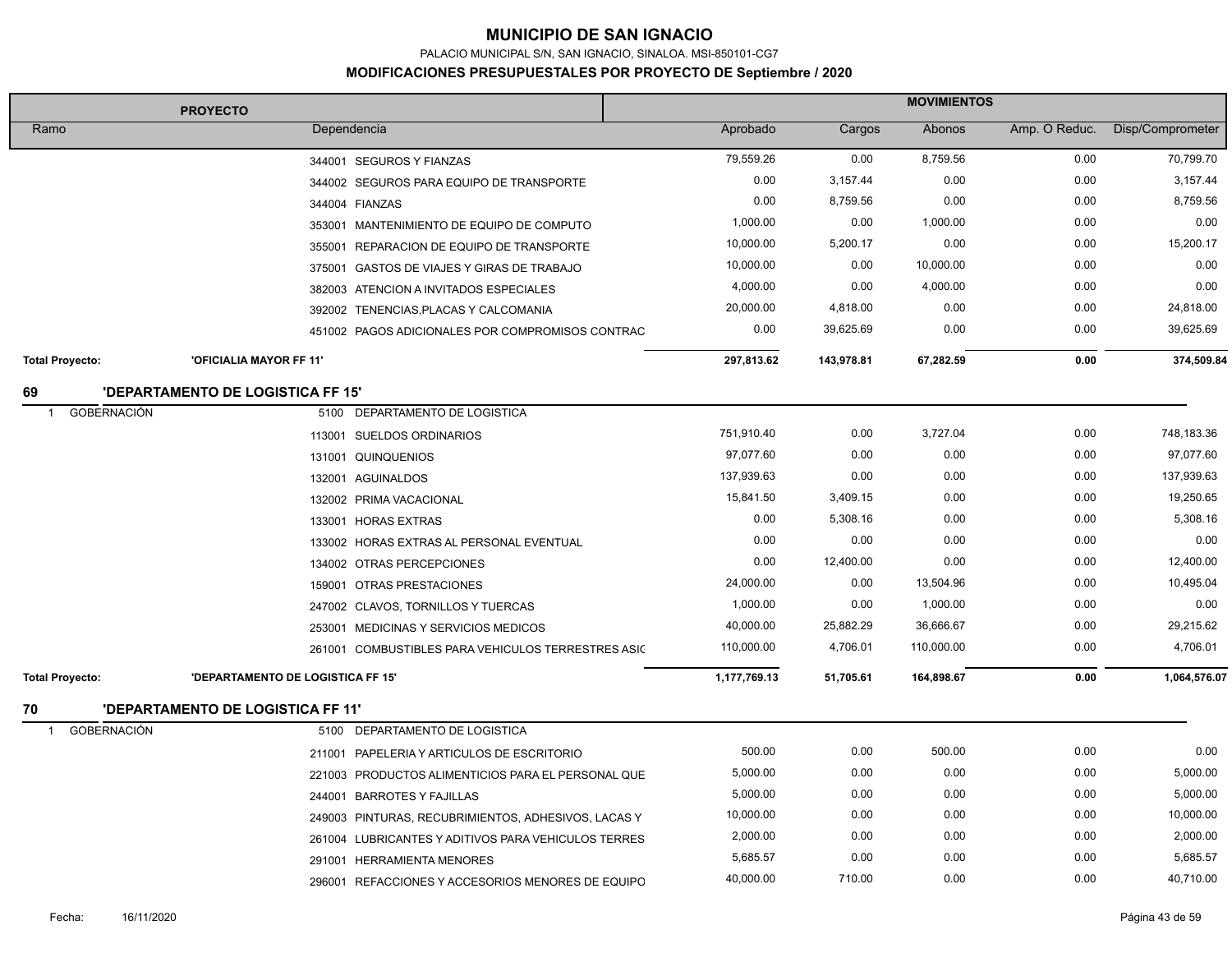PALACIO MUNICIPAL S/N, SAN IGNACIO, SINALOA. MSI-850101-CG7

| <b>PROYECTO</b>                    |                                                            | <b>MOVIMIENTOS</b> |          |           |               |                  |
|------------------------------------|------------------------------------------------------------|--------------------|----------|-----------|---------------|------------------|
| Ramo                               | Dependencia                                                | Aprobado           | Cargos   | Abonos    | Amp. O Reduc. | Disp/Comprometer |
|                                    | 355001 REPARACION DE EQUIPO DE TRANSPORTE                  | 10,000.00          | 0.00     | 0.00      | 0.00          | 10,000.00        |
| <b>Total Proyecto:</b>             | 'DEPARTAMENTO DE LOGISTICA FF 11'                          | 78,185.57          | 710.00   | 500.00    | 0.00          | 78,395.57        |
| 71                                 | <b>'UNIDAD DE SERVICIOS GENERALES FF 11'</b>               |                    |          |           |               |                  |
| GOBERNACIÓN<br>$\mathbf{1}$        | 5200 UNIDAD DE SERVICIOS GENERALES                         |                    |          |           |               |                  |
|                                    | 216001 MATERIAL DE LIMPIEZA                                | 80,000.00          | 0.00     | 0.00      | 0.00          | 80,000.00        |
|                                    | 253001 MEDICINAS Y SERVICIOS MEDICOS                       | 70,000.00          | 6,734.00 | 0.00      | 0.00          | 76,734.00        |
|                                    | 256001 PERFILES, TUBOS, CONEXIONESY PRODUCTOS DE P         | 2,000.00           | 0.00     | 2,000.00  | 0.00          | 0.00             |
| <b>Total Proyecto:</b>             | 'UNIDAD DE SERVICIOS GENERALES FF 11'                      | 152,000.00         | 6,734.00 | 2,000.00  | 0.00          | 156,734.00       |
| 72                                 | 'UNIDAD DE ALMACEN MUNICIPAL FF 11'                        |                    |          |           |               |                  |
| <b>GOBERNACIÓN</b><br>$\mathbf 1$  | 5300 UNIDAD DE ALMACEN MUNICIPAL                           |                    |          |           |               |                  |
|                                    | 253001 MEDICINAS Y SERVICIOS MEDICOS                       | 500.00             | 0.00     | 500.00    | 0.00          | 0.00             |
|                                    | 291001 HERRAMIENTA MENORES                                 | 0.00               | 0.00     | 0.00      | 0.00          | 0.00             |
| <b>Total Proyecto:</b>             | 'UNIDAD DE ALMACEN MUNICIPAL FF 11'                        | 500.00             | 0.00     | 500.00    | 0.00          | 0.00             |
| 73                                 | 'UNIDAD DE VERIFICACION, MANTENIMIENTO Y SUMINISTRO FF 11' |                    |          |           |               |                  |
| <b>GOBERNACIÓN</b><br>$\mathbf{1}$ | 5400 UNIDAD DE VERIFICACION, MANTENIMIENTO Y               |                    |          |           |               |                  |
|                                    | <b>SUMINISTRO</b><br>133001 HORAS EXTRAS                   | 0.00               | 0.00     | 0.00      | 0.00          | 0.00             |
|                                    | 253001 MEDICINAS Y SERVICIOS MEDICOS                       | 0.00               | 2,190.00 | 2,190.00  | 0.00          | 0.00             |
|                                    | 261001 COMBUSTIBLES PARA VEHICULOS TERRESTRES ASIC         | 7,210.00           | 0.00     | 7,210.00  | 0.00          | 0.00             |
|                                    | 291001 HERRAMIENTA MENORES                                 | 1,000.00           | 1,790.00 | 0.00      | 0.00          | 2,790.00         |
|                                    | 311001 CONSUMO DE ENERGIA ELECTRICA                        | 500.00             | 0.00     | 500.00    | 0.00          | 0.00             |
|                                    | 355001 REPARACION DE EQUIPO DE TRANSPORTE                  | 1,000.00           | 0.00     | 1,000.00  | 0.00          | 0.00             |
|                                    | 375001 GASTOS DE VIAJES Y GIRAS DE TRABAJO                 | 999.99             | 0.00     | 999.99    | 0.00          | 0.00             |
| <b>Total Proyecto:</b>             | 'UNIDAD DE VERIFICACION, MANTENIMIENTO Y SUMINISTRO FF 11" | 10,709.99          | 3,980.00 | 11,899.99 | 0.00          | 2,790.00         |
| 74                                 | <b>'DEPARTAMENTO DE RECURSOS HUMANOS FF 11'</b>            |                    |          |           |               |                  |
| GOBERNACIÓN<br>$\mathbf{1}$        | 5500 DEPARTAMENTO DE RECURSOS HUMANOS                      |                    |          |           |               |                  |
|                                    | 211001 PAPELERIA Y ARTICULOS DE ESCRITORIO                 | 500.00             | 245.72   | 0.00      | 0.00          | 745.72           |
|                                    | 214001 CONSUMIBLES DE EQUIPO DE COMPUTO                    | 1,752.37           | 0.00     | 1,752.37  | 0.00          | 0.00             |
|                                    | 336001 IMPRESIÓN DE FORMAS                                 | 500.00             | 0.00     | 500.00    | 0.00          | 0.00             |
|                                    | 353001 MANTENIMIENTO DE EQUIPO DE COMPUTO                  | 1,000.00           | 0.00     | 1,000.00  | 0.00          | 0.00             |
| <b>Total Proyecto:</b>             | 'DEPARTAMENTO DE RECURSOS HUMANOS FF 11'                   | 3.752.37           | 245.72   | 3,252.37  | 0.00          | 745.72           |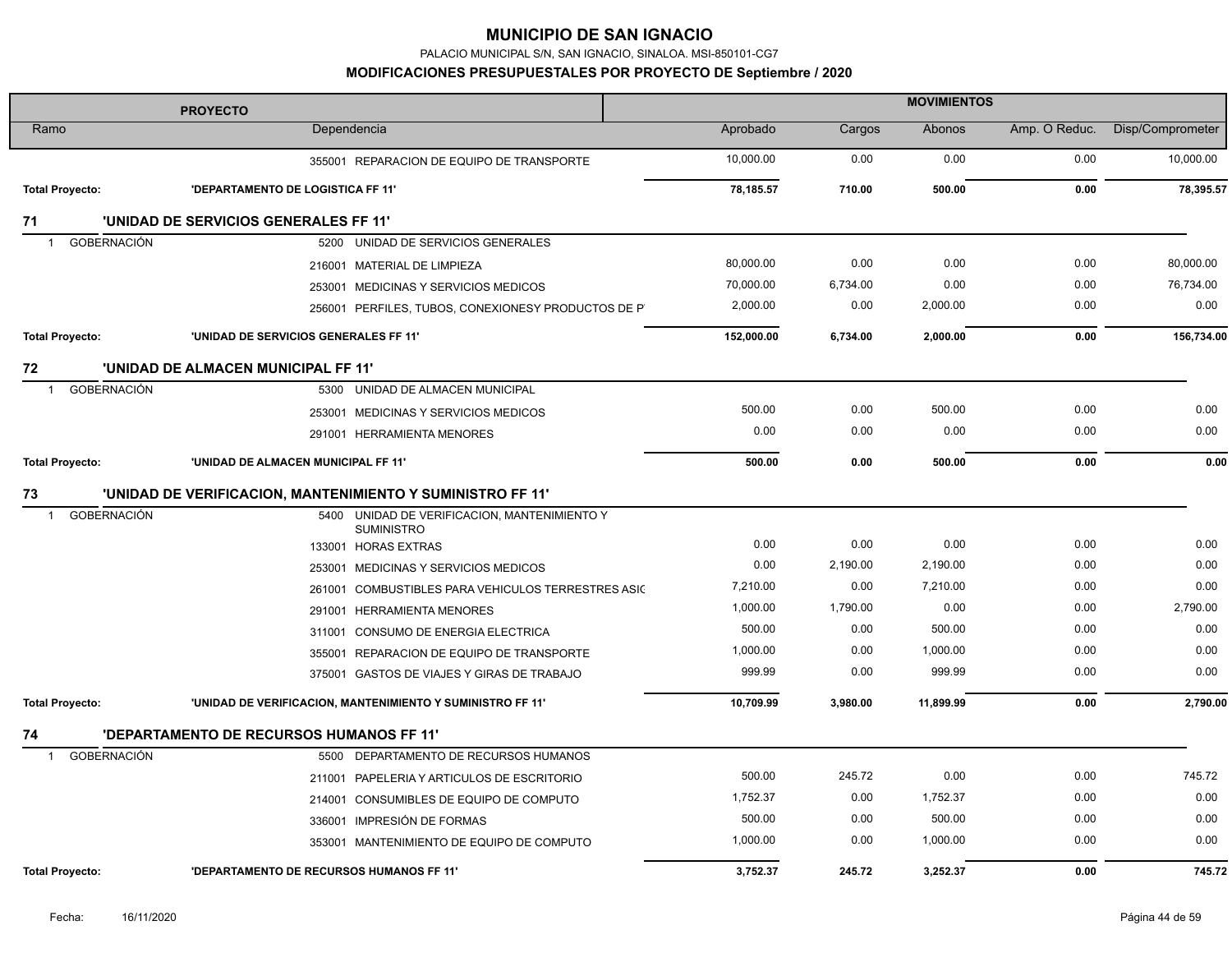PALACIO MUNICIPAL S/N, SAN IGNACIO, SINALOA. MSI-850101-CG7

|                          | <b>PROYECTO</b>                                                     | <b>MOVIMIENTOS</b> |          |           |               |                  |
|--------------------------|---------------------------------------------------------------------|--------------------|----------|-----------|---------------|------------------|
| Ramo                     | Dependencia                                                         | Aprobado           | Cargos   | Abonos    | Amp. O Reduc. | Disp/Comprometer |
| 75                       | <b>'DIRECCION DE BIENESTAR SOCIAL Y FOMENTO ECONOMICO FF 11'</b>    |                    |          |           |               |                  |
| <b>GOBERNACIÓN</b><br>-1 | 6000 DIRECCION DE DESARROLLO ECONOMICO Y<br><b>BIENESTAR SOCIAL</b> |                    |          |           |               |                  |
|                          | 211001 PAPELERIA Y ARTICULOS DE ESCRITORIO                          | 14,193.67          | 870.00   | 14,193.67 | 0.00          | 870.00           |
|                          | 212002 MATERIAL FOTOGRAFICO                                         | 1,000.00           | 0.00     | 1,000.00  | 0.00          | 0.00             |
|                          | 214001 CONSUMIBLES DE EQUIPO DE COMPUTO                             | 7,268.37           | 0.00     | 7,268.37  | 0.00          | 0.00             |
|                          | 221002 PRODUCTOS ALIMENTICIOS PARA LA EJECUCION DE                  | 20,000.00          | 2,322.00 | 6,459.00  | 0.00          | 15,863.00        |
|                          | 221004 PRODUCTOS ALIMENTICIOS PARA EL PERSONAL EN L                 | 500.00             | 0.00     | 500.00    | 0.00          | 0.00             |
|                          | 249007 PERFILES, TUBOS, CONEXIONES Y PRODUCTOS DE F                 | 0.00               | 0.00     | 0.00      | 0.00          | 0.00             |
|                          | 253001 MEDICINAS Y SERVICIOS MEDICOS                                | 20,000.00          | 0.00     | 5,299.00  | 0.00          | 14,701.00        |
|                          | 261001 COMBUSTIBLES PARA VEHICULOS TERRESTRES ASIC                  | 60,000.00          | 0.00     | 24,070.00 | 0.00          | 35,930.00        |
|                          | 292002 CANDADOS, CERRADURAS, PASADORES, CHAPAS, M.                  | 0.00               | 0.00     | 0.00      | 0.00          | 0.00             |
|                          | 294001 PROGRAMAS Y ACCESORIOS PARA EQUIPO DE COMF                   | 1,000.00           | 0.00     | 1,000.00  | 0.00          | 0.00             |
|                          | 296001 REFACCIONES Y ACCESORIOS MENORES DE EQUIPO                   | 9,602.64           | 0.00     | 9,602.64  | 0.00          | 0.00             |
|                          | 336002 SERVICIOS DE FOTOCOPIADO                                     | 1,000.00           | 0.00     | 1,000.00  | 0.00          | 0.00             |
|                          | 353001 MANTENIMIENTO DE EQUIPO DE COMPUTO                           | 1,000.00           | 0.00     | 1,000.00  | 0.00          | 0.00             |
|                          | 355001 REPARACION DE EQUIPO DE TRANSPORTE                           | 2,000.00           | 0.00     | 2,000.00  | 0.00          | 0.00             |
|                          | 375001 GASTOS DE VIAJES Y GIRAS DE TRABAJO                          | 14,217.83          | 0.00     | 14,217.83 | 0.00          | 0.00             |
|                          | 382003 ATENCION A INVITADOS ESPECIALES                              | 1,000.00           | 0.00     | 1,000.00  | 0.00          | 0.00             |
| <b>Total Proyecto:</b>   | 'DIRECCION DE BIENESTAR SOCIAL Y FOMENTO ECONOMICO FF 11'           | 152,782.51         | 3,192.00 | 88,610.51 | 0.00          | 67,364.00        |
| 76                       | 'DIRECCION DE DEPORTES Y RECREACION FF 11"                          |                    |          |           |               |                  |
| <b>GOBERNACIÓN</b><br>-1 | 6100 COORDINACION DE DEPORTES Y RECREACION                          |                    |          |           |               |                  |
|                          | 214001 CONSUMIBLES DE EQUIPO DE COMPUTO                             | 1,687.06           | 0.00     | 1,687.06  | 0.00          | 0.00             |
|                          | 221002 PRODUCTOS ALIMENTICIOS PARA LA EJECUCION DE                  | 4,989.32           | 774.00   | 5,763.32  | 0.00          | 0.00             |
|                          | 221003 PRODUCTOS ALIMENTICIOS PARA EL PERSONAL QUE                  | 7,313.00           | 0.00     | 7,313.00  | 0.00          | 0.00             |
|                          | 243001 CAL                                                          | 1,606.80           | 0.00     | 1,606.80  | 0.00          | 0.00             |
|                          | 247001 LINGOTES, PLANCHAS, PERFILES, ANGULOS Y VARILI               | 1,231.43           | 4,640.00 | 1,231.43  | 0.00          | 4,640.00         |
|                          | 249003 PINTURAS, RECUBRIMIENTOS, ADHESIVOS, LACAS Y                 | 5,000.00           | 2,324.00 | 4,890.00  | 0.00          | 2,434.00         |
|                          | 249004 PRODUCTOS DE FRICION O ABRASIVOS; PIEDRAS DE                 | 500.00             | 2,041.55 | 500.00    | 0.00          | 2,041.55         |
|                          | 249005 THINER Y REMOVEDORES DE PINTURA Y BARNIZ ENT                 | 1,000.00           | 760.00   | 1,000.00  | 0.00          | 760.00           |
|                          | 249007 PERFILES, TUBOS, CONEXIONES Y PRODUCTOS DE F                 | 2,000.00           | 477.32   | 2,000.00  | 0.00          | 477.32           |
|                          | 252002 MEZCLAS, FUNGICIDAS, HERBICIDAS, PLAGUICIDAS,                | 500.00             | 710.00   | 500.00    | 0.00          | 710.00           |
|                          | 253001 MEDICINAS Y SERVICIOS MEDICOS                                | 20,000.00          | 5,000.00 | 5,762.90  | 0.00          | 19,237.10        |
|                          | 261001 COMBUSTIBLES PARA VEHICULOS TERRESTRES ASIC                  | 80,000.00          | 0.00     | 0.00      | 0.00          | 80,000.00        |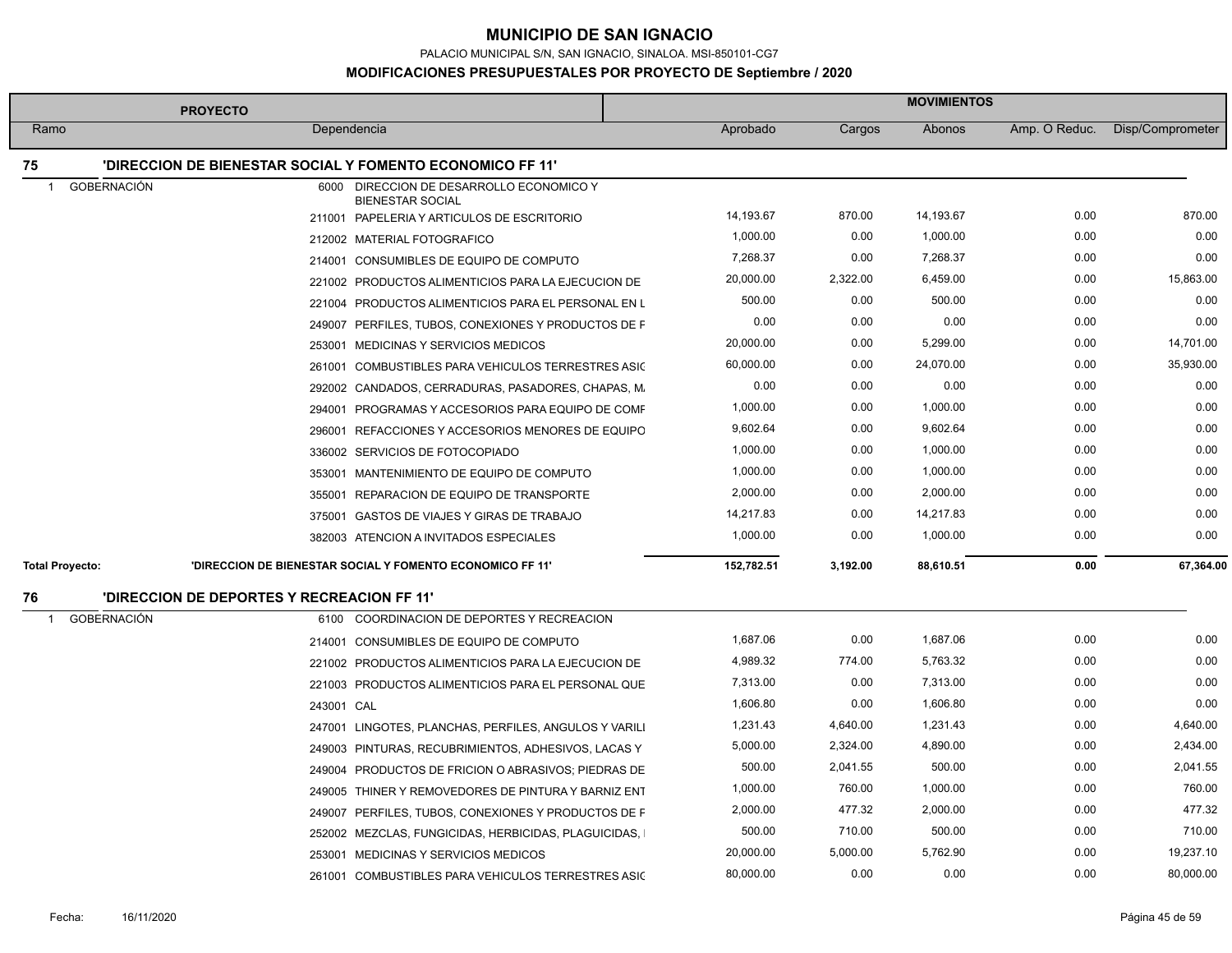PALACIO MUNICIPAL S/N, SAN IGNACIO, SINALOA. MSI-850101-CG7

|                        | <b>PROYECTO</b>                                                 | <b>MOVIMIENTOS</b> |            |           |           |               |                  |
|------------------------|-----------------------------------------------------------------|--------------------|------------|-----------|-----------|---------------|------------------|
| Ramo                   | Dependencia                                                     |                    | Aprobado   | Cargos    | Abonos    | Amp. O Reduc. | Disp/Comprometer |
|                        | 273001 ARTICULOS DEPORTIVOS                                     |                    | 50,000.00  | 5,823.60  | 0.00      | 0.00          | 55,823.60        |
|                        | 291001 HERRAMIENTA MENORES                                      |                    | 1,500.00   | 4,860.00  | 1,500.00  | 0.00          | 4,860.00         |
|                        | 292002 CANDADOS, CERRADURAS, PASADORES, CHAPAS, M.              |                    | 1,000.00   | 1,238.00  | 1,000.00  | 0.00          | 1,238.00         |
|                        | 313001 CONSUMO DE AGUA                                          |                    | 100,000.00 | 0.00      | 46,396.85 | 0.00          | 53,603.15        |
|                        | 326001 ARRENDAMIENTO DE MAQUINARIA                              |                    | 0.00       | 11,600.02 | 0.00      | 0.00          | 11,600.02        |
|                        | 352001 MANTENIMIENTO Y REPARACION DE ESPACIOS PUBL              |                    | 2,000.00   | 0.00      | 2,000.00  | 0.00          | 0.00             |
|                        | 353001 MANTENIMIENTO DE EQUIPO DE COMPUTO                       |                    | 1,000.00   | 0.00      | 1,000.00  | 0.00          | 0.00             |
|                        | 375001 GASTOS DE VIAJES Y GIRAS DE TRABAJO                      |                    | 20,000.00  | 0.00      | 0.00      | 0.00          | 20,000.00        |
| <b>Total Proyecto:</b> | 'DIRECCION DE DEPORTES Y RECREACION FF 11'                      |                    | 301,327.61 | 40,248.49 | 84,151.36 | 0.00          | 257,424.74       |
| 77                     | <b>'COORDINACION DE SALUD FF 11'</b>                            |                    |            |           |           |               |                  |
| <b>GOBERNACIÓN</b>     | COORDINACION DE SALUD MUNICIPAL<br>6200                         |                    |            |           |           |               |                  |
|                        | 253001 MEDICINAS Y SERVICIOS MEDICOS                            |                    | 1,500.00   | 0.00      | 1,051.54  | 0.00          | 448.46           |
|                        | 254001 MATERIALES MEDICOS; GASAS, JERINGAS, VENDAJE             |                    | 2,000.00   | 0.00      | 2,000.00  | 0.00          | 0.00             |
| <b>Total Proyecto:</b> | 'COORDINACION DE SALUD FF 11"                                   |                    | 3,500.00   | 0.00      | 3,051.54  | 0.00          | 448.46           |
| 78                     | <b>'DIRECCION DE TURISMO FF 11'</b>                             |                    |            |           |           |               |                  |
| <b>GOBERNACIÓN</b>     | 6300 DIRECCION DE TURISMO                                       |                    |            |           |           |               |                  |
|                        | 211001 PAPELERIA Y ARTICULOS DE ESCRITORIO                      |                    | 2,500.00   | 0.00      | 33.02     | 0.00          | 2,466.98         |
|                        | 212002 MATERIAL FOTOGRAFICO                                     |                    | 1,000.00   | 0.00      | 1,000.00  | 0.00          | 0.00             |
|                        | 214001 CONSUMIBLES DE EQUIPO DE COMPUTO                         |                    | 1,000.00   | 0.00      | 1,000.00  | 0.00          | 0.00             |
|                        | 217001 Materiales y Suministros para la Recreacion y la Cultura |                    | 15,000.00  | 22,620.00 | 0.00      | 0.00          | 37,620.00        |
|                        | 246002 MATERIAL ELECTRICO                                       |                    | 1,200.00   | 0.00      | 1,200.00  | 0.00          | 0.00             |
|                        | 247001 LINGOTES, PLANCHAS, PERFILES, ANGULOS Y VARILI           |                    | 2,000.00   | 0.00      | 2,000.00  | 0.00          | 0.00             |
|                        | 249004 PRODUCTOS DE FRICION O ABRASIVOS; PIEDRAS DE             |                    | 200.00     | 0.00      | 200.00    | 0.00          | 0.00             |
|                        | 253001 MEDICINAS Y SERVICIOS MEDICOS                            |                    | 500.00     | 0.00      | 500.00    | 0.00          | 0.00             |
|                        | 261001 COMBUSTIBLES PARA VEHICULOS TERRESTRES ASIC              |                    | 15,000.00  | 0.00      | 0.00      | 0.00          | 15,000.00        |
|                        | 291001 HERRAMIENTA MENORES                                      |                    | 2,000.00   | 0.00      | 2,000.00  | 0.00          | 0.00             |
|                        | 336001 IMPRESIÓN DE FORMAS                                      |                    | 10,000.00  | 0.00      | 0.00      | 0.00          | 10,000.00        |
|                        | 336002 SERVICIOS DE FOTOCOPIADO                                 |                    | 1,000.00   | 0.00      | 1,000.00  | 0.00          | 0.00             |
|                        | 339006 OTROS SERVICIOS PROFESIONALES, CIENTIFICOS Y             |                    | 1,000.00   | 0.00      | 1,000.00  | 0.00          | 0.00             |
|                        | 353001 MANTENIMIENTO DE EQUIPO DE COMPUTO                       |                    | 1,000.00   | 0.00      | 1,000.00  | 0.00          | 0.00             |
|                        | 375001 GASTOS DE VIAJES Y GIRAS DE TRABAJO                      |                    | 8,768.72   | 0.00      | 0.00      | 0.00          | 8,768.72         |
|                        | 382003 ATENCION A INVITADOS ESPECIALES                          |                    | 1,000.00   | 0.00      | 1,000.00  | 0.00          | 0.00             |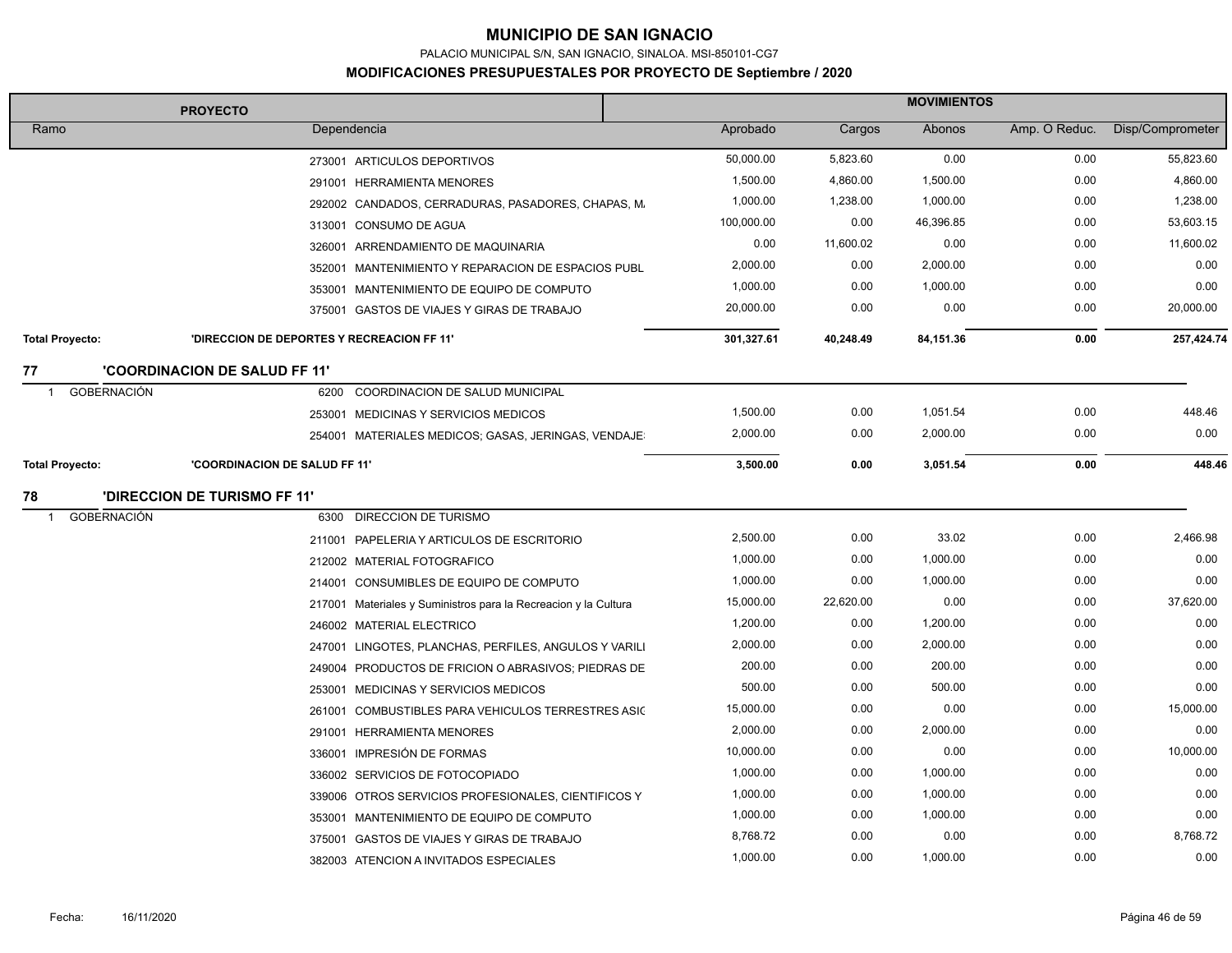PALACIO MUNICIPAL S/N, SAN IGNACIO, SINALOA. MSI-850101-CG7

#### **MODIFICACIONES PRESUPUESTALES POR PROYECTO DE Septiembre / 2020**

|                                      | <b>PROYECTO</b>                                                          | <b>MOVIMIENTOS</b> |           |           |               |                  |
|--------------------------------------|--------------------------------------------------------------------------|--------------------|-----------|-----------|---------------|------------------|
| Ramo                                 | Dependencia                                                              | Aprobado           | Cargos    | Abonos    | Amp. O Reduc. | Disp/Comprometer |
| <b>Total Proyecto:</b>               | 'DIRECCION DE TURISMO FF 11'                                             | 63,168.72          | 22,620.00 | 11,933.02 | 0.00          | 73,855.70        |
| 79                                   | 'COORDINACION DE AGRICULTURA, GANADERIA, PESCA Y MINERIA FF 11'          |                    |           |           |               |                  |
| <b>GOBERNACIÓN</b><br>$\overline{1}$ | 6400 COORDINACION DE AGRICULTURA,                                        |                    |           |           |               |                  |
|                                      | GANADERIA, MINERIA Y PESCA<br>211001 PAPELERIA Y ARTICULOS DE ESCRITORIO | 1,000.00           | 0.00      | 0.00      | 0.00          | 1,000.00         |
|                                      |                                                                          |                    |           |           |               |                  |
| <b>Total Proyecto:</b>               | 'COORDINACION DE AGRICULTURA, GANADERIA, PESCA Y MINERIA FF 1            | 1,000.00           | 0.00      | 0.00      | 0.00          | 1,000.00         |
| 80                                   | <b>'COORDINACION DE EDUCACION FF 11'</b>                                 |                    |           |           |               |                  |
| <b>GOBERNACIÓN</b>                   | COORDINACION DE VINCULACION EDUCATIVA<br>8100                            |                    |           |           |               |                  |
|                                      | 211001 PAPELERIA Y ARTICULOS DE ESCRITORIO                               | 1,000.00           | 0.00      | 1,000.00  | 0.00          | 0.00             |
|                                      | 214001 CONSUMIBLES DE EQUIPO DE COMPUTO                                  | 1,000.00           | 0.00      | 1,000.00  | 0.00          | 0.00             |
|                                      | 253001 MEDICINAS Y SERVICIOS MEDICOS                                     | 19,158.00          | 0.00      | 13,425.69 | 0.00          | 5,732.31         |
|                                      | 261001 COMBUSTIBLES PARA VEHICULOS TERRESTRES ASIC                       | 2,000.00           | 0.00      | 2,000.00  | 0.00          | 0.00             |
|                                      | 336001 IMPRESIÓN DE FORMAS                                               | 1,000.00           | 0.00      | 1,000.00  | 0.00          | 0.00             |
|                                      | 336002 SERVICIOS DE FOTOCOPIADO                                          | 1,000.00           | 0.00      | 1,000.00  | 0.00          | 0.00             |
|                                      | 353001 MANTENIMIENTO DE EQUIPO DE COMPUTO                                | 999.99             | 0.00      | 999.99    | 0.00          | 0.00             |
| <b>Total Proyecto:</b>               | <b>'COORDINACION DE EDUCACION FF 11'</b>                                 | 26,157.99          | 0.00      | 20,425.68 | 0.00          | 5,732.31         |
| 81                                   | 'OIRGANO INTERNO DE CONTROL FF 11'                                       |                    |           |           |               |                  |
| <b>GOBERNACIÓN</b><br>$\mathbf{1}$   | DIRECCION DE CONTRALORIA GENERAL<br>9000                                 |                    |           |           |               |                  |
|                                      | 211001 PAPELERIA Y ARTICULOS DE ESCRITORIO                               | 5,073.94           | 0.00      | 0.00      | 0.00          | 5,073.94         |
|                                      | 214001 CONSUMIBLES DE EQUIPO DE COMPUTO                                  | 1,000.00           | 0.00      | 1,000.00  | 0.00          | 0.00             |
|                                      | 261001 COMBUSTIBLES PARA VEHICULOS TERRESTRES ASIC                       | 14,337.11          | 0.00      | 0.00      | 0.00          | 14,337.11        |
|                                      | 336001 IMPRESIÓN DE FORMAS                                               | 1,000.00           | 0.00      | 1,000.00  | 0.00          | 0.00             |
|                                      | 353001 MANTENIMIENTO DE EQUIPO DE COMPUTO                                | 1,000.00           | 0.00      | 1,000.00  | 0.00          | 0.00             |
|                                      | 375001 GASTOS DE VIAJES Y GIRAS DE TRABAJO                               | 5,000.00           | 0.00      | 0.00      | 0.00          | 5,000.00         |
| <b>Total Proyecto:</b>               | 'OIRGANO INTERNO DE CONTROL FF 11'                                       | 27,411.05          | 0.00      | 3,000.00  | 0.00          | 24,411.05        |
| 82                                   | 'FINANCIAMIENTO A PARTIDOS POLITICOS FF11'                               |                    |           |           |               |                  |
| <b>GOBERNACIÓN</b><br>$\overline{1}$ | 10000 FINANCIAMIENTO A PARTIDOS POLITICOS                                |                    |           |           |               |                  |
|                                      | 414001 FINANCIAMIENTO A PARTIDOS POLITICOS                               | 532,625.00         | 0.00      | 0.00      | 0.00          | 532,625.00       |
| <b>Total Provecto:</b>               | 'FINANCIAMIENTO A PARTIDOS POLITICOS FF11'                               | 532,625.00         | 0.00      | 0.00      | 0.00          | 532,625.00       |
| 83                                   | <b>'TESORERIA MUNICIPAL FF 11'</b>                                       |                    |           |           |               |                  |
| $\overline{2}$<br><b>HACIENDA</b>    | 1000 TESORERÍA MUNICIPAL                                                 |                    |           |           |               |                  |

t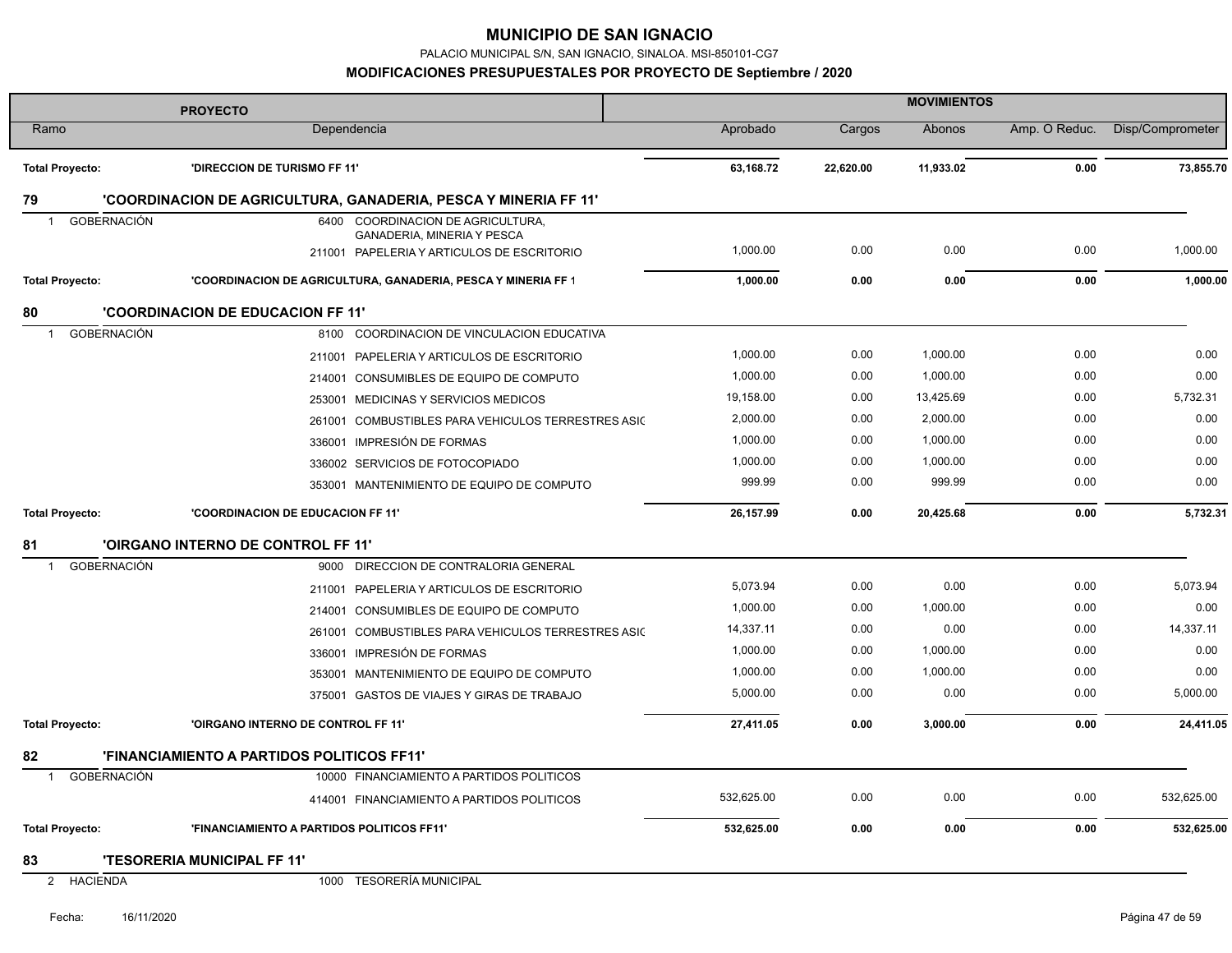PALACIO MUNICIPAL S/N, SAN IGNACIO, SINALOA. MSI-850101-CG7

|                        | <b>PROYECTO</b>                                      | <b>MOVIMIENTOS</b> |            |           |               |                  |
|------------------------|------------------------------------------------------|--------------------|------------|-----------|---------------|------------------|
| Ramo                   | Dependencia                                          | Aprobado           | Cargos     | Abonos    | Amp. O Reduc. | Disp/Comprometer |
|                        | 211001 PAPELERIA Y ARTICULOS DE ESCRITORIO           | 0.00               | 2,237.12   | 0.00      | 0.00          | 2,237.12         |
|                        | 211002 MOBILIARIO Y EQUIPO DE OFICINA MENOR          | 0.00               | 3,998.00   | 0.00      | 0.00          | 3,998.00         |
|                        | 221005 PRODUCTOS ALIMENTICIOS PARA EL PERSONAL DER   | 0.00               | 10,241.37  | 0.00      | 0.00          | 10,241.37        |
|                        | 261001 COMBUSTIBLES PARA VEHICULOS TERRESTRES ASIC   | 0.00               | 14,175.05  | 0.00      | 0.00          | 14,175.05        |
|                        | REFACCIONES Y ACCESORIOS MENORES DE EQUIPO<br>296001 | 0.00               | 14,979.19  | 3,467.14  | 0.00          | 11,512.05        |
|                        | 317001 SERVICIO DE ACCESO A INTERNET                 | 0.00               | 19,377.00  | 0.00      | 0.00          | 19,377.00        |
|                        | 323001 ARRENDAMIENTO DE COPIADORAS                   | 0.00               | 6,712.42   | 0.00      | 0.00          | 6,712.42         |
|                        | 331001 HONORARIOS PROFESIONALES                      | 0.00               | 15,825.88  | 941.92    | 0.00          | 14,883.96        |
|                        | 336001 IMPRESIÓN DE FORMAS                           | 0.00               | 3,190.00   | 0.00      | 0.00          | 3,190.00         |
|                        | 341003 INTERESES POR FINANCIAMIENTO Y COMISIONES BA  | 1,593.07           | 0.00       | 1,593.07  | 0.00          | 0.00             |
|                        | 342001 MANEJO DE CUENTA PREDIAL RUSTICO              | 85,326.10          | 0.00       | 14,221.02 | 0.00          | 71,105.08        |
|                        | 343003 C.O.C.C.A.F.                                  | 0.00               | 0.00       | 0.00      | 295,942.93    | 295,942.93       |
|                        | 353001 MANTENIMIENTO DE EQUIPO DE COMPUTO            | 0.00               | 7,412.40   | 0.00      | 0.00          | 7,412.40         |
|                        | 355001 REPARACION DE EQUIPO DE TRANSPORTE            | 0.00               | 9,077.98   | 0.00      | 0.00          | 9,077.98         |
|                        | 375001 GASTOS DE VIAJES Y GIRAS DE TRABAJO           | 0.00               | 6,337.00   | 0.00      | 0.00          | 6,337.00         |
|                        | 511001 MOBILIARIO Y EQUIPO DE OFICINA                | 0.00               | 3,998.00   | 3,998.00  | 0.00          | 0.00             |
| <b>Total Proyecto:</b> | <b>'TESORERIA MUNICIPAL FF 11'</b>                   | 86,919.17          | 117,561.41 | 24,221.15 | 295,942.93    | 476,202.36       |
| 84                     | 'DEPARTAMENTO DE INGRESOS FF 11'                     |                    |            |           |               |                  |
| 2<br><b>HACIENDA</b>   | DEPARTAMENTO DE INGRESOS<br>1100                     |                    |            |           |               |                  |
|                        | 211001 PAPELERIA Y ARTICULOS DE ESCRITORIO           | 500.00             | 0.00       | 500.00    | 0.00          | 0.00             |
|                        | 214001 CONSUMIBLES DE EQUIPO DE COMPUTO              | 500.00             | 0.00       | 500.00    | 0.00          | 0.00             |
|                        | 253001 MEDICINAS Y SERVICIOS MEDICOS                 | 2,500.00           | 0.00       | 1,033.05  | 0.00          | 1,466.95         |
|                        | 294001 PROGRAMAS Y ACCESORIOS PARA EQUIPO DE COMF    | 1,000.00           | 0.00       | 1,000.00  | 0.00          | 0.00             |
|                        | 353001 MANTENIMIENTO DE EQUIPO DE COMPUTO            | 2,000.00           | 0.00       | 2,000.00  | 0.00          | 0.00             |
| <b>Total Proyecto:</b> | 'DEPARTAMENTO DE INGRESOS FF 11'                     | 6,500.00           | 0.00       | 5,033.05  | 0.00          | 1,466.95         |
| 85                     | <b>'DEPARTAMENTO DE EGRESOS FF 11'</b>               |                    |            |           |               |                  |
| 2 HACIENDA             | 1200<br>DEPARTAMENTO DE EGRESOS                      |                    |            |           |               |                  |
|                        | 211001 PAPELERIA Y ARTICULOS DE ESCRITORIO           | 1,000.00           | 0.00       | 1,000.00  | 0.00          | 0.00             |
|                        | 253001 MEDICINAS Y SERVICIOS MEDICOS                 | 29,105.69          | 0.00       | 0.00      | 0.00          | 29,105.69        |
| <b>Total Proyecto:</b> | 'DEPARTAMENTO DE EGRESOS FF 11'                      | 30,105.69          | 0.00       | 1,000.00  | 0.00          | 29,105.69        |
| 86                     | <b>'DEPARTAMENTO DE CONTABILIDAD FF 11'</b>          |                    |            |           |               |                  |
| 2 HACIENDA             | 1300 DEPARTAMENTO DE CONTABILIDAD                    |                    |            |           |               |                  |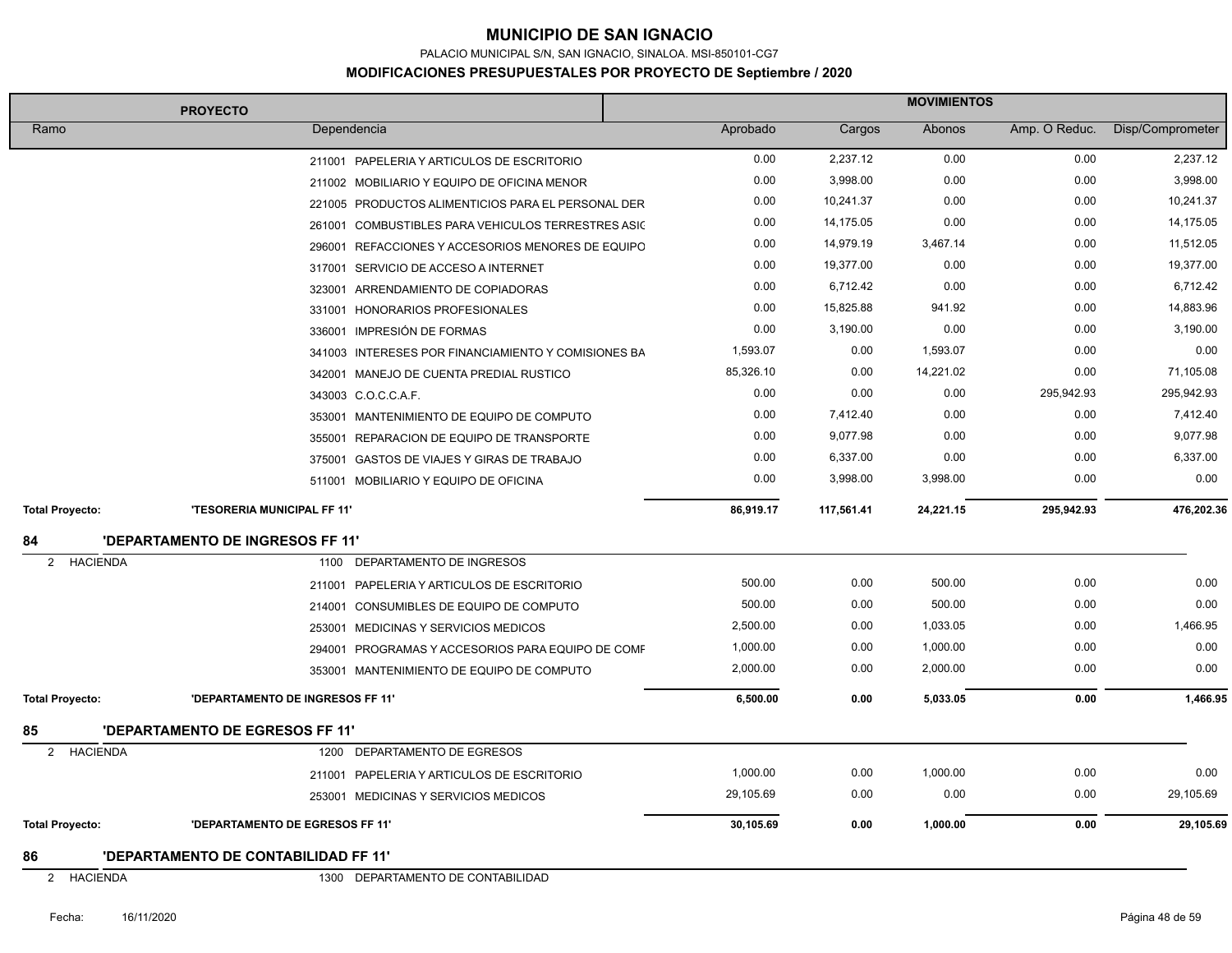PALACIO MUNICIPAL S/N, SAN IGNACIO, SINALOA. MSI-850101-CG7

|                                 | <b>PROYECTO</b>                              |                                                                |            | <b>MOVIMIENTOS</b> |           |               |                  |  |
|---------------------------------|----------------------------------------------|----------------------------------------------------------------|------------|--------------------|-----------|---------------|------------------|--|
| Ramo                            |                                              | Dependencia                                                    | Aprobado   | Cargos             | Abonos    | Amp. O Reduc. | Disp/Comprometer |  |
|                                 |                                              | 211001 PAPELERIA Y ARTICULOS DE ESCRITORIO                     | 12,865.59  | 0.00               | 12,640.59 | 0.00          | 225.00           |  |
|                                 |                                              | 214001 CONSUMIBLES DE EQUIPO DE COMPUTO                        | 10,000.00  | 0.00               | 10,000.00 | 0.00          | 0.00             |  |
|                                 |                                              | 253001 MEDICINAS Y SERVICIOS MEDICOS                           | 30,000.00  | 10,445.99          | 17,806.07 | 0.00          | 22,639.92        |  |
|                                 |                                              | 293001 Refacciones y Accesorios Menores de Equipo de Adiminist | 1,000.00   | 0.00               | 1,000.00  | 0.00          | 0.00             |  |
|                                 |                                              | 294001 PROGRAMAS Y ACCESORIOS PARA EQUIPO DE COMF              | 5,000.00   | 5,109.00           | 136.46    | 0.00          | 9,972.54         |  |
|                                 |                                              | 334001 CAPACITACION Y ADIESTRAMIENTO                           | 50,000.00  | 14,353.78          | 8,556.59  | 0.00          | 55,797.19        |  |
|                                 |                                              | 353001 MANTENIMIENTO DE EQUIPO DE COMPUTO                      | 2,000.00   | 0.00               | 2,000.00  | 0.00          | 0.00             |  |
|                                 |                                              | 375001 GASTOS DE VIAJES Y GIRAS DE TRABAJO                     | 15,000.00  | 132.76             | 15,132.76 | 0.00          | 0.00             |  |
| <b>Total Proyecto:</b>          | 'DEPARTAMENTO DE CONTABILIDAD FF 11'         |                                                                | 125,865.59 | 30,041.53          | 67,272.47 | 0.00          | 88,634.65        |  |
| 87                              | <b>'DEPARTAMENTO DE ADQUISICIONES FF 11'</b> |                                                                |            |                    |           |               |                  |  |
| 2<br><b>HACIENDA</b>            |                                              | 1400 DEPARTAMENTO DE ADQUISICIONES                             |            |                    |           |               |                  |  |
|                                 |                                              | 211001 PAPELERIA Y ARTICULOS DE ESCRITORIO                     | 10,000.00  | 0.00               | 0.00      | 0.00          | 10,000.00        |  |
|                                 |                                              | 221005 PRODUCTOS ALIMENTICIOS PARA EL PERSONAL DER             | 2,000.00   | 0.00               | 2,000.00  | 0.00          | 0.00             |  |
|                                 |                                              | 248001 TAPICES, PISOS, PERSIANAS Y DEMAS ACCESORIOS            | 1,000.00   | 0.00               | 1,000.00  | 0.00          | 0.00             |  |
|                                 |                                              | 253001 MEDICINAS Y SERVICIOS MEDICOS                           | 2,000.00   | 0.00               | 2,000.00  | 0.00          | 0.00             |  |
|                                 |                                              | 261001 COMBUSTIBLES PARA VEHICULOS TERRESTRES ASIC             | 80,000.00  | 0.00               | 0.00      | 0.00          | 80,000.00        |  |
|                                 |                                              | 347001 FLETES Y ACARREOS                                       | 0.00       | 3,248.00           | 3,248.00  | 0.00          | 0.00             |  |
|                                 |                                              | 355001 REPARACION DE EQUIPO DE TRANSPORTE                      | 5,000.00   | 0.00               | 5,000.00  | 0.00          | 0.00             |  |
|                                 |                                              | 375001 GASTOS DE VIAJES Y GIRAS DE TRABAJO                     | 6,000.01   | 0.00               | 6,000.00  | 0.00          | 0.01             |  |
| <b>Total Proyecto:</b>          | 'DEPARTAMENTO DE ADQUISICIONES FF 11'        |                                                                | 106,000.01 | 3,248.00           | 19,248.00 | 0.00          | 90,000.01        |  |
| 88                              | 'DEPARTAMENTO DE MAQUINARIA PESADA FF 15'    |                                                                |            |                    |           |               |                  |  |
| OBRAS Y SERVICIOS PÚBLICOS<br>4 |                                              | 1111 DEPARTAMENTO DE MAQUINARIA PESADA                         |            |                    |           |               |                  |  |
|                                 |                                              | 113001 SUELDOS ORDINARIOS                                      | 581,184.00 | 0.00               | 14,800.00 | 0.00          | 566,384.00       |  |
|                                 |                                              | 122001 PERSONAL EXTRAORDINARIO                                 | 136,800.00 | 0.00               | 0.00      | 0.00          | 136,800.00       |  |
|                                 |                                              | 131001 QUINQUENIOS                                             | 62,468.64  | 0.00               | 0.00      | 0.00          | 62,468.64        |  |
|                                 |                                              | 132001 AGUINALDOS                                              | 119,108.27 | 0.00               | 0.00      | 0.00          | 119,108.27       |  |
|                                 |                                              | 132002 PRIMA VACACIONAL                                        | 13,678.84  | 1,991.35           | 0.00      | 0.00          | 15,670.19        |  |
|                                 |                                              | 132004 AGUINALDO PERSONAL EVENTUAL                             | 5,700.00   | 0.00               | 0.00      | 0.00          | 5,700.00         |  |
|                                 |                                              | 132005 PRIMA VACACIONAL AL PERSONAL EVENTUAL                   | 570.00     | 0.00               | 0.00      | 0.00          | 570.00           |  |
|                                 |                                              | 133001 HORAS EXTRAS                                            | 0.00       | 0.00               | 0.00      | 0.00          | 0.00             |  |
|                                 |                                              | 133002 HORAS EXTRAS AL PERSONAL EVENTUAL                       | 0.00       | 0.00               | 0.00      | 0.00          | 0.00             |  |
|                                 |                                              | 134002 OTRAS PERCEPCIONES                                      | 0.00       | 44,400.00          | 0.00      | 0.00          | 44,400.00        |  |
|                                 |                                              | 159001 OTRAS PRESTACIONES                                      | 88,800.00  | 7,400.00           | 59,200.00 | 0.00          | 37,000.00        |  |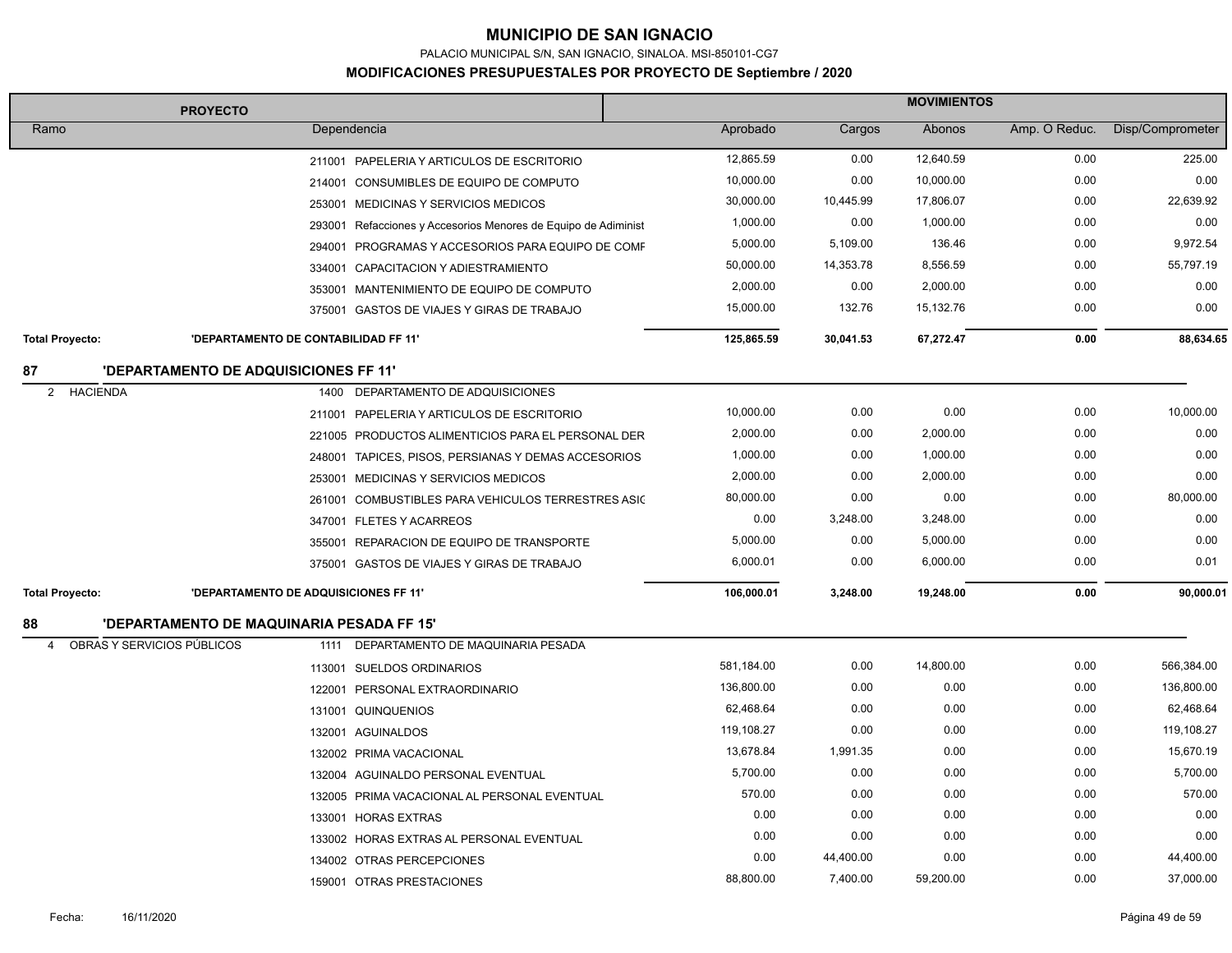PALACIO MUNICIPAL S/N, SAN IGNACIO, SINALOA. MSI-850101-CG7

| <b>PROYECTO</b>        |                                            |        | <b>MOVIMIENTOS</b>                                    |              |              |              |               |                  |
|------------------------|--------------------------------------------|--------|-------------------------------------------------------|--------------|--------------|--------------|---------------|------------------|
| Ramo                   |                                            |        | Dependencia                                           | Aprobado     | Cargos       | Abonos       | Amp. O Reduc. | Disp/Comprometer |
|                        |                                            |        | 253001 MEDICINAS Y SERVICIOS MEDICOS                  | 0.00         | 6.769.74     | 0.00         | 0.00          | 6,769.74         |
|                        |                                            |        | 261003 COMBUSTIBLE PARA MAQUINARIA                    | 2,000,000.00 | 432,889.55   | 1,017,701.60 | 0.00          | 1,415,187.95     |
|                        |                                            |        | 261006 LUBRICANTES Y ADITIVOS PARA MAQUINARIA         | 200,000.00   | 126,356.56   | 100,332.54   | 0.00          | 226,024.02       |
|                        |                                            |        | 298001 REFACCIONES Y ACCESORIOS MENORES DE MAQUIN     | 850,000.00   | 229,585.26   | 461,526.01   | 0.00          | 618,059.25       |
|                        |                                            |        | 326001 ARRENDAMIENTO DE MAQUINARIA                    | 911,594.55   | 1,774,371.66 | 75,966.21    | 0.00          | 2,610,000.00     |
|                        |                                            |        | 357001 INSTALACION, REPARACION Y MANT. DE MAQUINARIA  | 250,000.00   | 109,425.38   | 181,909.60   | 0.00          | 177,515.78       |
|                        |                                            |        | 375001 GASTOS DE VIAJES Y GIRAS DE TRABAJO            | 0.00         | 719.00       | 0.00         | 0.00          | 719.00           |
| <b>Total Proyecto:</b> |                                            |        | 'DEPARTAMENTO DE MAQUINARIA PESADA FF 15'             | 5,219,904.30 | 2,733,908.50 | 1,911,435.96 | 0.00          | 6,042,376.84     |
| 89                     | <b>'SUPERVISORES FF 11'</b>                |        |                                                       |              |              |              |               |                  |
| 4                      | OBRAS Y SERVICIOS PÚBLICOS                 |        | 1110 SUPERVISORES                                     |              |              |              |               |                  |
|                        |                                            |        | 253001 MEDICINAS Y SERVICIOS MEDICOS                  | 10,000.00    | 5,286.12     | 0.00         | 0.00          | 15,286.12        |
| <b>Total Proyecto:</b> | 'SUPERVISORES FF 11'                       |        |                                                       | 10,000.00    | 5,286.12     | 0.00         | 0.00          | 15,286.12        |
| 90                     | 'DEPARTAMENTO DE PARQUES Y JARDINES FF 11' |        |                                                       |              |              |              |               |                  |
| $\overline{4}$         | OBRAS Y SERVICIOS PÚBLICOS                 |        | 1130 DEPARTAMENTO DE PARQUES Y JARDINES               |              |              |              |               |                  |
|                        |                                            |        | 216001 MATERIAL DE LIMPIEZA                           | 80,765.54    | 0.00         | 9,630.31     | 0.00          | 71,135.23        |
|                        |                                            |        | 231001 PRODUCTOS AGROPECUARIOS Y FORESTALES           | 6,000.00     | 0.00         | 6,000.00     | 0.00          | 0.00             |
|                        |                                            |        | 247001 LINGOTES, PLANCHAS, PERFILES, ANGULOS Y VARILI | 500.00       | 0.00         | 500.00       | 0.00          | 0.00             |
|                        |                                            |        | 249004 PRODUCTOS DE FRICION O ABRASIVOS; PIEDRAS DE   | 1,000.00     | 0.00         | 1,000.00     | 0.00          | 0.00             |
|                        |                                            |        | 252001 FERTILIZANTES NITROGENADOS, FOSFATADOS, BIOL   | 30,000.00    | 36,540.00    | 30,000.00    | 0.00          | 36,540.00        |
|                        |                                            |        | 253001 MEDICINAS Y SERVICIOS MEDICOS                  | 71,488.83    | 8,765.00     | 1,950.01     | 0.00          | 78,303.82        |
|                        |                                            |        | 261001 COMBUSTIBLES PARA VEHICULOS TERRESTRES ASIC    | 100,000.00   | 0.00         | 0.00         | 0.00          | 100,000.00       |
|                        |                                            |        | 291001 HERRAMIENTA MENORES                            | 15,000.00    | 0.00         | 15,000.00    | 0.00          | 0.00             |
|                        |                                            | 296001 | REFACCIONES Y ACCESORIOS MENORES DE EQUIPO            | 30,000.00    | 0.00         | 30,000.00    | 0.00          | 0.00             |
|                        |                                            |        | 313001 CONSUMO DE AGUA                                | 400,000.00   | 0.00         | 52,101.92    | 0.00          | 347,898.08       |
|                        |                                            |        | 355001 REPARACION DE EQUIPO DE TRANSPORTE             | 4,000.00     | 0.00         | 4,000.00     | 0.00          | 0.00             |
| <b>Total Proyecto:</b> |                                            |        | 'DEPARTAMENTO DE PARQUES Y JARDINES FF 11'            | 738,754.37   | 45,305.00    | 150,182.24   | 0.00          | 633,877.13       |
| 91                     | <b>'DEPARTAMENTO DE RASTROS FF 11'</b>     |        |                                                       |              |              |              |               |                  |
| $\overline{4}$         | OBRAS Y SERVICIOS PÚBLICOS                 |        | 1140 DEPARTAMENTO DE RASTROS                          |              |              |              |               |                  |
|                        |                                            |        | 249002 MANTENIMIENTO DE MERCADOS Y RASTROS            | 5,000.00     | 0.00         | 0.00         | 0.00          | 5,000.00         |
|                        |                                            |        | 249007 PERFILES, TUBOS, CONEXIONES Y PRODUCTOS DE F   | 0.00         | 280.00       | 0.00         | 0.00          | 280.00           |
|                        |                                            |        | 253001 MEDICINAS Y SERVICIOS MEDICOS                  | 20,000.00    | 8,726.78     | 0.00         | 0.00          | 28,726.78        |
|                        |                                            |        | 261001 COMBUSTIBLES PARA VEHICULOS TERRESTRES ASIC    | 5,000.00     | 0.00         | 0.00         | 0.00          | 5,000.00         |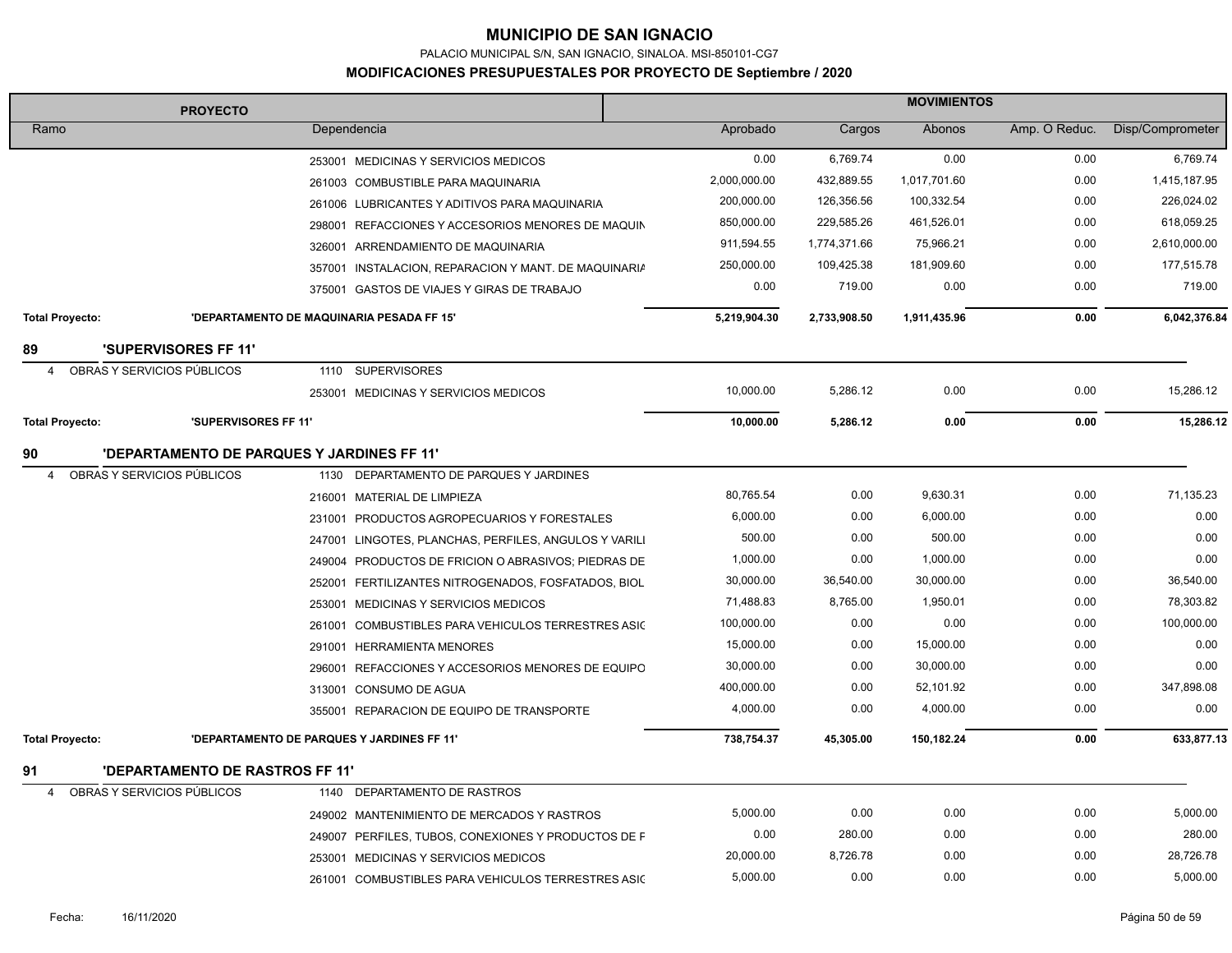PALACIO MUNICIPAL S/N, SAN IGNACIO, SINALOA. MSI-850101-CG7

| <b>PROYECTO</b>        |                                                |                                                                   | <b>MOVIMIENTOS</b> |           |           |               |                  |  |  |
|------------------------|------------------------------------------------|-------------------------------------------------------------------|--------------------|-----------|-----------|---------------|------------------|--|--|
| Ramo                   |                                                | Dependencia                                                       | Aprobado           | Cargos    | Abonos    | Amp. O Reduc. | Disp/Comprometer |  |  |
|                        |                                                | 291001 HERRAMIENTA MENORES                                        | 0.00               | 540.00    | 0.00      | 0.00          | 540.00           |  |  |
|                        |                                                | 311001 CONSUMO DE ENERGIA ELECTRICA                               | 3,000.00           | 0.00      | 3,000.00  | 0.00          | 0.00             |  |  |
|                        |                                                | 313001 CONSUMO DE AGUA                                            | 25,298.27          | 0.00      | 0.00      | 0.00          | 25,298.27        |  |  |
| <b>Total Proyecto:</b> | <b>'DEPARTAMENTO DE RASTROS FF 11'</b>         |                                                                   | 58,298.27          | 9,546.78  | 3,000.00  | 0.00          | 64,845.05        |  |  |
| 92                     |                                                | 'DIRECCION DE PLANEACION URBANA, ECOLOGIA Y MEDIO AMBIENTE FF 11' |                    |           |           |               |                  |  |  |
| $\overline{4}$         | OBRAS Y SERVICIOS PÚBLICOS                     | 2000 DIRECCION DE PLANEACION URBANA Y<br>PROYECTOS ESTRATEGICOS   |                    |           |           |               |                  |  |  |
|                        |                                                | 214001 CONSUMIBLES DE EQUIPO DE COMPUTO                           | 5,000.00           | 0.00      | 0.00      | 0.00          | 5,000.00         |  |  |
|                        |                                                | 242001 CEMENTO                                                    | 10,000.00          | 14,480.00 | 0.00      | 0.00          | 24,480.00        |  |  |
|                        |                                                | 242002 PEGA AZULEJO                                               | 2,500.00           | 0.00      | 2,500.00  | 0.00          | 0.00             |  |  |
|                        |                                                | 243001 CAL                                                        | 1,000.00           | 90.00     | 0.00      | 0.00          | 1,090.00         |  |  |
|                        |                                                | 244001 BARROTES Y FAJILLAS                                        | 1,000.00           | 0.00      | 1,000.00  | 0.00          | 0.00             |  |  |
|                        |                                                | 247001 LINGOTES, PLANCHAS, PERFILES, ANGULOS Y VARILI             | 500.00             | 0.00      | 500.00    | 0.00          | 0.00             |  |  |
|                        |                                                | 247002 CLAVOS, TORNILLOS Y TUERCAS                                | 500.01             | 0.00      | 500.01    | 0.00          | 0.00             |  |  |
|                        |                                                | 253001 MEDICINAS Y SERVICIOS MEDICOS                              | 5,000.00           | 3,280.00  | 5,000.00  | 0.00          | 3,280.00         |  |  |
|                        |                                                | 261001 COMBUSTIBLES PARA VEHICULOS TERRESTRES ASIC                | 50,000.00          | 0.00      | 42,984.92 | 0.00          | 7,015.08         |  |  |
|                        |                                                | 291001 HERRAMIENTA MENORES                                        | 1,500.00           | 0.00      | 1,375.00  | 0.00          | 125.00           |  |  |
|                        |                                                | 294001 PROGRAMAS Y ACCESORIOS PARA EQUIPO DE COMF                 | 1,000.00           | 0.00      | 1,000.00  | 0.00          | 0.00             |  |  |
|                        |                                                | 296001 REFACCIONES Y ACCESORIOS MENORES DE EQUIPO                 | 2,000.00           | 0.00      | 1,565.00  | 0.00          | 435.00           |  |  |
|                        |                                                | 337001 SERVICIOS DE VIALIDAD                                      | 2,000.00           | 0.00      | 2,000.00  | 0.00          | 0.00             |  |  |
|                        |                                                | 353001 MANTENIMIENTO DE EQUIPO DE COMPUTO                         | 2,000.00           | 0.00      | 2,000.00  | 0.00          | 0.00             |  |  |
|                        |                                                | 355001 REPARACION DE EQUIPO DE TRANSPORTE                         | 5,000.00           | 0.00      | 4,025.07  | 0.00          | 974.93           |  |  |
| <b>Total Proyecto:</b> |                                                | 'DIRECCION DE PLANEACION URBANA, ECOLOGIA Y MEDIO AMBIENTE F      | 89,000.01          | 17,850.00 | 64,450.00 | 0.00          | 42,400.01        |  |  |
| 93                     | <b>'DIRECCION DE SERVICIOS PUBLICOS FF 15'</b> |                                                                   |                    |           |           |               |                  |  |  |
| 4                      | OBRAS Y SERVICIOS PÚBLICOS                     | 1160 DIRECCION DE SERVICIOS PUBLICOS                              |                    |           |           |               |                  |  |  |
|                        |                                                | 113001 SUELDOS ORDINARIOS                                         | 191,880.00         | 0.00      | 0.00      | 0.00          | 191,880.00       |  |  |
|                        |                                                | 132001 AGUINALDOS                                                 | 53,312.00          | 0.00      | 1,500.00  | 0.00          | 51,812.00        |  |  |
|                        |                                                | 132002 PRIMA VACACIONAL                                           | 6,122.55           | 0.00      | 0.00      | 0.00          | 6,122.55         |  |  |
|                        |                                                | 134002 OTRAS PERCEPCIONES                                         | 0.00               | 23,000.00 | 0.00      | 0.00          | 23,000.00        |  |  |
|                        |                                                | 159001 OTRAS PRESTACIONES                                         | 108,000.00         | 0.00      | 63,500.00 | 0.00          | 44,500.00        |  |  |
| <b>Total Provecto:</b> |                                                | <b>'DIRECCION DE SERVICIOS PUBLICOS FF 15'</b>                    | 359.314.55         | 23.000.00 | 65,000.00 | 0.00          | 317,314.55       |  |  |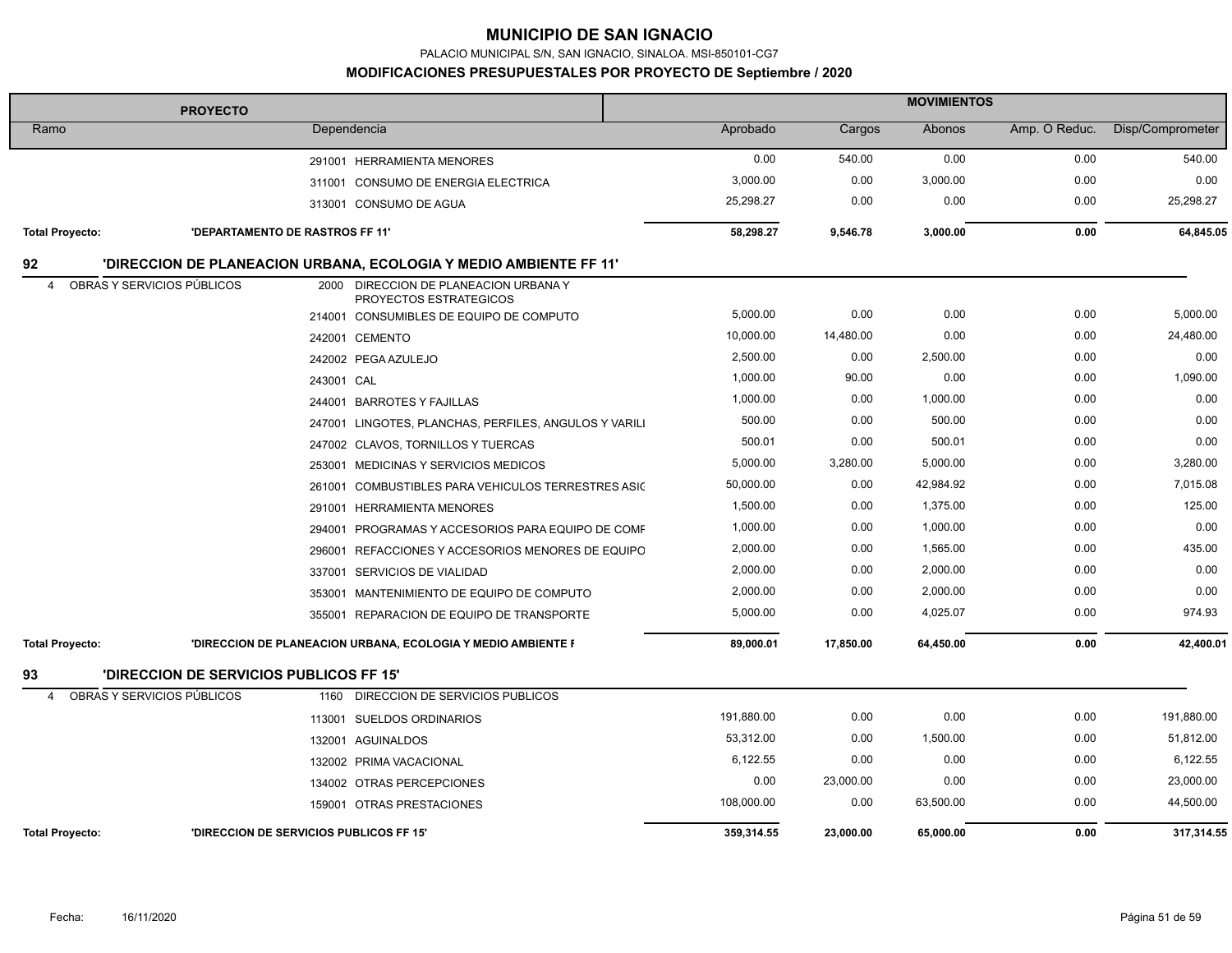PALACIO MUNICIPAL S/N, SAN IGNACIO, SINALOA. MSI-850101-CG7

|                        | <b>PROYECTO</b>                                                    | <b>MOVIMIENTOS</b> |              |              |               |                  |  |
|------------------------|--------------------------------------------------------------------|--------------------|--------------|--------------|---------------|------------------|--|
| Ramo                   | Dependencia                                                        | Aprobado           | Cargos       | Abonos       | Amp. O Reduc. | Disp/Comprometer |  |
| 94                     | <b>'DIRECCION DE SERVICIOS PUBLICOS FF 11'</b>                     |                    |              |              |               |                  |  |
| 4                      | OBRAS Y SERVICIOS PÚBLICOS<br>1160 DIRECCION DE SERVICIOS PUBLICOS |                    |              |              |               |                  |  |
|                        | 261001 COMBUSTIBLES PARA VEHICULOS TERRESTRES ASIC                 | 10.000.00          | 0.00         | 10,000.00    | 0.00          | 0.00             |  |
|                        | 261004 LUBRICANTES Y ADITIVOS PARA VEHICULOS TERRES                | 5,000.00           | 0.00         | 5,000.00     | 0.00          | 0.00             |  |
|                        | 291001 HERRAMIENTA MENORES                                         | 1,000.00           | 0.00         | 1,000.00     | 0.00          | 0.00             |  |
|                        | 296001 REFACCIONES Y ACCESORIOS MENORES DE EQUIPO                  | 3,000.00           | 0.00         | 3,000.00     | 0.00          | 0.00             |  |
|                        | 355001 REPARACION DE EQUIPO DE TRANSPORTE                          | 2,000.00           | 0.00         | 2,000.00     | 0.00          | 0.00             |  |
| <b>Total Proyecto:</b> | 'DIRECCION DE SERVICIOS PUBLICOS FF 11'                            | 21,000.00          | 0.00         | 21,000.00    | 0.00          | 0.00             |  |
| 95                     | 'ADEFAS CONTABLES FF 11'                                           |                    |              |              |               |                  |  |
| 11 ADEFAS              | 1000 ADEFAS CONTABLES                                              |                    |              |              |               |                  |  |
|                        | 991002 PROVEEDORES DE EJERCICIOS ANTERIORES                        | 1,013,824.54       | 0.00         | 1,013,824.54 | 0.00          | 0.00             |  |
| <b>Total Proyecto:</b> | 'ADEFAS CONTABLES FF 11'                                           | 1,013,824.54       | 0.00         | 1,013,824.54 | 0.00          | 0.00             |  |
| 96                     | 'ADEFAS CONTABLES FF 25'                                           |                    |              |              |               |                  |  |
| 11 ADEFAS              | 1000 ADEFAS CONTABLES                                              |                    |              |              |               |                  |  |
|                        | 991002 PROVEEDORES DE EJERCICIOS ANTERIORES                        | 0.00               | 0.00         | 0.00         | 0.00          | 0.00             |  |
| <b>Total Proyecto:</b> | 'ADEFAS CONTABLES FF 25'                                           | 0.00               | 0.00         | 0.00         | 0.00          | 0.00             |  |
| 97                     | 'ADEFAS PRESUPUESTALE FF 11'                                       |                    |              |              |               |                  |  |
| 11 ADEFAS              | ADEFAS PRESUPUESTALES<br>2000                                      |                    |              |              |               |                  |  |
|                        | 991001 ACREDORES DIVERSOS DE EJERCICIOS ANTERIORES                 | 1,000,000.00       | 54,005.18    | 935,131.49   | 0.00          | 118,873.69       |  |
| <b>Total Proyecto:</b> | 'ADEFAS PRESUPUESTALE FF 11'                                       | 1,000,000.00       | 54,005.18    | 935,131.49   | 0.00          | 118,873.69       |  |
| 98                     | 'ADEFAS PRESUPUESTALES FF 25'                                      |                    |              |              |               |                  |  |
| 11 ADEFAS              | 2000 ADEFAS PRESUPUESTALES                                         |                    |              |              |               |                  |  |
|                        | 991001 ACREDORES DIVERSOS DE EJERCICIOS ANTERIORES                 | 0.00               | 0.00         | 0.00         | 0.00          | 0.00             |  |
|                        | 991002 PROVEEDORES DE EJERCICIOS ANTERIORES                        | 0.00               | 0.00         | 0.00         | 0.00          | 0.00             |  |
| <b>Total Proyecto:</b> | 'ADEFAS PRESUPUESTALES FF 25'                                      | 0.00               | 0.00         | 0.00         | 0.00          | 0.00             |  |
| 99                     | 'ADEFAS PRESUPUESTALES FF 15'                                      |                    |              |              |               |                  |  |
| <b>ADEFAS</b><br>11    | 2000 ADEFAS PRESUPUESTALES                                         |                    |              |              |               |                  |  |
|                        | 991001 ACREDORES DIVERSOS DE EJERCICIOS ANTERIORES                 | 0.00               | 30,301.78    | 30,301.78    | 0.00          | 0.00             |  |
|                        | 991002 PROVEEDORES DE EJERCICIOS ANTERIORES                        | 0.00               | 1,864,649.07 | 1,864,649.07 | 0.00          | 0.00             |  |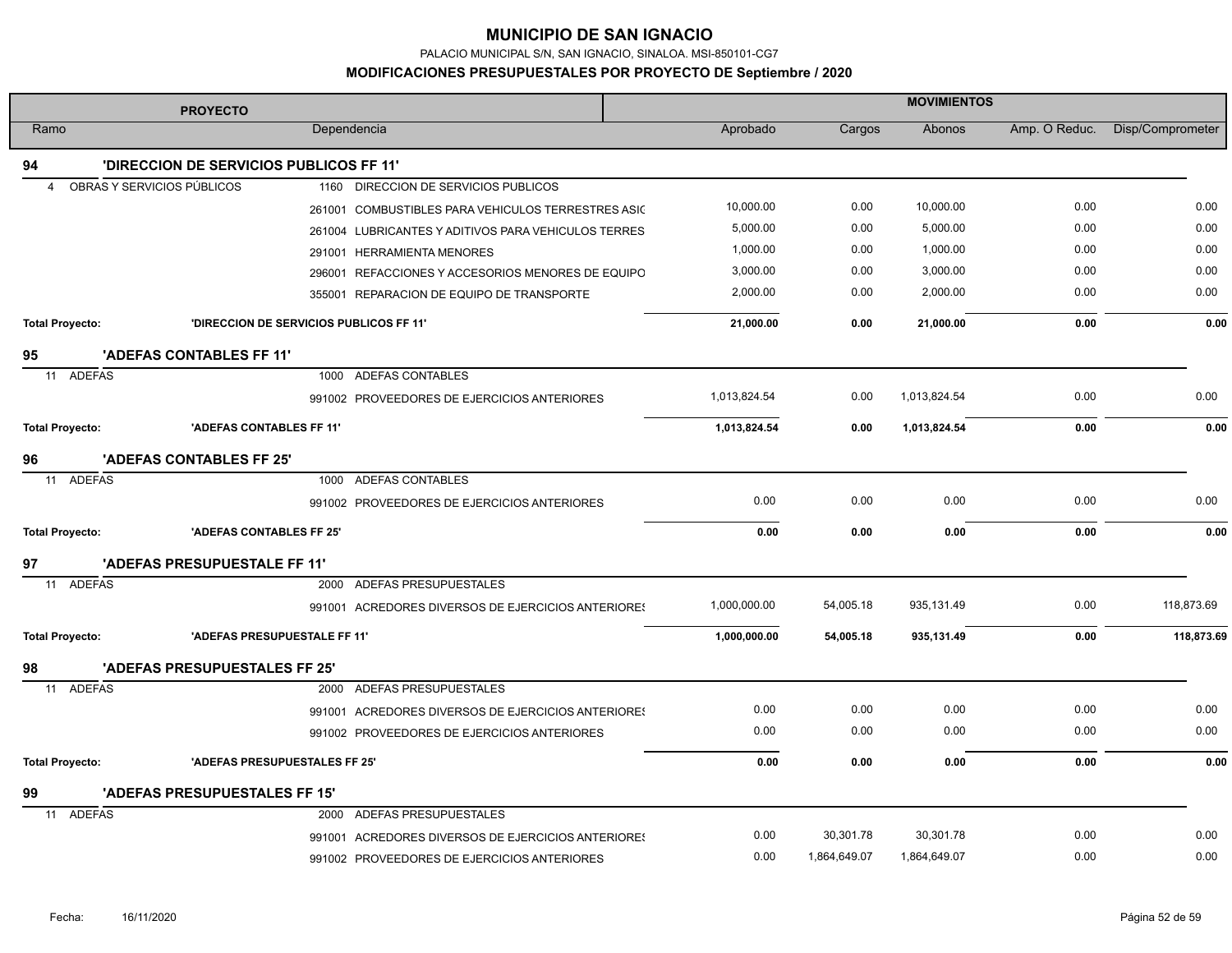PALACIO MUNICIPAL S/N, SAN IGNACIO, SINALOA. MSI-850101-CG7

**MODIFICACIONES PRESUPUESTALES POR PROYECTO DE Septiembre / 2020**

| <b>PROYECTO</b>                      |                                        |            |                                                        | <b>MOVIMIENTOS</b> |          |              |              |               |                  |
|--------------------------------------|----------------------------------------|------------|--------------------------------------------------------|--------------------|----------|--------------|--------------|---------------|------------------|
| Ramo                                 |                                        |            | Dependencia                                            |                    | Aprobado | Cargos       | Abonos       | Amp. O Reduc. | Disp/Comprometer |
| <b>Total Proyecto:</b>               | 'ADEFAS PRESUPUESTALES FF 15'          |            |                                                        |                    | 0.00     | 1,894,950.85 | 1,894,950.85 | 0.00          | 0.00             |
| 100                                  | 'REGIDORES FF 11'                      |            |                                                        |                    |          |              |              |               |                  |
| <b>GOBERNACIÓN</b><br>$\overline{1}$ |                                        |            | 1000 REGIDORES                                         |                    |          |              |              |               |                  |
|                                      |                                        | 111001     | REMUNERACIONES A REGIDORES                             |                    | 0.00     | 0.00         | 0.00         | 0.00          | 0.00             |
|                                      |                                        |            | 221004 PRODUCTOS ALIMENTICIOS PARA EL PERSONAL EN L    |                    | 0.00     | 3,096.00     | 3,096.00     | 0.00          | 0.00             |
| <b>Total Proyecto:</b>               | 'REGIDORES FF 11'                      |            |                                                        |                    | 0.00     | 3,096.00     | 3,096.00     | 0.00          | 0.00             |
| 101                                  | 'DIRECCION DE DESARROLLO SOCIAL FF 11' |            |                                                        |                    |          |              |              |               |                  |
| <b>GOBERNACIÓN</b><br>$\overline{1}$ |                                        |            | 7000 DIRECCION DE DESARROLLO SOCIAL Y<br><b>HUMANO</b> |                    |          |              |              |               |                  |
|                                      |                                        |            | 211001 PAPELERIA Y ARTICULOS DE ESCRITORIO             |                    | 0.00     | 870.00       | 0.00         | 0.00          | 870.00           |
|                                      |                                        |            | 261001 COMBUSTIBLES PARA VEHICULOS TERRESTRES ASIC     |                    | 0.00     | 1,451.12     | 0.00         | 0.00          | 1,451.12         |
|                                      |                                        |            | 323001 ARRENDAMIENTO DE COPIADORAS                     |                    | 0.00     | 3,201.60     | 0.00         | 0.00          | 3,201.60         |
|                                      |                                        |            | 371001 PASAJES AEREOS NACIONALES PARA SERVIDORES F     |                    | 0.00     | 4,534.00     | 4,534.00     | 0.00          | 0.00             |
| <b>Total Proyecto:</b>               | 'DIRECCION DE DESARROLLO SOCIAL FF 11' |            |                                                        |                    | 0.00     | 10,056.72    | 4,534.00     | 0.00          | 5,522.72         |
| 102                                  | 'DIRECCION DE OBRAS PUBLICAS FF 11'    |            |                                                        |                    |          |              |              |               |                  |
| 4                                    | OBRAS Y SERVICIOS PÚBLICOS             | 1000       | DIRECCION DE OBRAS Y SERVICIOS PUBLICOS                |                    |          |              |              |               |                  |
|                                      |                                        | 211001     | PAPELERIA Y ARTICULOS DE ESCRITORIO                    |                    | 0.00     | 1,491.44     | 0.00         | 0.00          | 1,491.44         |
|                                      |                                        |            | 215001 ELABORACION DE PLACAS                           |                    | 0.00     | 13,456.00    | 0.00         | 0.00          | 13,456.00        |
|                                      |                                        |            | 241002 LADRILLOS, BLOQUES, TEJAS LOSETAS, PISOS AZULI  |                    | 0.00     | 12,556.00    | 2,150.00     | 0.00          | 10,406.00        |
|                                      |                                        |            | 242001 CEMENTO                                         |                    | 0.00     | 11,094.00    | 0.00         | 0.00          | 11,094.00        |
|                                      |                                        |            | 242002 PEGA AZULEJO                                    |                    | 0.00     | 7,190.00     | 0.00         | 0.00          | 7,190.00         |
|                                      |                                        | 243001 CAL |                                                        |                    | 0.00     | 90.00        | 0.00         | 0.00          | 90.00            |
|                                      |                                        |            | 247002 CLAVOS, TORNILLOS Y TUERCAS                     |                    | 0.00     | 64.00        | 0.00         | 0.00          | 64.00            |
|                                      |                                        |            | 249003 PINTURAS, RECUBRIMIENTOS, ADHESIVOS, LACAS Y    |                    | 0.00     | 7,696.00     | 253.99       | 0.00          | 7,442.01         |
|                                      |                                        |            | 249004 PRODUCTOS DE FRICION O ABRASIVOS; PIEDRAS DE    |                    | 0.00     | 630.00       | 0.00         | 0.00          | 630.00           |
|                                      |                                        |            | 249005 THINER Y REMOVEDORES DE PINTURA Y BARNIZ ENT    |                    | 0.00     | 195.00       | 0.00         | 0.00          | 195.00           |
|                                      |                                        |            | 249006 ADHESIVOS O PEGAMENTO, IMPERMEABILIZANTES, IN   |                    | 0.00     | 1,120.00     | 1,120.00     | 0.00          | 0.00             |
|                                      |                                        |            | 253001 MEDICINAS Y SERVICIOS MEDICOS                   |                    | 0.00     | 5,827.00     | 2,307.00     | 0.00          | 3,520.00         |
|                                      |                                        | 261001     | COMBUSTIBLES PARA VEHICULOS TERRESTRES ASIC            |                    | 0.00     | 11,400.01    | 0.00         | 0.00          | 11,400.01        |
|                                      |                                        |            | 292002 CANDADOS, CERRADURAS, PASADORES, CHAPAS, M.     |                    | 0.00     | 2,474.00     | 0.00         | 0.00          | 2,474.00         |
|                                      |                                        |            | 294001 PROGRAMAS Y ACCESORIOS PARA EQUIPO DE COMF      |                    | 0.00     | 4,303.98     | 0.00         | 0.00          | 4,303.98         |
|                                      |                                        |            | 296001 REFACCIONES Y ACCESORIOS MENORES DE EQUIPO      |                    | 0.00     | 0.00         | 0.00         | 0.00          | 0.00             |

t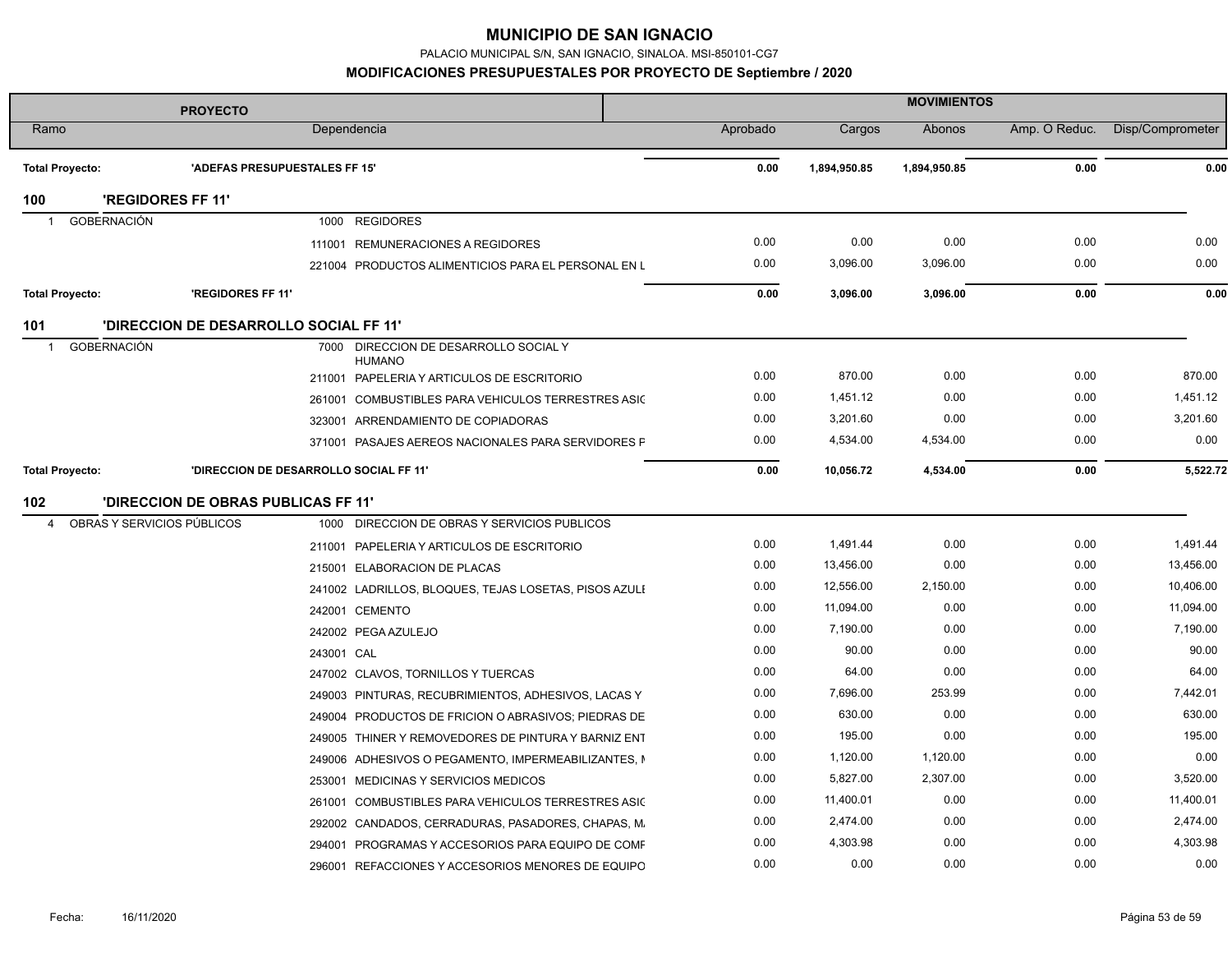PALACIO MUNICIPAL S/N, SAN IGNACIO, SINALOA. MSI-850101-CG7

| <b>PROYECTO</b>                                     | <b>MOVIMIENTOS</b>                                    |          |            |           |               |                  |
|-----------------------------------------------------|-------------------------------------------------------|----------|------------|-----------|---------------|------------------|
| Ramo                                                | Dependencia                                           | Aprobado | Cargos     | Abonos    | Amp. O Reduc. | Disp/Comprometer |
|                                                     | 323001 ARRENDAMIENTO DE COPIADORAS                    | 0.00     | 4,231.72   | 0.00      | 0.00          | 4,231.72         |
|                                                     | 332001 SERVICIOS DE ARQUITECTURA, ARQUITECTURA DE F   | 0.00     | 0.00       | 0.00      | 0.00          | 0.00             |
|                                                     | 361001 DIFUSION SOCIAL                                | 0.00     | 5,212.00   | 0.00      | 0.00          | 5,212.00         |
|                                                     | 371001 PASAJES AEREOS NACIONALES PARA SERVIDORES F    | 0.00     | 16,784.00  | 4,998.00  | 0.00          | 11,786.00        |
|                                                     | 375001 GASTOS DE VIAJES Y GIRAS DE TRABAJO            | 0.00     | 6,236.00   | 0.00      | 0.00          | 6,236.00         |
| <b>Total Proyecto:</b>                              | 'DIRECCION DE OBRAS PUBLICAS FF 11'                   | 0.00     | 112,051.15 | 10,828.99 | 0.00          | 101,222.16       |
| <b>'DEPARTAMENTO DE ASEO Y LIMPIA FF 11'</b><br>103 |                                                       |          |            |           |               |                  |
| OBRAS Y SERVICIOS PÚBLICOS<br>4                     | 1120 DEPARTAMENTO DE ASEO Y LIMPIA                    |          |            |           |               |                  |
|                                                     | 216001 MATERIAL DE LIMPIEZA                           | 0.00     | 11,410.00  | 0.00      | 0.00          | 11,410.00        |
|                                                     | 247001 LINGOTES, PLANCHAS, PERFILES, ANGULOS Y VARILI | 0.00     | 3,960.00   | 0.00      | 0.00          | 3,960.00         |
|                                                     | 253001 MEDICINAS Y SERVICIOS MEDICOS                  | 0.00     | 17,590.31  | 8,137.31  | 0.00          | 9,453.00         |
|                                                     | 261001 COMBUSTIBLES PARA VEHICULOS TERRESTRES ASIC    | 0.00     | 18,450.52  | 0.00      | 0.00          | 18,450.52        |
|                                                     | 261003 COMBUSTIBLE PARA MAQUINARIA                    | 0.00     | 30,960.00  | 0.00      | 0.00          | 30,960.00        |
|                                                     | 261004 LUBRICANTES Y ADITIVOS PARA VEHICULOS TERRES   | 0.00     | 2,390.00   | 595.00    | 0.00          | 1,795.00         |
|                                                     | 291001 HERRAMIENTA MENORES                            | 0.00     | 2,645.00   | 0.00      | 0.00          | 2,645.00         |
|                                                     | 292002 CANDADOS, CERRADURAS, PASADORES, CHAPAS, M.    | 0.00     | 1,470.00   | 0.00      | 0.00          | 1,470.00         |
|                                                     | 296001 REFACCIONES Y ACCESORIOS MENORES DE EQUIPO     | 0.00     | 9,479.00   | 1,190.00  | 0.00          | 8,289.00         |
|                                                     | 351001 MANTENIMIENTO DE PANTEONES                     | 0.00     | 0.00       | 0.00      | 0.00          | 0.00             |
|                                                     | 357002 INSTALACION, REPARACION Y MANT. DE MAQUINARIA  | 0.00     | 9,083.96   | 348.00    | 0.00          | 8,735.96         |
| <b>Total Proyecto:</b>                              | 'DEPARTAMENTO DE ASEO Y LIMPIA FF 11'                 | 0.00     | 107.438.79 | 10,270.31 | 0.00          | 97,168.48        |
| 104                                                 | 'DEPARTAMENTO DE ALUMBRADO PUBLICO FF 11'             |          |            |           |               |                  |
| OBRAS Y SERVICIOS PÚBLICOS<br>$\overline{4}$        | 1150 DEPARTAMENTO DE ALUMBRADO PUBLICO                |          |            |           |               |                  |
|                                                     | 246001 MANTENIMIENTO DE ALUMBRADO PUBLICO             | 0.00     | 1,000.00   | 0.00      | 0.00          | 1,000.00         |
|                                                     | 246002 MATERIAL ELECTRICO                             | 0.00     | 155,958.34 | 72,746.48 | 0.00          | 83,211.86        |
|                                                     | 253001 MEDICINAS Y SERVICIOS MEDICOS                  | 0.00     | 13,447.22  | 4,142.72  | 0.00          | 9,304.50         |
|                                                     | 261001 COMBUSTIBLES PARA VEHICULOS TERRESTRES ASIC    | 0.00     | 4,614.46   | 2,214.46  | 0.00          | 2,400.00         |
|                                                     | 291001 HERRAMIENTA MENORES                            | 0.00     | 910.00     | 0.00      | 0.00          | 910.00           |
|                                                     | 296001 REFACCIONES Y ACCESORIOS MENORES DE EQUIPO     | 0.00     | 48.00      | 0.00      | 0.00          | 48.00            |
| <b>Total Proyecto:</b>                              | 'DEPARTAMENTO DE ALUMBRADO PUBLICO FF 11'             | 0.00     | 175,978.02 | 79,103.66 | 0.00          | 96,874.36        |
| 105                                                 | 'DEPARTAMENTO DE MAQUINARIA PESADA FF 11'             |          |            |           |               |                  |
| OBRAS Y SERVICIOS PÚBLICOS<br>4                     | DEPARTAMENTO DE MAQUINARIA PESADA<br>1111             |          |            |           |               |                  |
|                                                     | 253001 MEDICINAS Y SERVICIOS MEDICOS                  | 0.00     | 685.00     | 0.00      | 0.00          | 685.00           |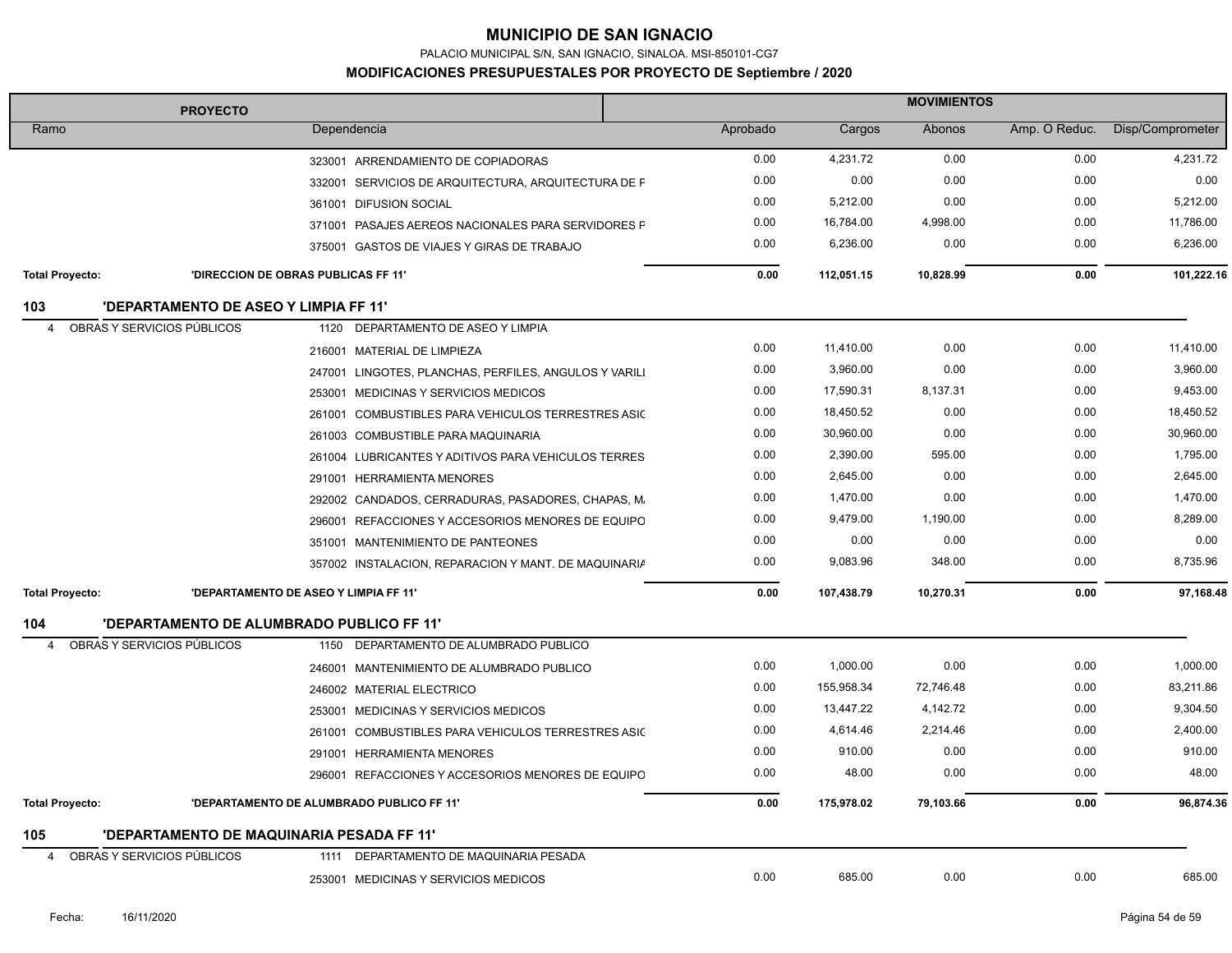PALACIO MUNICIPAL S/N, SAN IGNACIO, SINALOA. MSI-850101-CG7

#### **MODIFICACIONES PRESUPUESTALES POR PROYECTO DE Septiembre / 2020**

| <b>MOVIMIENTOS</b><br><b>PROYECTO</b> |                                                                               |  |          |            |            |               |                  |
|---------------------------------------|-------------------------------------------------------------------------------|--|----------|------------|------------|---------------|------------------|
| Ramo                                  | Dependencia                                                                   |  | Aprobado | Cargos     | Abonos     | Amp. O Reduc. | Disp/Comprometer |
|                                       | 261001 COMBUSTIBLES PARA VEHICULOS TERRESTRES ASIC                            |  | 0.00     | 88,937.03  | 88,731.32  | 0.00          | 205.71           |
|                                       | 261003 COMBUSTIBLE PARA MAQUINARIA                                            |  | 0.00     | 88,731.32  | 0.00       | 0.00          | 88,731.32        |
|                                       | 261004 LUBRICANTES Y ADITIVOS PARA VEHICULOS TERRES                           |  | 0.00     | 16,475.00  | 0.00       | 0.00          | 16,475.00        |
|                                       | 261006 LUBRICANTES Y ADITIVOS PARA MAQUINARIA                                 |  | 0.00     | 23,710.00  | 12,920.00  | 0.00          | 10,790.00        |
|                                       | 298001 REFACCIONES Y ACCESORIOS MENORES DE MAQUIN                             |  | 0.00     | 7,505.52   | 6,672.20   | 0.00          | 833.32           |
|                                       | 357001 INSTALACION, REPARACION Y MANT. DE MAQUINARIA                          |  | 0.00     | 2,784.00   | 2,784.00   | 0.00          | 0.00             |
| <b>Total Proyecto:</b>                | 'DEPARTAMENTO DE MAQUINARIA PESADA FF 11'                                     |  | 0.00     | 228,827.87 | 111,107.52 | 0.00          | 117,720.35       |
| 106                                   | 'DIRECCION DE EDUCACION PARA LA CULTURA Y LAS ARTES FF 11"                    |  |          |            |            |               |                  |
| <b>GOBERNACIÓN</b>                    | 8000 DIRECCION DE EDUCACION PARA LA CULTURA<br><b>Y LAS ARTES</b>             |  |          |            |            |               |                  |
|                                       | 211001 PAPELERIA Y ARTICULOS DE ESCRITORIO                                    |  | 0.00     | 0.00       | 0.00       | 0.00          | 0.00             |
|                                       | 246003 MATERIAL ELECTRONICO                                                   |  | 0.00     | 4,980.00   | 0.00       | 0.00          | 4,980.00         |
|                                       | 249003 PINTURAS, RECUBRIMIENTOS, ADHESIVOS, LACAS Y                           |  | 0.00     | 220.00     | 0.00       | 0.00          | 220.00           |
|                                       | 261001 COMBUSTIBLES PARA VEHICULOS TERRESTRES ASIC                            |  | 0.00     | 3,586.51   | 0.00       | 0.00          | 3,586.51         |
|                                       | 317001 SERVICIO DE ACCESO A INTERNET                                          |  | 0.00     | 21,995.00  | 0.00       | 0.00          | 21,995.00        |
| <b>Total Proyecto:</b>                | 'DIRECCION DE EDUCACION PARA LA CULTURA Y LAS ARTES FF 11'                    |  | 0.00     | 30,781.51  | 0.00       | 0.00          | 30,781.51        |
| 107                                   | 'SECRETARIA DEL AYUNTAMIENTO FF 16'                                           |  |          |            |            |               |                  |
| <b>GOBERNACIÓN</b>                    | 4000 SECRETARIA DEL AYUNTAMIENTO                                              |  |          |            |            |               |                  |
|                                       | 261001 COMBUSTIBLES PARA VEHICULOS TERRESTRES ASIC                            |  | 0.00     | 5,126.36   | 0.00       | 0.00          | 5,126.36         |
| <b>Total Proyecto:</b>                | 'SECRETARIA DEL AYUNTAMIENTO FF 16'                                           |  | 0.00     | 5,126.36   | 0.00       | 0.00          | 5,126.36         |
| 108                                   | <b>'OFICIALIA MAYOR FF 16'</b>                                                |  |          |            |            |               |                  |
| <b>GOBERNACIÓN</b><br>-1              | <b>OFICIALIA MAYOR</b><br>5000                                                |  |          |            |            |               |                  |
|                                       | 261001 COMBUSTIBLES PARA VEHICULOS TERRESTRES ASIC                            |  | 0.00     | 3,150.13   | 0.00       | 0.00          | 3,150.13         |
|                                       | 271001 UNIFORMES                                                              |  | 0.00     | 10,150.00  | 0.00       | 0.00          | 10,150.00        |
|                                       | 325002 Arrendamiento de Vehiculos                                             |  | 0.00     | 1,812.96   | 0.00       | 0.00          | 1,812.96         |
| <b>Total Proyecto:</b>                | 'OFICIALIA MAYOR FF 16'                                                       |  | 0.00     | 15,113.09  | 0.00       | 0.00          | 15,113.09        |
| 109                                   | 'DIRECCION DE BIENESTAR SOCIAL Y FOMENTO ECONOMICO FF 16'                     |  |          |            |            |               |                  |
| <b>GOBERNACIÓN</b><br>- 1             | 6000 DIRECCION DE DESARROLLO ECONOMICO Y                                      |  |          |            |            |               |                  |
|                                       | <b>BIENESTAR SOCIAL</b><br>261001 COMBUSTIBLES PARA VEHICULOS TERRESTRES ASIC |  | 0.00     | 1,500.00   | 0.00       | 0.00          | 1,500.00         |
| <b>Total Proyecto:</b>                | 'DIRECCION DE BIENESTAR SOCIAL Y FOMENTO ECONOMICO FF 16"                     |  | 0.00     | 1,500.00   | 0.00       | 0.00          | 1,500.00         |

İ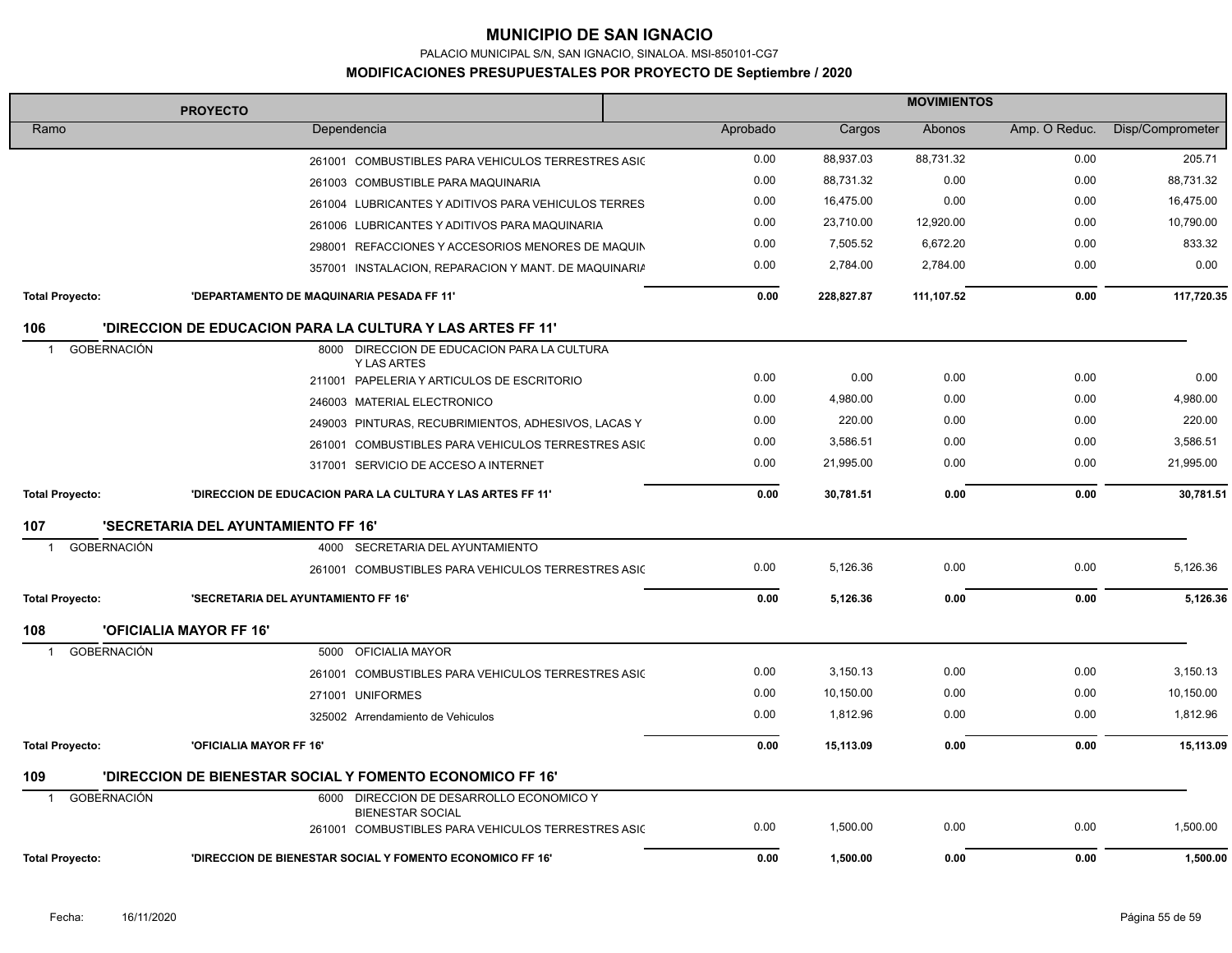PALACIO MUNICIPAL S/N, SAN IGNACIO, SINALOA. MSI-850101-CG7

| <b>PROYECTO</b>                              |                                    |                                                                   | <b>MOVIMIENTOS</b> |           |               |               |                  |  |  |
|----------------------------------------------|------------------------------------|-------------------------------------------------------------------|--------------------|-----------|---------------|---------------|------------------|--|--|
| Ramo                                         |                                    | Dependencia                                                       | Aprobado           | Cargos    | <b>Abonos</b> | Amp. O Reduc. | Disp/Comprometer |  |  |
| 110                                          |                                    | 'DIRECCION DE DEPORTES Y RECREACION FF 16'                        |                    |           |               |               |                  |  |  |
| GOBERNACIÓN<br>$\mathbf 1$                   |                                    | 6100 COORDINACION DE DEPORTES Y RECREACION                        |                    |           |               |               |                  |  |  |
|                                              |                                    | 261001 COMBUSTIBLES PARA VEHICULOS TERRESTRES ASIC                | 0.00               | 2,200.00  | 0.00          | 0.00          | 2,200.00         |  |  |
| <b>Total Proyecto:</b>                       |                                    | 'DIRECCION DE DEPORTES Y RECREACION FF 16'                        | 0.00               | 2,200.00  | 0.00          | 0.00          | 2.200.00         |  |  |
| 111                                          | 'DIRECCION DE TURISMO FF 16'       |                                                                   |                    |           |               |               |                  |  |  |
| GOBERNACIÓN<br>$\mathbf{1}$                  |                                    | 6300 DIRECCION DE TURISMO                                         |                    |           |               |               |                  |  |  |
|                                              |                                    | 261001 COMBUSTIBLES PARA VEHICULOS TERRESTRES ASIC                | 0.00               | 2,280.00  | 0.00          | 0.00          | 2,280.00         |  |  |
| <b>Total Proyecto:</b>                       | 'DIRECCION DE TURISMO FF 16'       |                                                                   | 0.00               | 2,280.00  | 0.00          | 0.00          | 2,280.00         |  |  |
| 112                                          | <b>'TESORERIA MUNICIPAL FF 16'</b> |                                                                   |                    |           |               |               |                  |  |  |
| 2 HACIENDA                                   |                                    | 1000 TESORERÍA MUNICIPAL                                          |                    |           |               |               |                  |  |  |
|                                              |                                    | 211001 PAPELERIA Y ARTICULOS DE ESCRITORIO                        | 0.00               | 481.50    | 0.00          | 0.00          | 481.50           |  |  |
|                                              |                                    | 261001 COMBUSTIBLES PARA VEHICULOS TERRESTRES ASIC                | 0.00               | 5,043.06  | 0.00          | 0.00          | 5,043.06         |  |  |
|                                              |                                    | 343003 C.O.C.C.A.F.                                               | 0.00               | 2,207.81  | 18,766.81     | 16,559.00     | 0.00             |  |  |
|                                              |                                    | 375001 GASTOS DE VIAJES Y GIRAS DE TRABAJO                        | 0.00               | 3,431.00  | 0.00          | 0.00          | 3,431.00         |  |  |
|                                              |                                    | 515001 EQUIPO DE COMPUTO                                          | 0.00               | 0.00      | 0.00          | 0.00          | 0.00             |  |  |
| <b>Total Proyecto:</b>                       | <b>'TESORERIA MUNICIPAL FF 16'</b> |                                                                   | 0.00               | 11,163.37 | 18,766.81     | 16,559.00     | 8,955.56         |  |  |
| 113                                          |                                    | 'DEPARTAMENTO DE PARQUES Y JARDINES FF 16'                        |                    |           |               |               |                  |  |  |
| OBRAS Y SERVICIOS PÚBLICOS<br>$\overline{4}$ |                                    | 1130 DEPARTAMENTO DE PARQUES Y JARDINES                           |                    |           |               |               |                  |  |  |
|                                              |                                    | 253001 MEDICINAS Y SERVICIOS MEDICOS                              | 0.00               | 1,949.99  | 0.00          | 0.00          | 1,949.99         |  |  |
|                                              |                                    | 261001 COMBUSTIBLES PARA VEHICULOS TERRESTRES ASIC                | 0.00               | 2,100.84  | 0.00          | 0.00          | 2,100.84         |  |  |
| <b>Total Proyecto:</b>                       |                                    | 'DEPARTAMENTO DE PARQUES Y JARDINES FF 16'                        | 0.00               | 4,050.83  | 0.00          | 0.00          | 4,050.83         |  |  |
| 114                                          |                                    | 'DIRECCION DE PLANEACION URBANA, ECOLOGIA Y MEDIO AMBIENTE FF 16' |                    |           |               |               |                  |  |  |
| OBRAS Y SERVICIOS PÚBLICOS<br>$\overline{4}$ |                                    | 2000 DIRECCION DE PLANEACION URBANA Y<br>PROYECTOS ESTRATEGICOS   |                    |           |               |               |                  |  |  |
|                                              |                                    | 261001 COMBUSTIBLES PARA VEHICULOS TERRESTRES ASIC                | 0.00               | 2,750.21  | 0.00          | 0.00          | 2,750.21         |  |  |
| <b>Total Proyecto:</b>                       |                                    | 'DIRECCION DE PLANEACION URBANA, ECOLOGIA Y MEDIO AMBIENTE F      | 0.00               | 2,750.21  | 0.00          | 0.00          | 2,750.21         |  |  |
| 115                                          |                                    | <b>'COORDINACION DE PROTECCION CIVIL FF 16'</b>                   |                    |           |               |               |                  |  |  |
| GOBERNACIÓN                                  |                                    | 4700 COORDINADOR DE PROTECCION CIVIL                              |                    |           |               |               |                  |  |  |
|                                              |                                    | 261001 COMBUSTIBLES PARA VEHICULOS TERRESTRES ASIC                | 0.00               | 0.00      | 0.00          | 0.00          | 0.00             |  |  |
|                                              |                                    | 261004 LUBRICANTES Y ADITIVOS PARA VEHICULOS TERRES               | 0.00               | 0.00      | 0.00          | 0.00          | 0.00             |  |  |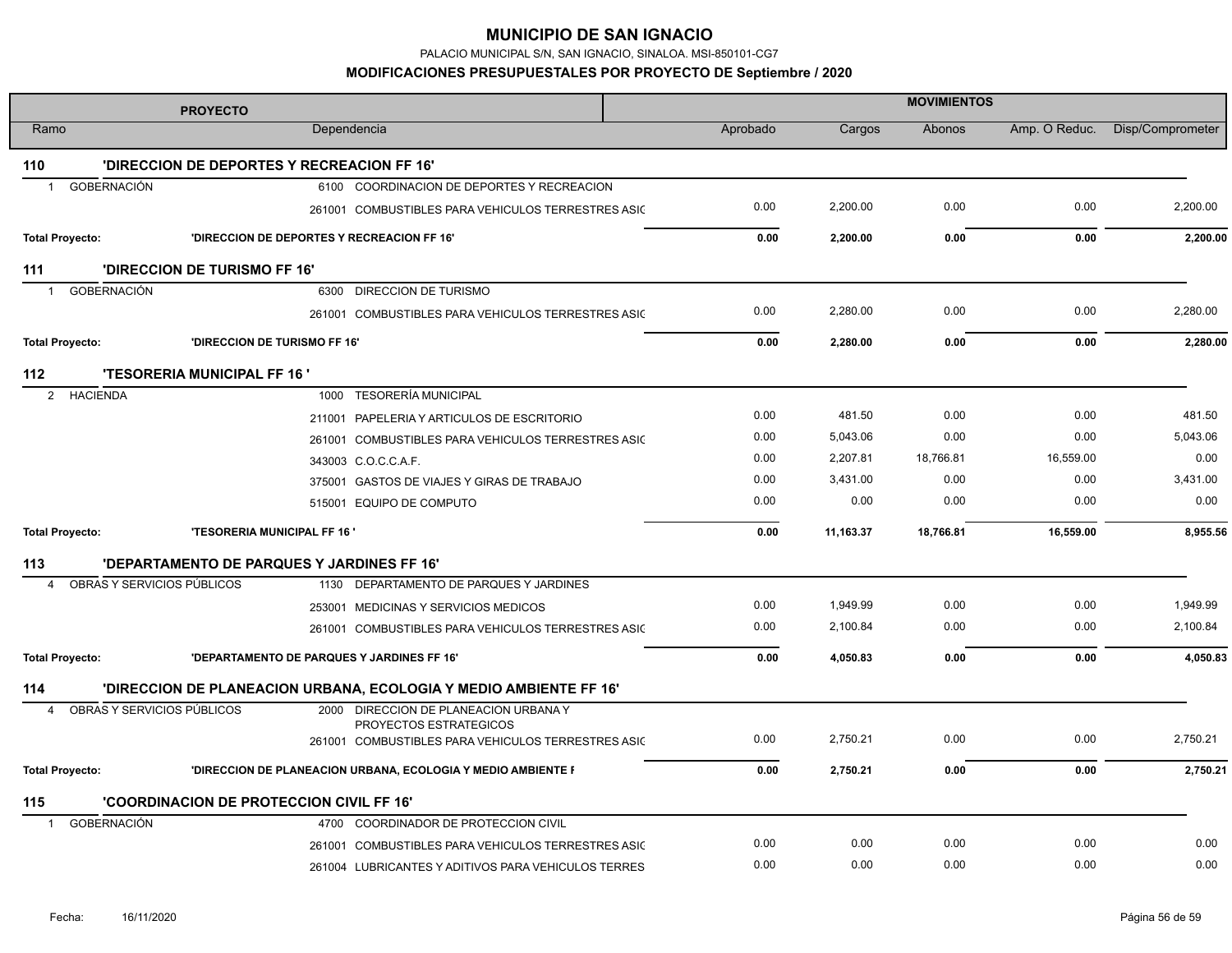PALACIO MUNICIPAL S/N, SAN IGNACIO, SINALOA. MSI-850101-CG7

| <b>PROYECTO</b>                    |                                     |                                                                     | <b>MOVIMIENTOS</b> |           |        |               |                  |  |
|------------------------------------|-------------------------------------|---------------------------------------------------------------------|--------------------|-----------|--------|---------------|------------------|--|
| Ramo                               |                                     | Dependencia                                                         | Aprobado           | Cargos    | Abonos | Amp. O Reduc. | Disp/Comprometer |  |
|                                    |                                     | 272001 PRENDAS DE SEGURIDAD PARA PROTECCION PERSC                   | 0.00               | 7,395.00  | 0.00   | 0.00          | 7,395.00         |  |
| <b>Total Proyecto:</b>             |                                     | 'COORDINACION DE PROTECCION CIVIL FF 16'                            | 0.00               | 7,395.00  | 0.00   | 0.00          | 7,395.00         |  |
| 116                                |                                     | 'DIRECCION DE CULTURA Y LAS ARTES FF 16'                            |                    |           |        |               |                  |  |
| <b>GOBERNACIÓN</b><br>$\mathbf{1}$ |                                     | 8000 DIRECCION DE EDUCACION PARA LA CULTURA<br><b>Y LAS ARTES</b>   |                    |           |        |               |                  |  |
|                                    |                                     | 217001 Materiales y Suministros para la Recreacion y la Cultura     | 0.00               | 19,294.35 | 0.00   | 0.00          | 19,294.35        |  |
|                                    |                                     | 261001 COMBUSTIBLES PARA VEHICULOS TERRESTRES ASIC                  | 0.00               | 2,020.06  | 0.00   | 0.00          | 2,020.06         |  |
|                                    |                                     | 274003 TELAS, ACABADOS Y RECUBRIMIENTOS                             | 0.00               | 7,319.80  | 0.00   | 0.00          | 7,319.80         |  |
| <b>Total Proyecto:</b>             |                                     | 'DIRECCION DE CULTURA Y LAS ARTES FF 16'                            | 0.00               | 28,634.21 | 0.00   | 0.00          | 28,634.21        |  |
| 117                                |                                     | 'DIRECCION DE DESARROLLO SOCIAL FF 16'                              |                    |           |        |               |                  |  |
| <b>GOBERNACIÓN</b><br>$\mathbf{1}$ |                                     | 7000 DIRECCION DE DESARROLLO SOCIAL Y                               |                    |           |        |               |                  |  |
|                                    |                                     | <b>HUMANO</b><br>261001 COMBUSTIBLES PARA VEHICULOS TERRESTRES ASIC | 0.00               | 1,676.71  | 0.00   | 0.00          | 1,676.71         |  |
| <b>Total Proyecto:</b>             |                                     | 'DIRECCION DE DESARROLLO SOCIAL FF 16'                              | 0.00               | 1,676.71  | 0.00   | 0.00          | 1,676.71         |  |
| 118                                |                                     | 'DEPARTAMENTO DE ADQUISICIONES FF 16'                               |                    |           |        |               |                  |  |
| <b>HACIENDA</b><br>$\overline{2}$  |                                     | 1400 DEPARTAMENTO DE ADQUISICIONES                                  |                    |           |        |               |                  |  |
|                                    |                                     | 261001 COMBUSTIBLES PARA VEHICULOS TERRESTRES ASIC                  | 0.00               | 1,196.49  | 0.00   | 0.00          | 1,196.49         |  |
| <b>Total Proyecto:</b>             |                                     | <b>'DEPARTAMENTO DE ADQUISICIONES FF 16'</b>                        | 0.00               | 1,196.49  | 0.00   | 0.00          | 1,196.49         |  |
| 119                                | 'DIRECCION DE OBRAS PUBLICAS FF 16' |                                                                     |                    |           |        |               |                  |  |
| OBRAS Y SERVICIOS PÚBLICOS<br>4    |                                     | 1000 DIRECCION DE OBRAS Y SERVICIOS PUBLICOS                        |                    |           |        |               |                  |  |
|                                    |                                     | 261001 COMBUSTIBLES PARA VEHICULOS TERRESTRES ASIC                  | 0.00               | 5,050.02  | 0.00   | 0.00          | 5,050.02         |  |
| <b>Total Proyecto:</b>             |                                     | <b>'DIRECCION DE OBRAS PUBLICAS FF 16'</b>                          | 0.00               | 5.050.02  | 0.00   | 0.00          | 5.050.02         |  |
| 120                                |                                     | 'DEPARTAMENTO DE ASEO Y LIMPIA FF 16'                               |                    |           |        |               |                  |  |
| OBRAS Y SERVICIOS PÚBLICOS<br>4    |                                     | 1120 DEPARTAMENTO DE ASEO Y LIMPIA                                  |                    |           |        |               |                  |  |
|                                    |                                     | 261001 COMBUSTIBLES PARA VEHICULOS TERRESTRES ASIC                  | 0.00               | 8,132.78  | 0.00   | 0.00          | 8,132.78         |  |
|                                    |                                     | 261003 COMBUSTIBLE PARA MAQUINARIA                                  | 0.00               | 15,480.00 | 0.00   | 0.00          | 15,480.00        |  |
| <b>Total Proyecto:</b>             |                                     | 'DEPARTAMENTO DE ASEO Y LIMPIA FF 16'                               | 0.00               | 23,612.78 | 0.00   | 0.00          | 23,612.78        |  |
| 121                                |                                     | 'DEPARTAMENTO DE ALUMBRADO PUBLICO FF 16'                           |                    |           |        |               |                  |  |
| OBRAS Y SERVICIOS PÚBLICOS<br>4    |                                     | 1150 DEPARTAMENTO DE ALUMBRADO PUBLICO                              |                    |           |        |               |                  |  |
|                                    |                                     | 246002 MATERIAL ELECTRICO                                           | 0.00               | 39,964.89 | 0.00   | 0.00          | 39,964.89        |  |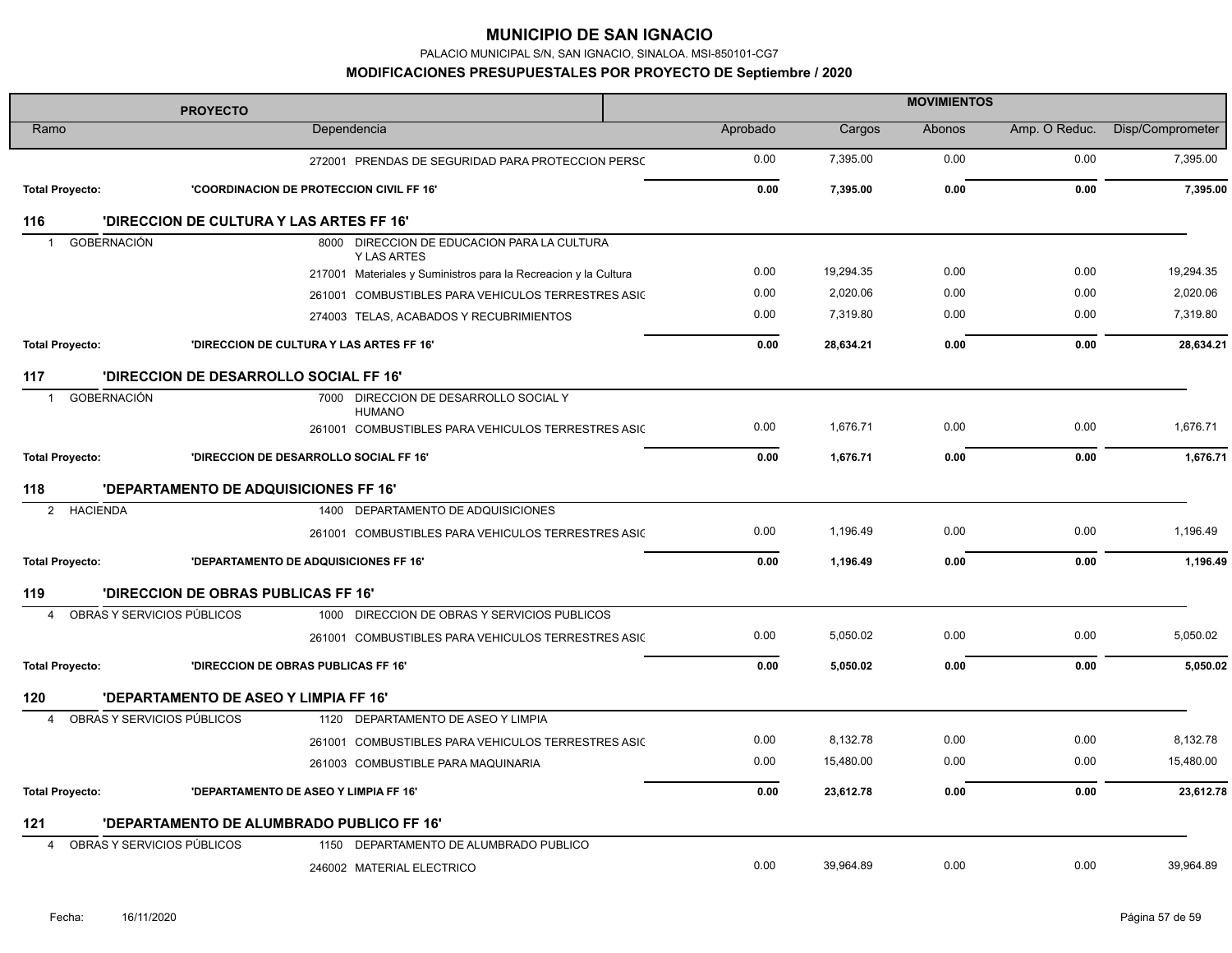PALACIO MUNICIPAL S/N, SAN IGNACIO, SINALOA. MSI-850101-CG7

| <b>PROYECTO</b>        |                                           |                                                                | <b>MOVIMIENTOS</b> |              |              |               |                  |  |
|------------------------|-------------------------------------------|----------------------------------------------------------------|--------------------|--------------|--------------|---------------|------------------|--|
| Ramo                   |                                           | Dependencia                                                    | Aprobado           | Cargos       | Abonos       | Amp. O Reduc. | Disp/Comprometer |  |
|                        |                                           | 261001 COMBUSTIBLES PARA VEHICULOS TERRESTRES ASIC             | 0.00               | 1,400.00     | 0.00         | 0.00          | 1,400.00         |  |
| <b>Total Proyecto:</b> |                                           | 'DEPARTAMENTO DE ALUMBRADO PUBLICO FF 16'                      | 0.00               | 41,364.89    | 0.00         | 0.00          | 41,364.89        |  |
| 122                    | 'DEPARTAMENTO DE MAQUINARIA PESADA FF 16' |                                                                |                    |              |              |               |                  |  |
| $\overline{4}$         | OBRAS Y SERVICIOS PÚBLICOS                | 1111 DEPARTAMENTO DE MAQUINARIA PESADA                         |                    |              |              |               |                  |  |
|                        |                                           | 253001 MEDICINAS Y SERVICIOS MEDICOS                           | 0.00               | 908.00       | 0.00         | 0.00          | 908.00           |  |
|                        |                                           | 261003 COMBUSTIBLE PARA MAQUINARIA                             | 0.00               | 32,490.63    | 0.00         | 0.00          | 32,490.63        |  |
| <b>Total Proyecto:</b> |                                           | 'DEPARTAMENTO DE MAQUINARIA PESADA FF 16'                      | 0.00               | 33,398.63    | 0.00         | 0.00          | 33,398.63        |  |
| 123                    | <b>'CONSTRUCCIONES FF 16'</b>             |                                                                |                    |              |              |               |                  |  |
| 12 <sup>2</sup>        | <b>FONDOS ESTATALES</b>                   | <b>CONSTRUCCIONES</b><br>3                                     |                    |              |              |               |                  |  |
|                        |                                           | 615002 CONST., AMPLIACION, REMODELACION, MANT. Y REP           | 0.00               | 0.00         | 0.00         | 0.00          | 0.00             |  |
| <b>Total Proyecto:</b> | <b>'CONSTRUCCIONES FF 16'</b>             |                                                                | 0.00               | 0.00         | 0.00         | 0.00          | 0.00             |  |
| 124                    |                                           | <b>'CONSTRUCCIONES RECURSOS FEDERALES ETIQUETADOS FF 25'</b>   |                    |              |              |               |                  |  |
| 9                      | <b>FONDOS FEDERALES</b>                   | 910 CONSTRUCCIONES                                             |                    |              |              |               |                  |  |
|                        |                                           | 341004 INTERESES POR FINANCIAMIENTO Y COMISIONES BA            | 0.00               | 0.00         | 0.00         | 0.00          | 0.00             |  |
|                        |                                           | 341005 INTERESES POR FINANCIAMIENTO Y COMISIONES BA            | 0.00               | 0.00         | 0.00         | 0.00          | 0.00             |  |
|                        |                                           | 341009 INTERESES POR FINANCIAMIENTO Y COMISIONES BA            | 0.00               | 0.00         | 0.00         | 0.00          | 0.00             |  |
|                        |                                           | 341011 Intereses Por Financiamiento y Comisniones Bancarias Sa | 0.00               | 0.00         | 0.00         | 0.00          | 0.00             |  |
|                        |                                           | 341012 Intereses Por Financiamiento y Comisiones Bancarias San | 0.00               | 0.00         | 0.00         | 0.00          | 0.00             |  |
| <b>Total Proyecto:</b> |                                           | 'CONSTRUCCIONES RECURSOS FEDERALES ETIQUETADOS FF 25'          | 0.00               | 0.00         | 0.00         | 0.00          | 0.00             |  |
| 125                    | <b>'CONSTRUCCIONES FF 15'</b>             |                                                                |                    |              |              |               |                  |  |
| 8                      | <b>CONSTRUCCIONES</b>                     | <b>CONSTRUCCIONES</b><br>910                                   |                    |              |              |               |                  |  |
|                        |                                           | 614011 URBANIZACION MUNICIPAL                                  | 0.00               | 1,790,100.85 | 0.00         | 0.00          | 1,790,100.85     |  |
|                        |                                           | 615002 CONST., AMPLIACION, REMODELACION, MANT. Y REP           | 0.00               | 0.00         | 0.00         | 0.00          | 0.00             |  |
| <b>Total Proyecto:</b> | <b>'CONSTRUCCIONES FF 15'</b>             |                                                                | 0.00               | 1,790,100.85 | 0.00         | 0.00          | 1,790,100.85     |  |
| 126                    | <b>'CONSTRUCCIONES FF 26'</b>             |                                                                |                    |              |              |               |                  |  |
| 12                     | <b>FONDOS ESTATALES</b>                   | <b>CONSTRUCCIONES</b><br>3                                     |                    |              |              |               |                  |  |
|                        |                                           | 614022 DIVISION DE TERRENOS                                    | 0.00               | 0.00         | 0.00         | 0.00          | 0.00             |  |
|                        |                                           | 614023 CONSTRUCCION DE OBRAS DE URBANIZACION                   | 0.00               | 9,943,073.41 | 1,739,297.85 | 2,792,339.44  | 10,996,115.00    |  |
|                        |                                           | 615002 CONST., AMPLIACION, REMODELACION, MANT. Y REP           | 0.00               | 0.00         | 0.00         | 7,682,363.00  | 7,682,363.00     |  |